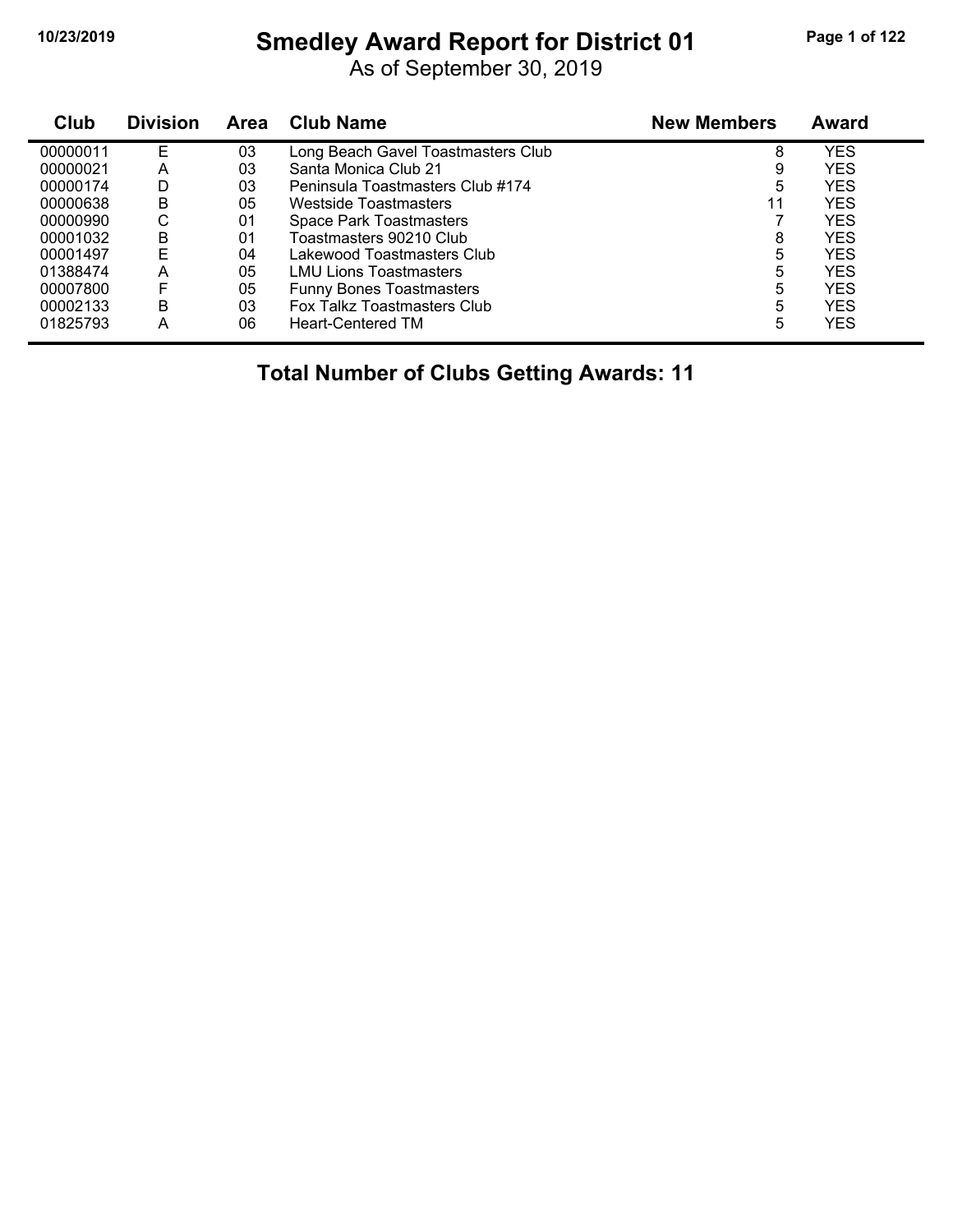# **10/23/2019 Smedley Award Report for District 02 Page 2 of 122**

As of September 30, 2019

| Club     | <b>Division</b> | Area | <b>Club Name</b>                   | <b>New Members</b> | Award      |
|----------|-----------------|------|------------------------------------|--------------------|------------|
| 00000540 | в               | 25   | Chamber Club 540                   | 5                  | <b>YES</b> |
| 00005092 | F               | 63   | Rhetoracles Toastmasters Club      | 5                  | <b>YES</b> |
| 00002713 | С               | 33   | Downtowners Club                   | 5                  | <b>YES</b> |
| 00005822 | F               | 66   | Costco Toastmasters Club           | 5                  | <b>YES</b> |
| 03074640 | F               | 61   | Leading Ladies                     | 6                  | <b>YES</b> |
| 03567608 | D               | 46   | <b>Conservatively Speaking</b>     | 5                  | <b>YES</b> |
| 04415662 | С               | 35   | <b>Slalom Seattle Toastmasters</b> | 5                  | <b>YES</b> |
| 04729823 | F               | 66   | Costco Techmasters                 |                    | <b>YES</b> |
| 00710634 | G               | 71   | Cosmos Toastmasters Club           | 6                  | <b>YES</b> |
| 06571935 | G               | 74   | Amazon Toastmasters - Day 1        | 5                  | <b>YES</b> |
| 07185556 | F               | 61   | <b>Smart Toasters</b>              | 5                  | <b>YES</b> |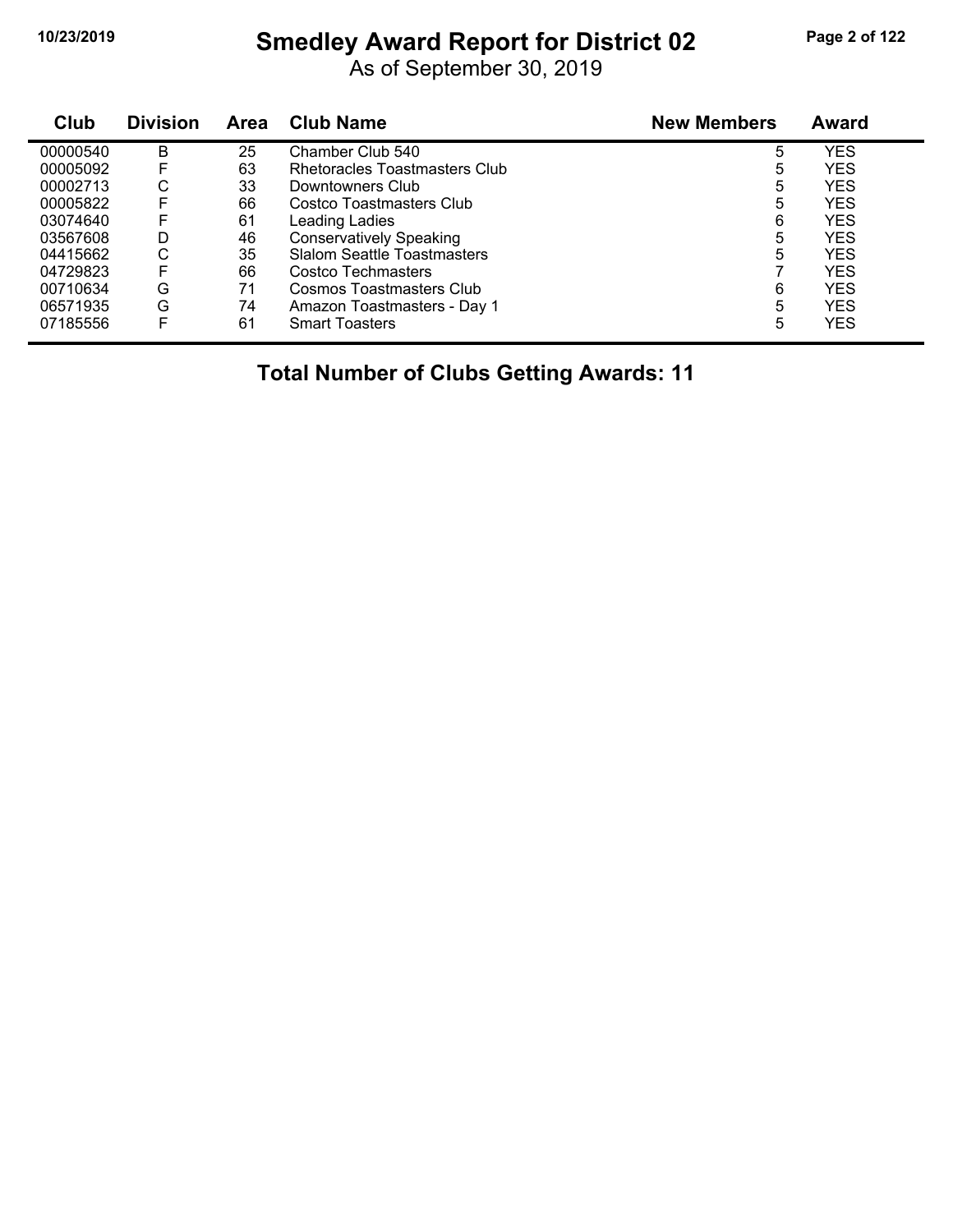#### **10/23/2019 Smedley Award Report for District 03 Page 3 of 122**

As of September 30, 2019

| Club     | <b>Division</b> | Area | Club Name                             | <b>New Members</b> | Award      |  |
|----------|-----------------|------|---------------------------------------|--------------------|------------|--|
| 05732737 |                 | 05   | Junior League of Phoenix Toastmasters | 6                  | YES        |  |
| 07073650 | N               | 02   | Cox Communicators                     | 5                  | <b>YES</b> |  |
| 00000499 | S               | 04   | <b>Gilbert Toastmasters Club</b>      | 6                  | <b>YES</b> |  |
| 00003480 |                 | 03   | Twilite Club                          | 6                  | <b>YES</b> |  |
| 00831326 |                 | 01   | Old Town Toastmasters Club            | 5                  | YES        |  |
| 00003198 | С               | 05   | Cochise Toastmasters Club             | 5                  | YES        |  |
| 00816342 | S               | 02   | <b>Power Play Toastmasters</b>        |                    | YES        |  |
| 00006350 | S               | 02   | New Horizons Toastmasters Club        |                    | <b>YES</b> |  |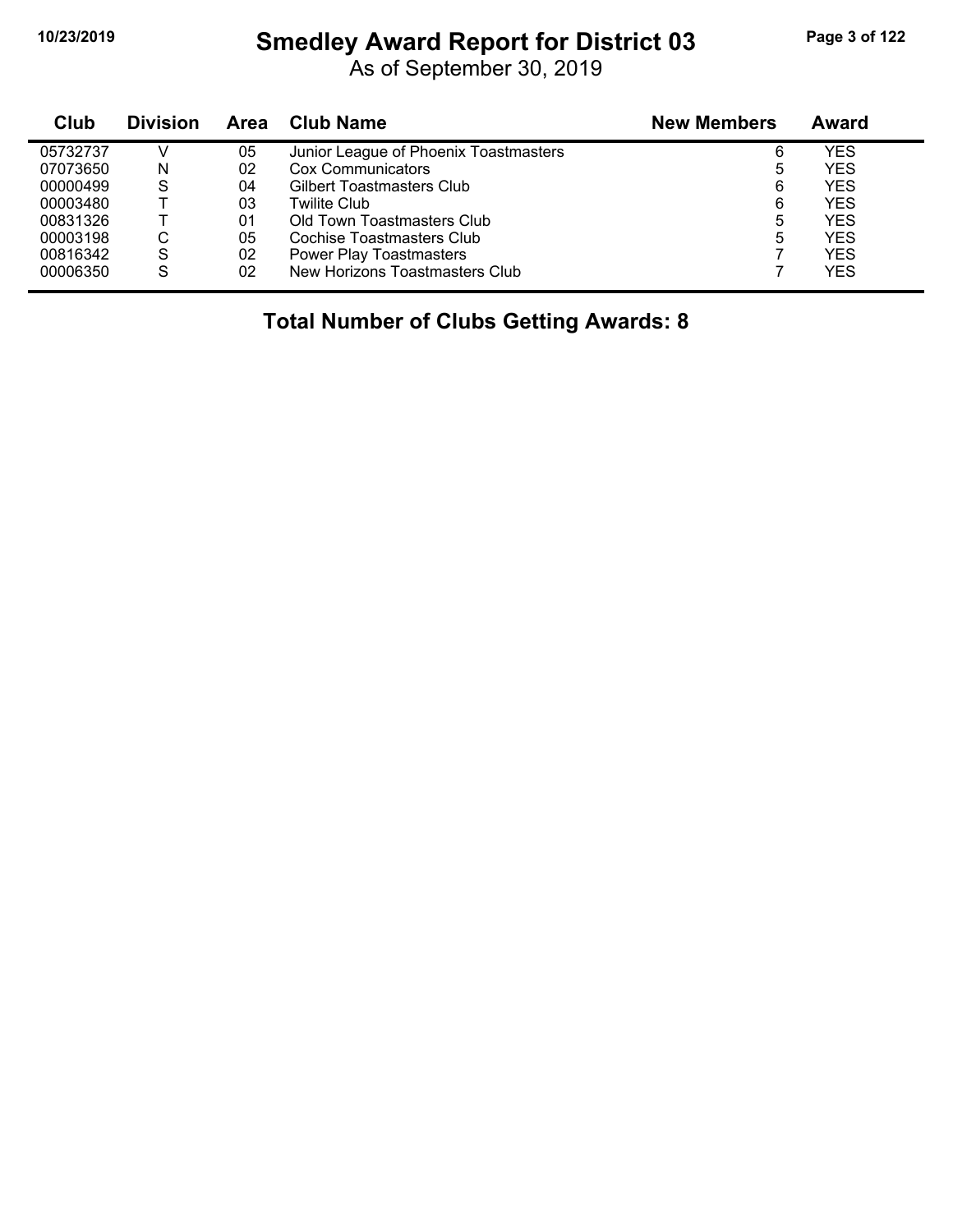# **10/23/2019 Smedley Award Report for District 04 Page 4 of 122**

As of September 30, 2019

| Club     | <b>Division</b> | <b>Area</b> | <b>Club Name</b>               | <b>New Members</b> | Award      |
|----------|-----------------|-------------|--------------------------------|--------------------|------------|
| 01280840 | С               | 01          | Townsend Toastmasters          |                    | YES        |
| 01488281 | E               | 03          | Salesforce Toastmasters        | 8                  | YES        |
| 01267190 | E               | 05          | <b>SF Toastbusters</b>         | 5                  | YES        |
| 00001771 | D               | 02          | San Francisco Toastmasters     | 5                  | YES        |
| 00007806 | D               | 02          | Bay Masters                    | 5                  | YES        |
| 00000056 | Е               | 02          | Golden Gate Toastmasters Club  |                    | YES        |
| 02258108 | E               | 05          | San Francisco Mandarin English | 5                  | YES        |
| 04049645 | С               | 01          | <b>Ponytalk Toastmasters</b>   | 5                  | <b>YES</b> |
| 05048211 | Α               | 03          | <b>AWSome Toastmasters</b>     | 5                  | YES        |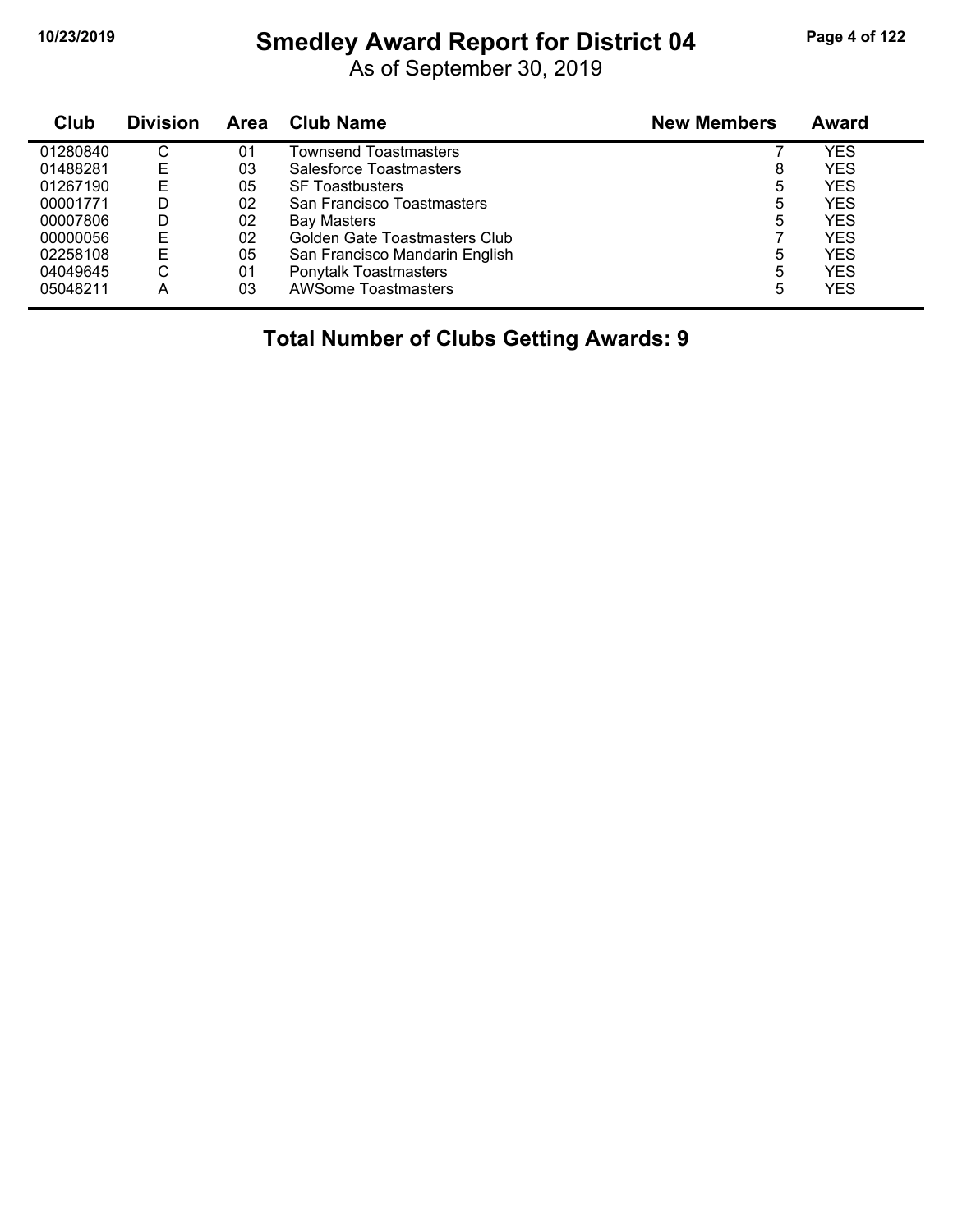#### **10/23/2019 Smedley Award Report for District 05 Page 5 of 122**

As of September 30, 2019

| Club     | <b>Division</b> | Area | <b>Club Name</b>                         | <b>New Members</b> | <b>Award</b> |  |
|----------|-----------------|------|------------------------------------------|--------------------|--------------|--|
| 00000108 | S               | 01   | Chula Vista Club                         | 6                  | YES          |  |
| 00003524 | N               | 11   | Del Mar Toastmasters Club                | 6                  | YES          |  |
| 00008424 | N               | 28   | <b>Watkins Wellness Toastmasters</b>     | 5                  | YES          |  |
| 00003052 | S               | 01   | <b>Bilingue Club</b>                     | 9                  | <b>YES</b>   |  |
| 00002113 | N               | 18   | <b>Tick Talk Club</b>                    | 5                  | YES          |  |
| 00006398 | N               | 24   | <b>BIA Toastmasters of Carmel Valley</b> | 6                  | YES          |  |
| 05264078 | N               | 28   | Viasat Toastmasters                      | 5                  | YES          |  |
| 05984928 | С               | 05   | <b>Chef Masters</b>                      | 5                  | YES          |  |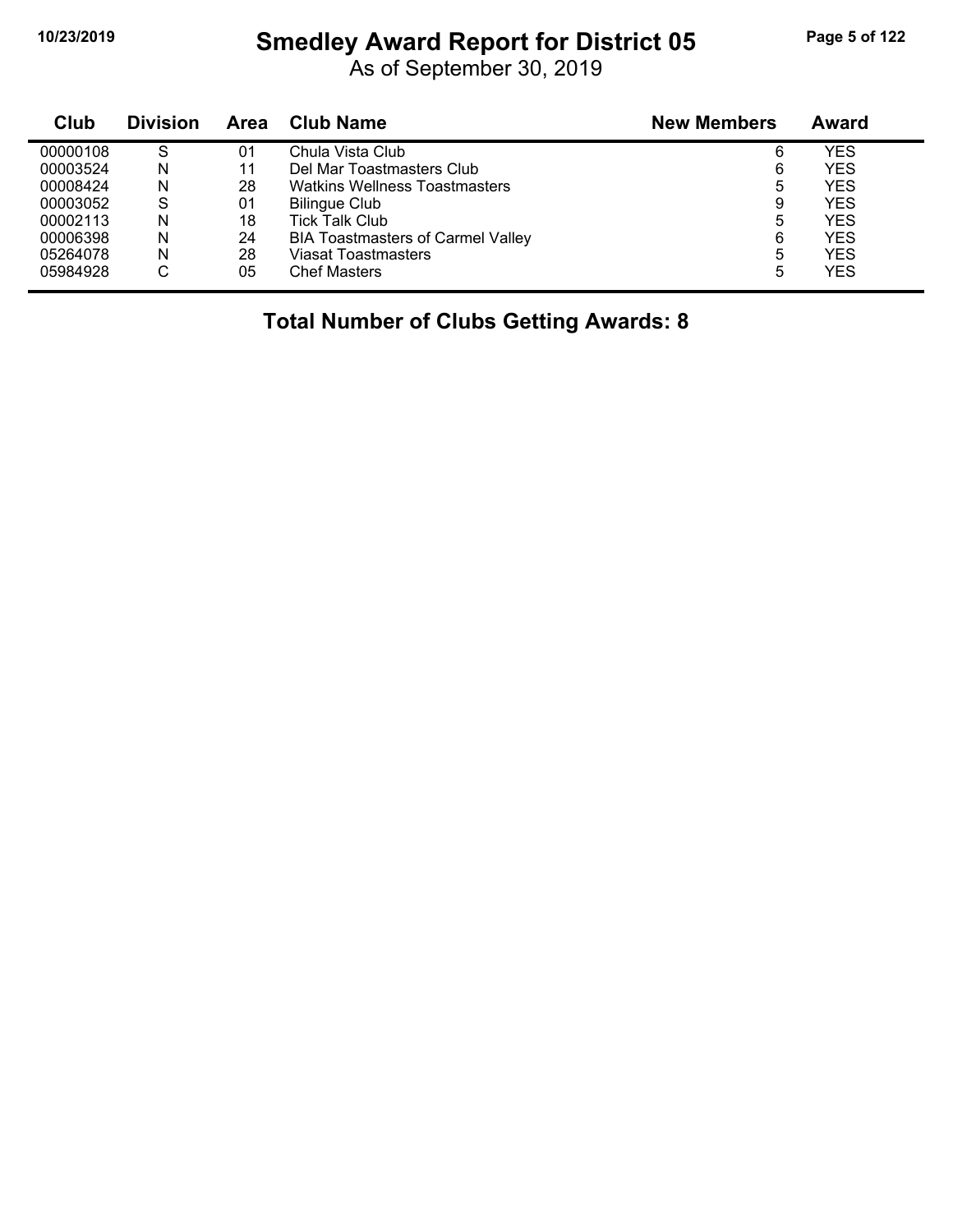# **10/23/2019 Smedley Award Report for District 07 Page 6 of 122**

As of September 30, 2019

| Club     | <b>Division</b> | Area | Club Name                    | <b>New Members</b> | Award |
|----------|-----------------|------|------------------------------|--------------------|-------|
| 00741873 |                 | 81   | Speakers With Spirit Club    |                    | YES   |
| 00009654 | н               | 94   | Speakeasy Toastmasters       |                    | YES   |
| 00009521 |                 | 52   | Moser Community Toastmasters |                    | YES   |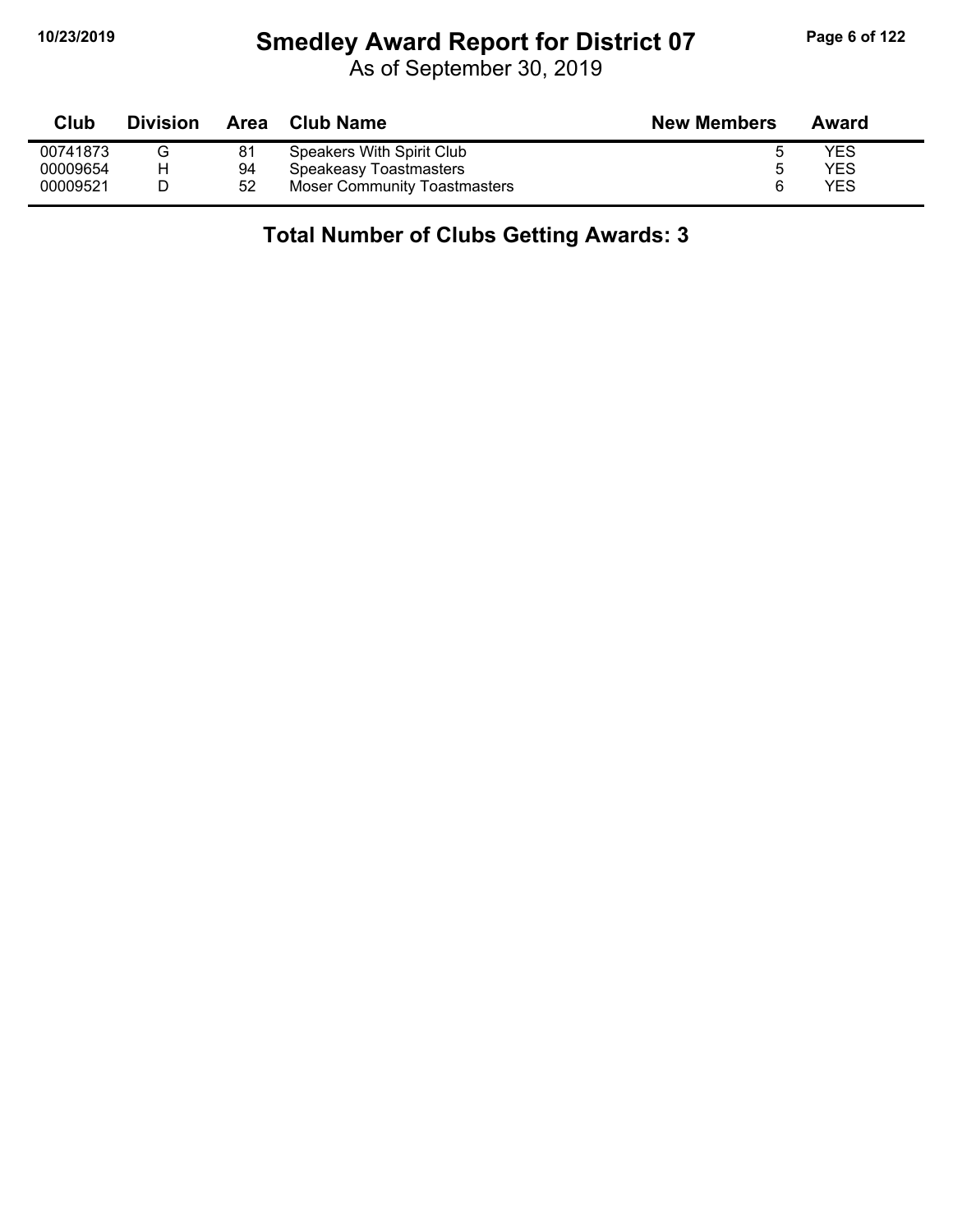# **10/23/2019 Smedley Award Report for District 08 Page 7 of 122**

As of September 30, 2019

| Club     | <b>Division</b> | <b>Area</b> | <b>Club Name</b>              | <b>New Members</b> | Award |  |
|----------|-----------------|-------------|-------------------------------|--------------------|-------|--|
| 00001267 |                 |             | Creve Coeur Toastmasters Club |                    | VEC   |  |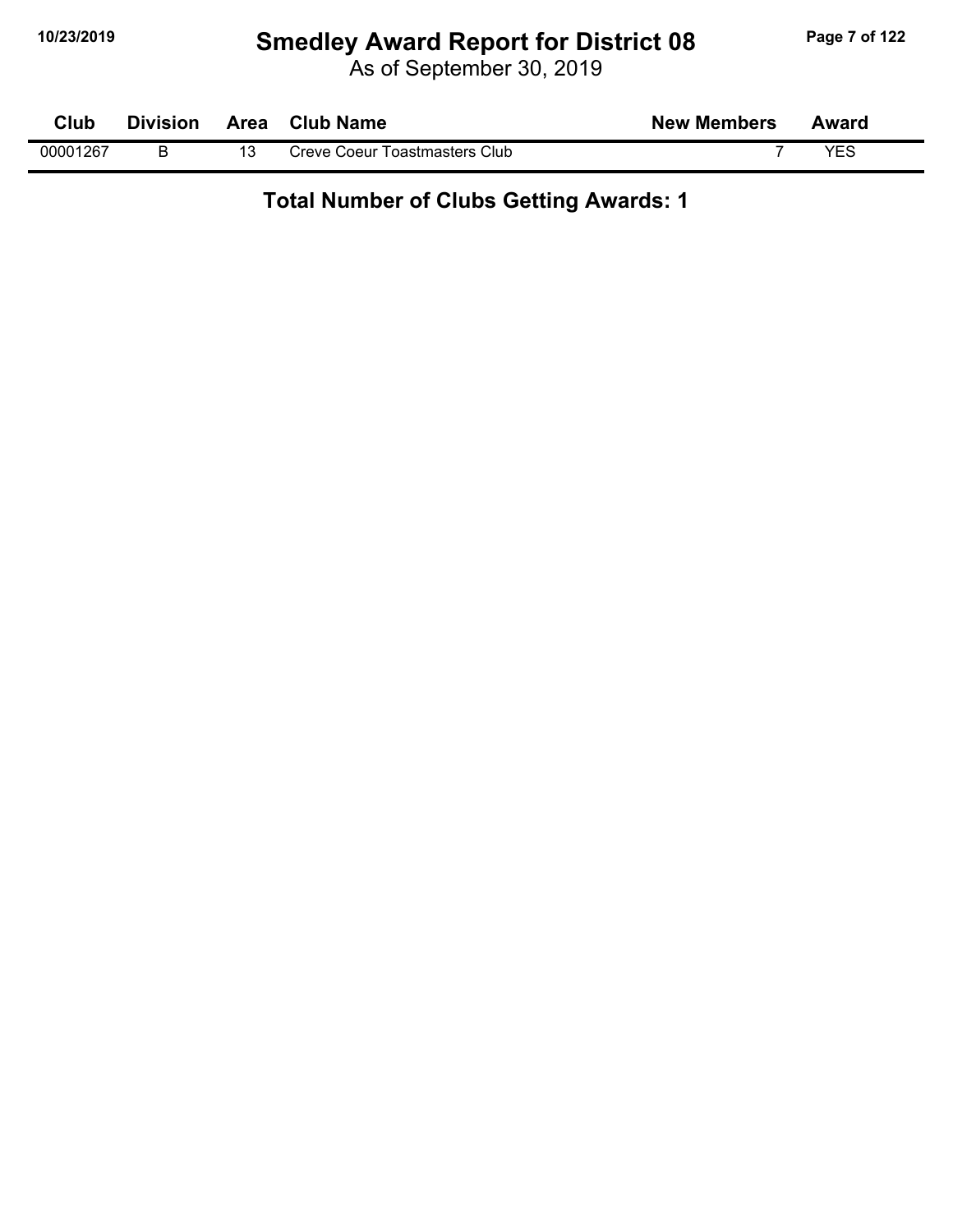# **10/23/2019 Smedley Award Report for District 09 Page 8 of 122**

As of September 30, 2019

| Club     | <b>Division</b> | Area | <b>Club Name</b>           | <b>New Members</b> | Award |  |
|----------|-----------------|------|----------------------------|--------------------|-------|--|
| 01345131 |                 |      | <b>SEL</b><br>Toastmasters |                    | YES   |  |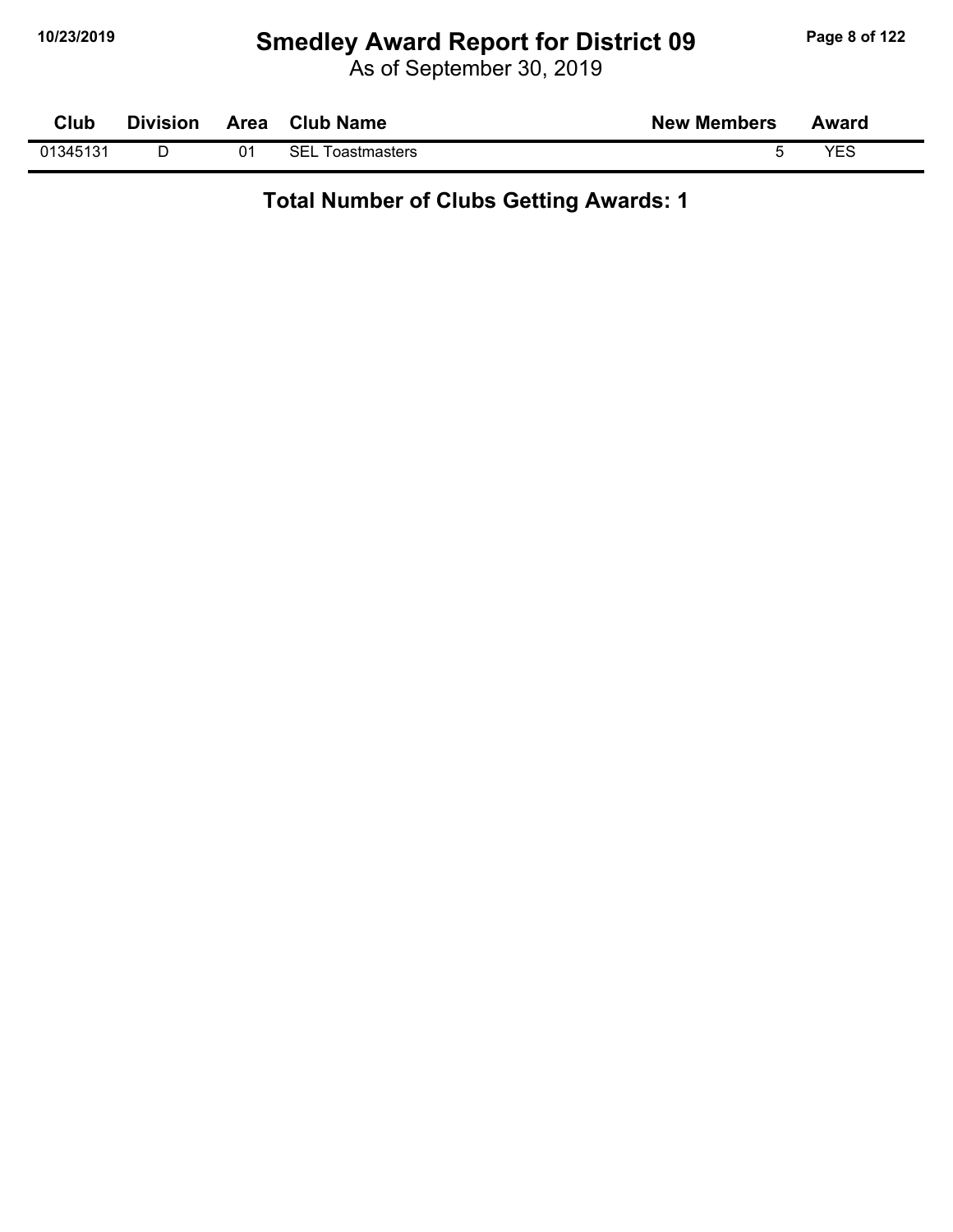$\blacksquare$ 

# **10/23/2019 Smedley Award Report for District 11 Page 9 of 122**

As of September 30, 2019

| Club     | <b>Division</b> | Area | Club Name                    | <b>New Members</b> | Award      |
|----------|-----------------|------|------------------------------|--------------------|------------|
| 00005763 | G               | 73   | Toastmasters Club of Fishers |                    | YES        |
| 02156369 |                 | 33   | Roadmasters                  | b                  | YES        |
| 03750006 | Е               | 54   | <b>Fueled Speakers</b>       | b                  | YES        |
| 07224763 |                 | 32   | Finance & Accounting TM Club | 6                  | YES        |
| 01845527 | н               | 84   | Westfield Toastmasters Club  |                    | <b>YES</b> |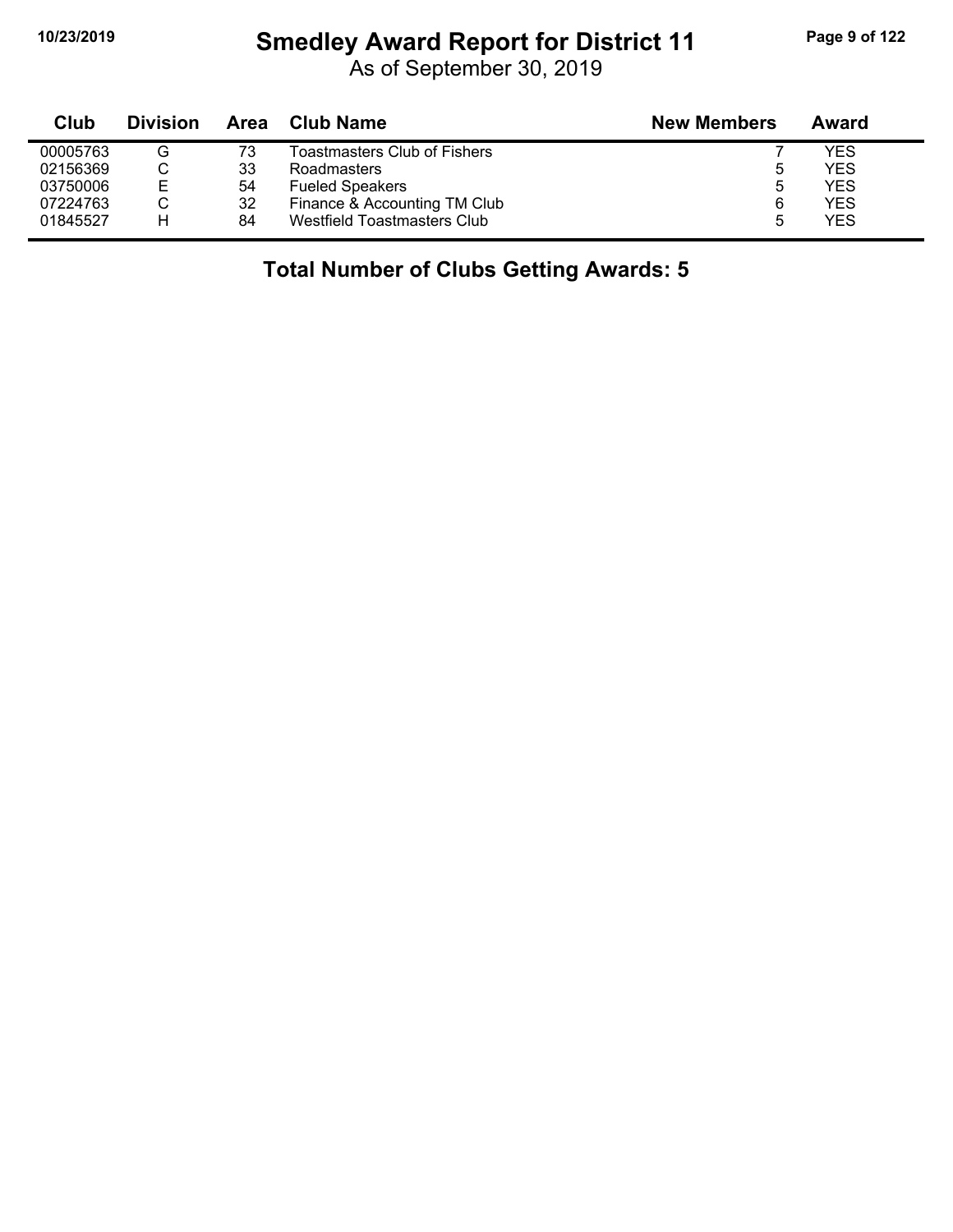# **10/23/2019 Smedley Award Report for District 12 Page 10 of 122**

As of September 30, 2019

| Club     | <b>Division</b> |    | Area Club Name                              | <b>New Members</b> | Award |
|----------|-----------------|----|---------------------------------------------|--------------------|-------|
| 05558882 |                 | 04 | <b>UPS Brown Toasters</b>                   |                    | YES   |
| 00005247 |                 | 02 | Rancho Cucamonga Toastmasters               |                    | YES   |
| 00008950 |                 | 01 | <b>Redlands Community Toastmasters Club</b> |                    | YES   |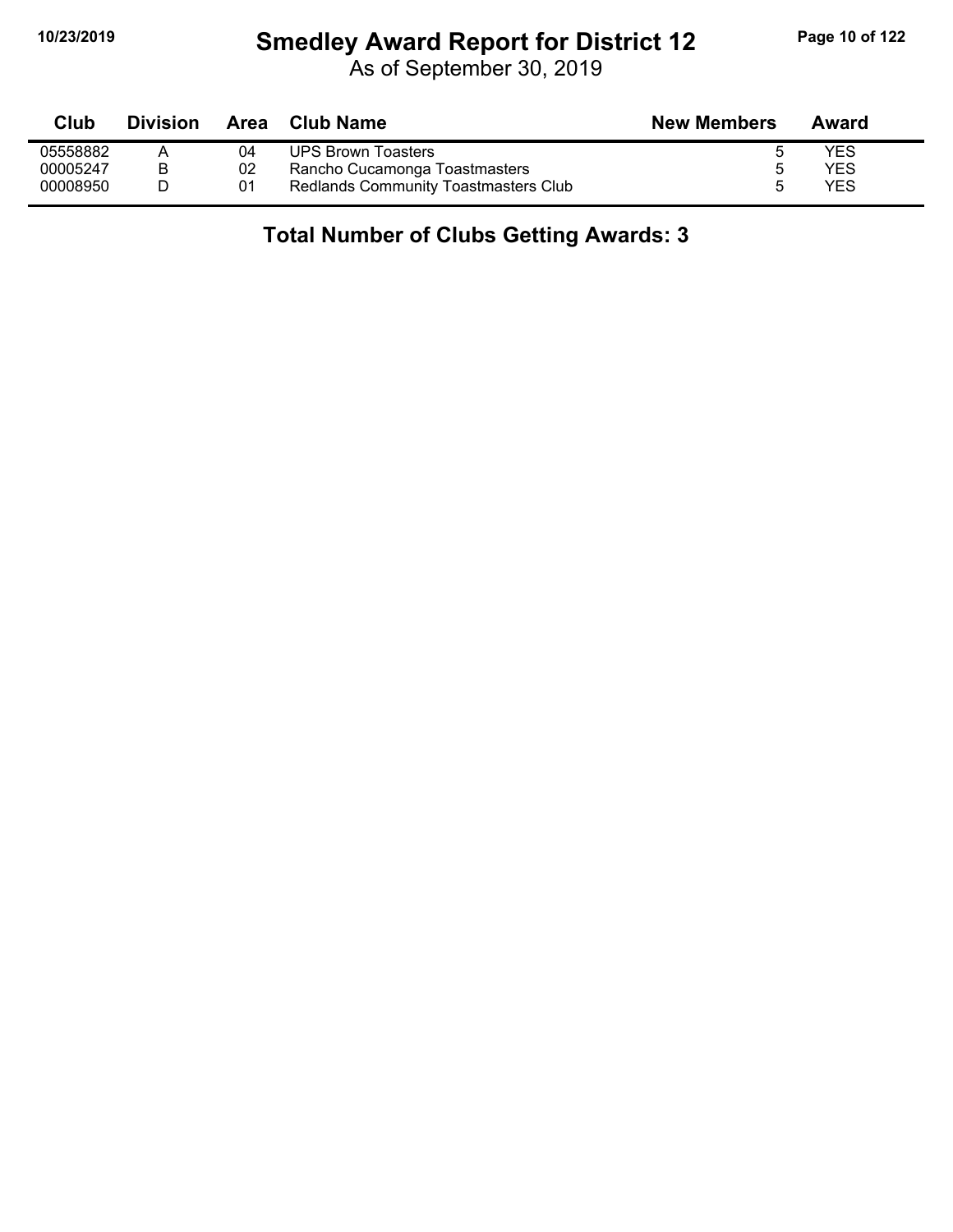# **10/23/2019 Smedley Award Report for District 13 Page 11 of 122**

| Club     | <b>Division</b> |    | Area Club Name                                | <b>New Members</b> | Award |
|----------|-----------------|----|-----------------------------------------------|--------------------|-------|
| 01599454 |                 | 05 | Mylan Morgantown Commercial Operations Chapte |                    | YES   |
| 01276571 | B               | 13 | Westinghouse Toastmasters Club                |                    | YES   |
| 04813611 |                 | 34 | Woman 2 Woman                                 |                    | YFS   |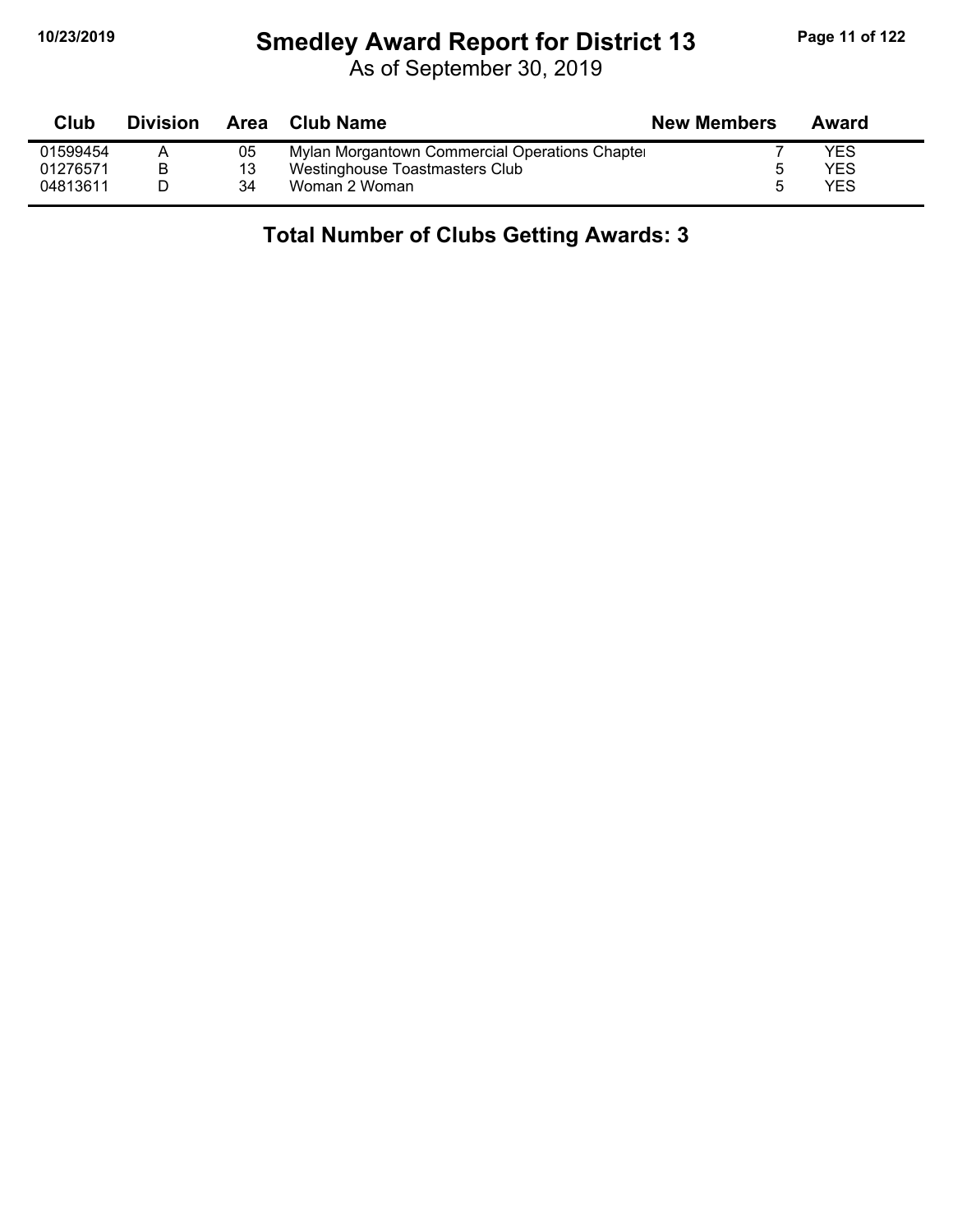# **10/23/2019 Smedley Award Report for District 14 Page 12 of 122**

As of September 30, 2019

| Club     | <b>Division</b> | Area | Club Name                     | <b>New Members</b> | Award |
|----------|-----------------|------|-------------------------------|--------------------|-------|
| 01202015 |                 | 21   | iNCRedible Toastmasters       | 6                  | YES   |
| 07022247 |                 | 41   | PASA AUTOMASTERS              |                    | YES   |
| 02532742 | н               | 83   | <b>Titletown Toastmasters</b> | 6                  | YES   |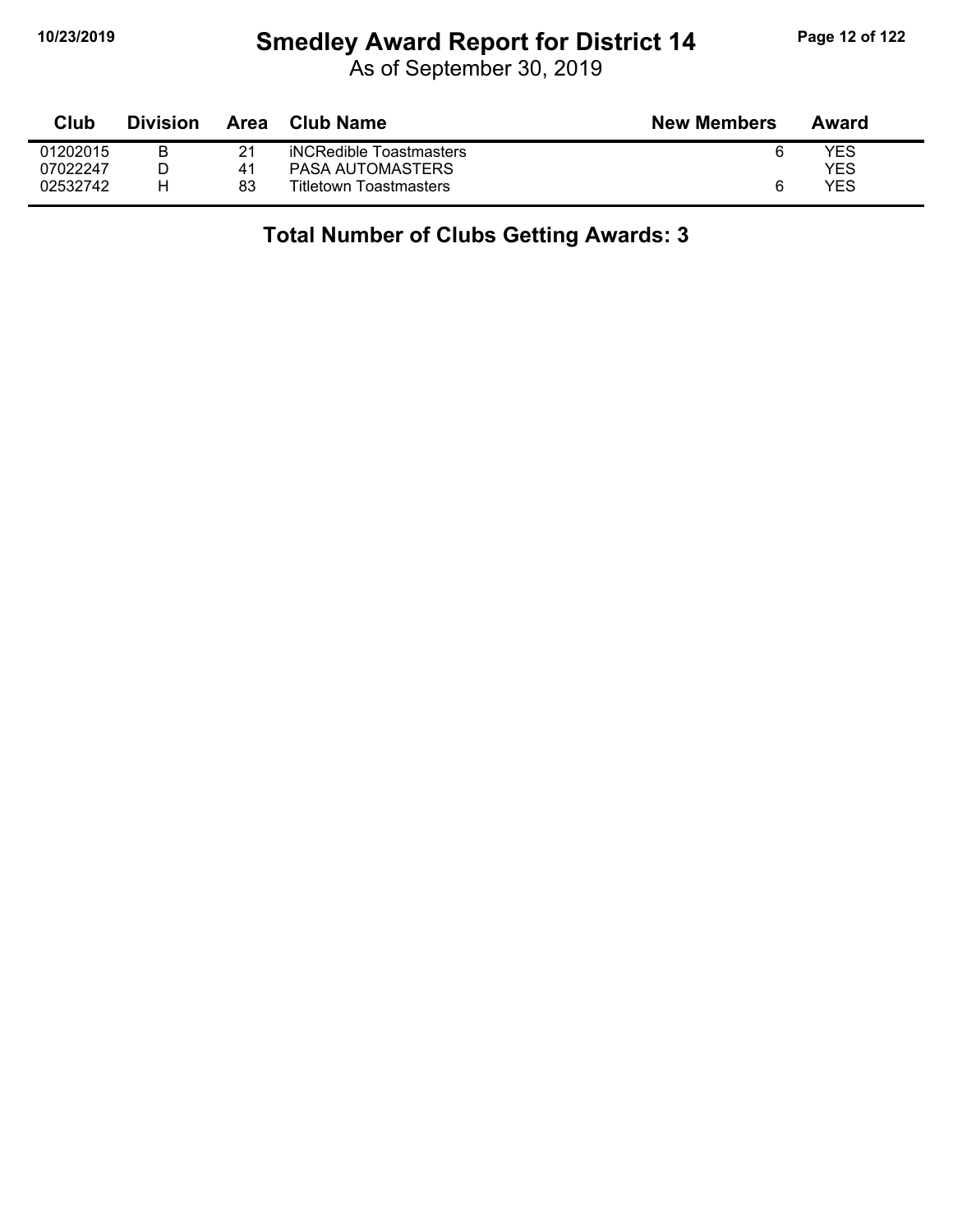# **10/23/2019 Smedley Award Report for District 15 Page 13 of 122**

As of September 30, 2019

| Club     | <b>Division</b> | Area | <b>Club Name</b>                | <b>New Members</b> | Award      |
|----------|-----------------|------|---------------------------------|--------------------|------------|
| 06973701 |                 | 04   | <b>Victorious Voices</b>        |                    | YES        |
| 00006875 |                 | 03   | Image Masters Toastmasters Club |                    | YES        |
| 00000719 |                 | 01   | Metro Toastmasters Club         | 6                  | YES        |
| 00001489 | B               | 01   | Jack C High Club                | ა                  | YES        |
| 07280879 |                 | 02   | Soaring Eagles                  |                    | <b>YES</b> |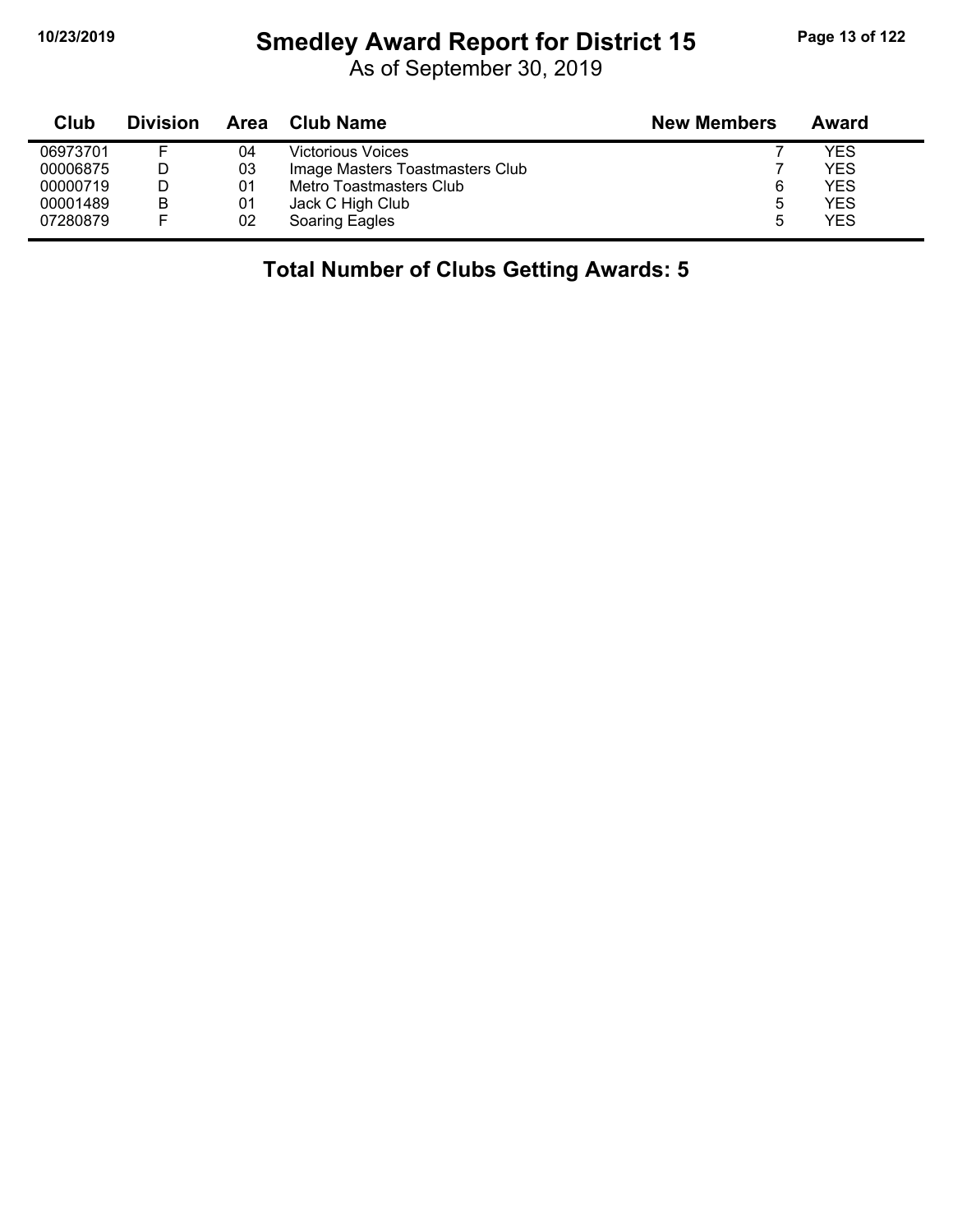#### **10/23/2019 Smedley Award Report for District 16 Page 14 of 122**

As of September 30, 2019

| Club     | <b>Division</b> |    | Area Club Name                      | <b>New Members</b> | Award      |
|----------|-----------------|----|-------------------------------------|--------------------|------------|
| 07257644 |                 | 02 | <b>CompSource Toastmasters</b>      |                    | <b>YES</b> |
| 00000907 | А               | 01 | Noon Express Toastmasters Club      |                    | <b>YES</b> |
| 00000576 |                 | 02 | <b>Stillwater Toastmasters Club</b> |                    | <b>YES</b> |
| 00000148 |                 | 02 | Tulsa Club                          |                    | <b>YES</b> |
| 01036139 | Κ               | 02 | Distinguished Toastmasters          |                    | <b>YES</b> |
| 00004301 |                 | 02 | Riverside Club                      |                    | <b>YES</b> |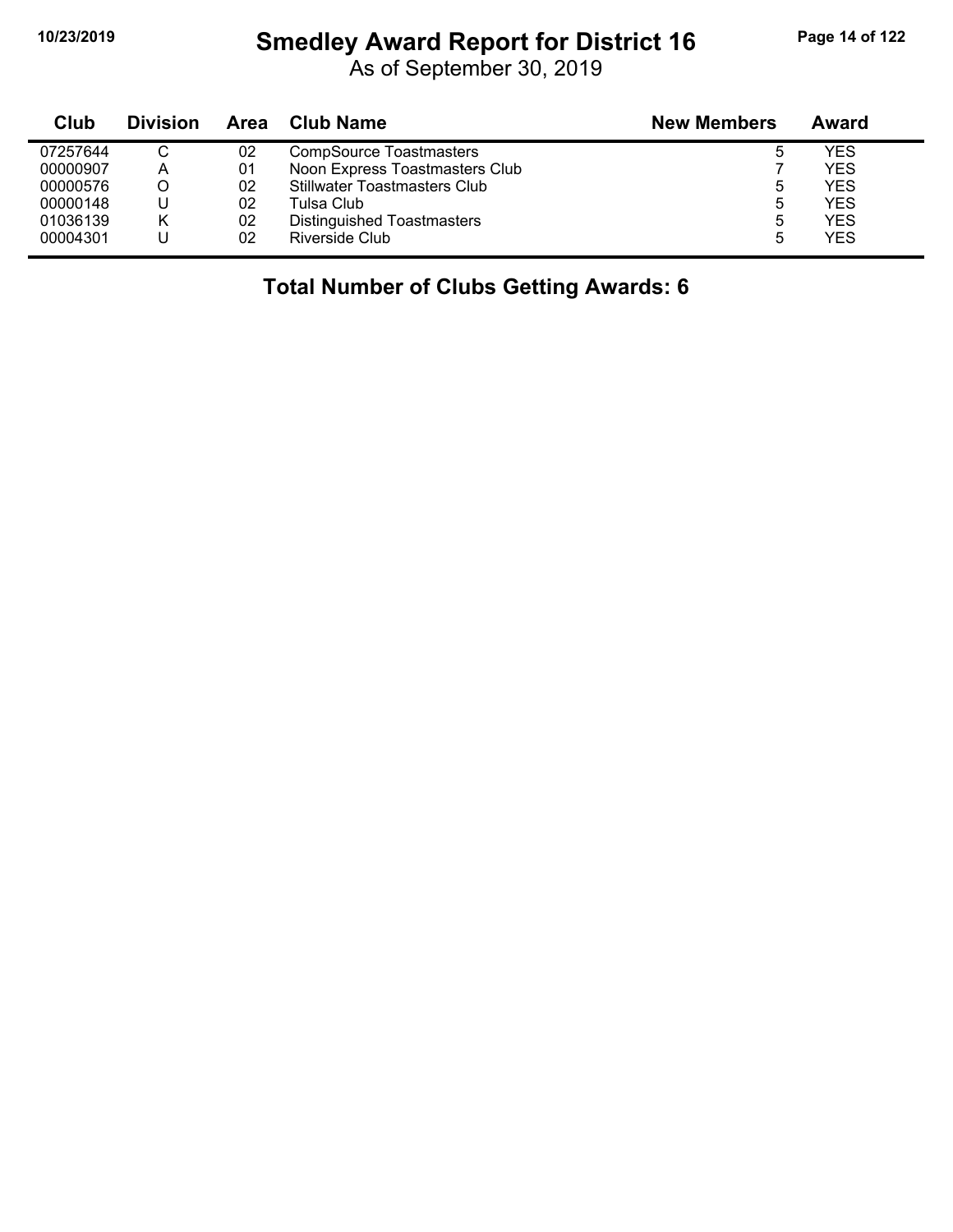#### **10/23/2019 Smedley Award Report for District 17 Page 15 of 122**

As of September 30, 2019

| Club     | <b>Division</b> |    | Area Club Name                      | <b>New Members</b> | Award |  |
|----------|-----------------|----|-------------------------------------|--------------------|-------|--|
| 00005491 | W               | 51 | Fremantle Gateway Toastmasters Club |                    | YES   |  |
| 01133609 | S               | 33 | <b>Canning Vale Toastmasters</b>    |                    | YES   |  |
| 06579762 |                 | 41 | Energy Club                         |                    | YES   |  |
| 03979515 |                 | 04 | <b>Geraldton Toastmasters Club</b>  |                    | YFS   |  |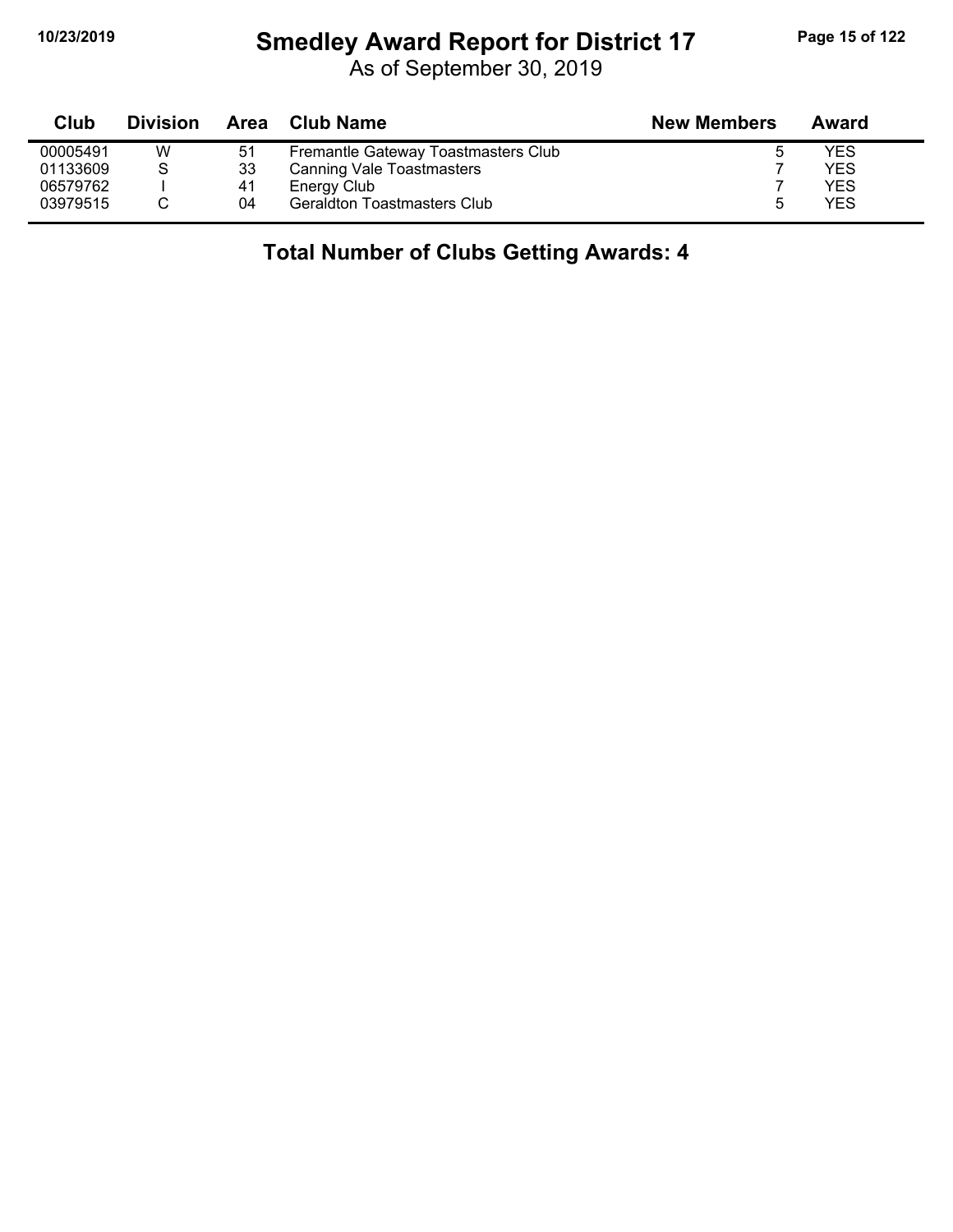# **10/23/2019 Smedley Award Report for District 18 Page 16 of 122**

| Club     | <b>Division</b> | <b>Area</b>    | <b>Club Name</b>             | <b>New Members</b> | Award |
|----------|-----------------|----------------|------------------------------|--------------------|-------|
| 05430707 |                 | 4 <sup>1</sup> | <b>Naviators</b>             | ა                  | YES   |
| 07176437 |                 | 15             | Christiana Care Toastmasters | ა                  | YES   |
| 00008050 | R               | 24             | Bel Air Toastmasters Club    | 6                  | YES   |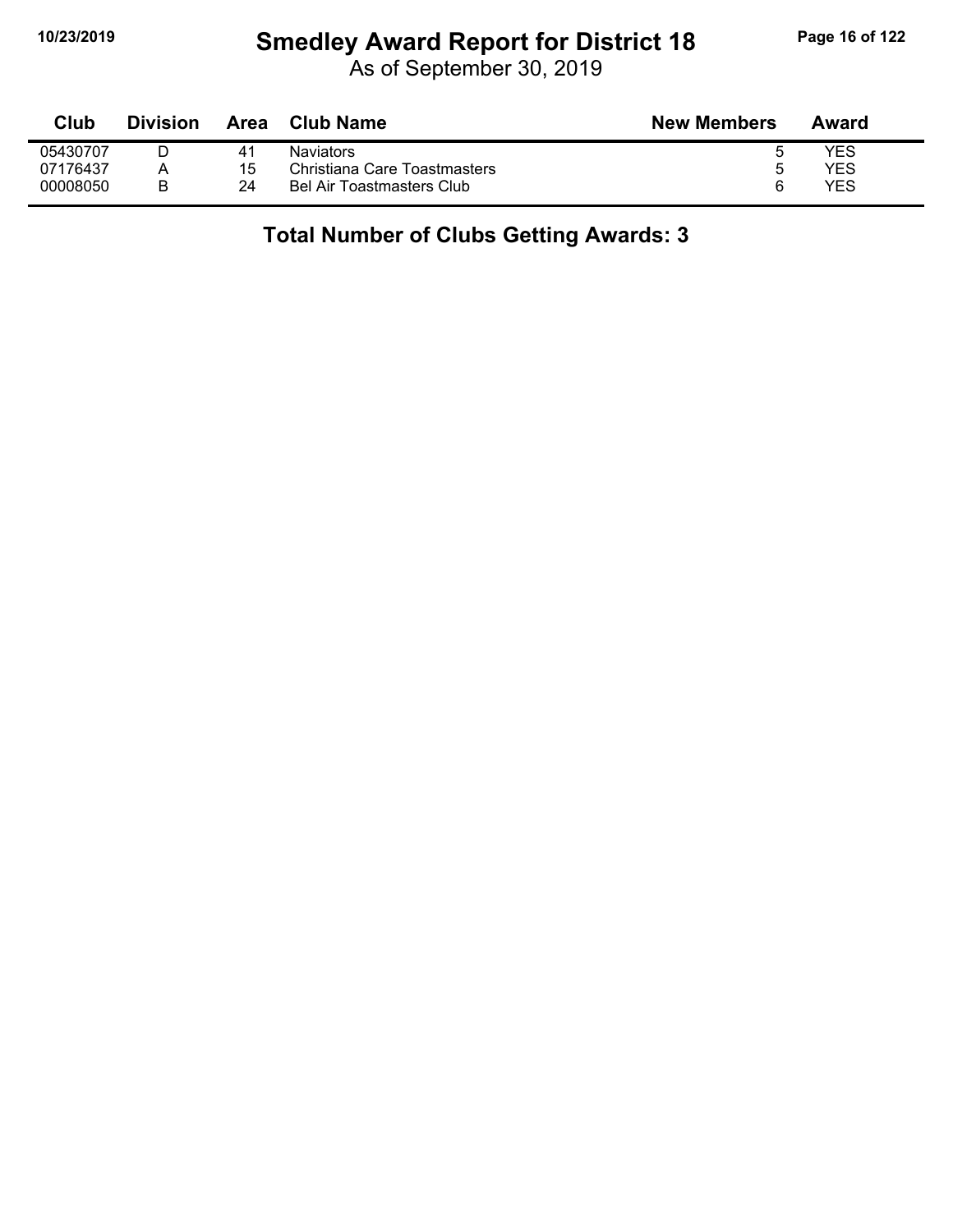#### **10/23/2019 Smedley Award Report for District 19 Page 17 of 122**

As of September 30, 2019

| Club     | <b>Division</b> | <b>Area</b> | Club Name                     | <b>New Members</b> | Award |
|----------|-----------------|-------------|-------------------------------|--------------------|-------|
| 00000164 |                 | 82          | Old Capitol Toastmasters Club |                    | YES   |
| 04413551 |                 | 64          | Stagecoach Speakers - HMHQ    |                    | YES   |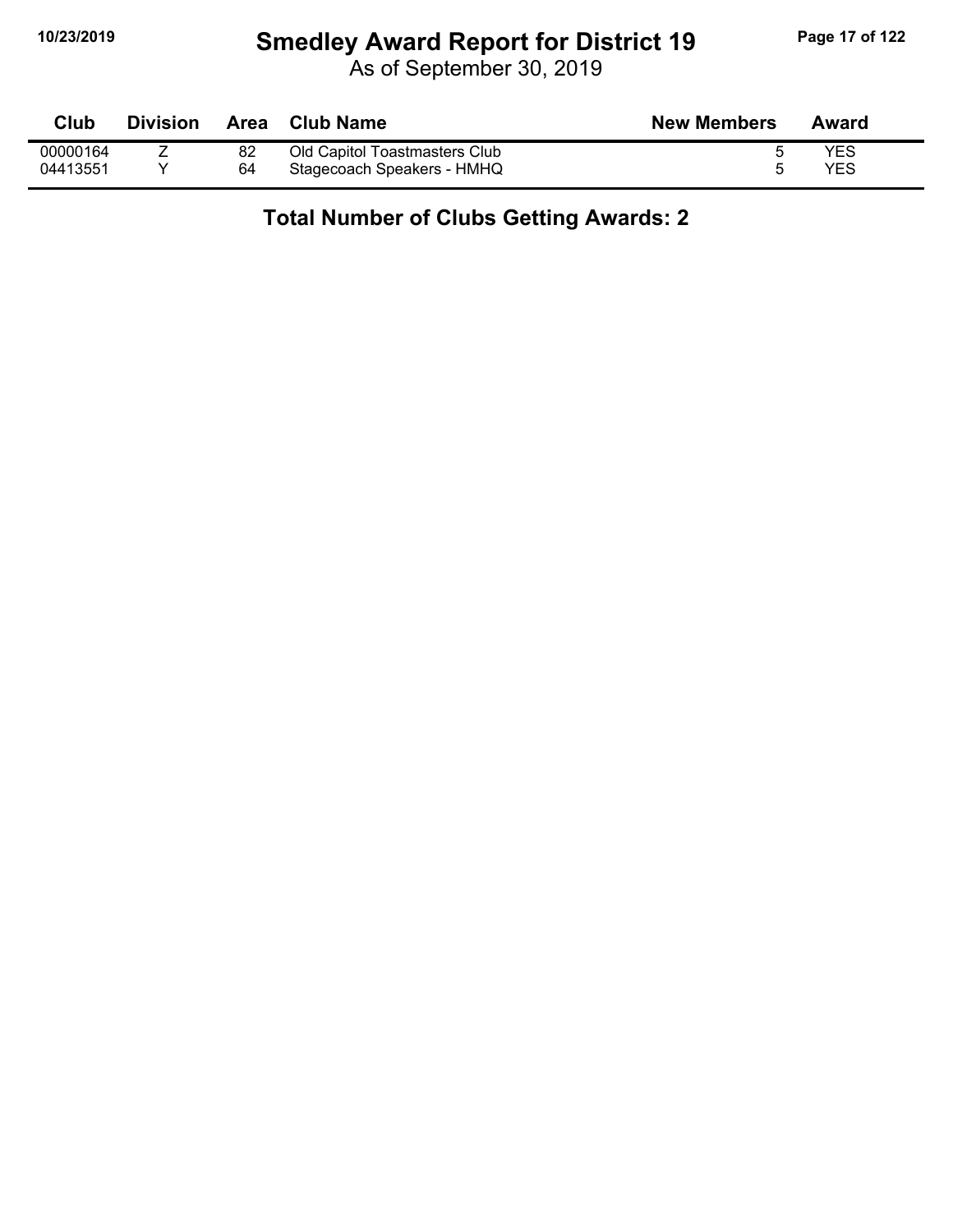# **10/23/2019 Smedley Award Report for District 20 Page 18 of 122**

As of September 30, 2019

| Club     | <b>Division</b> | Area | <b>Club Name</b>                       | <b>New Members</b> | <b>Award</b> |
|----------|-----------------|------|----------------------------------------|--------------------|--------------|
| 04413490 | H               | 29   | <b>Durrar Toastmasters</b>             | 5                  | <b>YES</b>   |
| 06739932 | H               | 31   | Khush-Bayan                            | 5                  | <b>YES</b>   |
| 02771828 | G               | 27   | iSpeak                                 | 5                  | <b>YES</b>   |
| 02916798 | C               | 03   | <b>KMCC Toastmasters</b>               | 5                  | <b>YES</b>   |
| 03041786 | F               | 23   | Rawasi                                 | 5                  | <b>YES</b>   |
| 05965875 | H               | 31   | Innovators Toastmasters Club           | 5                  | <b>YES</b>   |
| 06887478 | H               | 30   | SIMS TOASTMASTERS CLUB                 | 5                  | <b>YES</b>   |
| 00001599 | B               | 14   | <b>Pakistan Community Toastmasters</b> | 5                  | <b>YES</b>   |
| 00008286 | C               | 03   | Sri Lanka Club Symposium Toastmasters  | $\overline{7}$     | <b>YES</b>   |
| 00603459 | D               | 09   | <b>WMC Toastmasters</b>                | 5                  | <b>YES</b>   |
| 00858425 | D               | 09   | <b>BAPCO Toastmasters</b>              | 6                  | <b>YES</b>   |
| 00649467 | Η               | 30   | <b>Desert Pioneers</b>                 | 5                  | <b>YES</b>   |
| 01130743 | D               | 10   | <b>GPIC Toastmasters</b>               | 8                  | <b>YES</b>   |
| 01150558 | G               | 27   | Al-Rayah                               | 9                  | <b>YES</b>   |
| 01406515 | $\mathsf{C}$    | 02   | <b>TKS Toastmasters</b>                | 5                  | <b>YES</b>   |
| 00009128 | B               | 12   | <b>Falcon Toastmasters Club</b>        | 6                  | <b>YES</b>   |
| 01045418 | E               | 20   | <b>AOU</b>                             | 6                  | <b>YES</b>   |
| 00002109 | D               | 08   | <b>Bahrain Toastmasters</b>            | 6                  | <b>YES</b>   |
| 03625652 | F               | 24   | Life Principles                        | 5                  | <b>YES</b>   |
| 02861678 | E               | 20   | <b>Bhavan's Toastmasters</b>           | 5                  | <b>YES</b>   |
| 07265503 | F               | 23   | Bank Boubyan Toastmasters Club         | 9                  | <b>YES</b>   |
| 01171968 | D               | 10   | <b>TASCA Toastmasters</b>              | 5                  | <b>YES</b>   |
| 01165099 | A               | 06   | Adhari Toastmasters Club               | 5                  | <b>YES</b>   |
| 07182223 | E               | 19   | <b>ASSP Kuwait Toastmasters Club</b>   | 5                  | <b>YES</b>   |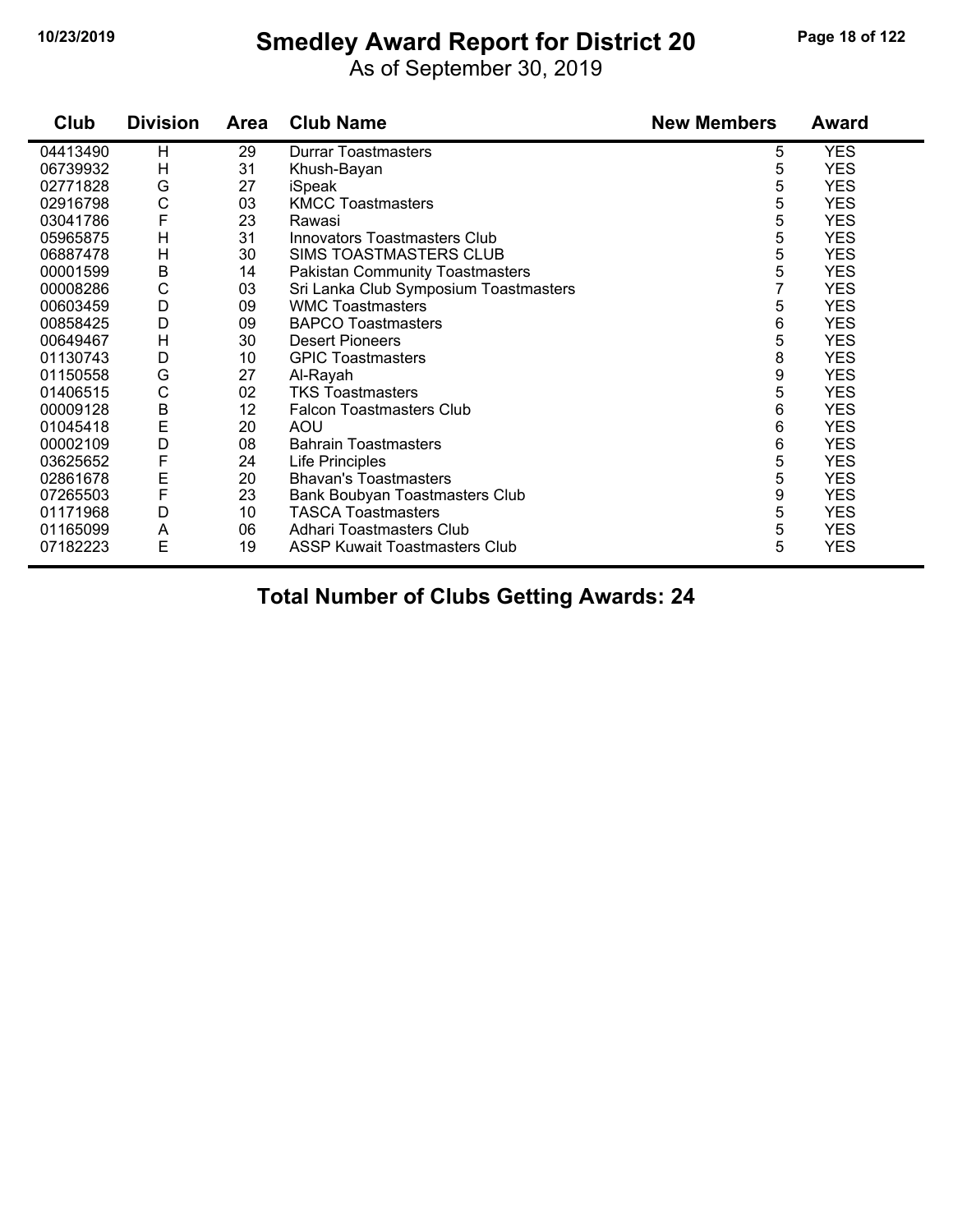# **10/23/2019 Smedley Award Report for District 21 Page 19 of 122**

As of September 30, 2019

| Club     | <b>Division</b> | Area | Club Name                             | <b>New Members</b> | Award |
|----------|-----------------|------|---------------------------------------|--------------------|-------|
| 00009868 |                 | 42   | Global Speakers Toastmasters Club     | đ                  | YES   |
| 00004666 | ᆮ               | 40   | Ambassadors - Tsawwassen Toastmasters | 6                  | YES   |
| 00002743 | G               | 63   | Langley Toastmasters 2743             | 5                  | YES   |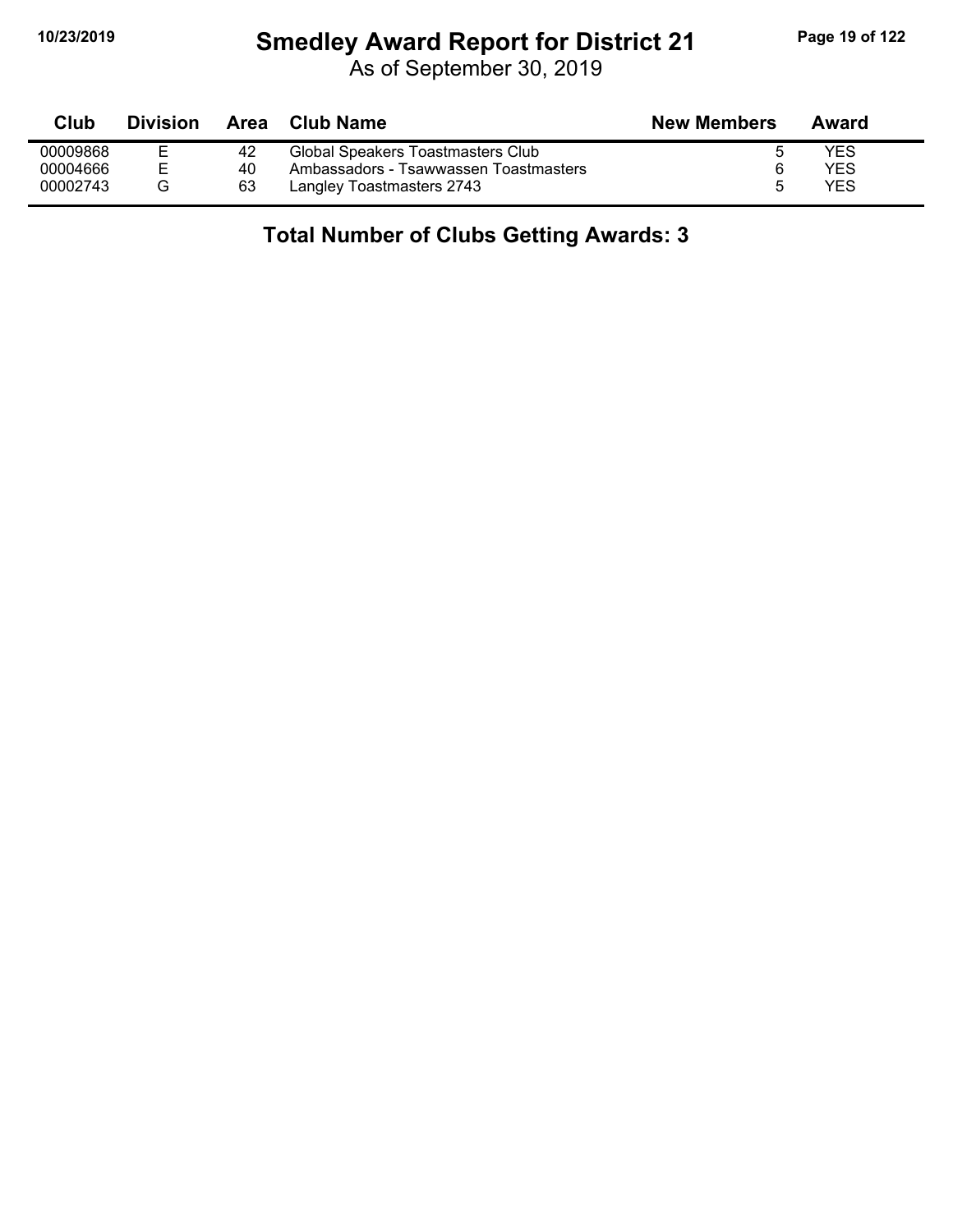$\blacksquare$ 

#### **10/23/2019 Smedley Award Report for District 22 Page 20 of 122**

As of September 30, 2019

| Club     | <b>Division</b> | Area | Club Name                                 | <b>New Members</b> | Award      |
|----------|-----------------|------|-------------------------------------------|--------------------|------------|
| 00004664 | R               | 63   | Plaza Toastmasters Club                   | 5                  | YES        |
| 00625236 |                 | 31   | Don't Stop Talking                        | 5                  | YES        |
| 00636291 |                 | 32   | Top Box Toasters Club                     | 9                  | YES        |
| 00008315 | R               | 64   | Fed Masters Toastmasters Club             |                    | YES        |
| 00009953 | Е               | 52   | <b>Articulators Club</b>                  | 6                  | <b>YES</b> |
| 00008591 |                 | 31   | Professionally Speaking Toastmasters Club | 5                  | YES        |
| 04327655 | R               | 62   | Let's Grow Something                      | 5                  | YES        |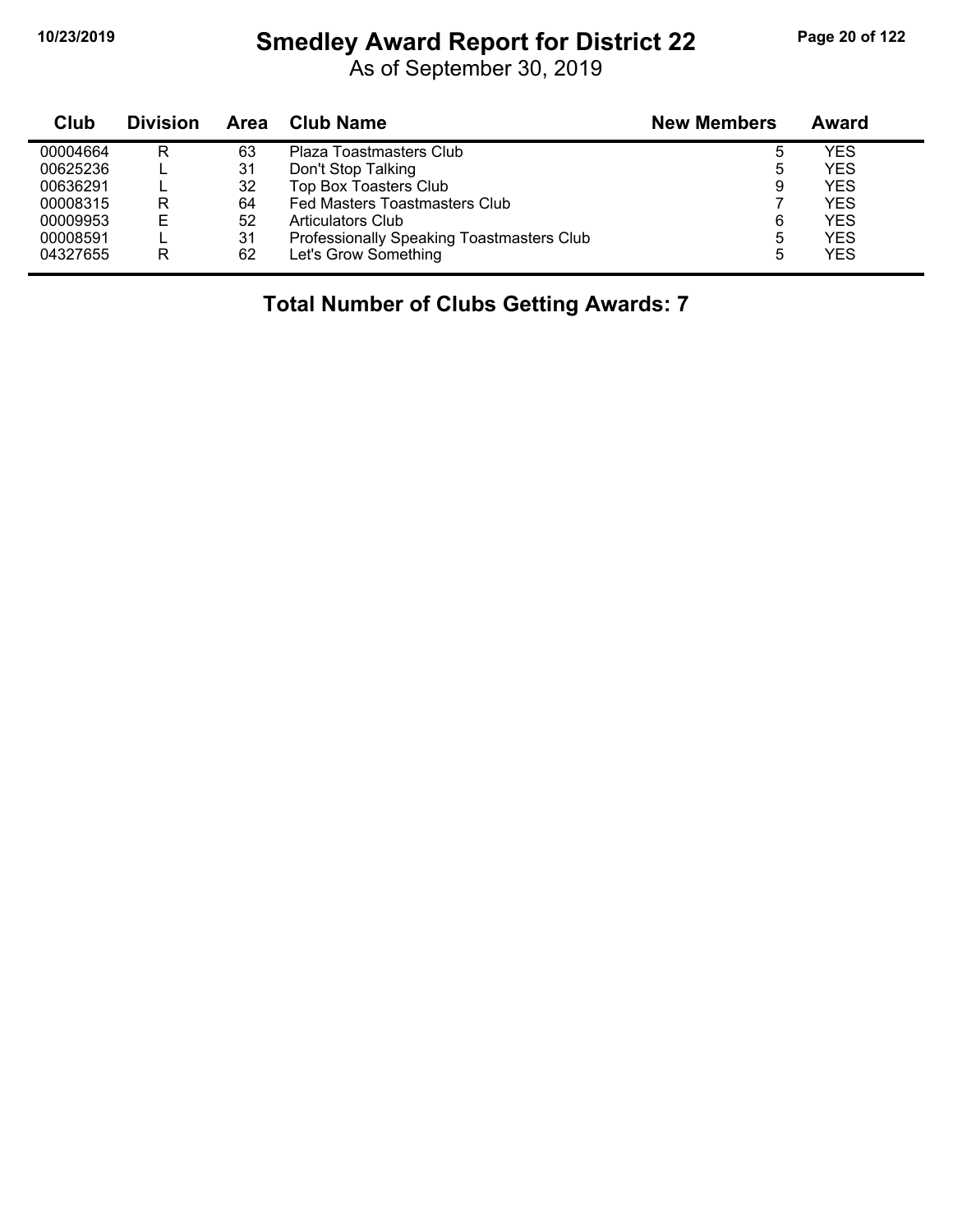# **10/23/2019 Smedley Award Report for District 23 Page 21 of 122**

As of September 30, 2019

| <b>Club</b> | <b>Division</b> | Area | <b>Club Name</b>       | <b>New Members</b> | Award |  |
|-------------|-----------------|------|------------------------|--------------------|-------|--|
| 00002461    |                 | 24   | Downtown Toasties Club |                    | YES   |  |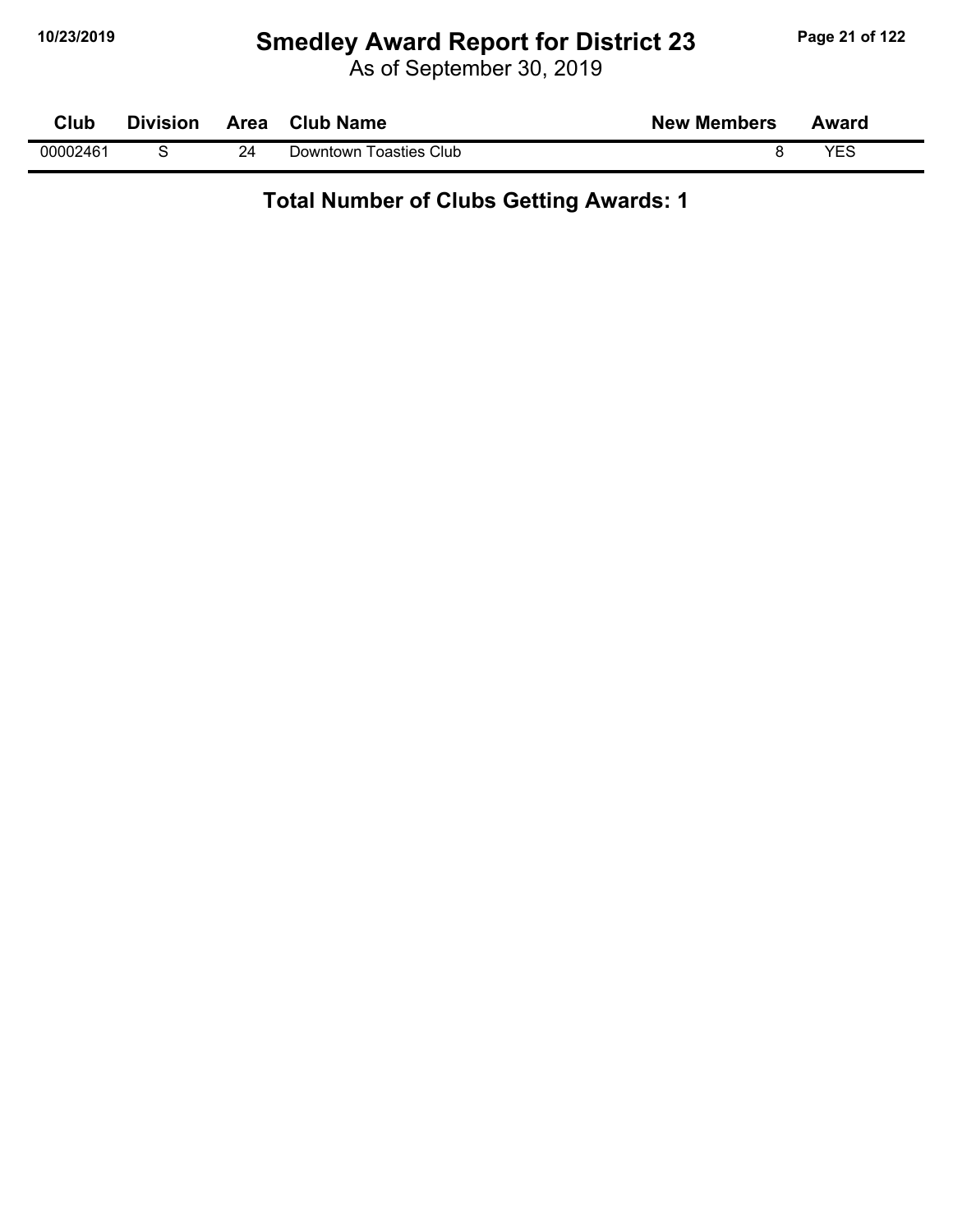# **10/23/2019 Smedley Award Report for District 24 Page 22 of 122**

As of September 30, 2019

| Club     | <b>Division</b> | Area | <b>Club Name</b>    | <b>New Members</b> | Award |
|----------|-----------------|------|---------------------|--------------------|-------|
| 00001800 |                 | 24   | Capitol Voices Club |                    | VEC   |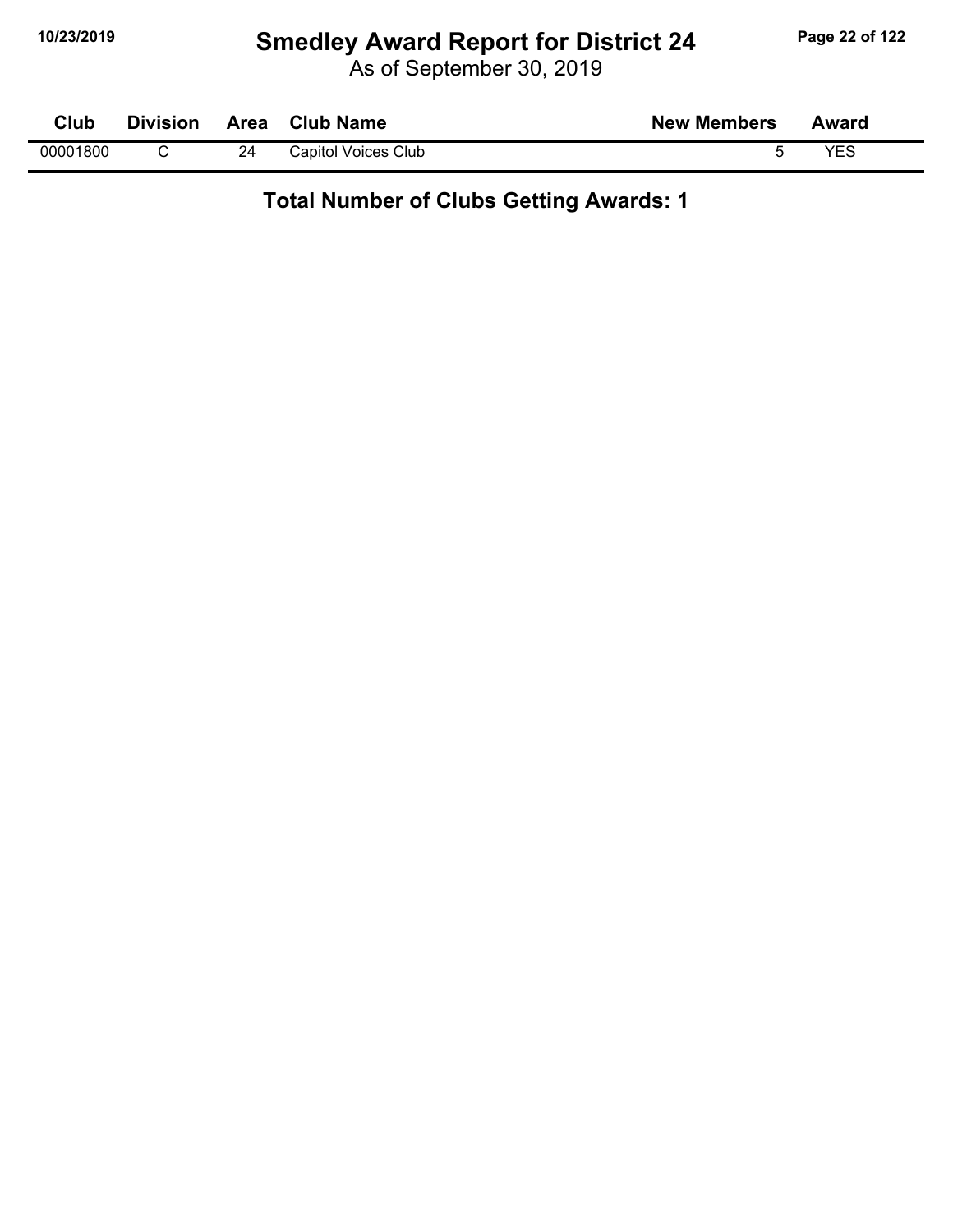#### **10/23/2019 Smedley Award Report for District 25 Page 23 of 122**

As of September 30, 2019

| Club     | <b>Division</b> | Area | Club Name                            | <b>New Members</b> | Award      |
|----------|-----------------|------|--------------------------------------|--------------------|------------|
| 00004236 | Е               | 53   | Roanoke Texas Toastmasters           | 6                  | YES        |
| 00771978 | G               | 73   | <b>Connection Communicators Club</b> | 10                 | <b>YES</b> |
| 00004355 | Е               | 55   | <b>Beach Club Toastmasters</b>       | 8                  | <b>YES</b> |
| 00004987 | F               | 64   | Southlake Club                       | 5                  | YES        |
| 00001415 | F               | 61   | Thumbs Up Toastmasters               | 5                  | YES        |
| 02474402 | C               | 33   | <b>ARBOR Toastmasters</b>            | 5                  | <b>YES</b> |
| 07374505 | С               | 32   | <b>XPO Logistics</b>                 | 12                 | YES        |
| 01737716 | B               | 23   | Crefmasters Toastmasters Club        | 10                 | <b>YES</b> |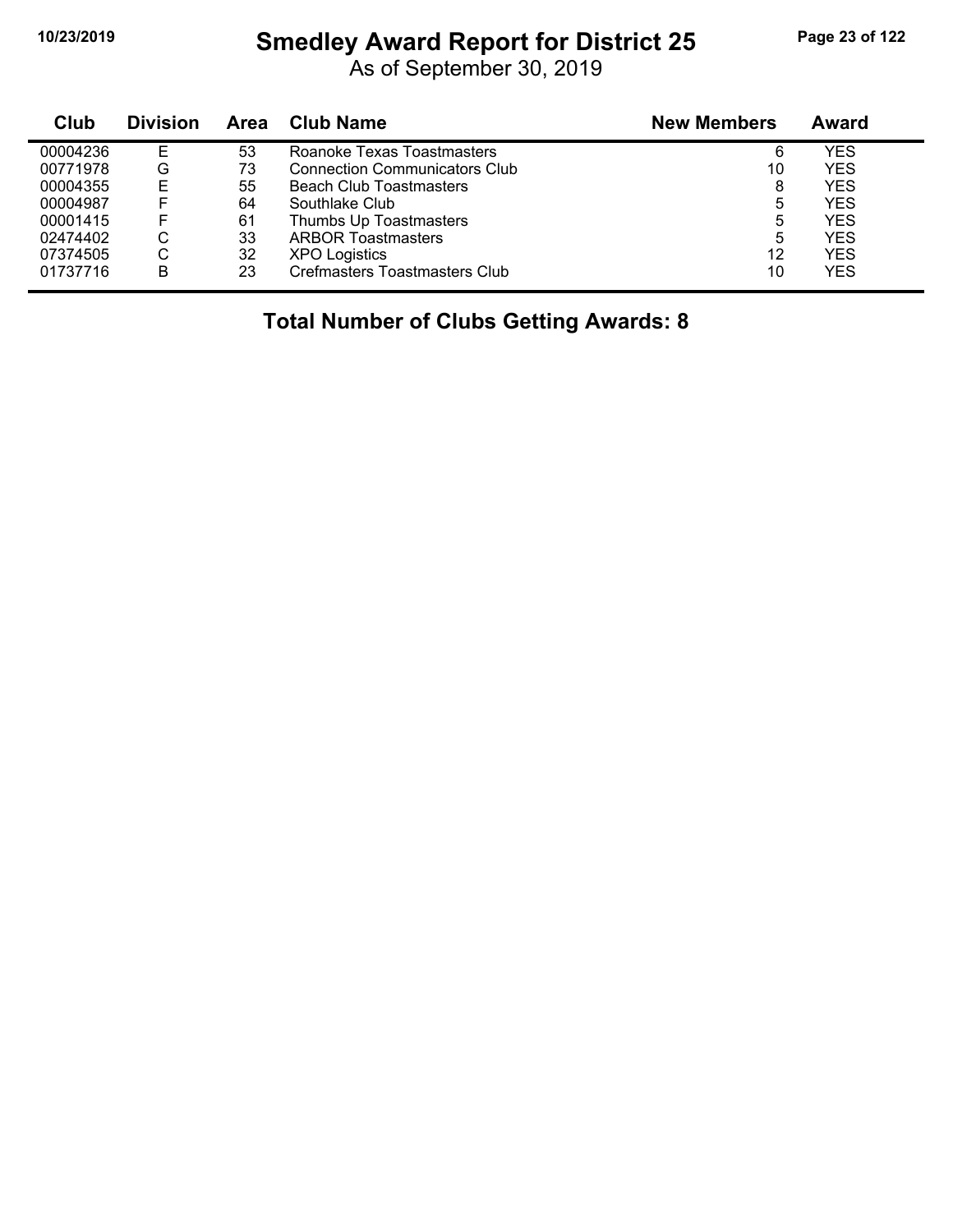# **10/23/2019 Smedley Award Report for District 26 Page 24 of 122**

As of September 30, 2019

| Club     | <b>Division</b> | Area | Club Name                      | <b>New Members</b> | Award |
|----------|-----------------|------|--------------------------------|--------------------|-------|
| 00002977 |                 | 06   | Cherry Creek Toastmasters Club |                    | YES   |
| 00000240 |                 | 04   | Speakers In Action SIA Club    |                    | YES   |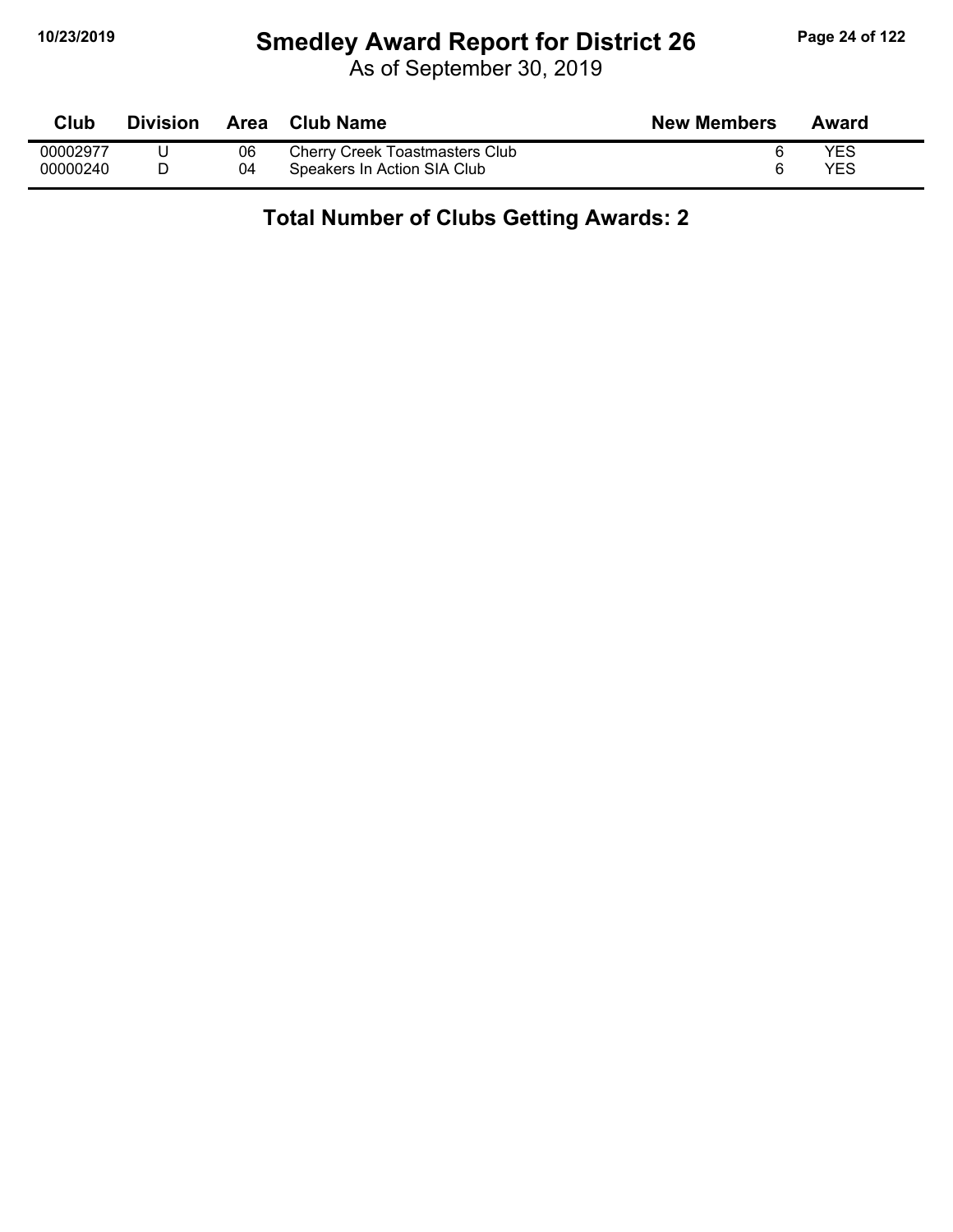# **10/23/2019 Smedley Award Report for District 27 Page 25 of 122**

As of September 30, 2019

| Club     | <b>Division</b> | Area | <b>Club Name</b>                      | <b>New Members</b> | Award      |
|----------|-----------------|------|---------------------------------------|--------------------|------------|
| 01526172 | В               | 23   | Raise Your Glass Toastmasters         | 6                  | YES        |
| 00004951 |                 | 33   | <b>Smithsonian Toastmasters</b>       | 6                  | <b>YES</b> |
| 00009623 | А               | 14   | 5-Star Toastmasters Club              |                    | <b>YES</b> |
| 07445827 | B               | 24   | <b>Gartner Arlingtoasters</b>         |                    | <b>YES</b> |
| 04822356 |                 | 33   | <b>Smokey's Speakers Toastmasters</b> | ิค                 | <b>YES</b> |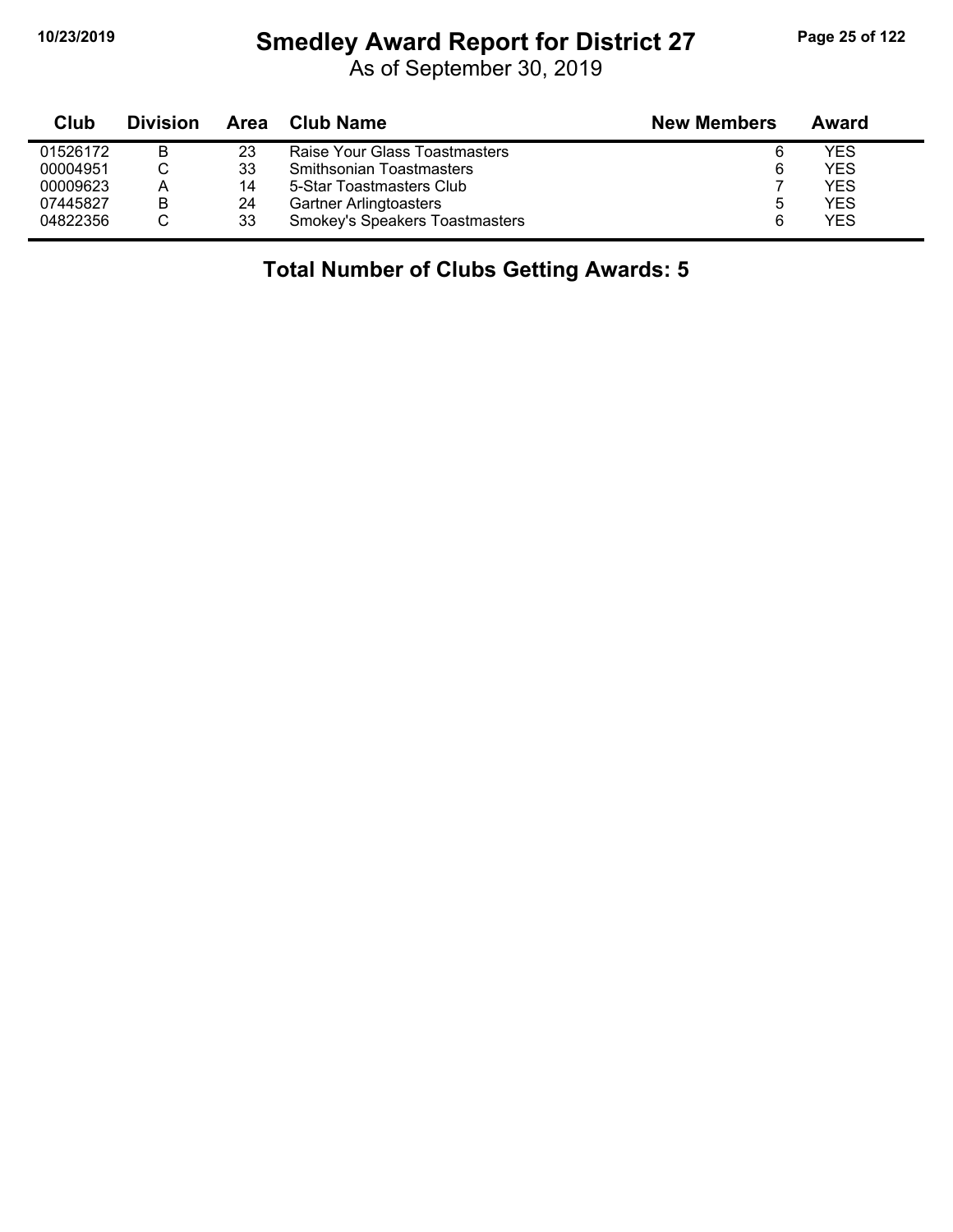# **10/23/2019 Smedley Award Report for District 28 Page 26 of 122**

As of September 30, 2019

| Club     | <b>Division</b> | Area | <b>Club Name</b>             | <b>New Members</b> | Award |
|----------|-----------------|------|------------------------------|--------------------|-------|
| 05075954 | -               |      | <b>COmmunicators</b>         |                    | YES   |
| 06648965 |                 | 16   | <b>FCA Toastmasters Club</b> |                    | YES   |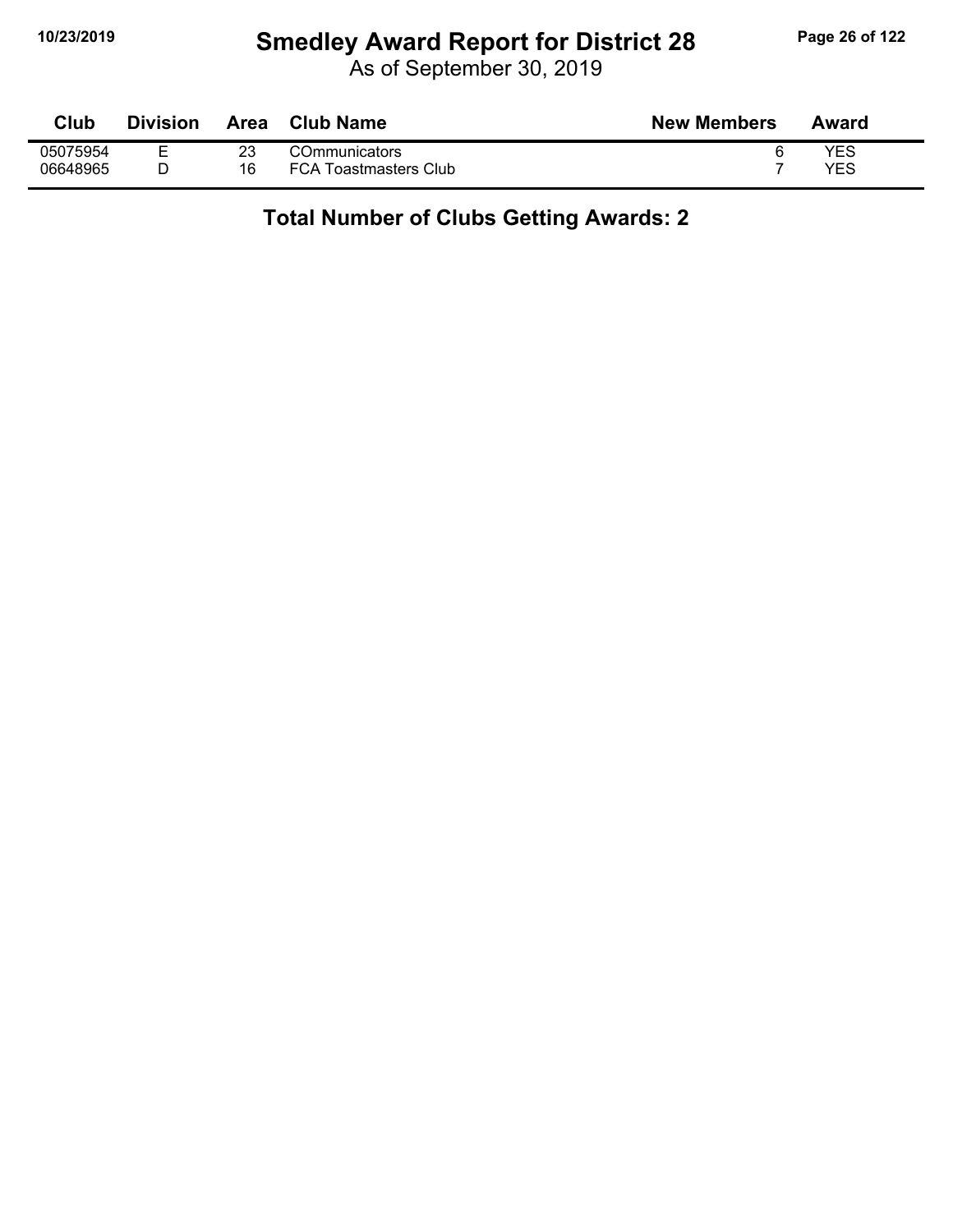# **10/23/2019 Smedley Award Report for District 29 Page 27 of 122**

As of September 30, 2019

| Club     | <b>Division</b> | Area | <b>Club Name</b>             | <b>New Members</b> | Award |  |
|----------|-----------------|------|------------------------------|--------------------|-------|--|
| 00703053 | E               | 52   | Ashburn Toastmasters Club    |                    | YES   |  |
| 07218917 |                 | 33   | Avocado Toastmasters         | b                  | YES   |  |
| 00003660 | А               | 12   | Geographically Speaking Club | b                  | YES   |  |
| 01513491 | ◡               | 34   | Capital One McLean           | 6                  | YES   |  |
| 00008820 | С               | 31   | Navygators Club              |                    | YES   |  |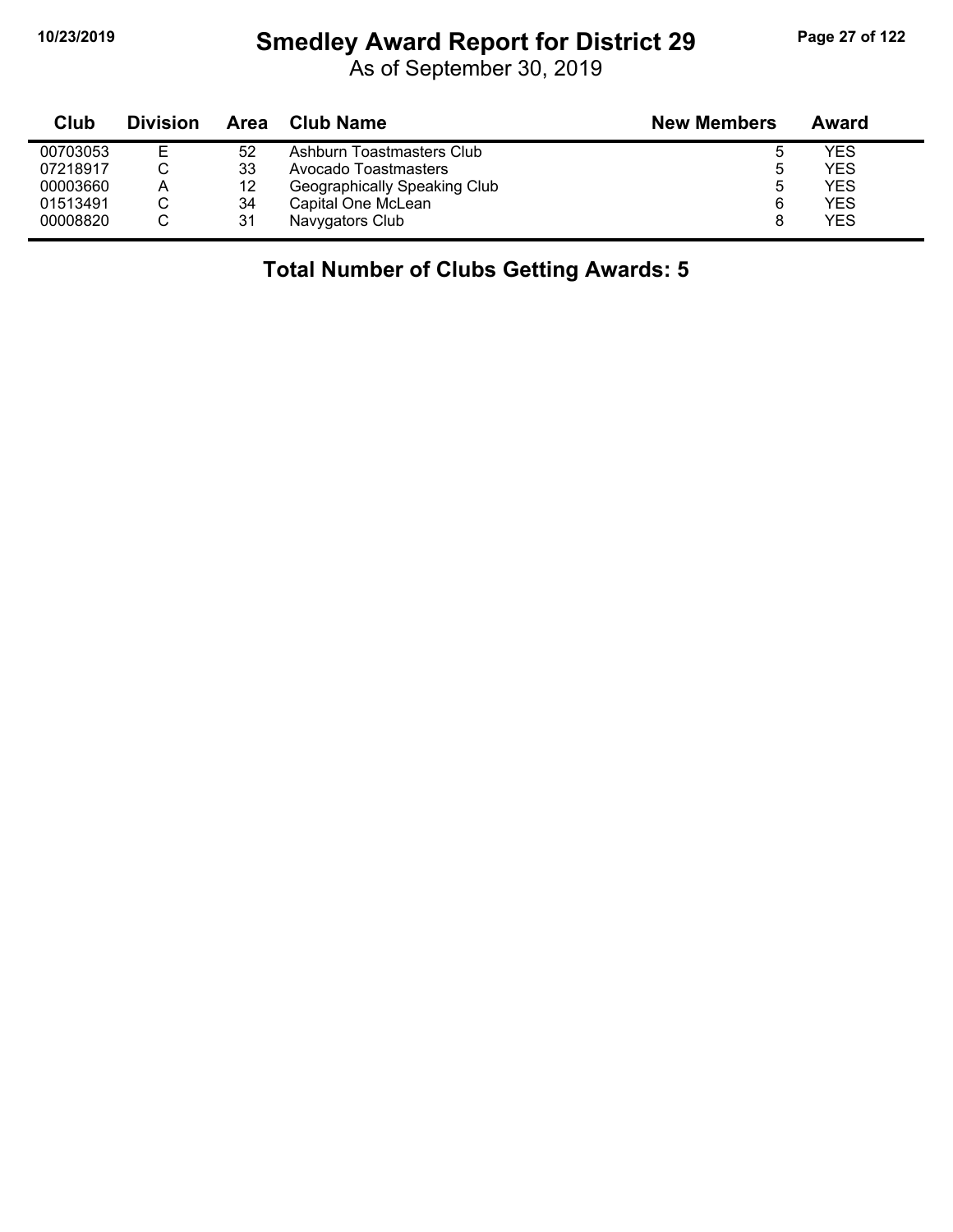#### **10/23/2019 Smedley Award Report for District 30 Page 28 of 122**

As of September 30, 2019

| <b>Club</b> | <b>Division</b> | Area | Club Name                            | <b>New Members</b> | Award      |
|-------------|-----------------|------|--------------------------------------|--------------------|------------|
| 00002051    | W               | 72   | Naperville Toastmasters              | 6                  | YES        |
| 00004243    | Е               | 61   | Lakeview Toastmasters Club           | 5                  | YES        |
| 00006027    | D               | 34   | Oak Brook Speakers Toastmasters Club | 5                  | YES        |
| 00652972    | N               | 45   | Lake County Club                     | 5                  | <b>YES</b> |
| 00007880    | E               | 61   | Toastmasters of Lincoln Park         | 6                  | YES        |
| 00003241    | A               | 05   | Schaumburg Area Club                 |                    | <b>YES</b> |
| 04361680    | С               | 11   | <b>Capital Communicators</b>         | 5                  | YES        |
| 07191446    | W               | 72   | <b>Yes And Toastmasters</b>          | 6                  | YES        |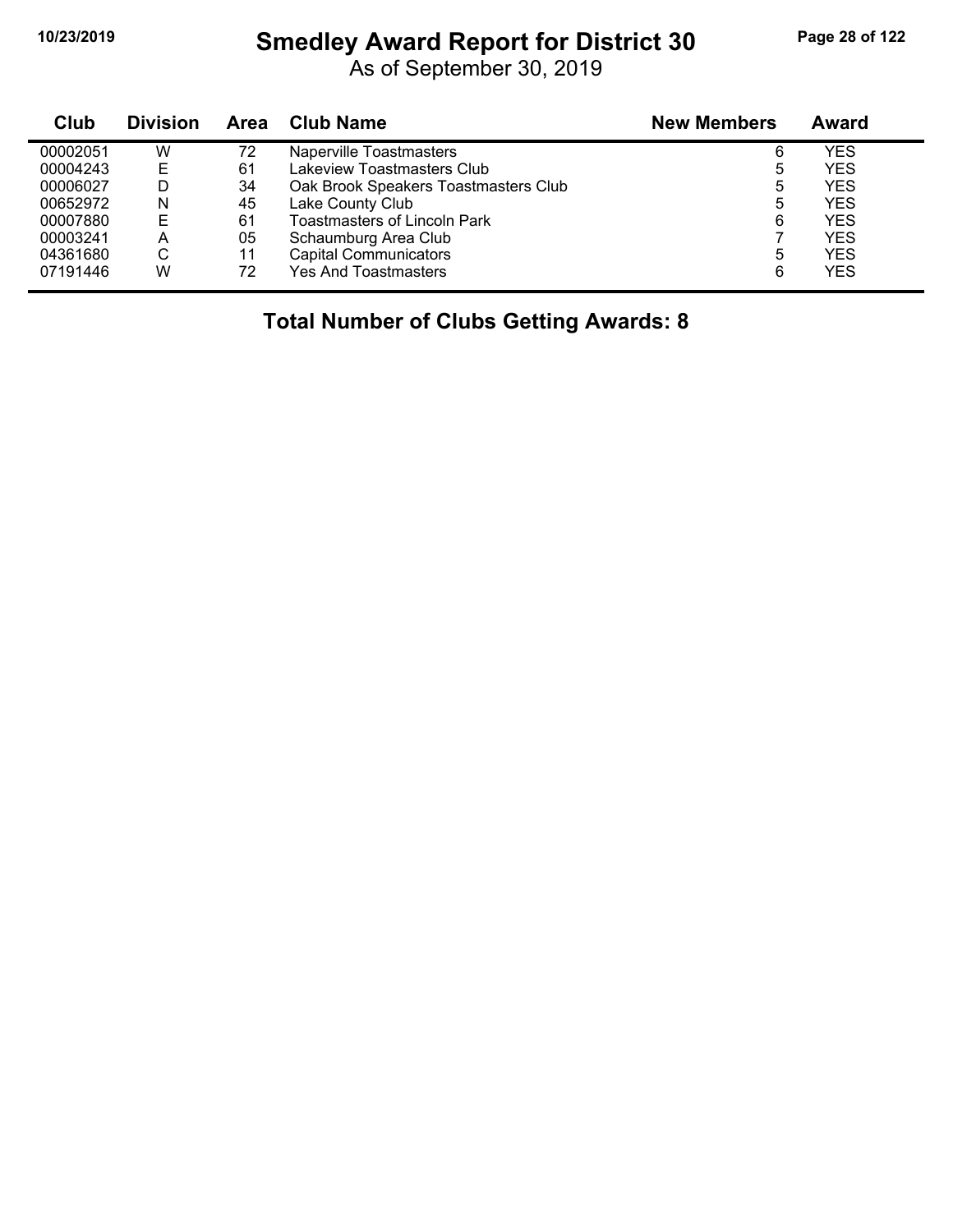# **10/23/2019 Smedley Award Report for District 31 Page 29 of 122**

As of September 30, 2019

| Club     | <b>Division</b> | Area | Club Name                           | <b>New Members</b> | Award      |  |
|----------|-----------------|------|-------------------------------------|--------------------|------------|--|
| 04340726 | н               | 86   | Toastmasters General                | 5                  | YES        |  |
| 05844187 |                 | 45   | Vertex Pharmaceuticals Toastmasters |                    | YES        |  |
| 04001534 | Е               | 55   | Marathon Toastmasters Club          | 5                  | YES        |  |
| 00001074 | н               | 84   | <b>Boston Toastmasters</b>          | 9                  | YES        |  |
| 00003565 | А               | 15   | Eastern Middlesex Club              | 6                  | <b>YES</b> |  |
| 00006670 | С               | 31   | Speak Up Cambridge                  |                    | YES        |  |
| 01295807 | U               | 31   | Somerville Toastmasters             | 8                  | YES        |  |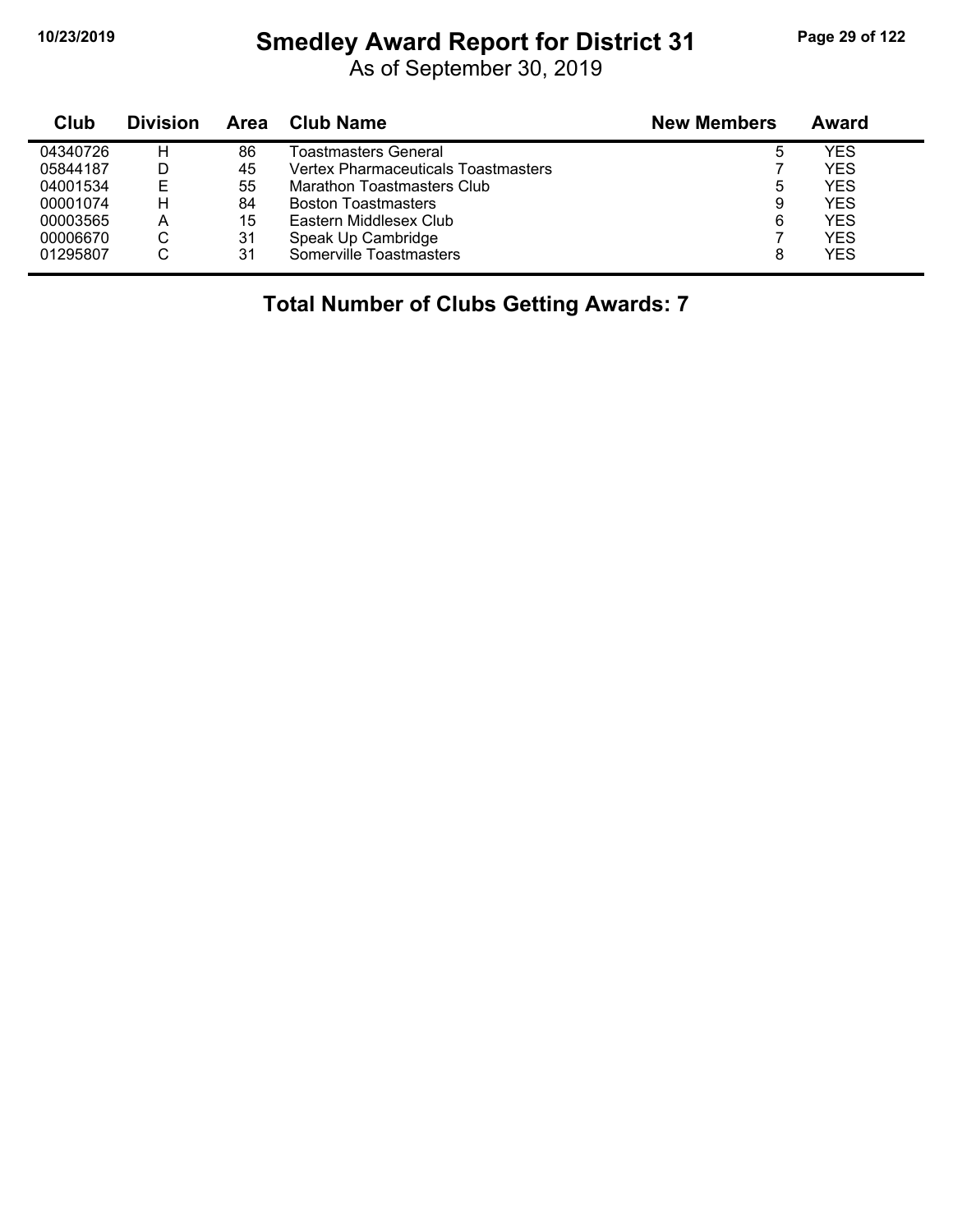# **10/23/2019 Smedley Award Report for District 32 Page 30 of 122**

As of September 30, 2019

| Club     | <b>Division</b> | <b>Area</b> | <b>Club Name</b>             | <b>New Members</b> | Award |
|----------|-----------------|-------------|------------------------------|--------------------|-------|
| 01173790 |                 | 62          | Alaska USA Toastmasters Club |                    | YES   |
| 00004681 |                 | 33          | Meridian Toastmasters        | 12                 | YES   |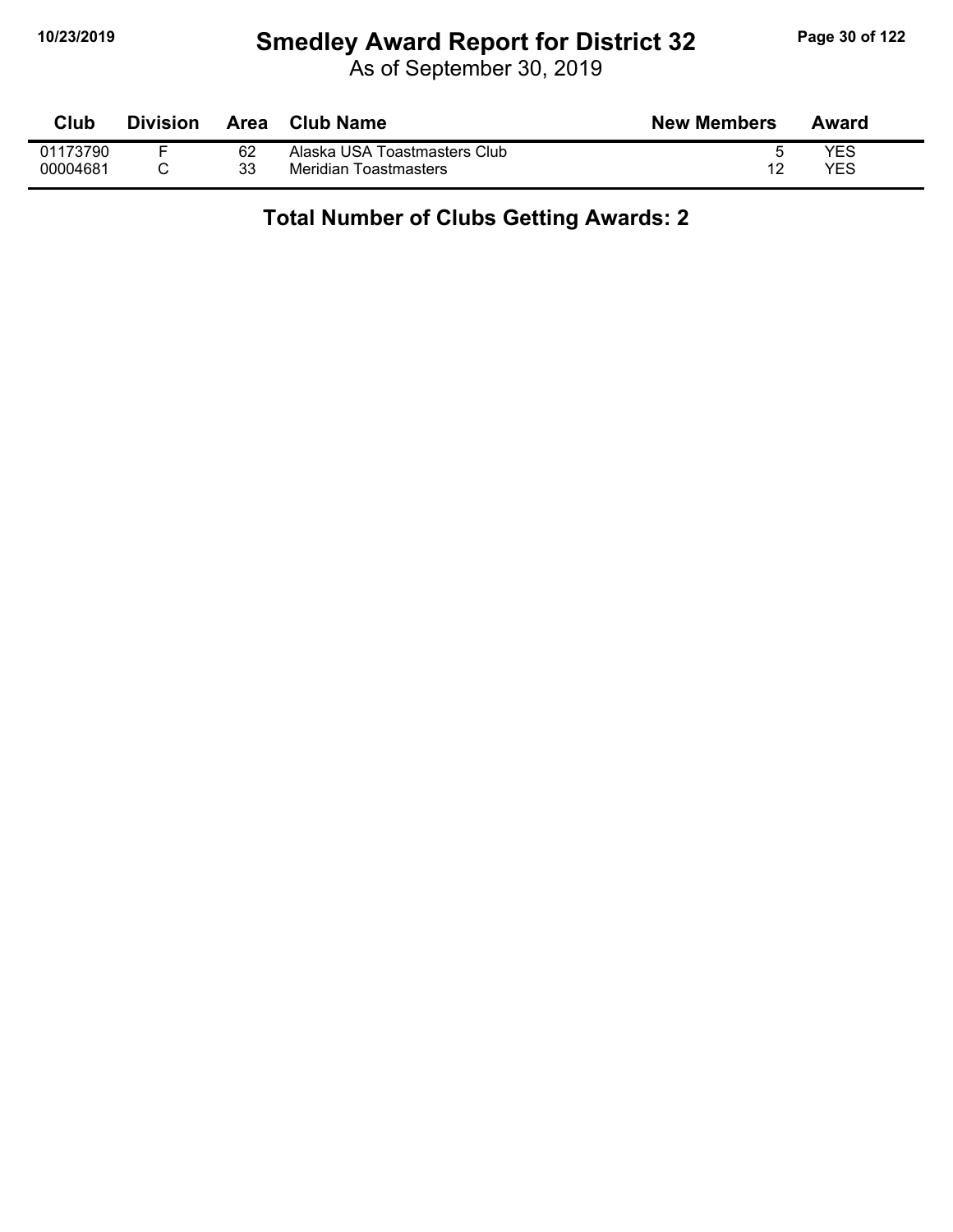# **10/23/2019 Smedley Award Report for District 33 Page 31 of 122**

As of September 30, 2019

| Club     | <b>Division</b> | Area | <b>Club Name</b>                       | <b>New Members</b> | Award      |
|----------|-----------------|------|----------------------------------------|--------------------|------------|
| 00007548 | C               | 05   | <b>CLU Expressionists Club (CLUE)</b>  | 6                  | YES        |
| 00003533 | ◡               | 01   | Simi Valley Toastmasters Club          | 5                  | <b>YES</b> |
| 00008327 | Е               | 03   | <b>Whitehatters Ovation Club</b>       | 6                  | <b>YES</b> |
| 01196181 | в               | 04   | County Speak Toastmasters Club         | 5                  | <b>YES</b> |
| 01599838 | G               | 04   | <b>Speech Conductors</b>               | 6                  | <b>YES</b> |
| 00001864 |                 | 03   | Conejo Valley Tm's Club                | 6                  | <b>YES</b> |
| 07496142 | A               | 06   | High Desert Medical Group Toastmasters |                    | <b>YES</b> |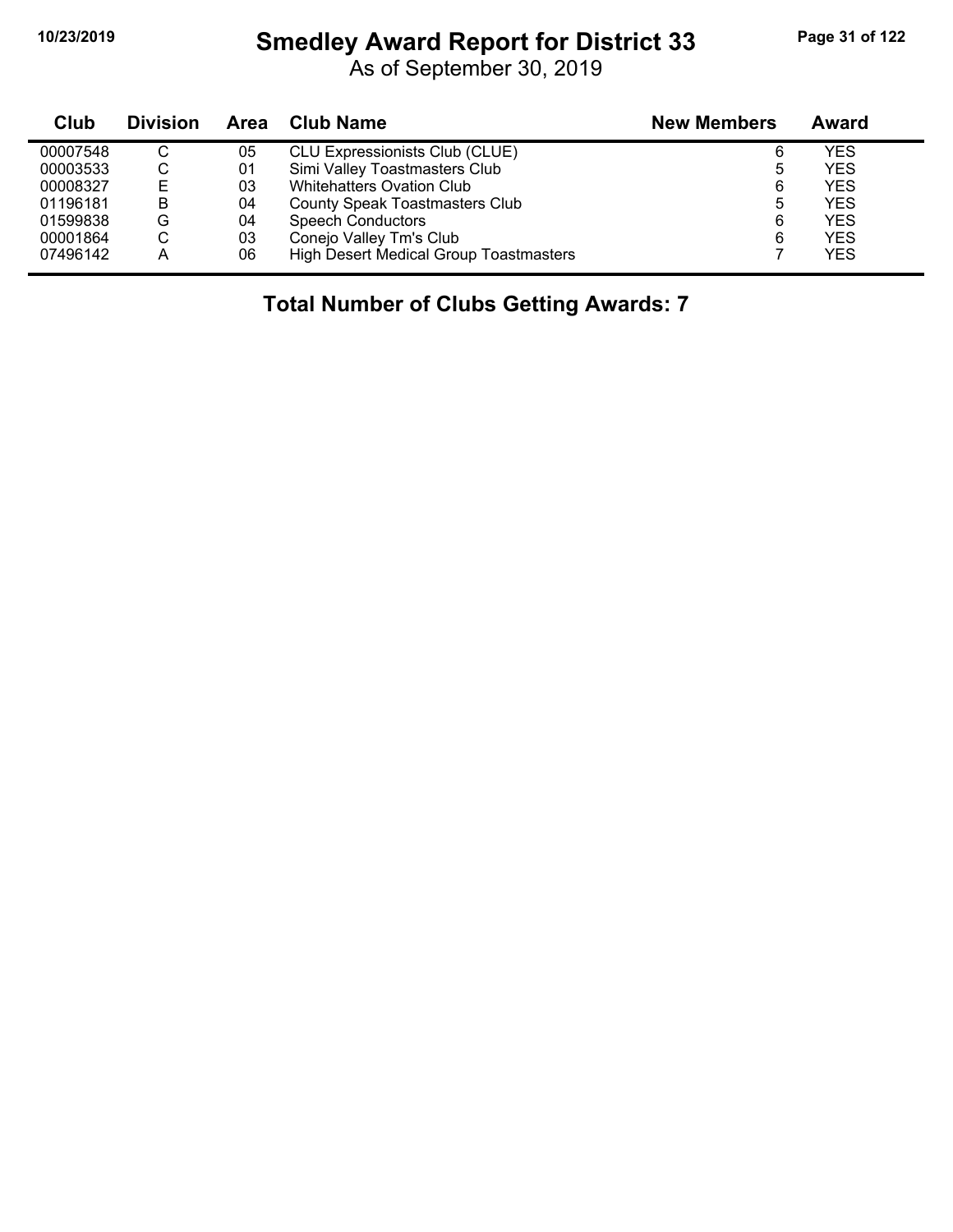# **10/23/2019 Smedley Award Report for District 34 Page 32 of 122**

As of September 30, 2019

| Club     | <b>Division</b> | Area | <b>Club Name</b>                           | <b>New Members</b> | Award      |  |
|----------|-----------------|------|--------------------------------------------|--------------------|------------|--|
| 03753554 | K               | 03   | Oradores de Elite                          |                    | YES        |  |
| 05972544 | E               | 02   | Thrive Toastmasters Club                   | 5                  | YES        |  |
| 03860379 | Е               | 02   | Club Cimarron Del Tecnologico De Monterrey | 6                  | <b>YES</b> |  |
| 00001828 | в               | 01   | Guadalajara A.C. Club                      | 10                 | YES        |  |
| 01556164 | в               | 02   | Club Toastmasters PAIS AC                  | 5                  | YES        |  |
| 01476202 |                 | 03   | Ing. Gustavo A. Aragon Michelena           | 5                  | YES        |  |
| 00599105 | G               | 01   | <b>BIAM</b>                                | 5                  | YES        |  |
| 00649273 |                 | 02   | Colliman Club                              | 5                  | YES        |  |
| 00007369 | D               | 01   | Los Colomos Toastmasters Club              | 5                  | YES        |  |
| 00005617 | D               | 01   | Tlaquepaque Club                           | 5                  | <b>YES</b> |  |
| 00005675 | F               | 04   | Morelia Club                               | 6                  | YES        |  |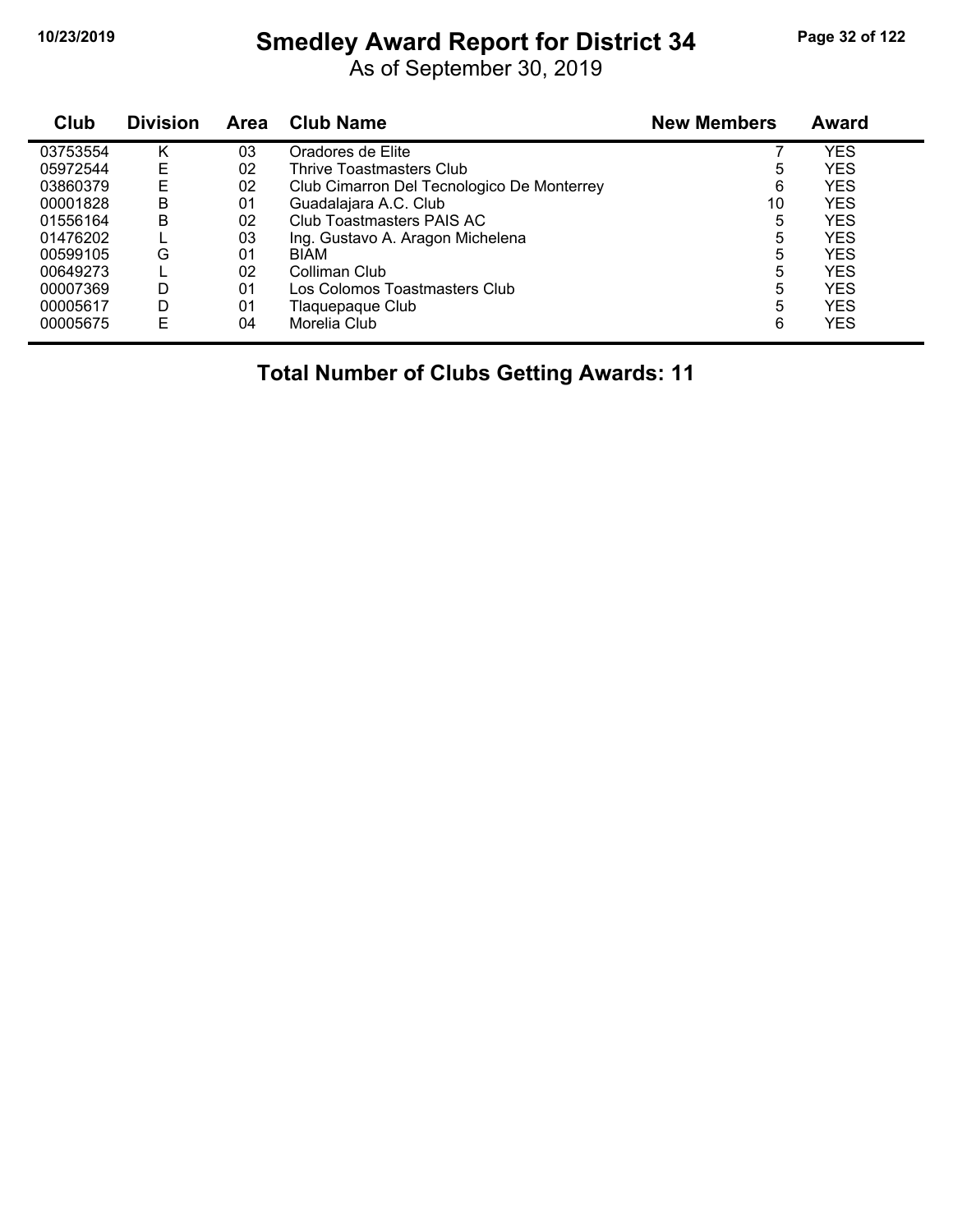#### **10/23/2019 Smedley Award Report for District 36 Page 33 of 122**

As of September 30, 2019

| Club     | <b>Division</b> |    | Area Club Name                  | <b>New Members</b> | Award |
|----------|-----------------|----|---------------------------------|--------------------|-------|
| 00001314 | G               | 72 | Silver Spring Toastmasters Club |                    | YES   |
| 01818089 | B               | 24 | <b>IFC Toastmasters Club</b>    | 6                  | YES   |
| 04538967 | B               | 21 | <b>Politically Speaking</b>     | 5                  | YES   |
| 01492268 | G               | 73 | Southern Management Speaks      |                    | YES   |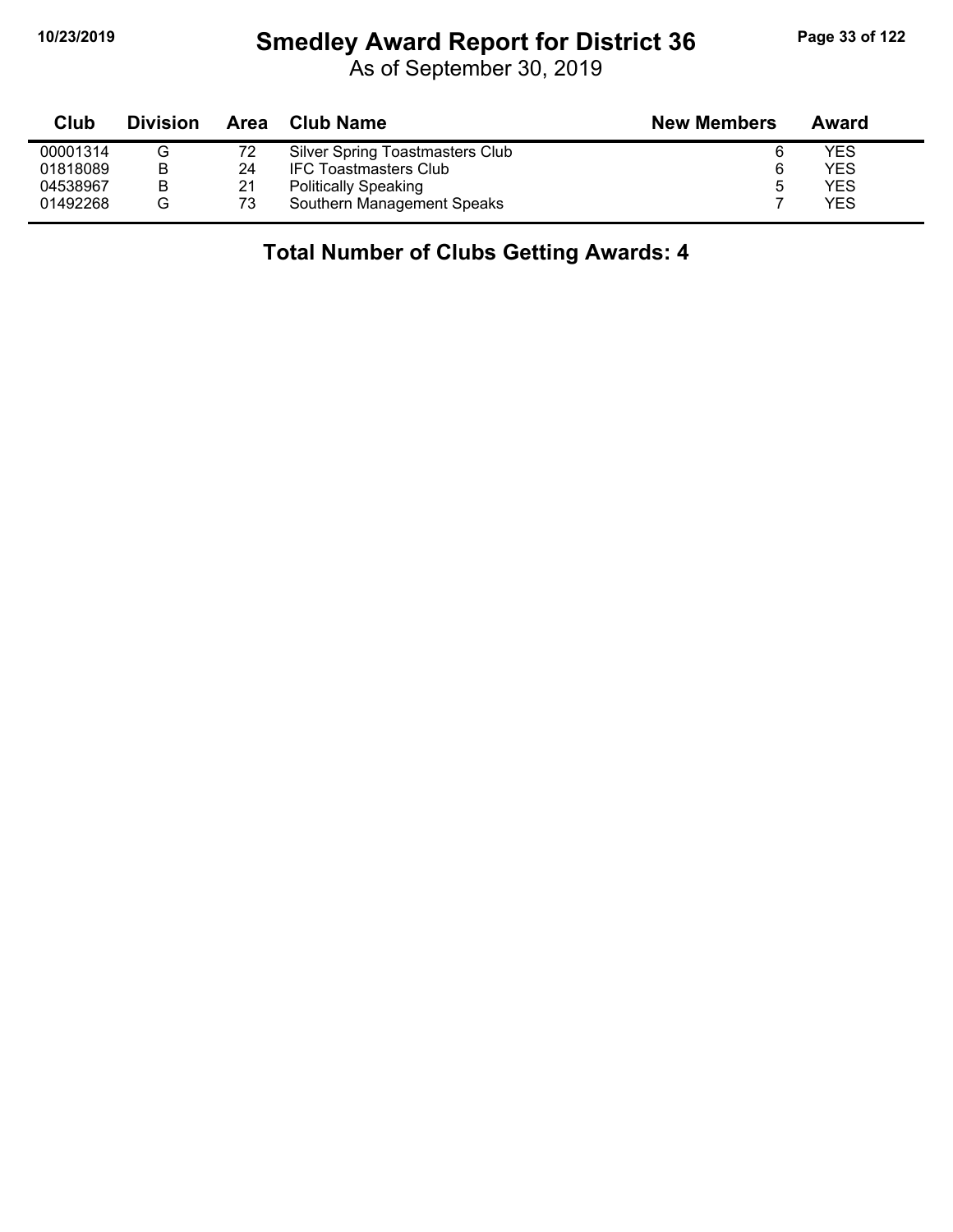# **10/23/2019 Smedley Award Report for District 37 Page 34 of 122**

As of September 30, 2019

| Club     | <b>Division</b> | <b>Area</b> | <b>Club Name</b>                                | <b>New Members</b> | Award      |
|----------|-----------------|-------------|-------------------------------------------------|--------------------|------------|
| 05740935 | Κ               | 97          | <b>Fujifilm Tech Talks</b>                      | 6                  | YES        |
| 02571285 | D               | 34          | Bank of America Toastmasters at Ballantyne      | 5                  | <b>YES</b> |
| 02908799 | С               | 21          | Wells Fargo Stagecoach Speakers Uptown Charlott |                    | <b>YES</b> |
| 00003478 |                 | 92          | Jacksonville Club                               | 6                  | <b>YES</b> |
| 00003971 | С               | 22          | Bank of America Uptown Toastmasters Club        | 14                 | <b>YES</b> |
| 00649666 | A               | 03          | Catawba Valley Toastmasters Club                | 10                 | <b>YES</b> |
| 00007186 | B               | 12          | <b>TIAA Toastmasters of the Carolinas</b>       | 5                  | <b>YES</b> |
| 00005620 | н               | 75          | Softtalk Toastmasters Club                      | 5                  | <b>YES</b> |
| 00002631 | С               | 21          | Gateway To Speaking Excellence Club             | 6                  | <b>YES</b> |
| 01055281 | G               | 62          | Speak Up!                                       | 5                  | <b>YES</b> |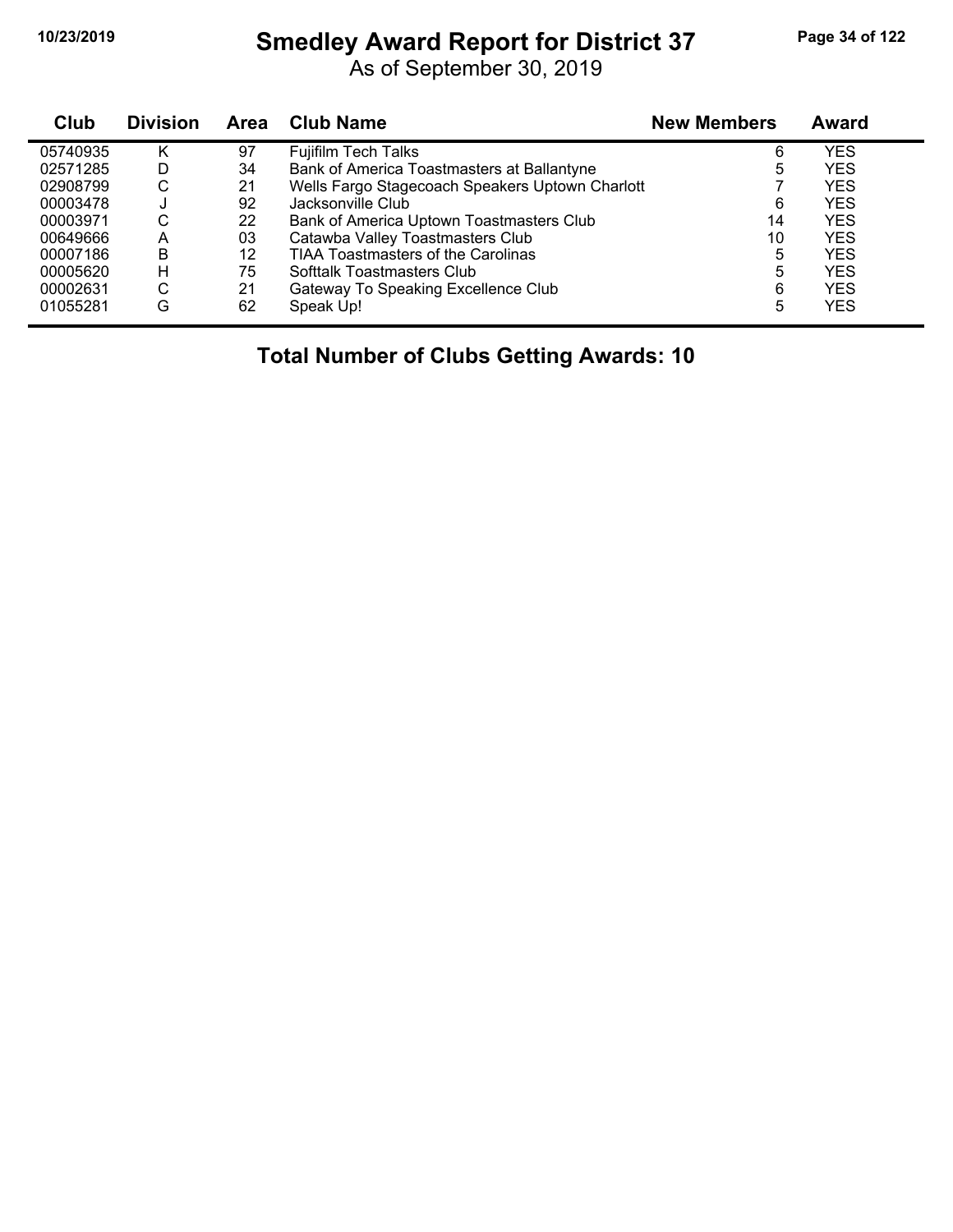#### **10/23/2019 Smedley Award Report for District 38 Page 35 of 122**

As of September 30, 2019

| Club     | <b>Division</b> |    | Area Club Name                           | <b>New Members</b> | Award |
|----------|-----------------|----|------------------------------------------|--------------------|-------|
| 01304762 | C               | 31 | University City Toastmasters             |                    | YES   |
| 00004891 | Е               | 50 | <b>Community Toastmasters of Reading</b> | b                  | YES   |
| 02813954 | G               | 72 | Main Line Speaks                         | 5                  | YES   |
| 03365583 | G               | 73 | <b>High Voltage Toasters</b>             | 5                  | YES   |
| 04775406 |                 | 60 | United Toastmasters Club                 | ხ                  | YES   |
| 05502002 |                 | 62 | Janssen Titusville Toastmasters          | 5                  | YES   |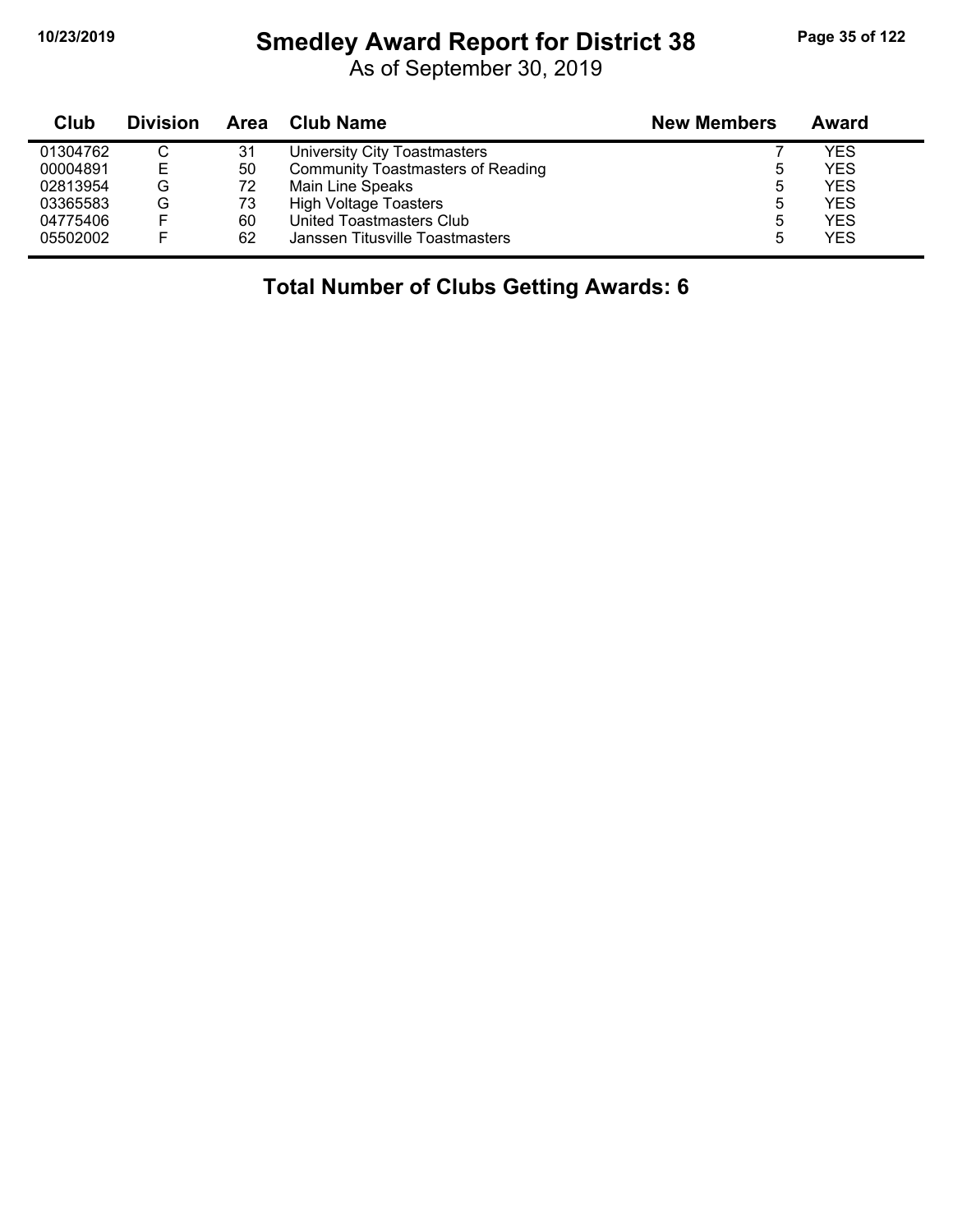#### **10/23/2019 Smedley Award Report for District 39 Page 36 of 122**

As of September 30, 2019

| Club     | <b>Division</b> | Area | <b>Club Name</b>                | <b>New Members</b> | Award |
|----------|-----------------|------|---------------------------------|--------------------|-------|
| 01373428 | B               | 21   | <b>Biggest Little Talkers</b>   | b                  | YES   |
| 00006864 | н               | 84   | <b>Tax Talkers Club</b>         | 5                  | YES   |
| 00000142 |                 | 04   | Capital City Toastmasters Club  | 5                  | YES   |
| 00009833 | Н               | 82   | <b>River City Speakers Club</b> |                    | YES   |
| 00589646 | E               | 61   | Roseville Toasters Club         | 5                  | YES   |
| 01280855 | E               | 62   | Oracle Rocklin Toastmasters     | 5                  | YES   |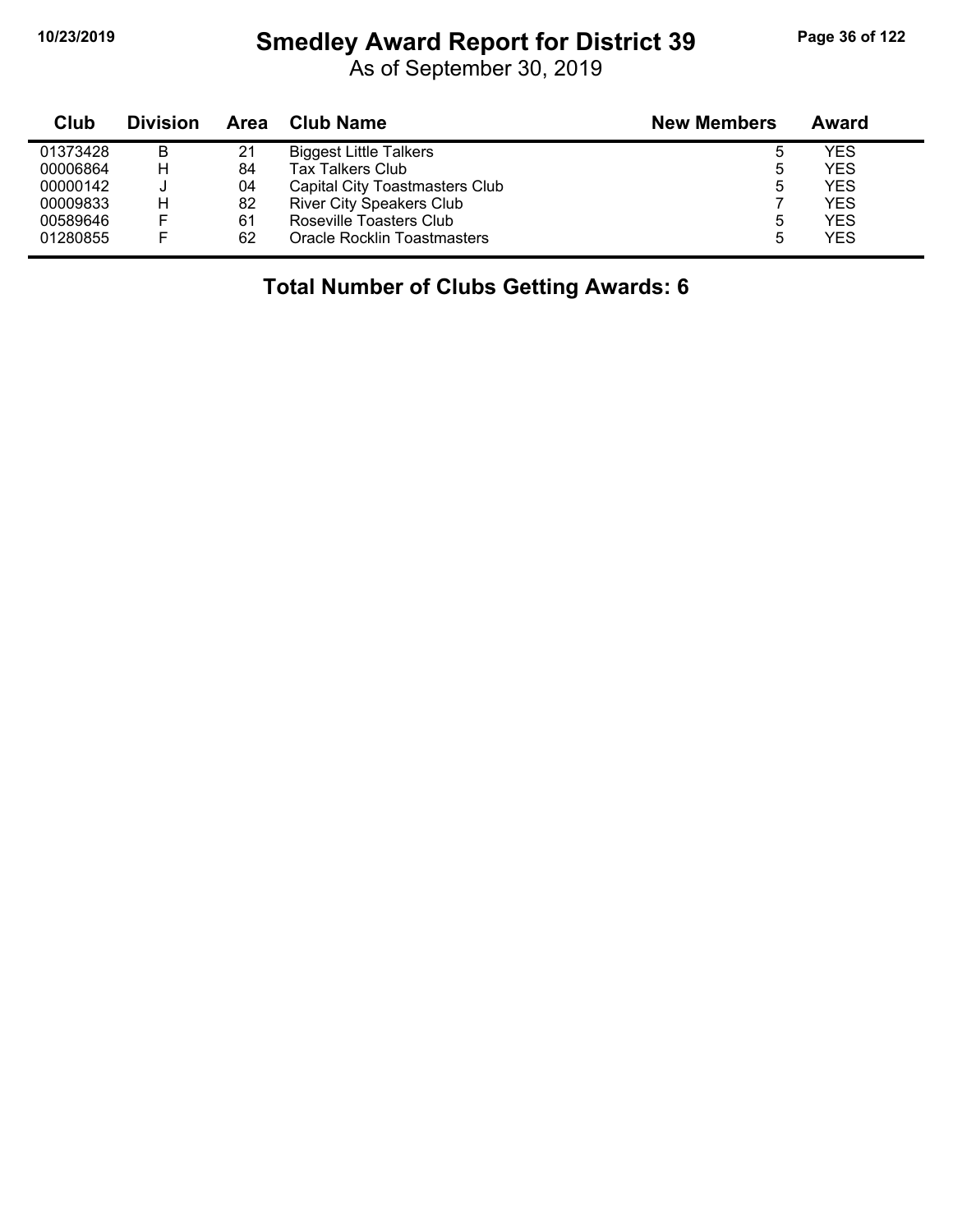# **10/23/2019 Smedley Award Report for District 40 Page 37 of 122**

As of September 30, 2019

| Club     | <b>Division</b> | Area | Club Name                                     | <b>New Members</b> | Award |
|----------|-----------------|------|-----------------------------------------------|--------------------|-------|
| 00003459 |                 | 34   | <b>Great American Speakers Club</b>           | ა                  | YES   |
| 00641256 | F               | 51   | <b>CIC Speaks Toastmasters Club</b>           | 6                  | YES   |
| 06137312 |                 | 23   | Franklin County Dept. of Job and Family Svcs. | 10                 | YES   |
| 04497479 | Е               | 44   | Interior Voices                               | 9                  | YES   |
| 04334989 |                 | 04   | Crown Toastmasters                            | 11                 | YES   |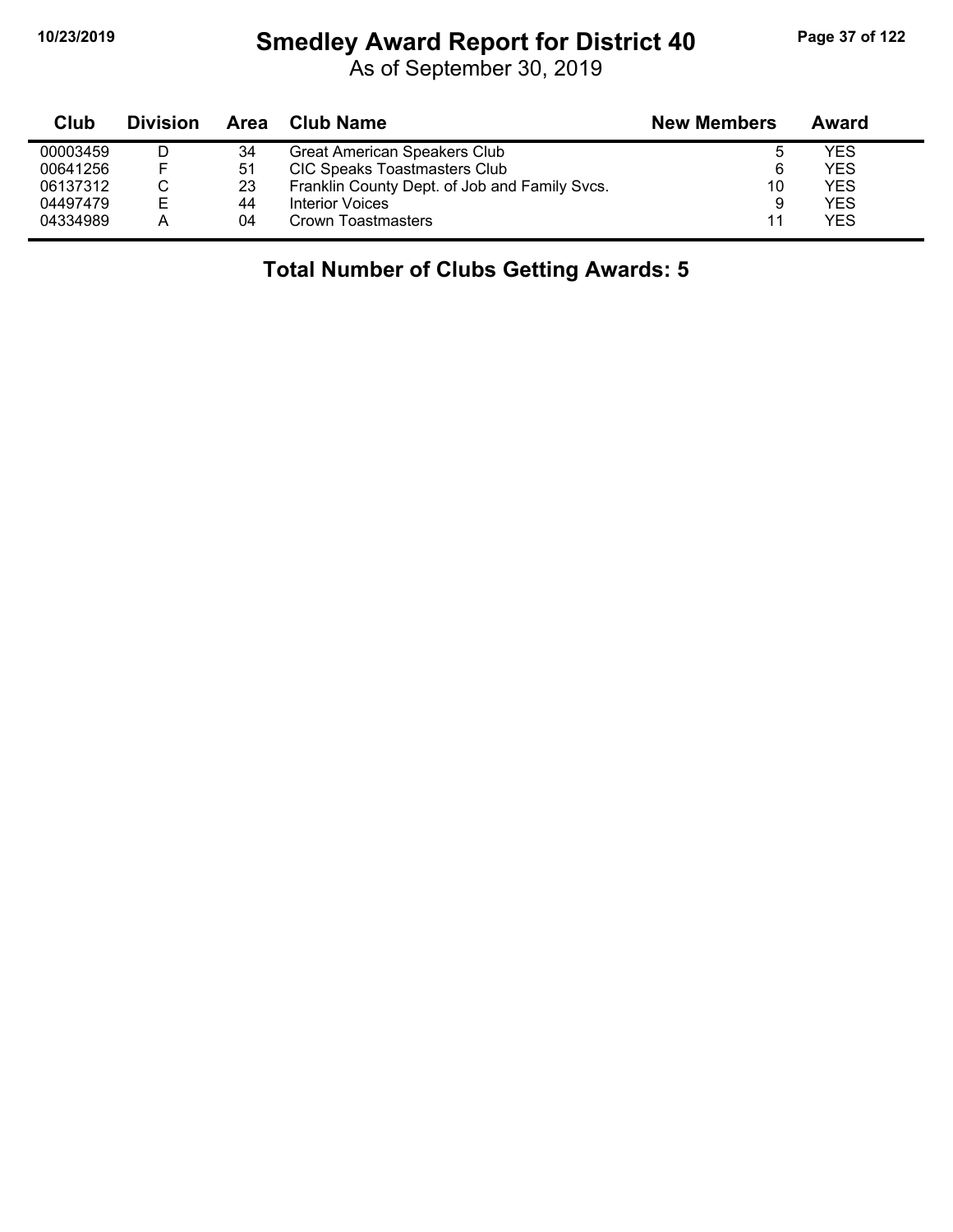$\blacksquare$ 

#### **10/23/2019 Smedley Award Report for District 41 Page 38 of 122**

As of September 30, 2019

| Club                 | <b>Division</b> | <b>Area</b> | <b>Club Name</b>                                                       | <b>New Members</b> | <b>Award</b>             |
|----------------------|-----------------|-------------|------------------------------------------------------------------------|--------------------|--------------------------|
| 04238711             | M               | 02          | <b>Turning Point Toastmasters</b>                                      | 9                  | <b>YES</b>               |
| 04497510             | L               | 04          | DHAKA TOASTMASTERS CLUB                                                | 5                  | <b>YES</b>               |
| 05168041             | G               | 04          | <b>Gurgaon Orators Toastmasters Club</b>                               | 7                  | <b>YES</b>               |
| 04665360             | D               | 03          | <b>Tavant Noida Toastmasters Club</b>                                  | 7                  | <b>YES</b>               |
| 05815798             | A               | 04          | Standard Chartered Bank Nepal Toastmasters Club                        | 8                  | <b>YES</b>               |
| 05818576             | J               | 03          | Siliguri Foothills Toastmasters Club                                   | 5                  | <b>YES</b>               |
| 05869922             | C               | 04          | Sprouts Toastmasters Club                                              | 5                  | <b>YES</b>               |
| 06108789             | N               | 02          | The Toastmaster's Club of Guwahati                                     | 5                  | <b>YES</b>               |
| 05679112             | J               | 01          | Siliguri Toastmasters Club                                             | 5                  | <b>YES</b>               |
| 05700331             | E               | 06          | Delhi Toastmasters                                                     | 7                  | <b>YES</b>               |
| 05477602             | $\mathsf E$     | 03          | <b>Toastmasters of Delhi</b>                                           | 15                 | <b>YES</b>               |
| 05346753             | E               | 05          | Toastmasters Club of Speaking and Leadership                           | 14                 | <b>YES</b>               |
| 06461833             | D               | 01          | Indirapuram Toastmasters Club                                          | 7                  | <b>YES</b>               |
| 06462252             | M               | 04          | Move Mountains Toastmasters Club                                       | 7                  | <b>YES</b>               |
| 06604796             | $\mathsf C$     | 01          | <b>Udaipur Toastmasters Club</b>                                       | 7                  | <b>YES</b>               |
| 06771510             | Κ               | 03          | Elite Toastmasters Club                                                | 8                  | <b>YES</b>               |
| 06649830             | $\mathsf E$     | 04          | <b>IMI New Delhi Toastmasters</b>                                      | 46                 | <b>YES</b>               |
| 06714070             | T               | 04          | Patna Toastmasters Club                                                | 5                  | <b>YES</b>               |
| 06715252             | Α               | 06          | <b>Tourism Toastmasters Club</b>                                       | 8                  | <b>YES</b>               |
| 06826688             | L               | 03          | Independent University Bangladesh Toastmasters C                       | 8                  | <b>YES</b>               |
| 06787186             | M               | 02          | <b>IHS Markit Toastmasters Club</b>                                    |                    | <b>YES</b>               |
| 05576185             | D               | 04          | Noida Plus Toastmasters Club                                           | 7                  | <b>YES</b>               |
| 05517955             | M               | 01          | <b>Faridabad Orators Toastmasters Club</b>                             | 5                  | <b>YES</b>               |
| 07064415             |                 | 03          | PathBreakers Toastmasters Club                                         | 7                  | <b>YES</b>               |
| 05488097             | M               | 03          | <b>Embark Toastmasters Club</b>                                        | 5                  | <b>YES</b>               |
| 07050177             | Κ               | 01          | Infinity Toastmasters Club                                             | 9                  | <b>YES</b>               |
| 04792214             | L               | 02          | Dhaka Bangladesh Toastmasters                                          | $\overline{7}$     | <b>YES</b>               |
| 07204967             | $\mathsf C$     | 03          | Bodhi Kota Toastmasters Club                                           | 5                  | <b>YES</b>               |
| 07161889             | G               | 01          | <b>Rhetorics Toastmasters Club</b>                                     | 7                  | <b>YES</b>               |
| 03281416             | E               | 04          | Central Delhi Toastmasters Club                                        | 7                  | <b>YES</b>               |
| 03123534             | E               | 01          | North Spark Toastmasters Club                                          | 12                 | <b>YES</b>               |
| 03728191             | A               | 05          | Laxmi Bank Toastmasters Club                                           | 5                  | <b>YES</b>               |
| 03520798             | F               | 03          | ToastMasters Community club of Gurgaon                                 | 8                  | <b>YES</b>               |
| 07521449             | J               | 03          | <b>Avatar Toastmasters Club</b>                                        | 10                 | <b>YES</b>               |
| 07472687             | L               | 05          | Bangladesh Youth Toastmasters Club                                     | 5                  | <b>YES</b>               |
| 07537334             | Α               | 02          | <b>Bhaisepati Toastmasters Club</b>                                    |                    | <b>YES</b>               |
| 01496270             | Κ               | 04          | City of Joy Toastmasters Club                                          | 10                 | <b>YES</b>               |
| 01574616             | E               | 01          | Toastmasters Club of West Delhi                                        | 13                 | <b>YES</b>               |
| 02845360             |                 | 04          | IIM Ranchi Toastmasters                                                | 56                 | <b>YES</b>               |
| 03719774             | G               | 01          | McDermott Speakers Toastmasters Club                                   | 29                 | <b>YES</b>               |
| 03939528             | ı               | 03          | In-Steel Toastmasters                                                  | 8                  | <b>YES</b>               |
| 03652918             | L               | 01          | <b>Chittagong Toastmasters Club</b>                                    | 5                  | <b>YES</b>               |
| 06039218             | D               | 02          | <b>Ghaziabad Toastmasters Club</b>                                     | 10                 | <b>YES</b>               |
| 06044728             | H               | 06          | <b>Lucknow Toastmasters Club</b>                                       | 8                  | <b>YES</b>               |
| 05949422             | M               | 03          | Gurgaon Champions Toastmasters Club                                    | 13                 | <b>YES</b>               |
| 05954098             | F               | 03          | PwC Gurgaon Toastmasters Club                                          | 12                 | <b>YES</b>               |
| 06943832             | N               | 03          | Digboi Toastmasters Club                                               | 6                  | <b>YES</b>               |
| 04858216             |                 | 02          | Toastmasters Community Club, Bhubaneswar                               | 7                  | <b>YES</b>               |
| 04812887             | E               | 05          | <b>JPKU Toastmasters Club</b>                                          | 5                  | <b>YES</b>               |
| 01088097             | Κ               | 02          | <b>TCS Maitree Kolkata Toastmasters Club</b>                           | 5                  | <b>YES</b>               |
| 01098597             | B<br>E          | 01<br>03    | <b>Chandigarh Toastmasters Club</b>                                    | 11                 | <b>YES</b><br><b>YES</b> |
| 00870897             |                 |             | South Delhi Toastmasters                                               | 8                  | <b>YES</b>               |
| 00008112             | A               | 03<br>02    | Kathmandu Toastmasters Club 8112                                       | 8                  |                          |
| 01381947             | Κ<br>D          | 03          | Salt Lake Toastmasters Club                                            | 5                  | <b>YES</b><br><b>YES</b> |
| 01403496             |                 | 02          | <b>TCS Noida 6 Toastmasters Club</b><br><b>Adobe Toastmasters Club</b> | 6                  | <b>YES</b>               |
| 01039812<br>00996285 | H               | 01          | <b>Toastmasters Club of Dwarka</b>                                     | 5<br>6             | <b>YES</b>               |
| 01304416             | Е<br>Κ          | 01          | IBM Blue Voice Toastmasters Club                                       | 5                  | <b>YES</b>               |
| 01059126             | D               | 03          | Noida Toastmasters Club                                                | 5                  | <b>YES</b>               |
|                      |                 |             |                                                                        |                    |                          |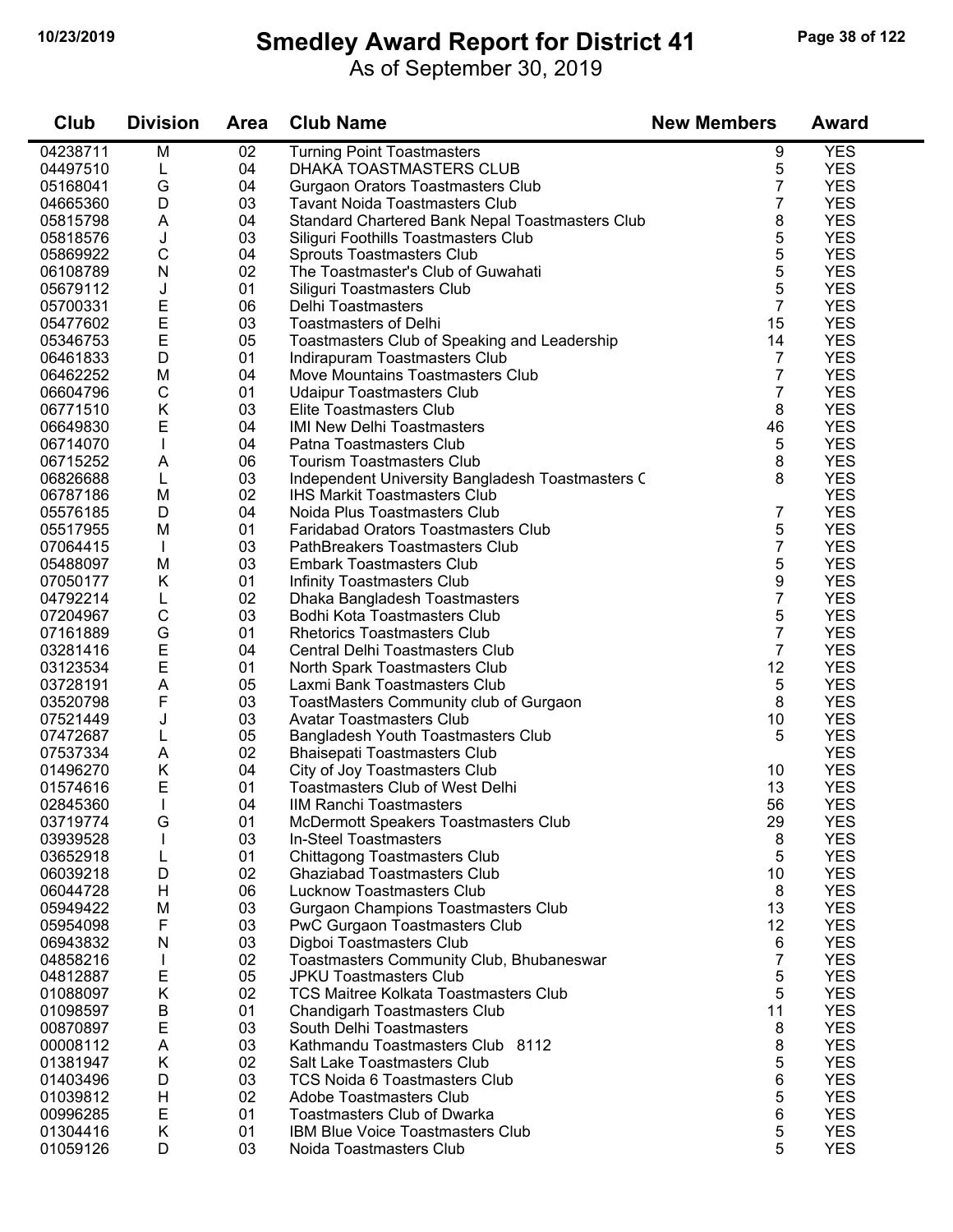# **10/23/2019 Smedley Award Report for District 41 Page 39 of 122**

As of September 30, 2019

| Club     | <b>Division</b> | <b>Area</b> | <b>Club Name</b>                              | <b>New Members</b> | <b>Award</b> |
|----------|-----------------|-------------|-----------------------------------------------|--------------------|--------------|
| 01345936 | G               | 03          | <b>TCS Maitree Gurgaon Toastmasters</b>       |                    | YES          |
| 01536328 | G               | 03          | TCS Maitree Toastmasters Club at GG6          | 8                  | <b>YES</b>   |
| 01200975 | F               | 01          | <b>Gurgaon Toastmasters Club</b>              | 6                  | <b>YES</b>   |
| 01179292 | Κ               | 04          | Kolkata Toastmasters Club                     | 10                 | <b>YES</b>   |
| 00693315 | A               | 01          | Everest Toastmasters Club                     | 5                  | <b>YES</b>   |
| 07169377 | F               | 04          | Gurgaon Speakers Toastmasters Club            | 8                  | <b>YES</b>   |
| 07380839 | J               | 03          | Siliguri Hinglish Toastmasters Club           | 8                  | <b>YES</b>   |
| 07010470 | Κ               | 02          | <b>TCS Maitree Pinnacle Toastmasters Club</b> | 5                  | <b>YES</b>   |
| 07527544 | A               | 06          | <b>Bhaktapur Toastmasters Club</b>            | 5                  | <b>YES</b>   |
| 06933277 |                 | 02          | Inspiria Toastmasters Club                    | 13                 | <b>YES</b>   |
| 02782369 | A               | 04          | Himalaya Toastmasters                         | 5                  | <b>YES</b>   |
| 07414726 | N               | 01          | One Cognizant Toastmasters Club               | 8                  | <b>YES</b>   |
| 03321031 | G               | 02          | Millennium City Toastmasters Club             | 9                  | <b>YES</b>   |
| 07391076 | G               | 03          | Orange India Toastmasters                     | 5                  | <b>YES</b>   |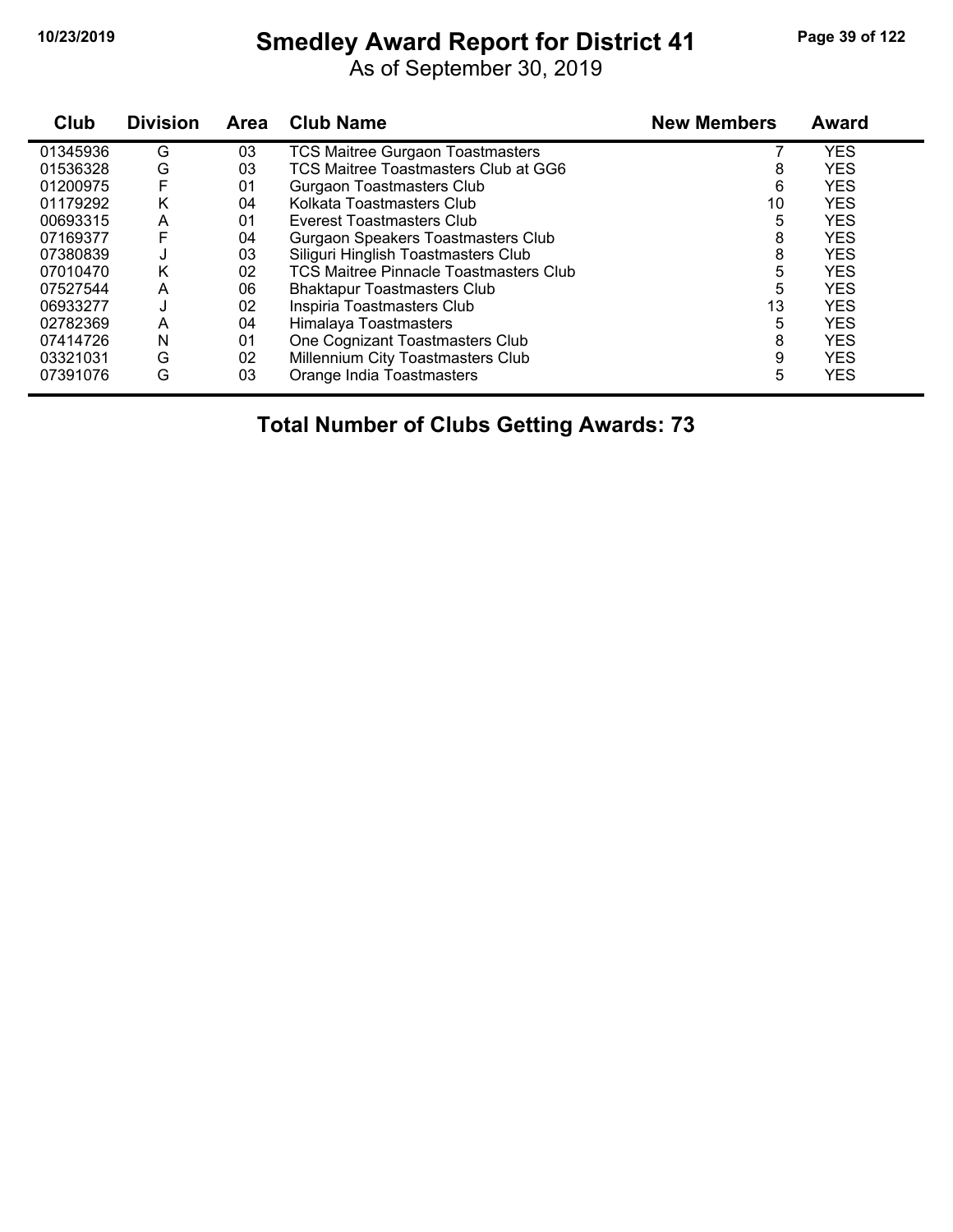#### **10/23/2019 Smedley Award Report for District 42 Page 40 of 122**

As of September 30, 2019

| <b>Club</b> | <b>Division</b> | Area | Club Name                          | <b>New Members</b> | Award      |
|-------------|-----------------|------|------------------------------------|--------------------|------------|
| 01290221    |                 |      | After Five Toastmasters Club       |                    | YES        |
| 00001499    |                 | 29   | Tireless Talkers Toastmasters Club |                    | <b>YES</b> |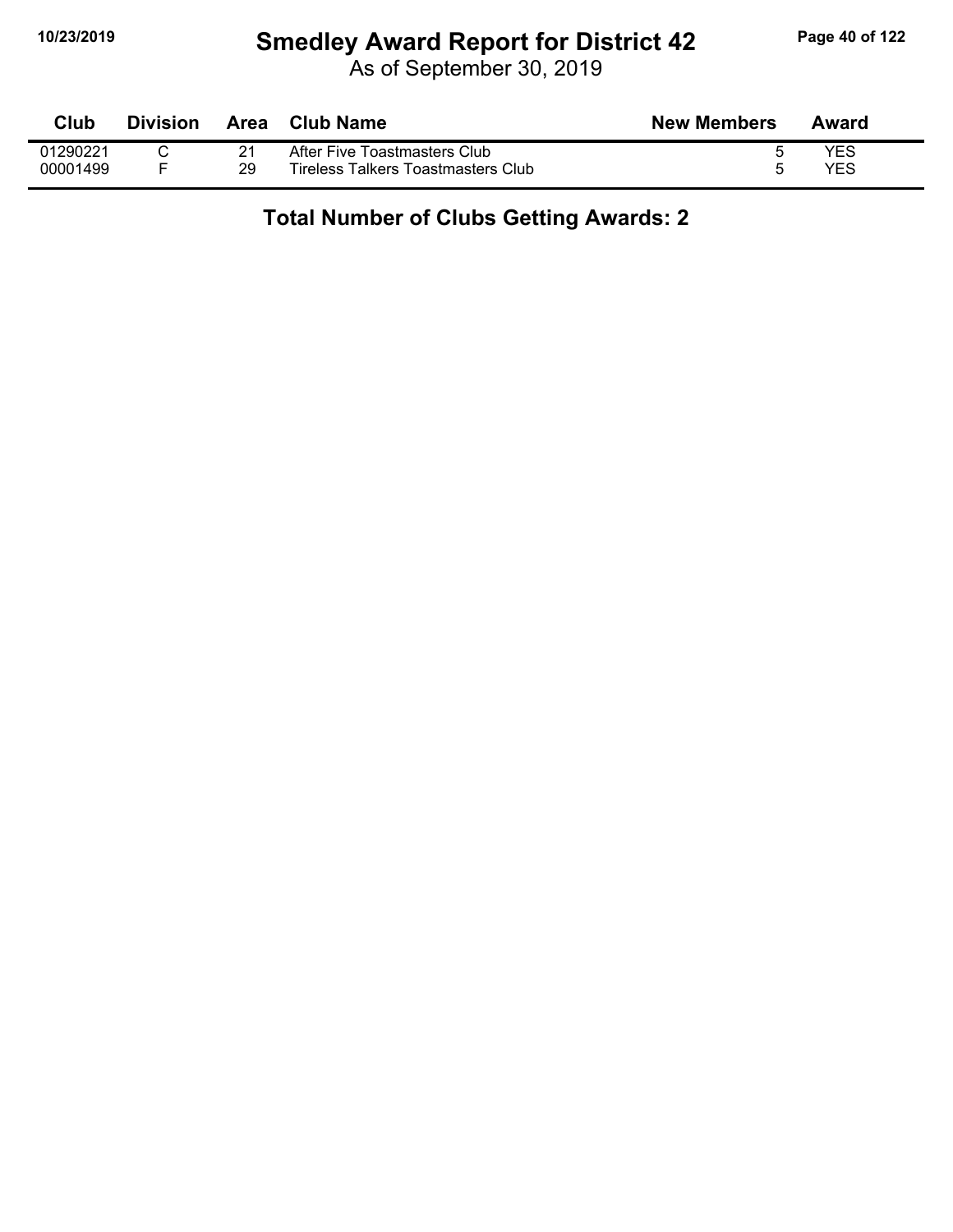# **10/23/2019 Smedley Award Report for District 43 Page 41 of 122**

As of September 30, 2019

| Club     | <b>Division</b> | Area | <b>Club Name</b>                      | <b>New Members</b> | Award      |  |
|----------|-----------------|------|---------------------------------------|--------------------|------------|--|
| 00001684 | Е               | 01   | Capital City TMC                      | 5                  | YES        |  |
| 00001359 | С               | 02   | A-OK Club                             | 5                  | <b>YES</b> |  |
| 00004932 | F               | 04   | Razorback Word Masters                | 8                  | <b>YES</b> |  |
| 00008936 | А               | 01   | Saline County Club                    | 5                  | <b>YES</b> |  |
| 01320508 | F               | 03   | Save Money, Toast Better              | 6                  | <b>YES</b> |  |
| 02075104 | F               | 03   | Toast of Sam's                        | 6                  | <b>YES</b> |  |
| 02290948 | F               | 01   | Toastmasters of Tyson Foods, Inc.     |                    | <b>YES</b> |  |
| 05550917 | E               | 02   | Reaching Beyond Advanced Toastmasters | 5                  | <b>YES</b> |  |
| 02492808 | B               | 02   | <b>Healthmasters</b>                  | 5                  | YES        |  |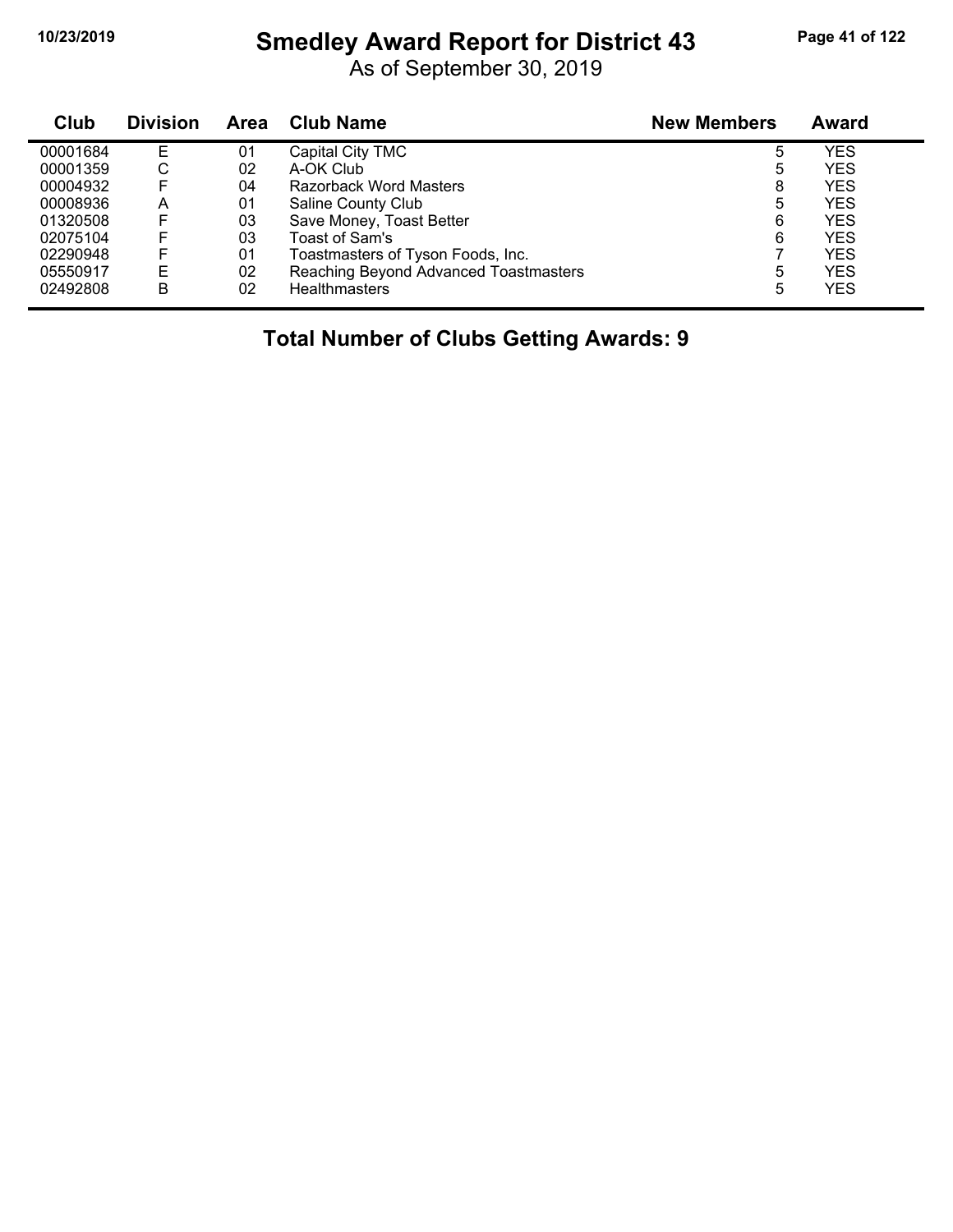#### **10/23/2019 Smedley Award Report for District 44 Page 42 of 122**

As of September 30, 2019

| Club     | <b>Division</b> | Area | <b>Club Name</b>                           | <b>New Members</b> | <b>Award</b> |
|----------|-----------------|------|--------------------------------------------|--------------------|--------------|
| 05951929 | Е               | 51   | <b>Shaw Floor-Essence Speakers</b>         | 5                  | YES          |
| 00685064 | Ε               | 56   | <b>Cherokee Toastmasters</b>               | 5                  | <b>YES</b>   |
| 05827011 | H               | 84   | Suwanee Toastmasters                       | 5                  | YES          |
| 07200245 | D               | 43   | <b>Marietta Talking Techies</b>            | 6                  | YES          |
| 07055488 | B               | 25   | <b>Blue Dome Toastmasters</b>              | 5                  | <b>YES</b>   |
| 07069488 | B               | 24   | <b>Watershed Toastmasters</b>              | 5                  | YES          |
| 01503719 | H               | 82   | <b>AGCO Power</b>                          | 5                  | YES          |
| 05870464 | Н               | 83   | <b>True North Toastmasters</b>             | 5                  | <b>YES</b>   |
| 02878863 | A               | 14   | Manheim Atlanta Driving Force Toastmasters | 8                  | YES          |
| 00004218 | С               | 33   | <b>Techmasters Club</b>                    | 6                  | <b>YES</b>   |
| 01316000 | D               | 46   | <b>Rising Phoenix Toastmasters Club</b>    | 5                  | YES          |
| 01054912 | G               | 75   | Philips Healthcare Atlanta Toastmasters    | 9                  | YES          |
| 00004941 | G               | 75   | Alpharetta Club                            |                    | <b>YES</b>   |
| 00003411 | B               | 22   | City of Atlanta Club                       | 5                  | <b>YES</b>   |
| 00003488 | B               | 25   | Southern Company Toastmasters - Atlanta    | 5                  | YES          |
| 00003592 | E               | 53   | North Metro Toastmasters #3592             | 5                  | <b>YES</b>   |
| 00008236 | G               | 72   | <b>Healthy Voice Toastmasters Club</b>     | 6                  | <b>YES</b>   |
| 00006056 | B               | 24   | <b>SunTrust Toastmasters</b>               | 5                  | YES          |
| 00645175 | G               | 72   | St. Leo the Great Toastmasters             | 7                  | <b>YES</b>   |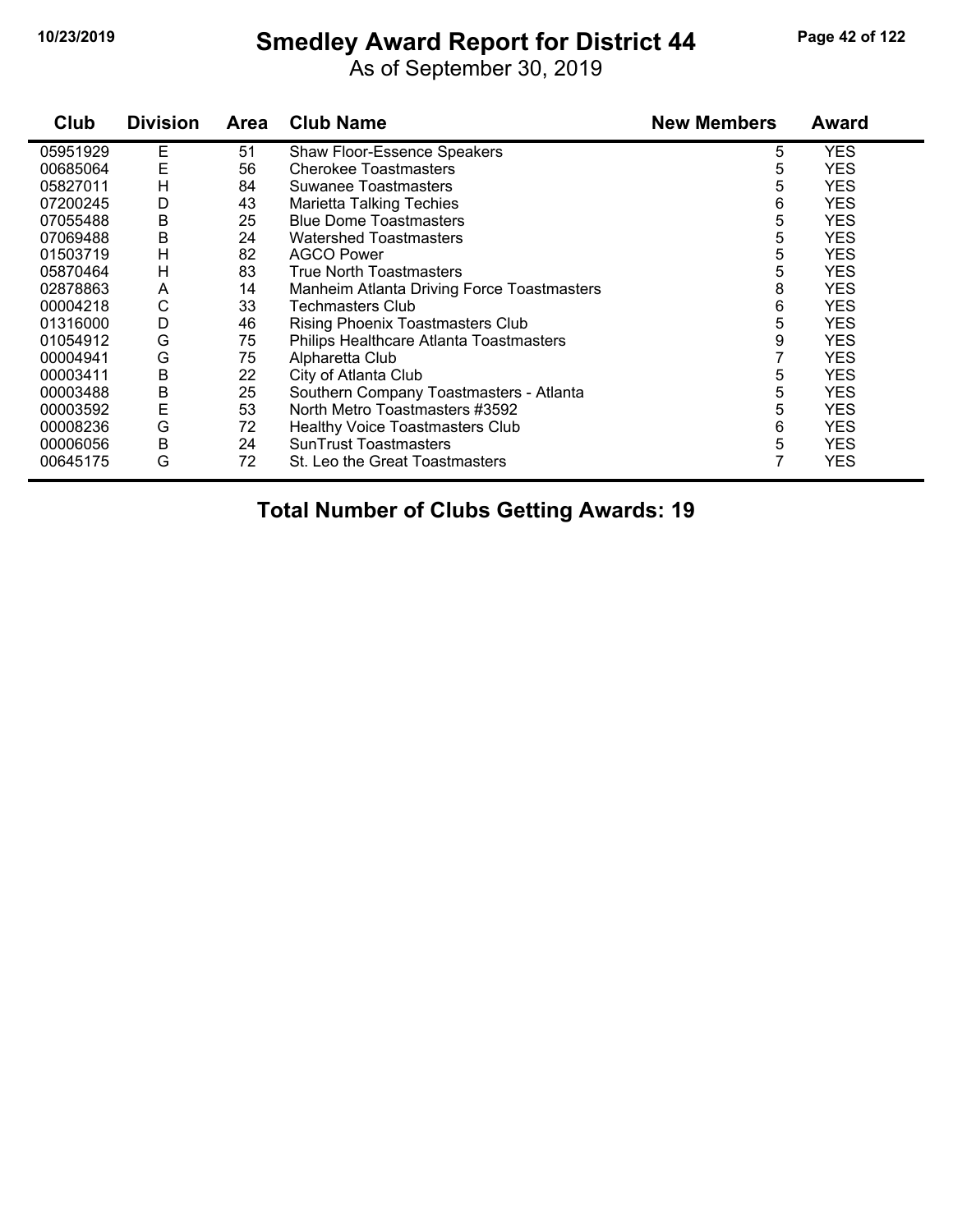# **10/23/2019 Smedley Award Report for District 45 Page 43 of 122**

As of September 30, 2019

| Club     | <b>Division</b> | Area | <b>Club Name</b>      | <b>New Members</b> | Award |  |
|----------|-----------------|------|-----------------------|--------------------|-------|--|
| 00002440 |                 | 07   | Club<br>Nashua-Hudson | ь                  | VES   |  |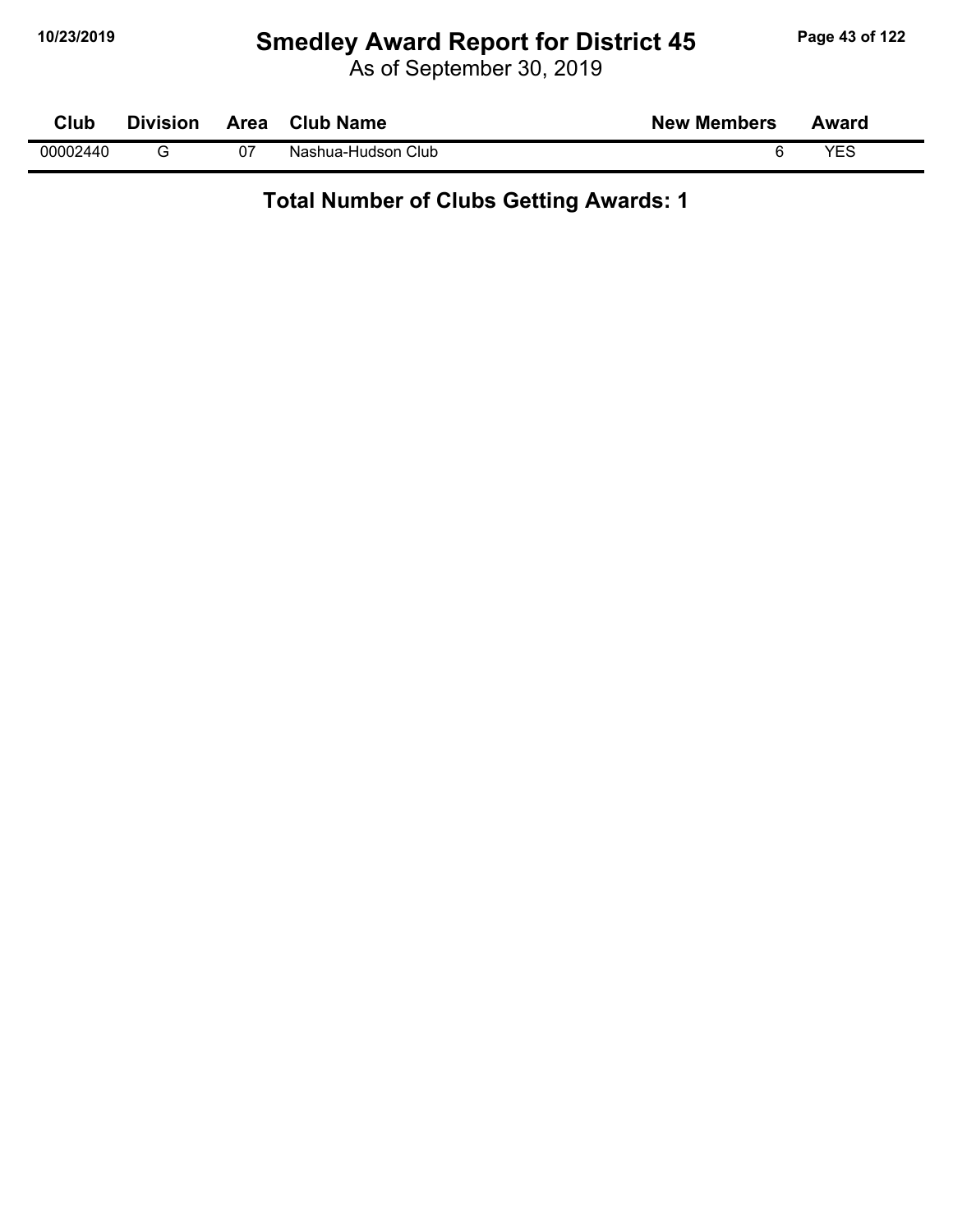# **10/23/2019 Smedley Award Report for District 46 Page 44 of 122**

As of September 30, 2019

| Club     | <b>Division</b> | <b>Area</b> | <b>Club Name</b>                          | <b>New Members</b> | <b>Award</b> |
|----------|-----------------|-------------|-------------------------------------------|--------------------|--------------|
| 00002895 | C               | 33          | <b>Bryant Park Toastmasters Club</b>      | 5                  | <b>YES</b>   |
| 00006138 | D               | 41          | East Side Toastmasters Club               | 8                  | <b>YES</b>   |
| 00000735 |                 | 66          | NYU + City Hall Toastmasters              | 5                  | <b>YES</b>   |
| 00009938 | A               | 13          | United We Stand Toastmasters Club         | 5                  | <b>YES</b>   |
| 00001885 | G               | 76          | Wall Street Toastmasters Club             | 6                  | <b>YES</b>   |
| 00008926 | J               | 03          | L.I. Speakers Toastmasters Club           | 5                  | <b>YES</b>   |
| 00008685 |                 | 92          | Queens Best Club                          | 5                  | <b>YES</b>   |
| 00008558 | A               | 11          | <b>Hudson River Toastmasters</b>          | 5                  | <b>YES</b>   |
| 00006357 | Н               | 86          | F. R. O. G. Club                          | 5                  | <b>YES</b>   |
| 01213823 | D               | 44          | Metnyc                                    |                    | <b>YES</b>   |
| 00692700 | G               | 72          | <b>Advanced Expressions Club</b>          | 5                  | <b>YES</b>   |
| 03890961 | Β               | 24          | Columbia University Toastmasters Club     | 13                 | <b>YES</b>   |
| 01888472 | E               | 53          | <b>Invesco New York City Toastmasters</b> | 5                  | <b>YES</b>   |
| 07112110 | E               | 55          | TempMasters                               | 5                  | <b>YES</b>   |
| 07254671 |                 | 04          | Hauppauge Hecklers                        | 5                  | <b>YES</b>   |
| 07226903 | E               | 53          | Amazon NYC Toastmasters Club              | 6                  | <b>YES</b>   |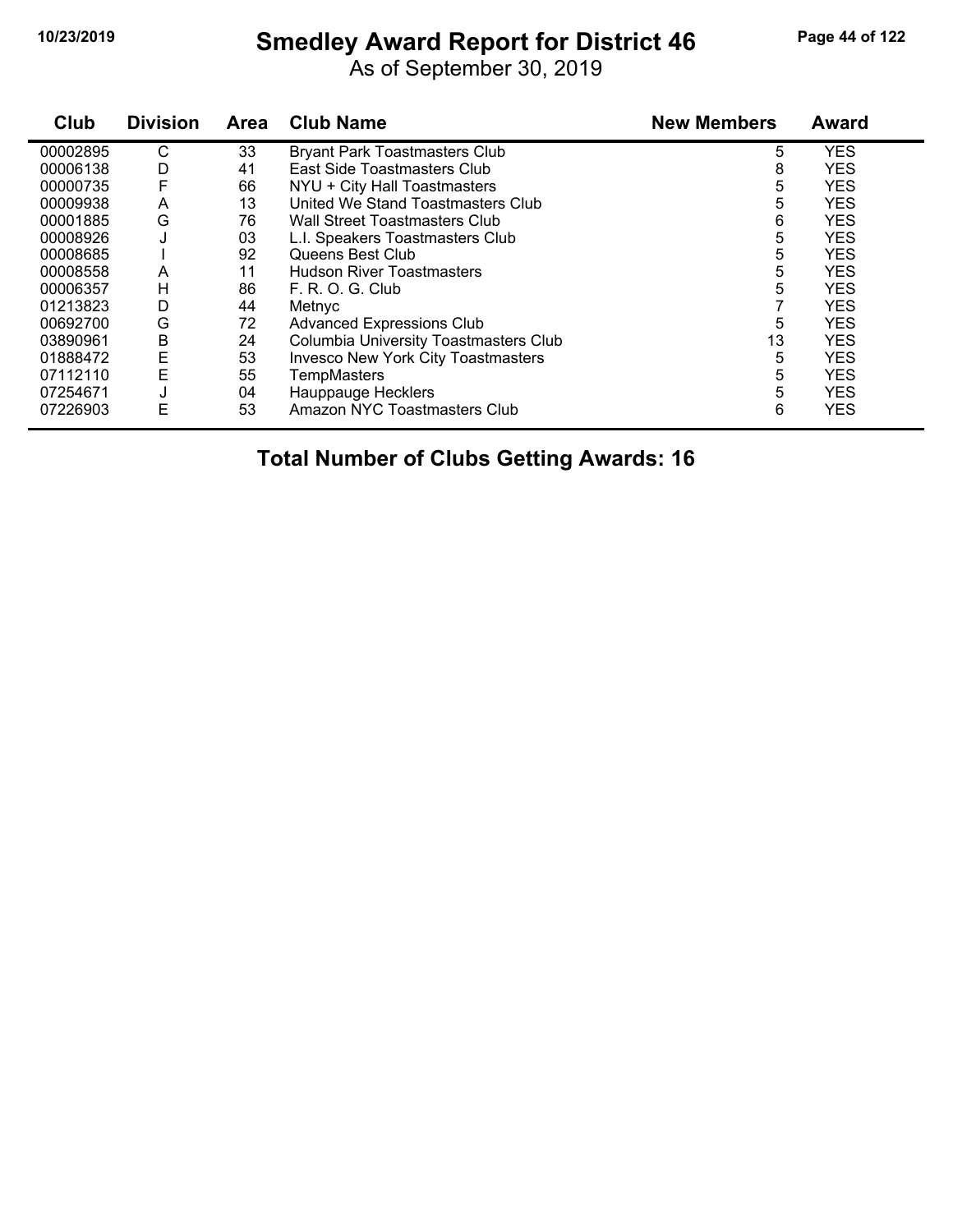# **10/23/2019 Smedley Award Report for District 47 Page 45 of 122**

As of September 30, 2019

| Club     | <b>Division</b> | <b>Area</b> | <b>Club Name</b>                      | <b>New Members</b> | <b>Award</b> |
|----------|-----------------|-------------|---------------------------------------|--------------------|--------------|
| 04719842 | F               | 63          | <b>FG Knights</b>                     | 5                  | <b>YES</b>   |
| 07376003 | A               | 10          | <b>MEDNAX Toastmasters</b>            | 5                  | <b>YES</b>   |
| 07031743 | F               | 63          | <b>Police Dynamic Enforcers</b>       | 6                  | <b>YES</b>   |
| 01774302 | А               | 10          | The Ultimate Toastmasters             | 8                  | <b>YES</b>   |
| 06724527 |                 | 91          | Club Carmichael                       | 5                  | <b>YES</b>   |
| 04345782 | С               | 32          | The Toastmasters Club At FAU          | 5                  | <b>YES</b>   |
| 06003592 | A               | 14          | West Pines Toastmasters Club          | 5                  | <b>YES</b>   |
| 01575030 | B               | 20          | <b>Club Power Speakers</b>            | 6                  | <b>YES</b>   |
| 03299156 | С               | 30          | City of Delray Beach                  | 5                  | <b>YES</b>   |
| 01348034 | A               | 15          | Art of Speaking Toastmasters          | 5                  | <b>YES</b>   |
| 01326225 | А               | 11          | <b>NSU Toastmasters</b>               | 8                  | <b>YES</b>   |
| 00002508 | A               | 11          | Davie Toastmasters                    |                    | <b>YES</b>   |
| 01390883 | A               | 12          | <b>Saturday Fearless Toastmasters</b> | 6                  | <b>YES</b>   |
| 00009400 | B               | 22          | Toast of Las Olas                     | 10                 | <b>YES</b>   |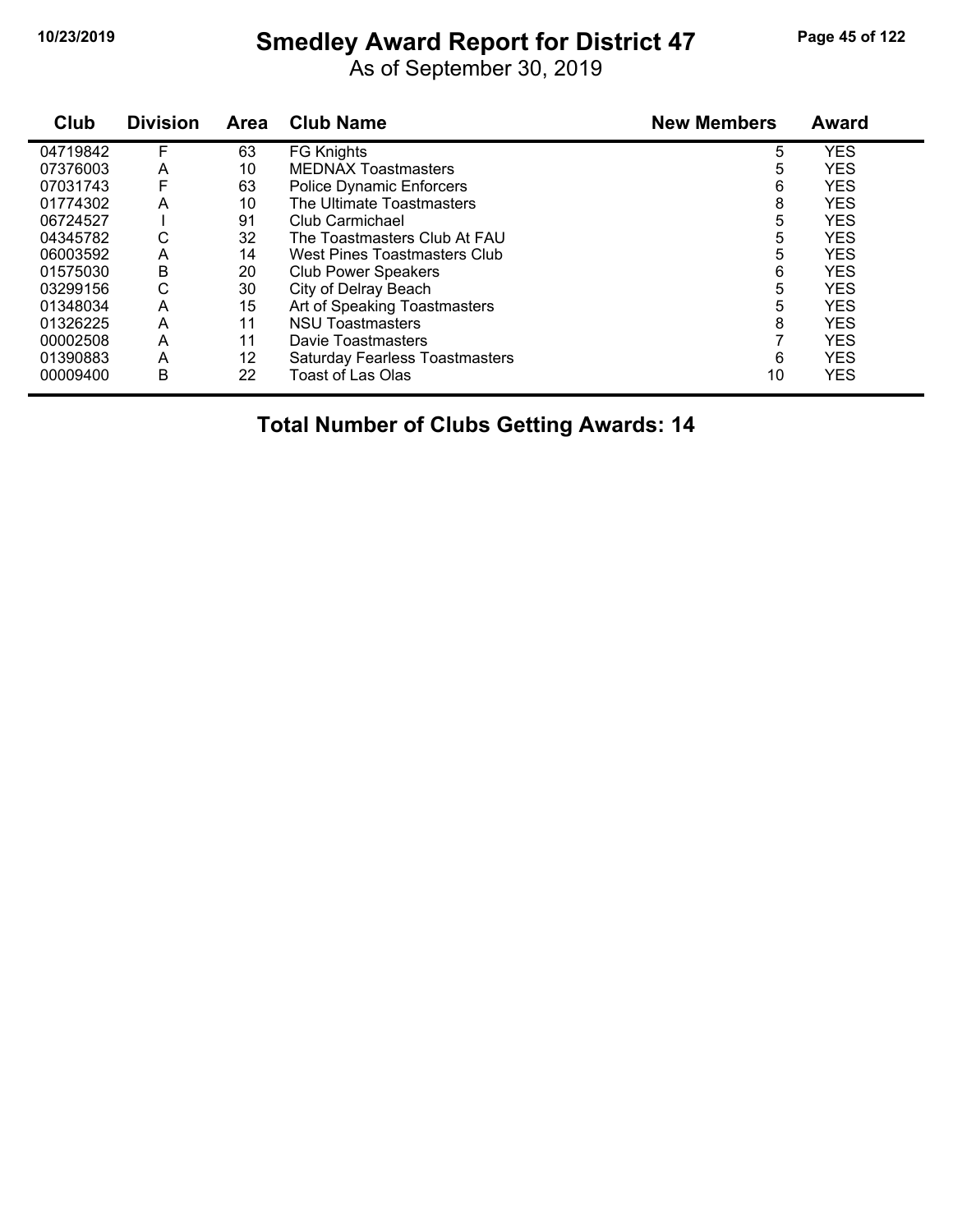#### **10/23/2019 Smedley Award Report for District 48 Page 46 of 122**

As of September 30, 2019

| <b>Club</b> | <b>Division</b> | Area | Club Name                                    | <b>New Members</b> | Award |
|-------------|-----------------|------|----------------------------------------------|--------------------|-------|
| 00002284    | А               | 13   | St Petersburg Toastmasters Club              | 5                  | YES   |
| 00002835    | E               | 52   | <b>Naples Toastmasters Club</b>              | ა                  | YES   |
| 00001702    | E               | 51   | Ft Myers Toastmasters Club # 1702            | 5                  | YES   |
| 00002923    | A               | 14   | <b>Tech Data Club</b>                        | 6                  | YES   |
| 00587295    | B               | 20   | Oldsmar Top of the Morning Club              | 8                  | YES   |
| 00777513    | D               | 44   | Sarasota Speakers Exchange Toastmasters Club | 5                  | YES   |
| 00771864    | С               | 31   | Metlife Motivators Club                      | 5                  | YES   |
| 01521593    | D               | 43   | <b>Toast of Lakewood Ranch</b>               | 5                  | YES   |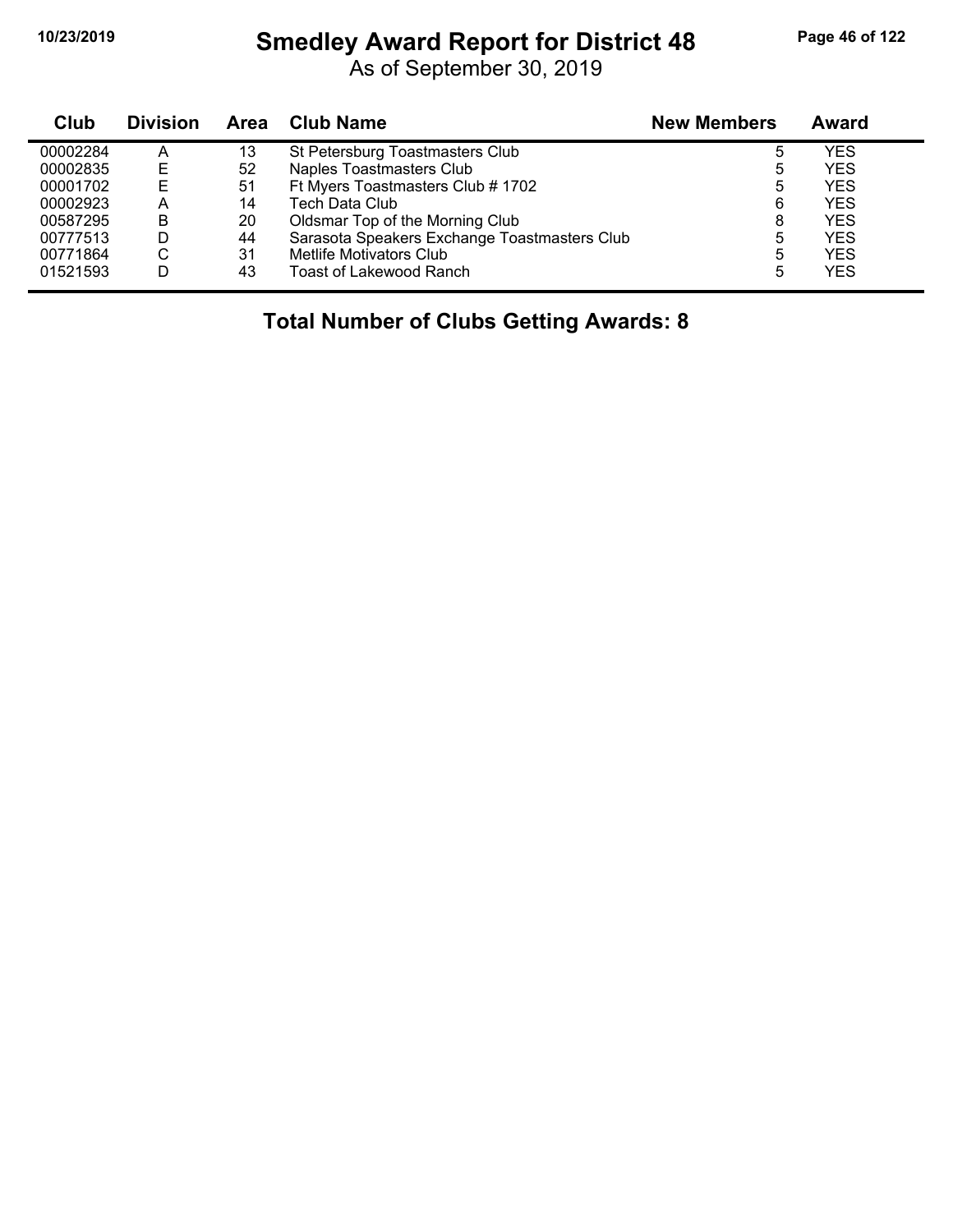# **10/23/2019 Smedley Award Report for District 49 Page 47 of 122**

As of September 30, 2019

| Club     | <b>Division</b> | Area | <b>Club Name</b>                  | <b>New Members</b> | Award      |
|----------|-----------------|------|-----------------------------------|--------------------|------------|
| 00912479 | 0D              | 0A   | Global Messenger Club             |                    | YES        |
| 00003611 | B               | 06   | <b>Bancorp Toastmasters Club</b>  |                    | <b>YES</b> |
| 00007234 |                 | 13   | Waikiki Club                      | 6                  | YES        |
| 00007644 |                 | 15   | Paradise Hawaii                   | ა                  | YES        |
| 06613295 |                 | 14   | HMCOA Bilingual Toastmasters Club |                    | <b>YES</b> |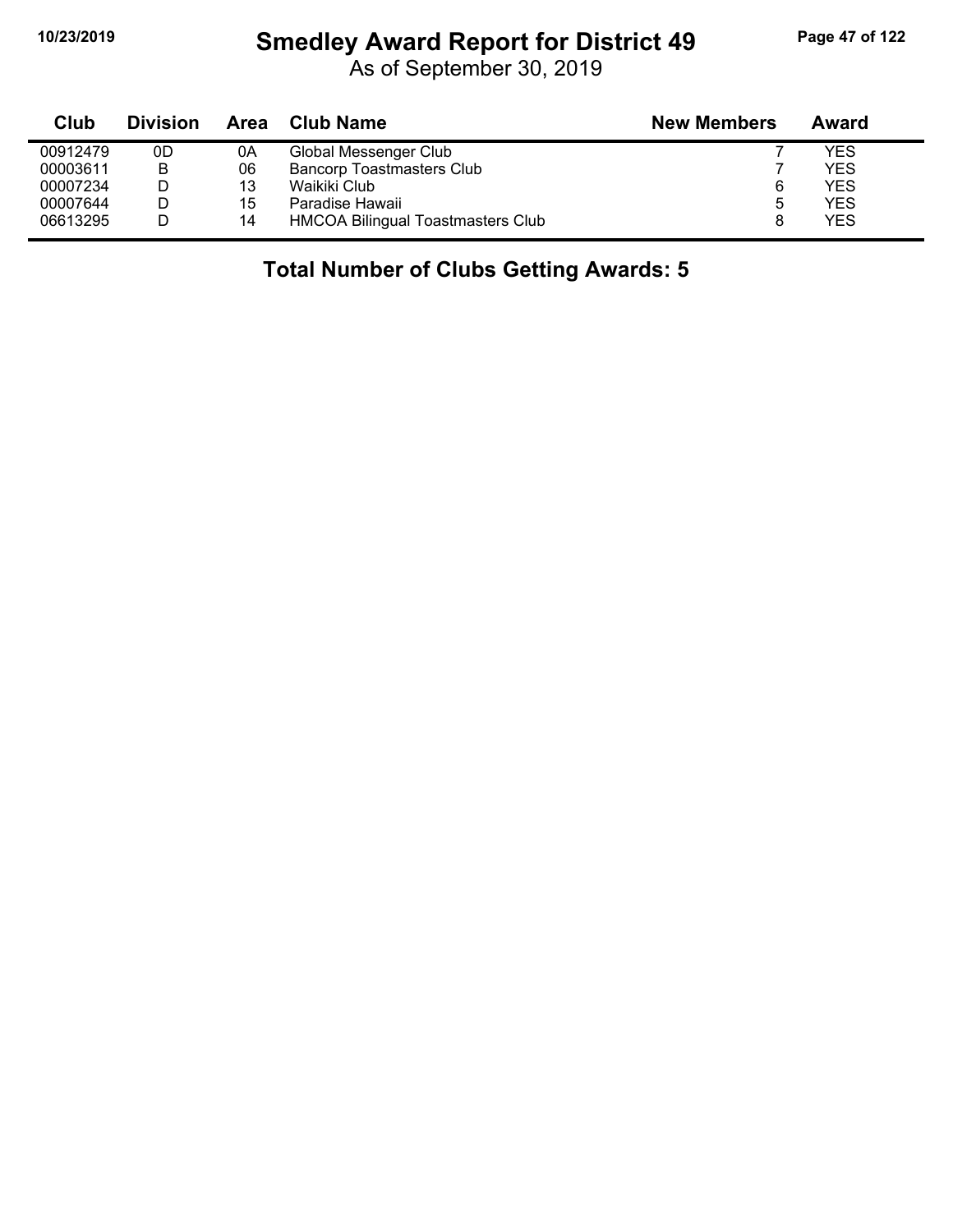# **10/23/2019 Smedley Award Report for District 50 Page 48 of 122**

As of September 30, 2019

| Club     | <b>Division</b> | Area | <b>Club Name</b>                       | <b>New Members</b> | <b>Award</b> |
|----------|-----------------|------|----------------------------------------|--------------------|--------------|
| 06136530 | М               | 37   | Tee It Up Toastmasters                 | 8                  | <b>YES</b>   |
| 04516522 | V               | 76   | <b>JSOM Tuesday Toastmasters</b>       | 6                  | <b>YES</b>   |
| 04718634 | м               | 35   | <b>Best of Dallas Toastmasters</b>     | 6                  | <b>YES</b>   |
| 04793192 | V               | 71   | <b>COPART TOASTMASTERS</b>             | 5                  | <b>YES</b>   |
| 03812934 | Ε               | 16   | <b>McKinney Motivators</b>             | 5                  | <b>YES</b>   |
| 07022029 | F               | 23   | <b>CruiseMasters</b>                   | 5                  | <b>YES</b>   |
| 03063370 | S               | 52   | <b>CRTKL Dallas</b>                    | 5                  | <b>YES</b>   |
| 00004819 | Е               | 12   | Eagle Club                             | 5                  | <b>YES</b>   |
| 00000713 | M               | 31   | Big "D" Toastmasters                   |                    | <b>YES</b>   |
| 01158551 |                 | 62   | <b>Plano Fun Masters</b>               | 5                  | <b>YES</b>   |
| 00004533 |                 | 61   | <b>TNT Toastmasters Club</b>           | 6                  | <b>YES</b>   |
| 00008569 | V               | 75   | Lennox International Toastmasters Club | 6                  | <b>YES</b>   |
| 01565753 | v               | 76   | <b>JSOM Friday Toastmasters</b>        | 9                  | <b>YES</b>   |
| 01463775 | F               | 24   | <b>PMI Dallas Toastmasters</b>         | 6                  | <b>YES</b>   |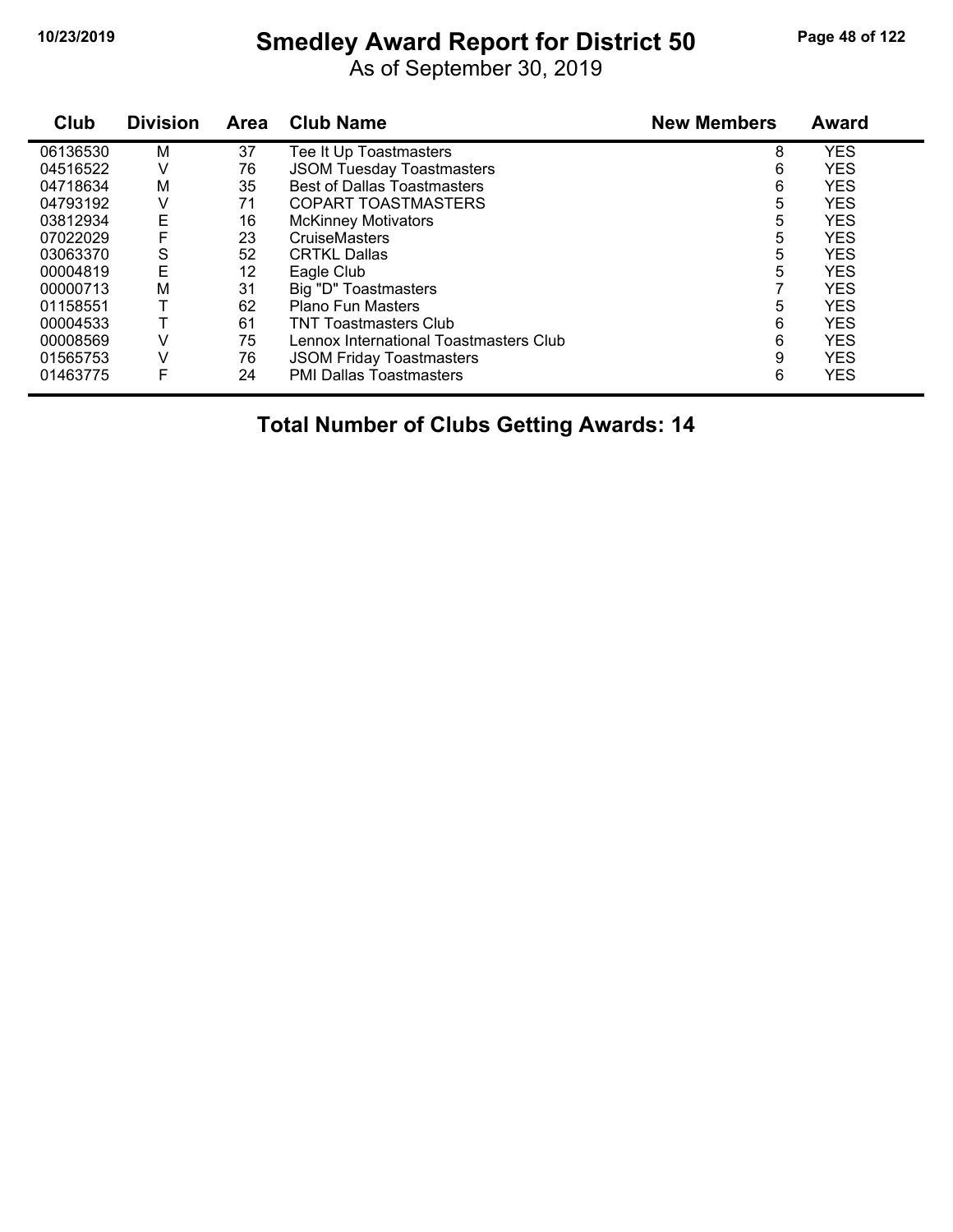# **10/23/2019 Smedley Award Report for District 51 Page 49 of 122**

As of September 30, 2019

| Club     | <b>Division</b> | Area | <b>Club Name</b>                             | <b>New Members</b> | Award      |
|----------|-----------------|------|----------------------------------------------|--------------------|------------|
| 00006697 | P               | 01   | MIM Toastmasters Club of Kuala Lumpur        | 6                  | YES        |
| 00791322 | N               | 03   | Achievers Toastmasters Club                  | 8                  | YES        |
| 00000444 | P               | 03   | Satu Hati Club                               | 5                  | YES        |
| 00007245 | P               | 04   | PricewaterhouseCoopers Toastmasters Club     | 6                  | YES        |
| 00007054 |                 | 02   | Penang Hokkien Association Toastmasters Club | 8                  | <b>YES</b> |
| 05873565 | P               | 02   | <b>BDO Toastmasters Club</b>                 | 31                 | YES        |
| 04317466 | P               | 06   | BERJAYA U.C. Toastmasters Club               | 21                 | YES        |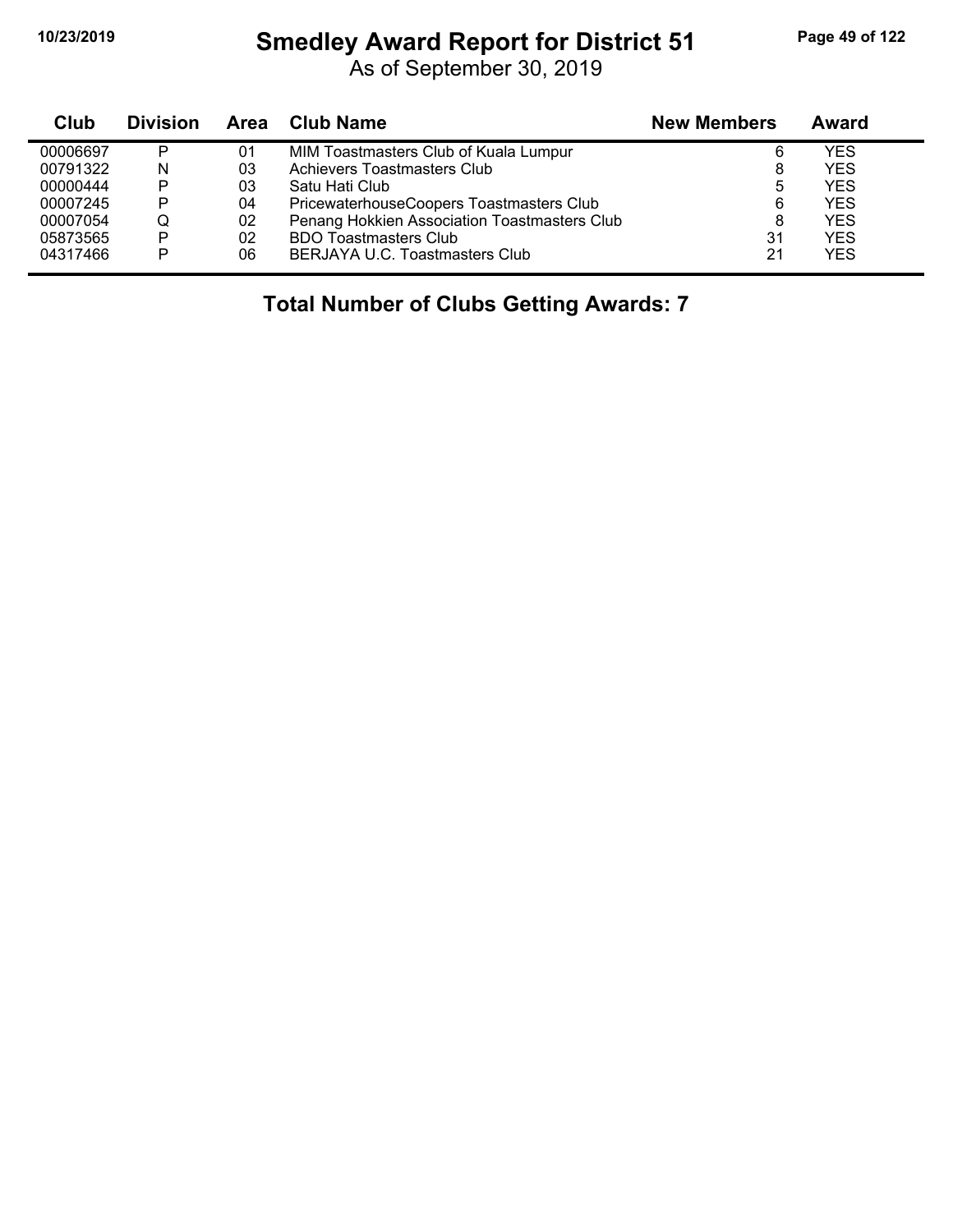# **10/23/2019 Smedley Award Report for District 52 Page 50 of 122**

As of September 30, 2019

| Club     | <b>Division</b> |    | Area Club Name                   | <b>New Members</b> | Award |
|----------|-----------------|----|----------------------------------|--------------------|-------|
| 05118771 | Α               | 13 | <b>Valley Stars Toastmasters</b> | 6                  | YES   |
| 04054980 | A               | 11 | Malibu Toastmasters              | 5                  | YES   |
| 07444789 | E               | 63 | LA Family Housing Toastmasters   | 6                  | YES   |
| 01101858 |                 | 32 | <b>Studio City Speakers</b>      | 5                  | YES   |
| 00659175 | F               | 60 | Warner Bros. Toastmasters        | 5                  | YES   |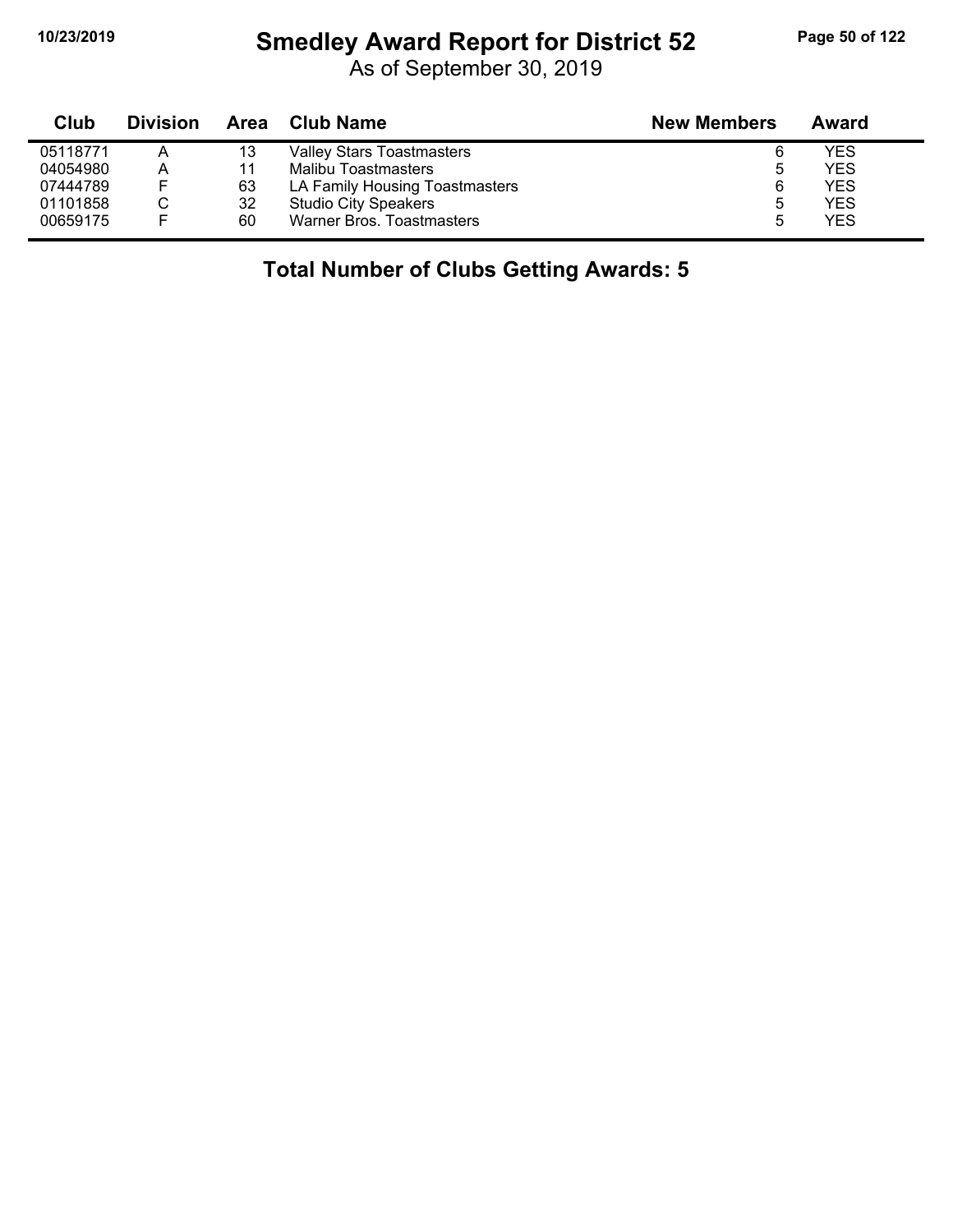#### **10/23/2019 Smedley Award Report for District 53 Page 51 of 122**

As of September 30, 2019

| Club     | <b>Division</b> | Area | <b>Club Name</b>                              | <b>New Members</b> | Award      |
|----------|-----------------|------|-----------------------------------------------|--------------------|------------|
| 00008762 | В               | 23   | Cheshire Club                                 | 6                  | YES        |
| 00764383 | G               | 73   | NYISO Toastmasters                            |                    | <b>YES</b> |
| 00003523 | E               | 51   | West Hartford Toastmasters Club               | 5                  | <b>YES</b> |
| 00000865 | С               | 32   | <b>Greater Stamford Toastmasters</b>          | 5                  | <b>YES</b> |
| 03173599 | С               | 34   | <b>Hubbell Shelton Toastmasters</b>           | 5                  | YES        |
| 05842018 |                 | 55   | <b>Talking Tomorrow Together Toastmasters</b> | 6                  | <b>YES</b> |
| 07032838 |                 | 52   | United Bank Toastmasters                      | 5                  | <b>YES</b> |
| 05965385 | G               | 76   | Ayco Toastmasters Club                        | 8                  | <b>YES</b> |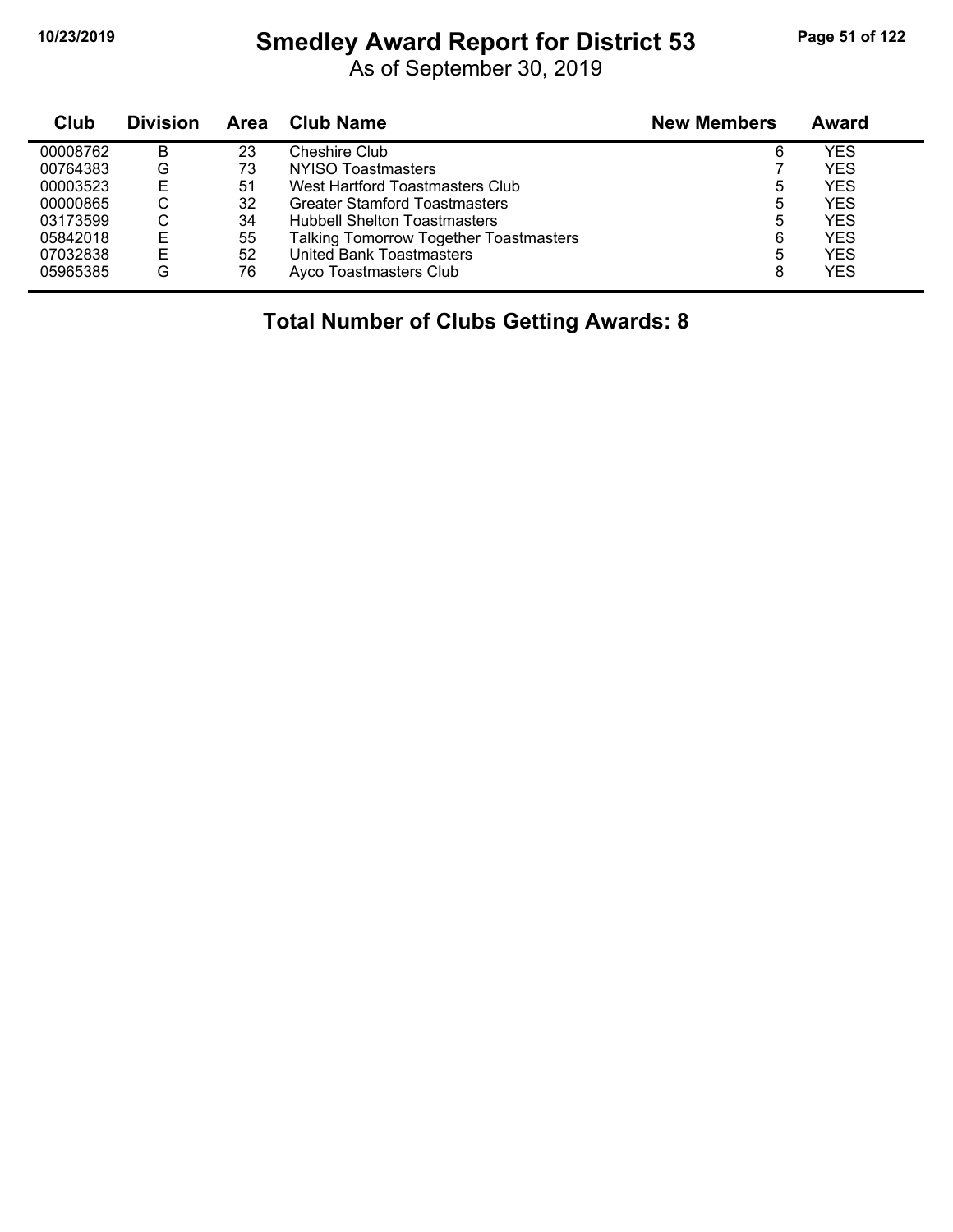# **10/23/2019 Smedley Award Report for District 54 Page 52 of 122**

As of September 30, 2019

| Club     | <b>Division</b> | Area | <b>Club Name</b>             | <b>New Members</b> | Award |  |
|----------|-----------------|------|------------------------------|--------------------|-------|--|
| 03145183 |                 | 32   | Pekin Insurance Toastmasters |                    | YES   |  |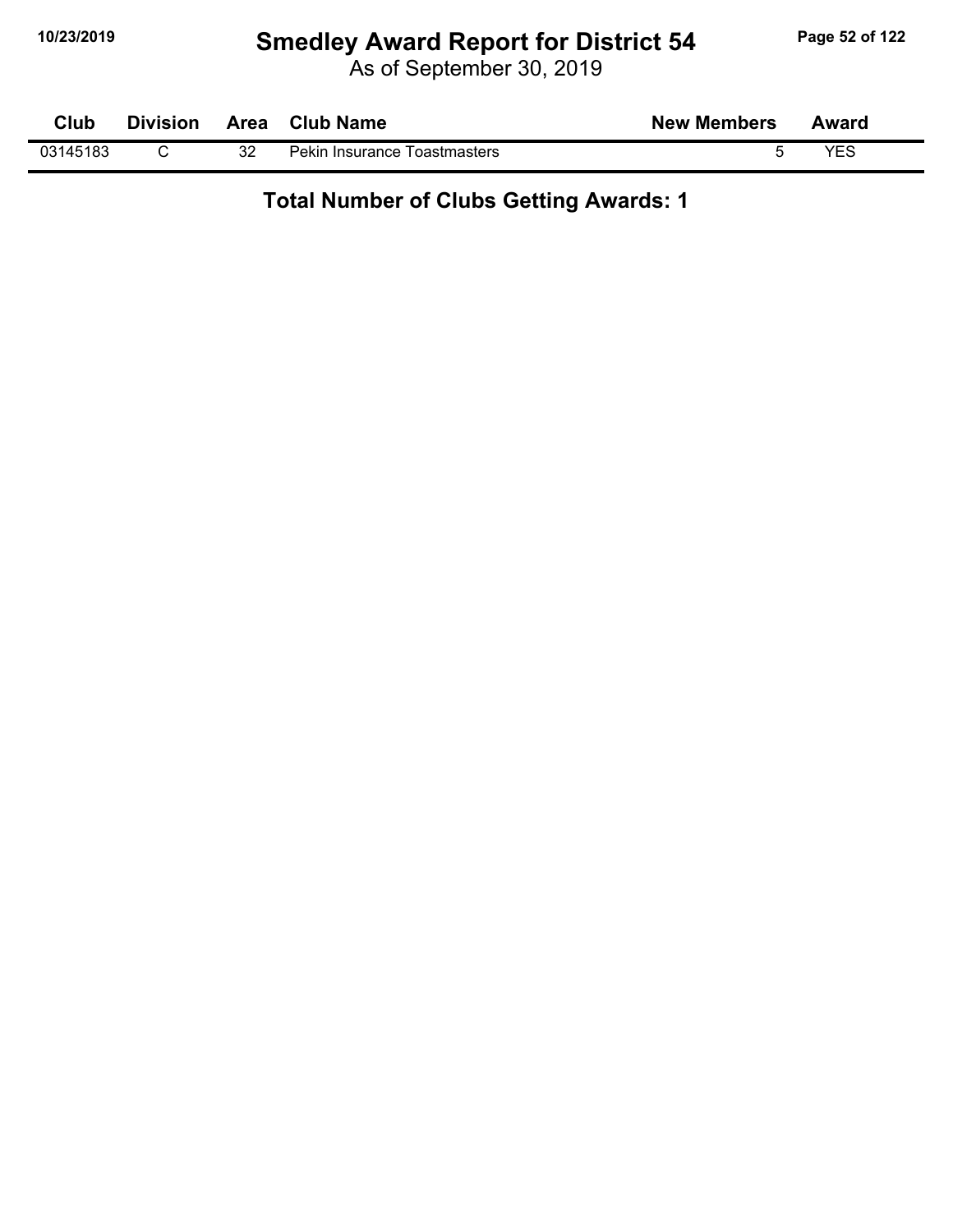#### **10/23/2019 Smedley Award Report for District 55 Page 53 of 122**

As of September 30, 2019

| Club     | <b>Division</b> | <b>Area</b> | <b>Club Name</b>                                 | <b>New Members</b> | <b>Award</b> |
|----------|-----------------|-------------|--------------------------------------------------|--------------------|--------------|
| 07002582 | G               | 33          | Speak Easy Today                                 | 6                  | <b>YES</b>   |
| 06887848 | J               | 63          | <b>Noise Cancellers</b>                          | 14                 | <b>YES</b>   |
| 05540040 | G               | 35          | <b>Frost Toastmasters</b>                        | 5                  | <b>YES</b>   |
| 00008073 | J               | 62          | <b>Central Austin Toastmasters</b>               |                    | <b>YES</b>   |
| 00003818 |                 | 21          | H-E-B Club                                       | 5                  | <b>YES</b>   |
| 00007480 | G               | 36          | <b>Audie's Orators</b>                           | 5                  | <b>YES</b>   |
| 00004948 | G               | 34          | USAA Bank Toastmasters Club                      | 10                 | <b>YES</b>   |
| 00004591 |                 | 82          | Round Rock Chambermasters Club                   | 9                  | <b>YES</b>   |
| 01144256 | J               | 64          | UT Sciences Toastmasters Club                    | 6                  | <b>YES</b>   |
| 00001722 | н               | 41          | New Braunfels Toastmasters Club                  | 6                  | <b>YES</b>   |
| 00590635 | Κ               | 71          | Lakeline Toastmasters                            | 8                  | <b>YES</b>   |
| 00009804 |                 | 85          | <b>IBM Club</b>                                  |                    | <b>YES</b>   |
| 00006457 | G               | 36          | Texas Talkers Toastmasters Club                  | 8                  | <b>YES</b>   |
| 04961614 | F               | 25          | Alpha Toastmasters                               |                    | <b>YES</b>   |
| 03087803 |                 | 23          | Toastmasters at Texas A&M University-San Antonic | 8                  | <b>YES</b>   |
| 01532558 | Н               | 46          | <b>RAX Toastmasters</b>                          | 5                  | <b>YES</b>   |
| 07182375 | F               | 25          | <b>Brownsville Toastmasters</b>                  | 5                  | <b>YES</b>   |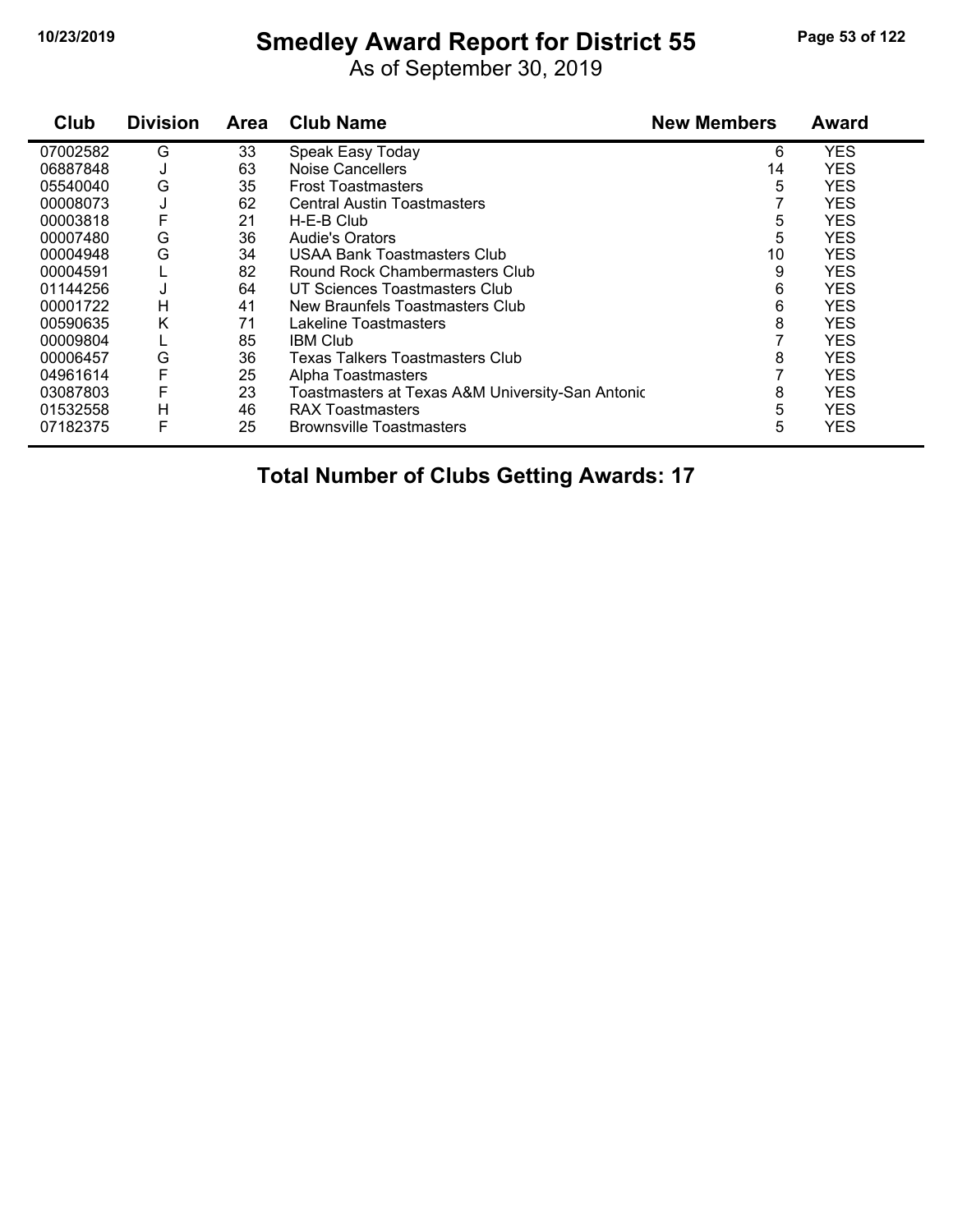# **10/23/2019 Smedley Award Report for District 56 Page 54 of 122**

As of September 30, 2019

| Club     | <b>Division</b> | Area | <b>Club Name</b>                               | <b>New Members</b> | <b>Award</b> |
|----------|-----------------|------|------------------------------------------------|--------------------|--------------|
| 07348731 | N               | 26   | <b>Kiewit Houston Toastmasters</b>             | 8                  | <b>YES</b>   |
| 00681292 |                 | 42   | Outspoken Club                                 |                    | <b>YES</b>   |
| 07415945 | N               | 25   | <b>Chemical Conversations</b>                  | 6                  | <b>YES</b>   |
| 07272027 | P               | 06   | Covestro Toastmasters Baytown                  | 5                  | <b>YES</b>   |
| 00720404 | O               | 14   | Talk is Cheap Toastmasters Club                | 5                  | <b>YES</b>   |
| 00002755 | N               | 24   | Katy Toastmasters Club                         | 8                  | <b>YES</b>   |
| 00004570 | Р               | 01   | ANICO Articulators Toastmasters Club           | 5                  | <b>YES</b>   |
| 00006918 |                 | 44   | Woodlands Toastmasters Club                    |                    | <b>YES</b>   |
| 00005831 |                 | 41   | <b>Successfully Speaking Toastmasters Club</b> | 5                  | <b>YES</b>   |
| 05157572 | N               | 20   | <b>True Blue Talkers</b>                       | 9                  | <b>YES</b>   |
| 06069108 |                 | 43   | Chevron Phillips Chemical HQ Chemunicators     | 8                  | <b>YES</b>   |
| 07468052 | N               | 26   | Houston Methodist Willowbrook Hospital         | 5                  | <b>YES</b>   |
| 02051466 |                 | 40   | <b>Aggie Toastmasters</b>                      | 5                  | <b>YES</b>   |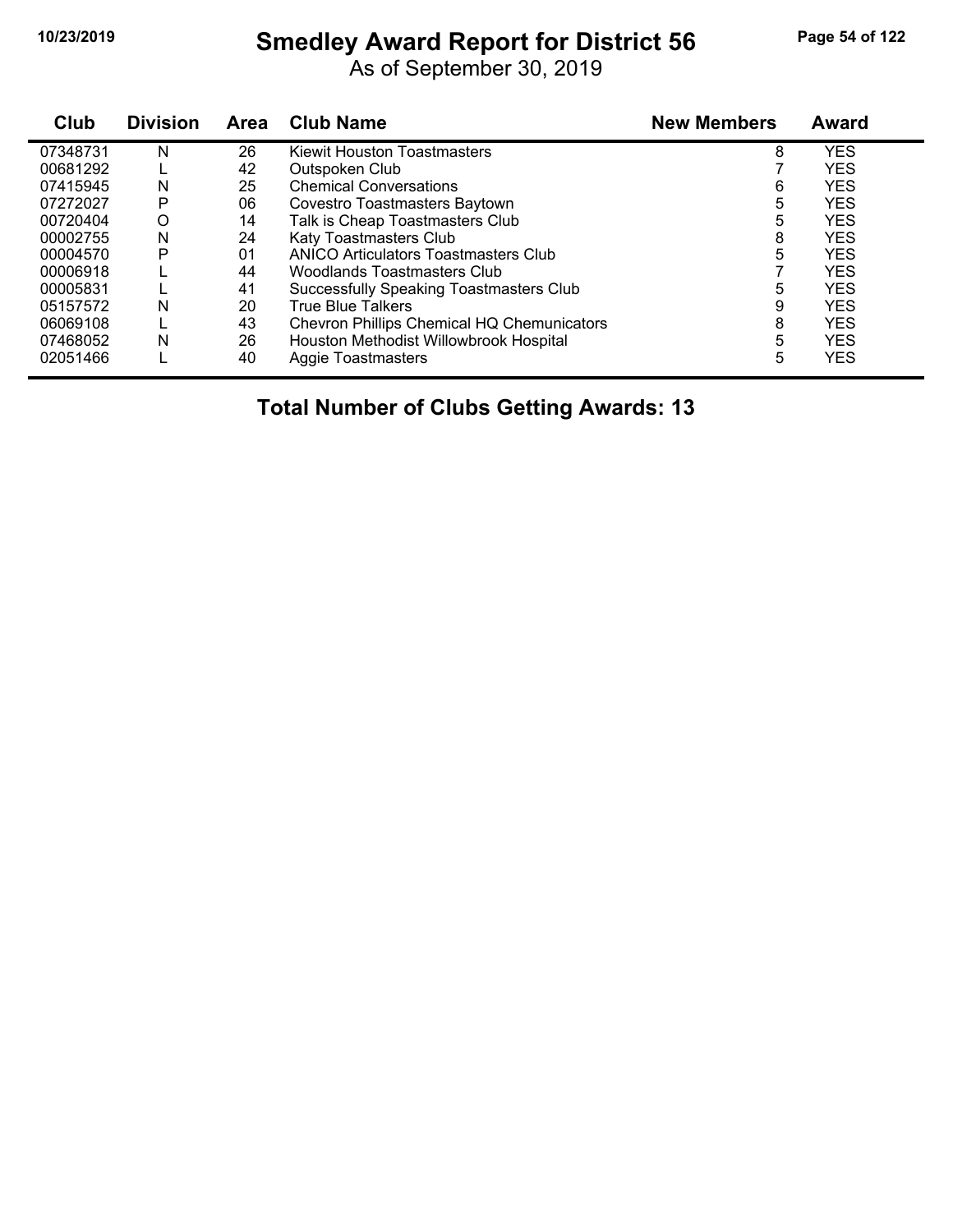#### **10/23/2019 Smedley Award Report for District 57 Page 55 of 122**

As of September 30, 2019

| Club     | <b>Division</b> | Area | <b>Club Name</b>                              | <b>New Members</b> | Award      |  |
|----------|-----------------|------|-----------------------------------------------|--------------------|------------|--|
| 07451963 | G               | 31   | 630 Toast                                     | 6                  | YES        |  |
| 00005229 | A               | 22   | Island City Toastmasters Club                 | 6                  | YES        |  |
| 00005067 |                 | 29   | <b>Star Search Club</b>                       |                    | YES        |  |
| 00004762 | н               | 19   | <b>Pleasanton Community Club</b>              | 5                  | YES        |  |
| 00595243 |                 | 33   | F.A.T. Toastmasters Club                      | 5                  | YES        |  |
| 00001785 | F               | 16   | Danville Toastmasters Club 1785               | 6                  | YES        |  |
| 00004027 | В               | 07   | Diablo Champagne Breakfast Club               | 5                  | YES        |  |
| 00006561 | G               | 11   | Lunch-Bunch Toastmasters Club                 | 5                  | <b>YES</b> |  |
| 00654714 |                 | 33   | <b>Citizens for Better Communicators Club</b> | 5                  | YES        |  |
| 03756371 |                 | 33   | <b>City Speech Toastmasters</b>               | 5                  | YES        |  |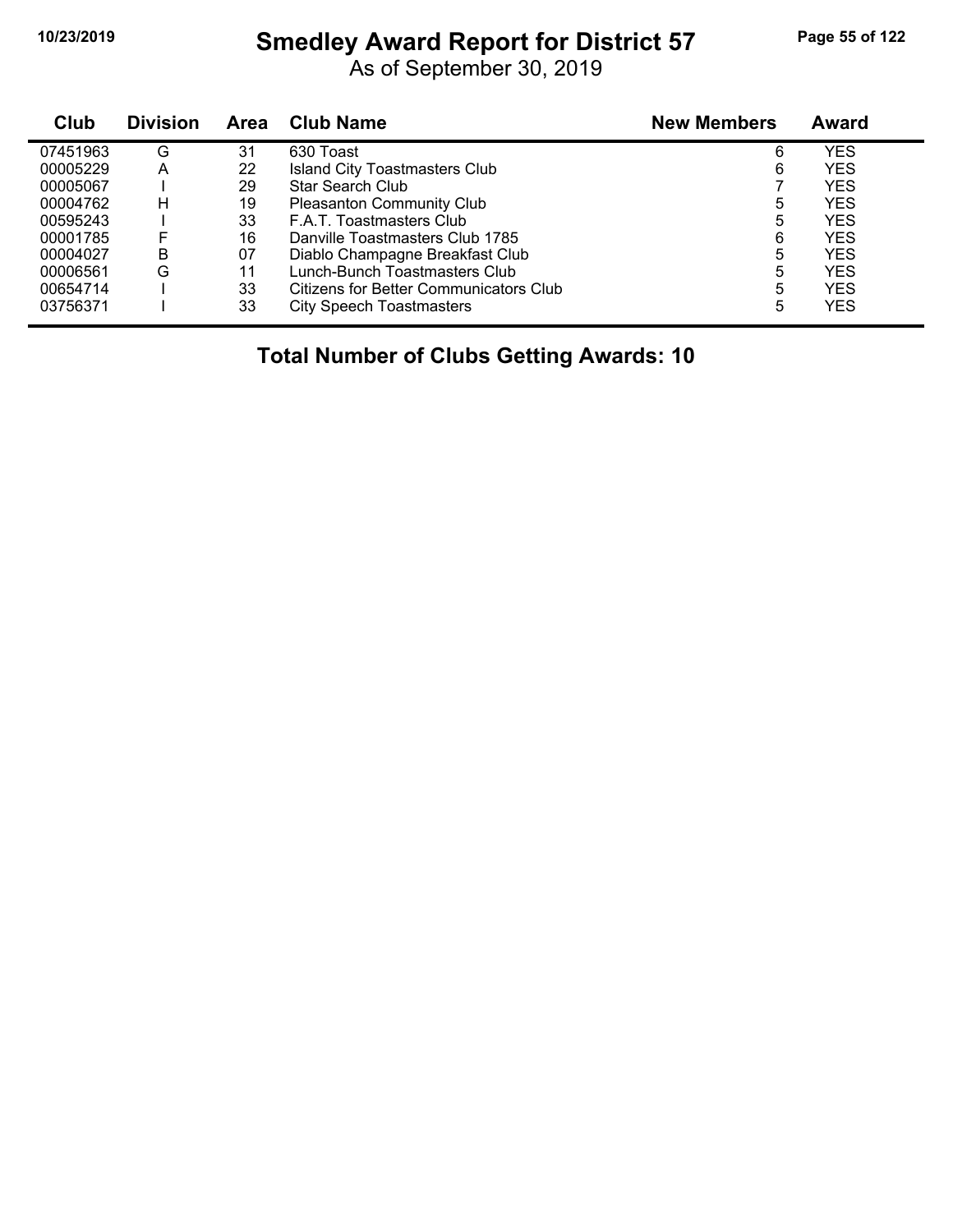#### **10/23/2019 Smedley Award Report for District 58 Page 56 of 122**

As of September 30, 2019

| Club     | <b>Division</b> | Area | <b>Club Name</b>                  | <b>New Members</b> | Award |
|----------|-----------------|------|-----------------------------------|--------------------|-------|
| 07380882 |                 | 41   | Women of Distinction Toastmasters |                    | YES   |
| 00004848 | F               | 52   | Sumter Area Club                  | 5                  | YES   |
| 00007048 |                 | 41   | Colonial Toastmasters Club        |                    | YES   |
| 00007960 | A               | 13   | Allaboard Club                    | 5                  | YES   |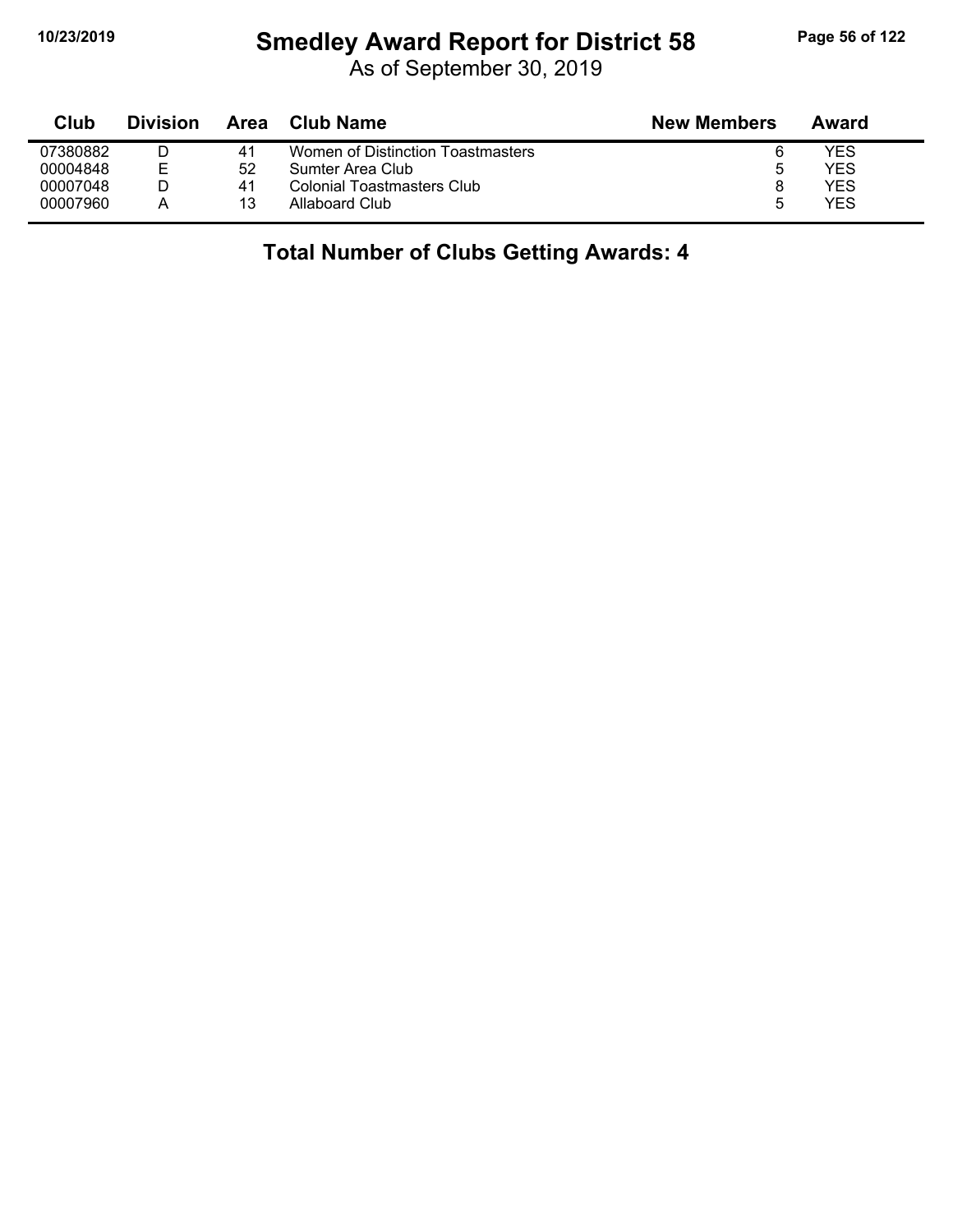# **10/23/2019 Smedley Award Report for District 59 Page 57 of 122**

As of September 30, 2019

| Club     | <b>Division</b> | Area | <b>Club Name</b>              | <b>New Members</b> | Award      |
|----------|-----------------|------|-------------------------------|--------------------|------------|
| 01071665 | Е               | 05   | Lighttown Speakers            | ხ                  | <b>YES</b> |
| 01225462 | B               | 04   | <b>Toastmasters Antwerpen</b> |                    | <b>YES</b> |
| 03376324 |                 | 01   | <b>Toastmasters STCA</b>      |                    | <b>YES</b> |
| 03697073 | Е               | 02   | McDermott TM The Hague        | b                  | <b>YES</b> |
| 07064056 | F               | 02   | <b>Toastmasters Annecy</b>    | 11                 | YES        |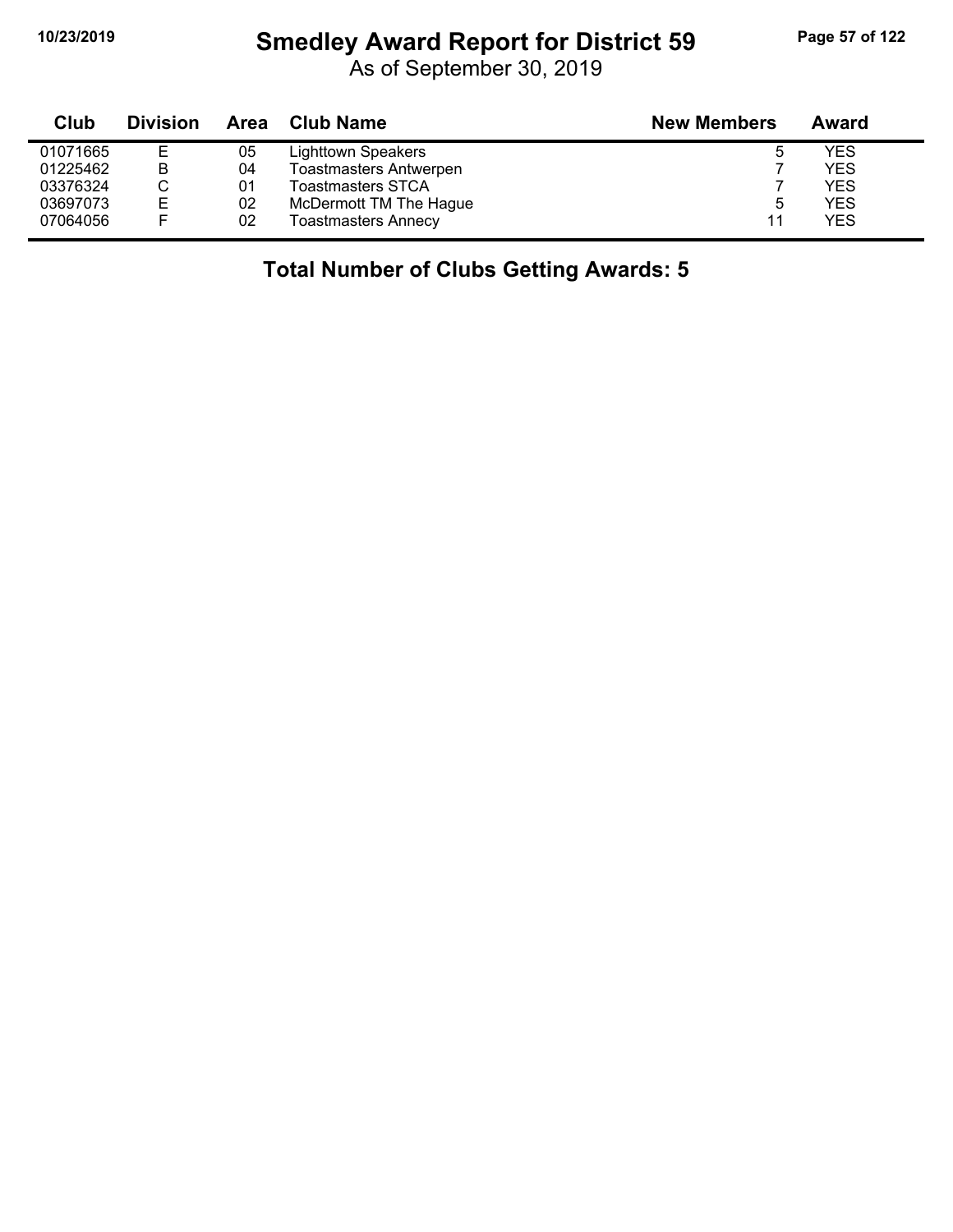#### **10/23/2019 Smedley Award Report for District 60 Page 58 of 122**

As of September 30, 2019

| Club     | <b>Division</b> | Area | Club Name                            | <b>New Members</b> | Award |
|----------|-----------------|------|--------------------------------------|--------------------|-------|
| 01001005 | ◡               | 26   | <b>Brainwave Speakers</b>            | b                  | YES   |
| 00590213 | А               | 04   | Toronto Debate Club                  |                    | YES   |
| 00001830 | А               | 04   | We Communicate Best WCB Toastmasters | ა                  | YES   |
| 01136382 |                 | 54   | Speak Out State Street and IFDS      | ხ                  | YES   |
| 01129379 |                 | 55   | Downtown Achievers                   | 5                  | YES   |
| 02102585 |                 | 55   | Deloitte Toronto Toastmasters        | 5                  | YES   |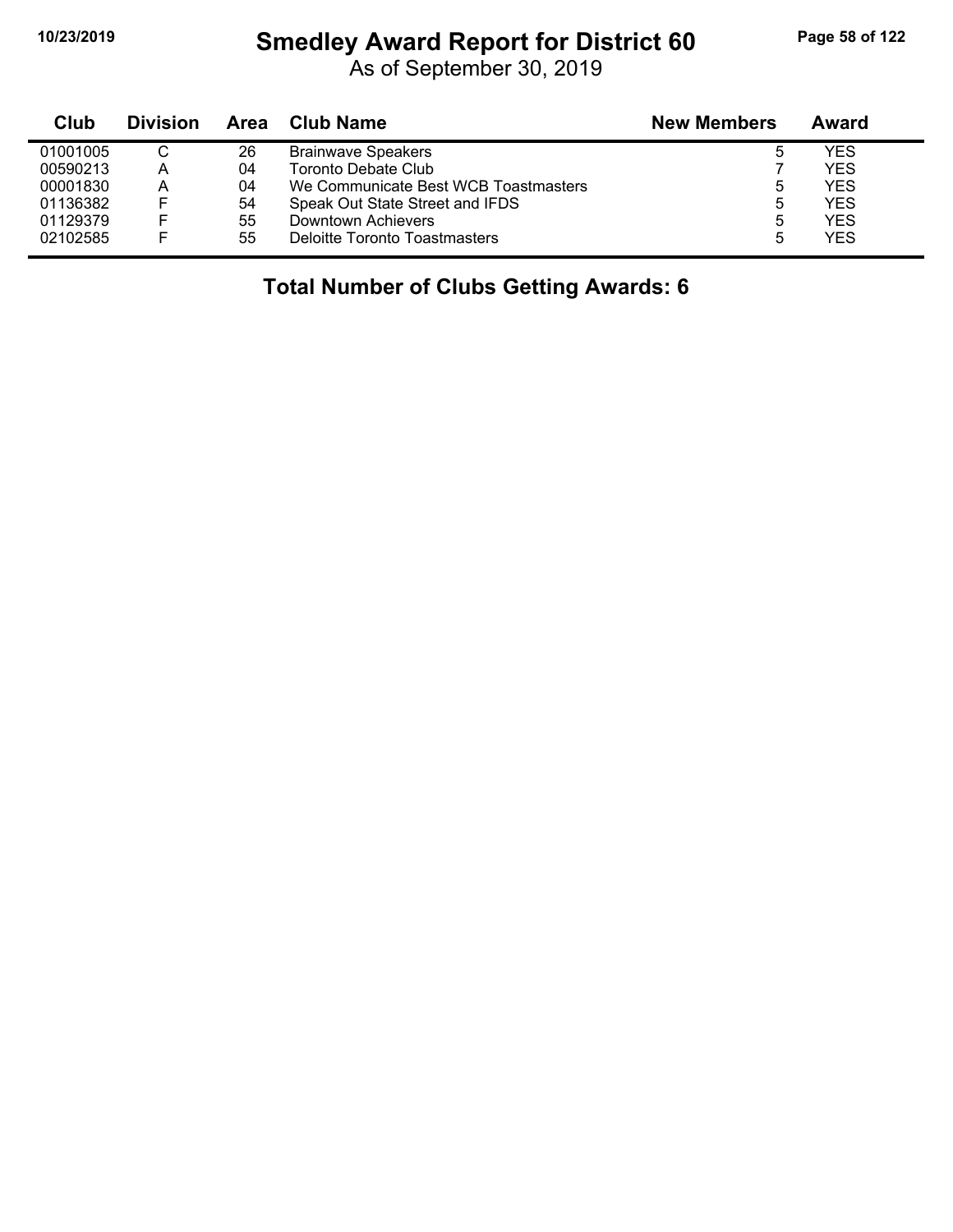#### **10/23/2019 Smedley Award Report for District 61 Page 59 of 122**

As of September 30, 2019

| <b>Club</b> | <b>Division</b> | <b>Area</b> | <b>Club Name</b>                        | <b>New Members</b> | Award      |  |
|-------------|-----------------|-------------|-----------------------------------------|--------------------|------------|--|
| 00006066    |                 | 90          | Club Toastmasters de L'Ancienne-Lorette | 5                  | YES        |  |
| 00007041    | G               | 62          | Westmount Club                          | 5                  | <b>YES</b> |  |
| 00003200    | F               | 53          | Club Moderateur/Moderator Club          | 6                  | <b>YES</b> |  |
| 00000348    | н               | 71          | Le Club Les Toastmasters De Granby      | 5                  | <b>YES</b> |  |
| 00001935    | D               | 33          | Ottawa Toastmasters Club                | 6                  | <b>YES</b> |  |
| 00813731    | G               | 63          | Leaders En Action                       | 5                  | <b>YES</b> |  |
| 00777940    | н               | 71          | Le Maskoutain Club                      | 5                  | <b>YES</b> |  |
| 00008861    | С               | 22          | Le Parolier Toastmasters Club           | 9                  | <b>YES</b> |  |
| 01296822    | F               | 55          | Les Explosifs De Laval                  | 6                  | <b>YES</b> |  |
| 05196108    | G               | 61          | Club Toastmasters WTW Montreal          |                    | YES        |  |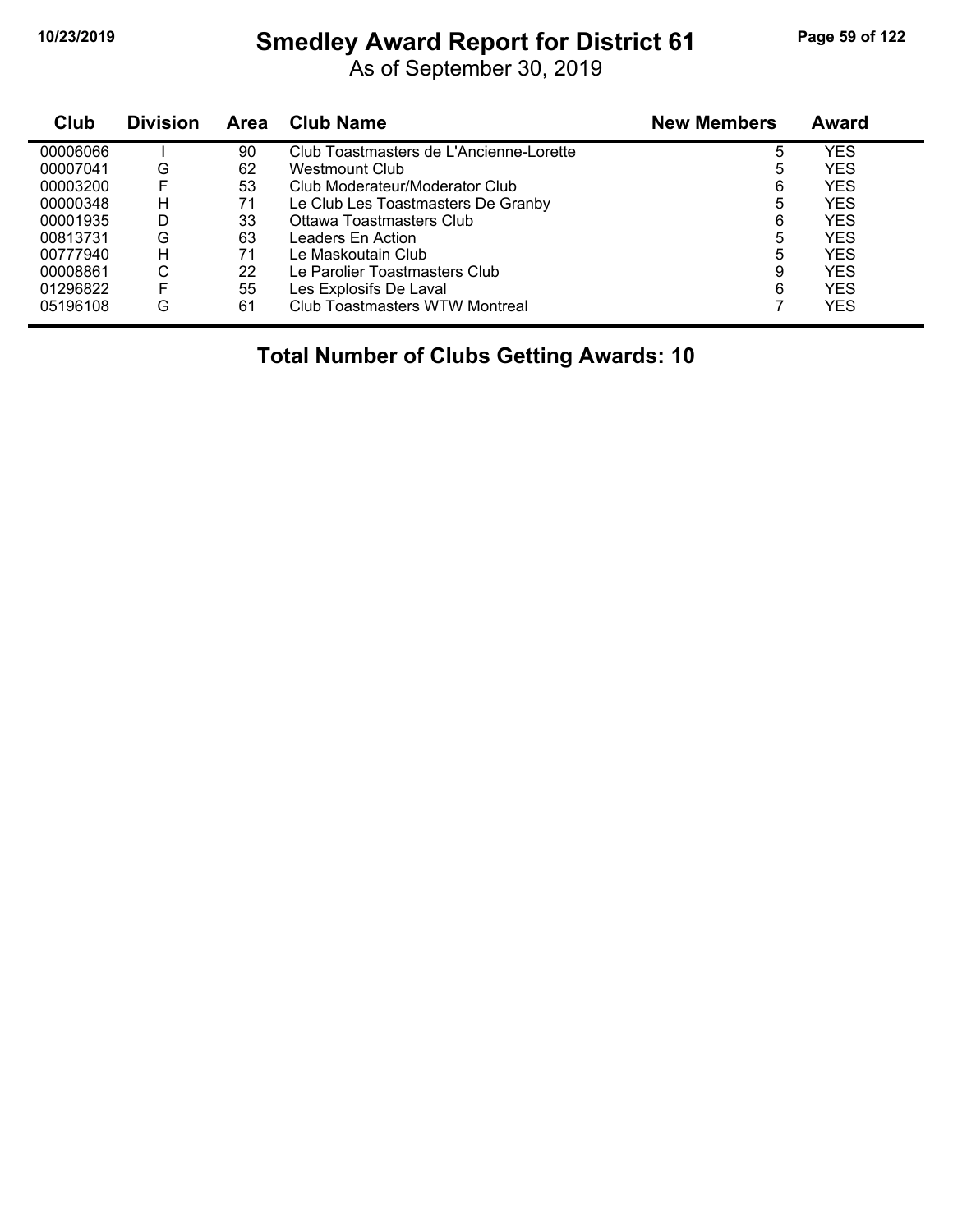# **10/23/2019 Smedley Award Report for District 62 Page 60 of 122**

As of September 30, 2019

| Club     | <b>Division</b> | Area | <b>Club Name</b>                            | <b>New Members</b> | Award      |
|----------|-----------------|------|---------------------------------------------|--------------------|------------|
| 04459148 |                 | 04   | FireKeepers Casino Hotel Toastmasters       | 25                 | YES        |
| 03029700 | W               | 02   | Goodwill Industries of Greater Grand Rapids | 6                  | YES        |
| 00007307 |                 | 03   | <b>Eloquents</b>                            | 6                  | <b>YES</b> |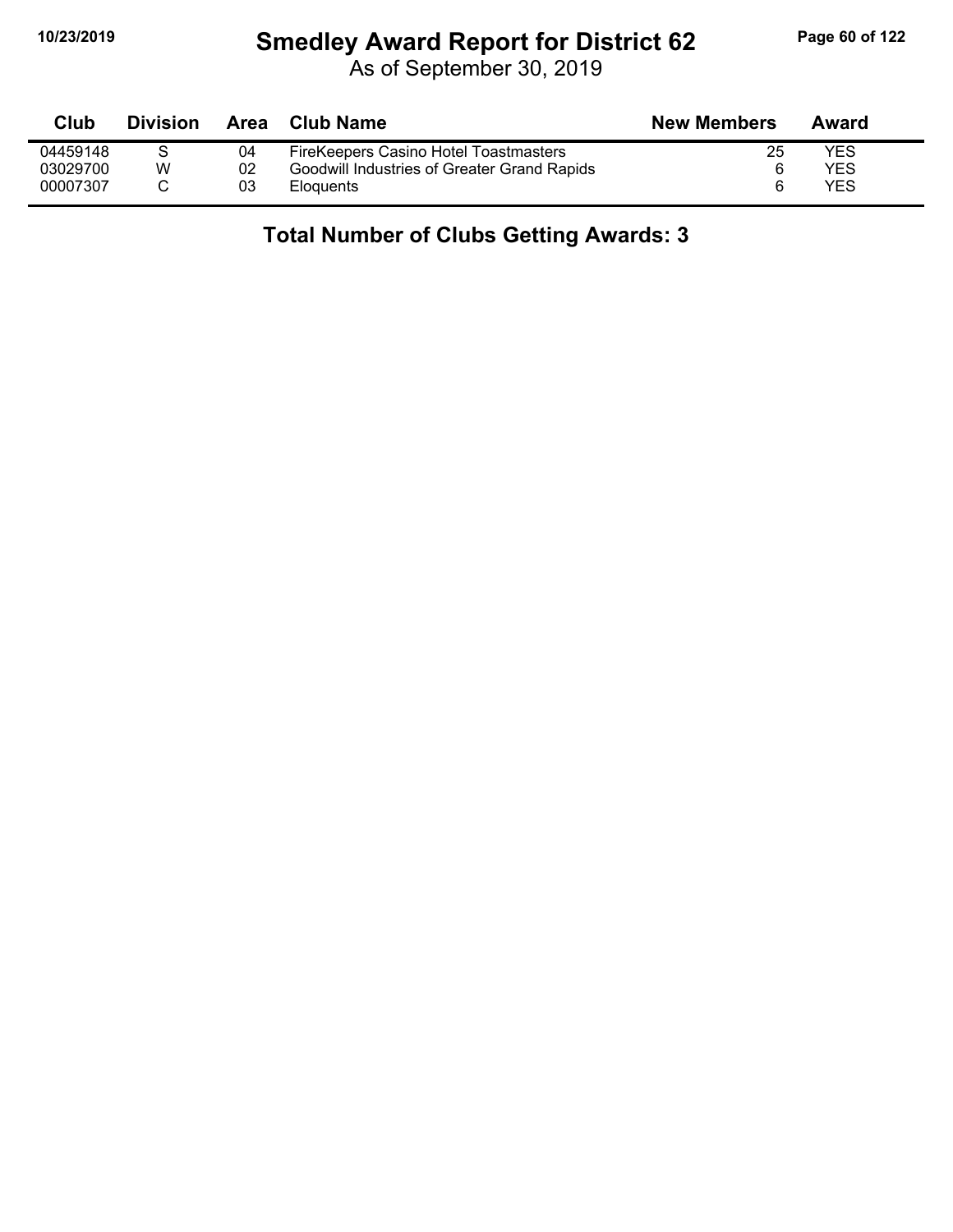#### **10/23/2019 Smedley Award Report for District 63 Page 61 of 122**

| Club     | <b>Division</b> | Area | Club Name                             | <b>New Members</b> | Award |
|----------|-----------------|------|---------------------------------------|--------------------|-------|
| 00005502 |                 | 32   | Chattanooga BCBST Hill Toppers        |                    | YES   |
| 00003117 | B               | 20   | West Knoxville Club                   | ა                  | YES   |
| 00005925 | E               | 51   | <b>HCA Creative Articulators Club</b> | 5                  | YES   |
| 00003429 |                 | 41   | <b>Franklin Toastmasters Club</b>     | 5                  | YES   |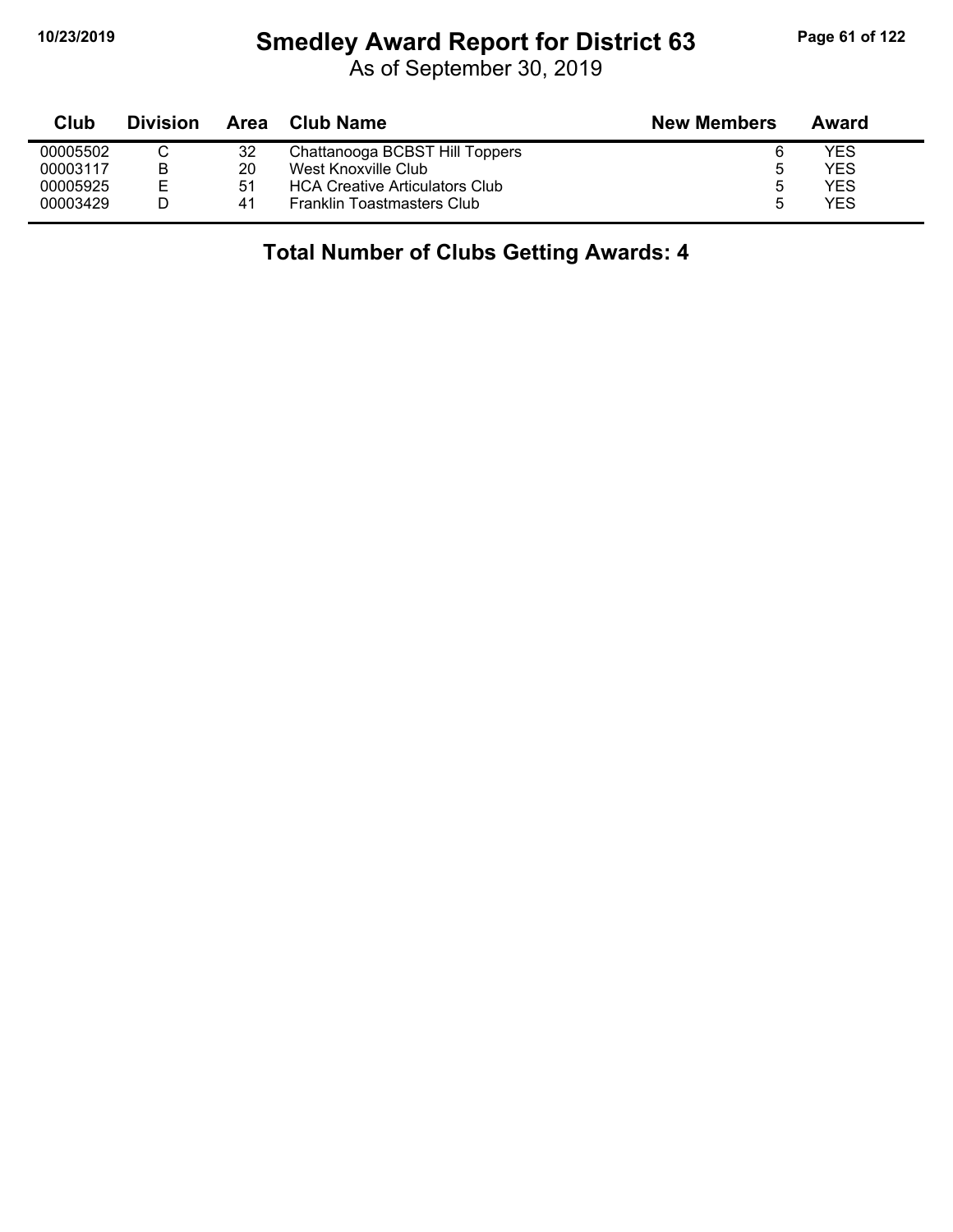# **10/23/2019 Smedley Award Report for District 64 Page 62 of 122**

As of September 30, 2019

| Club     | Division | <b>Area</b> | <b>Club Name</b>       | <b>New Members</b> | Award |
|----------|----------|-------------|------------------------|--------------------|-------|
| 00008484 |          |             | Kelsey Trail Club      | 15                 | YES   |
| 00002403 |          | 61          | Testament Toastmasters |                    | YES   |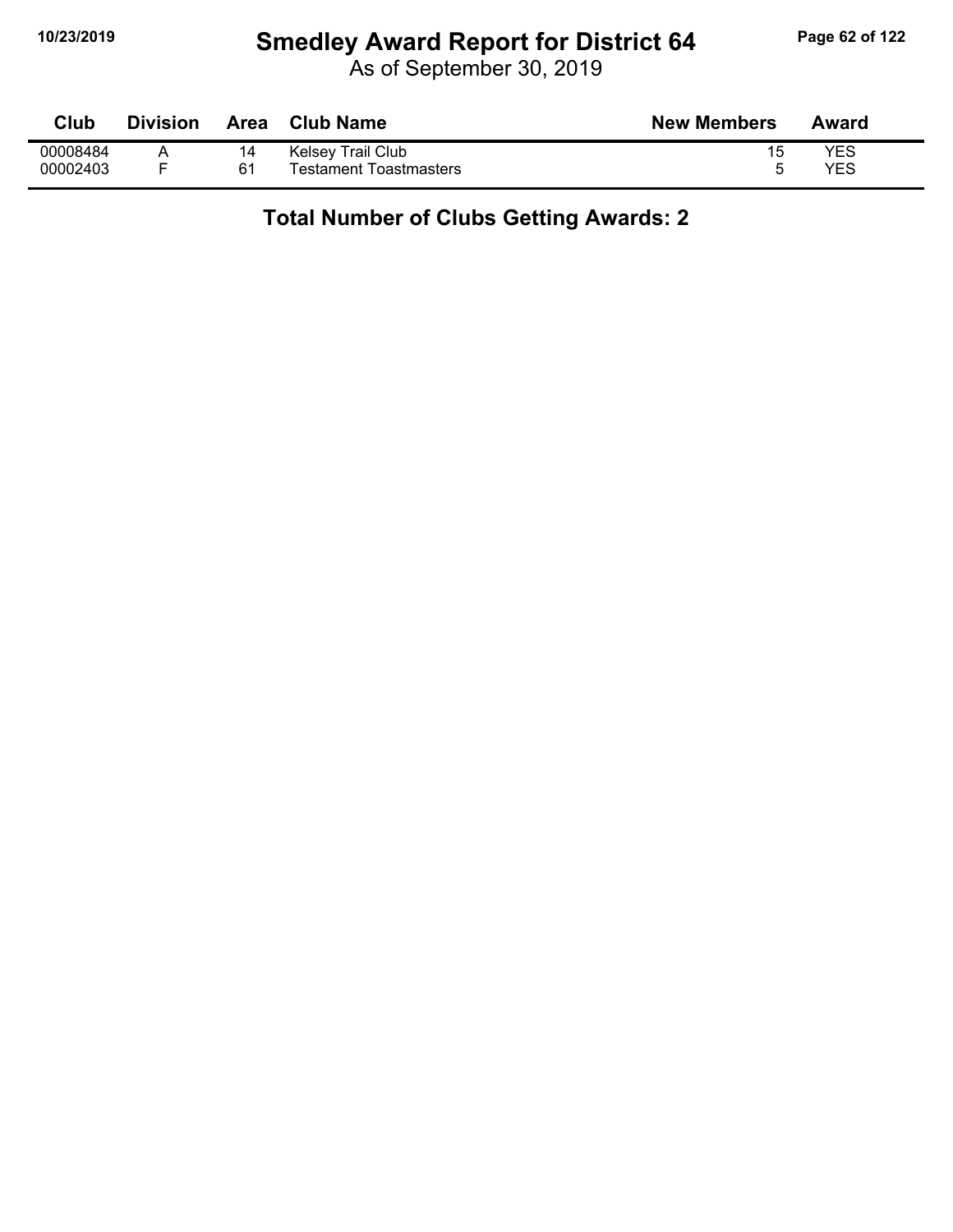#### **10/23/2019 Smedley Award Report for District 65 Page 63 of 122**

As of September 30, 2019

| Club     | <b>Division</b> | Area | Club Name                       | <b>New Members</b> | Award |  |
|----------|-----------------|------|---------------------------------|--------------------|-------|--|
| 00004350 |                 | 15   | Downtown Toastmasters           |                    | YES   |  |
| 03641921 | В               | 22   | <b>Tiger Tales Toastmasters</b> | 5                  | YES   |  |
| 01495286 | Α               | 16   | Clarence Toastmasters           | b                  | YES   |  |
| 05702952 | E.              | 53   | Live Learn Lead Toastmasters    |                    | YES   |  |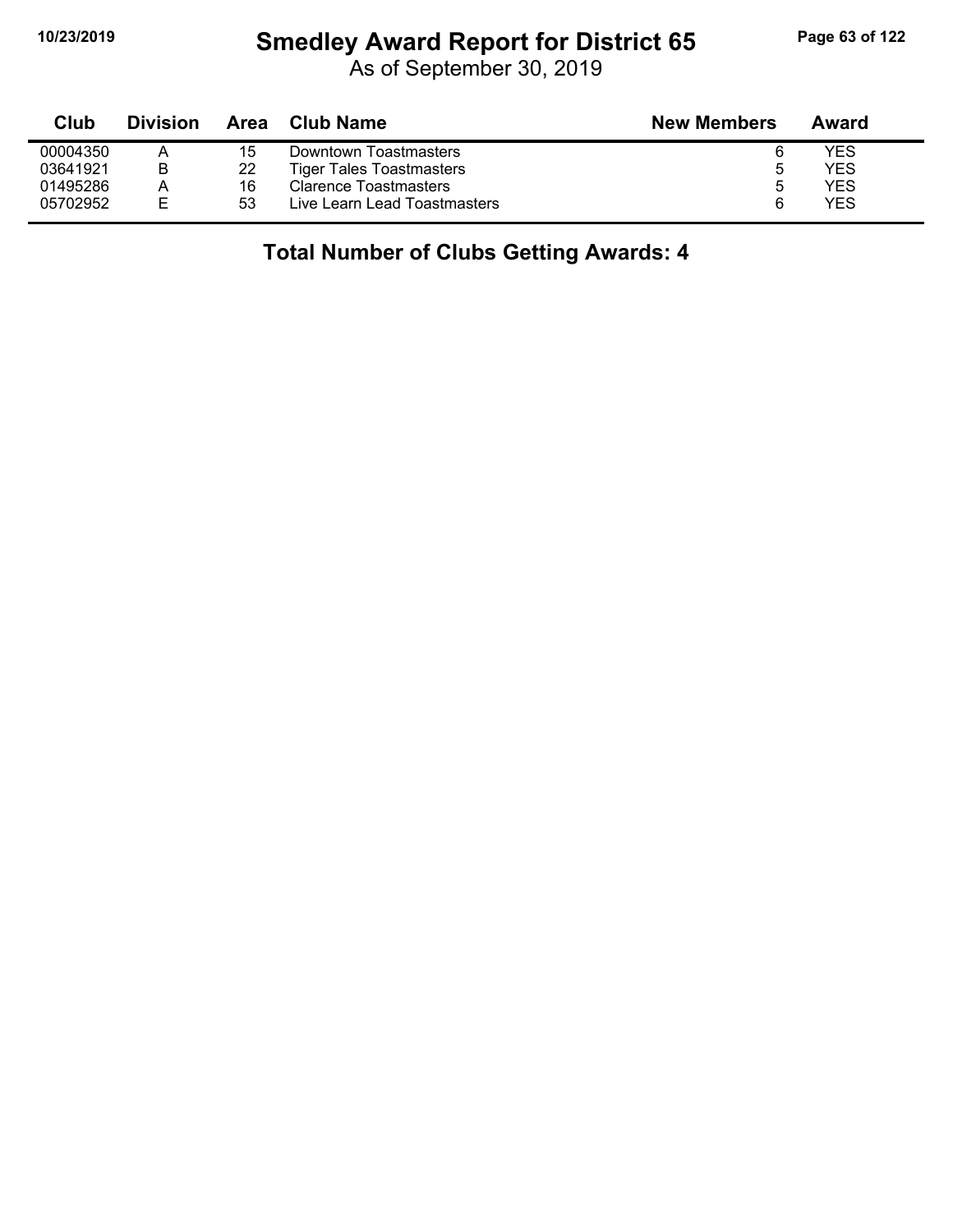#### **10/23/2019 Smedley Award Report for District 66 Page 64 of 122**

As of September 30, 2019

| Club     | <b>Division</b> |    | Area Club Name                             | <b>New Members</b> | Award |
|----------|-----------------|----|--------------------------------------------|--------------------|-------|
| 03374356 | D               | 43 | <b>SUNN Speakers</b>                       | b                  | YES   |
| 00002619 | D               | 45 | Peninsula Powerhouse Speakers              | 5                  | YES   |
| 00005037 | D               | 44 | Com-Unity Speakers Toastmasters Club       | 5                  | YES   |
| 00006822 | Е               | 53 | <b>City of Norfolk Toastmasters</b>        | 5                  | YES   |
| 00009202 | C               | 32 | Tunnel Talkers, An Altria Group, Inc. Club | 5                  | YES   |
| 06614272 | А               | 15 | <b>Bar Setters Toastmasters</b>            | 5                  | YES   |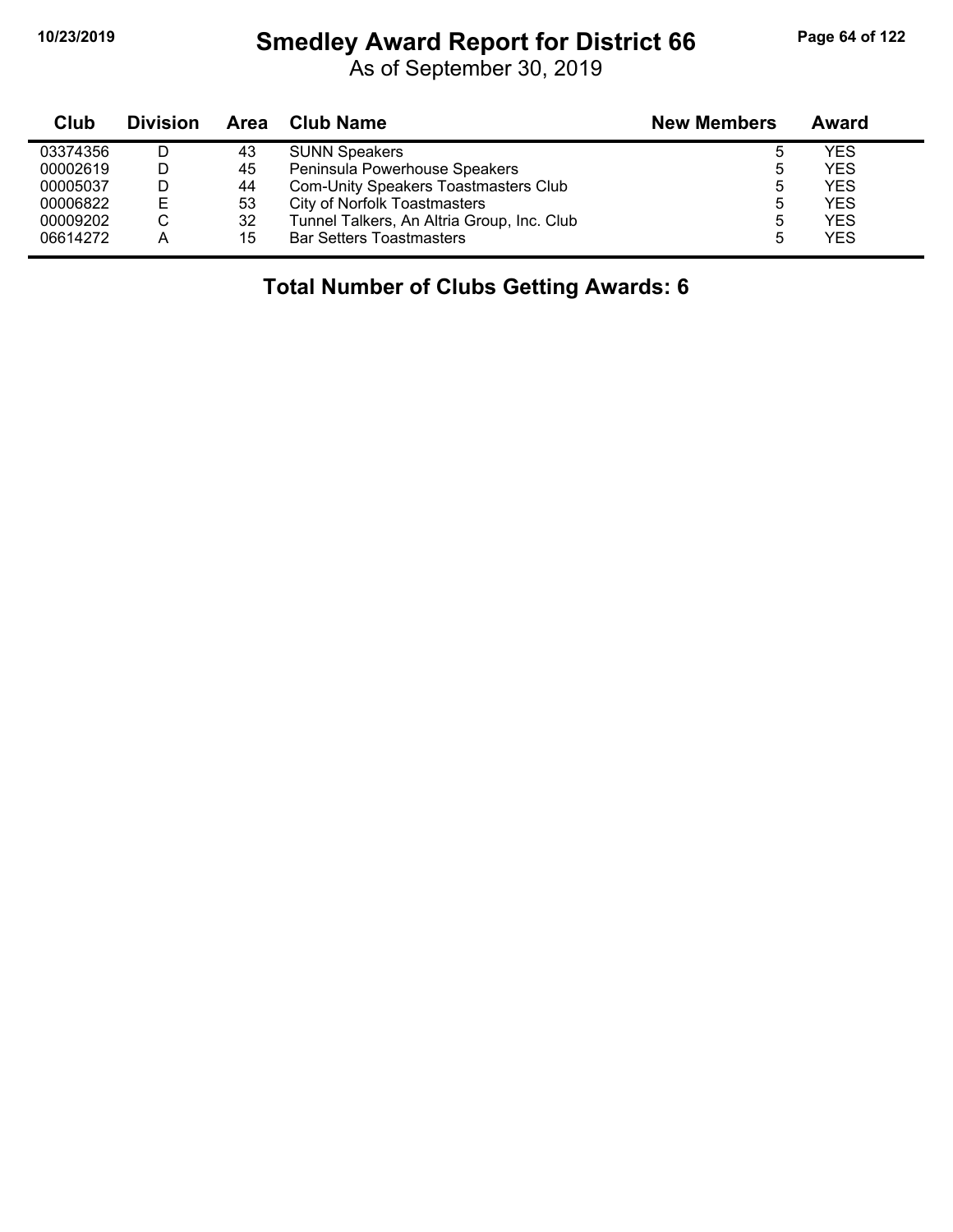# **10/23/2019 Smedley Award Report for District 67 Page 65 of 122**

As of September 30, 2019

| Club     | <b>Division</b> |    | Area Club Name            | <b>New Members</b> | Award |
|----------|-----------------|----|---------------------------|--------------------|-------|
| 00009577 |                 | 03 | Chungli Toastmasters Club |                    | YES   |
| 01891721 |                 | 04 | Puli Bilingual            |                    | YES   |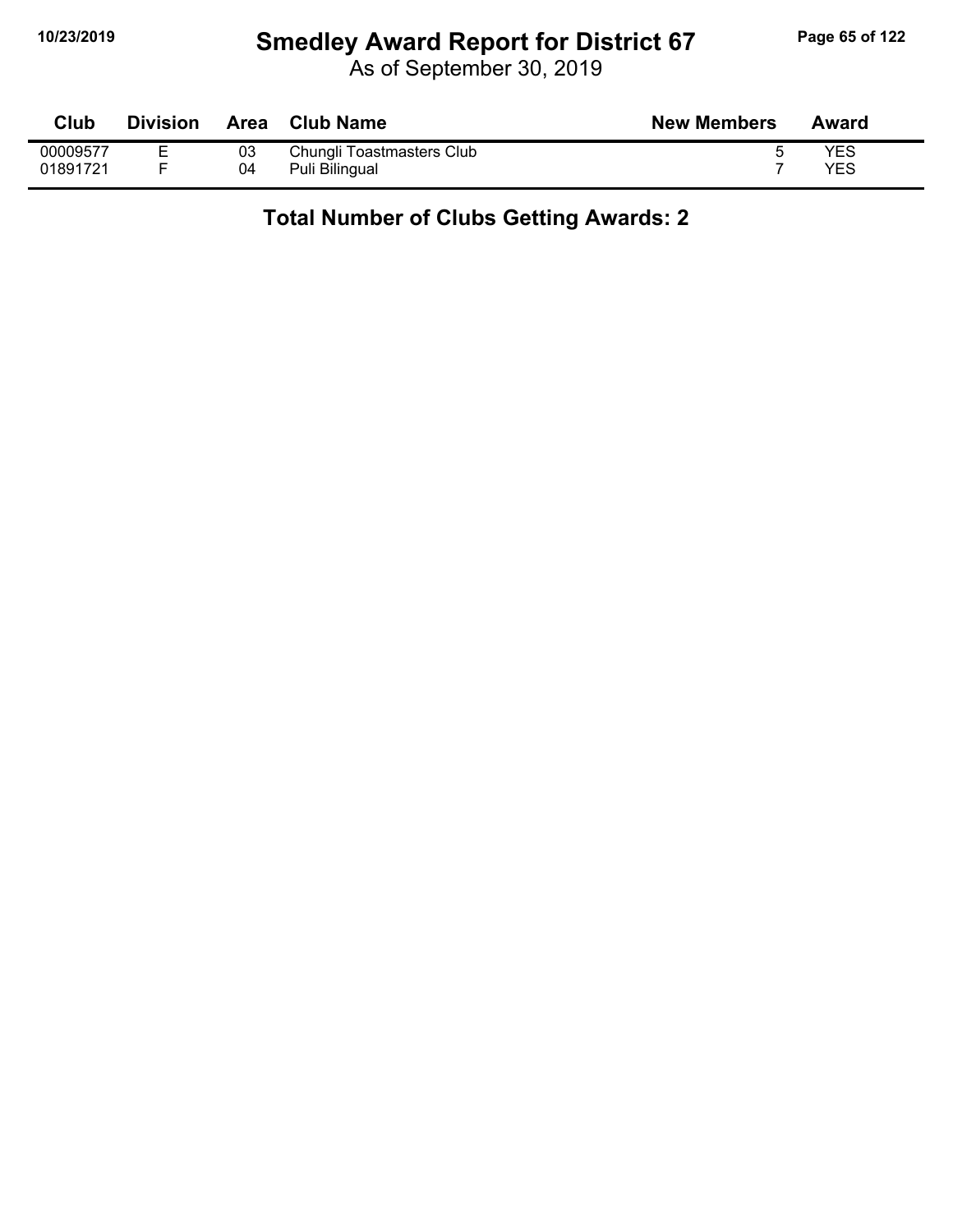# **10/23/2019 Smedley Award Report for District 68 Page 66 of 122**

As of September 30, 2019

| Club     | <b>Division</b> | Area | Club Name                    | <b>New Members</b> | Award |
|----------|-----------------|------|------------------------------|--------------------|-------|
| 06485587 |                 | 02   | Cajun Toastmasters           |                    | YES   |
| 00005926 |                 | 03   | Evangeline Toastmasters Club |                    | YES   |
| 01551226 |                 | 07   | <b>Blue Note Speakers</b>    |                    | YES   |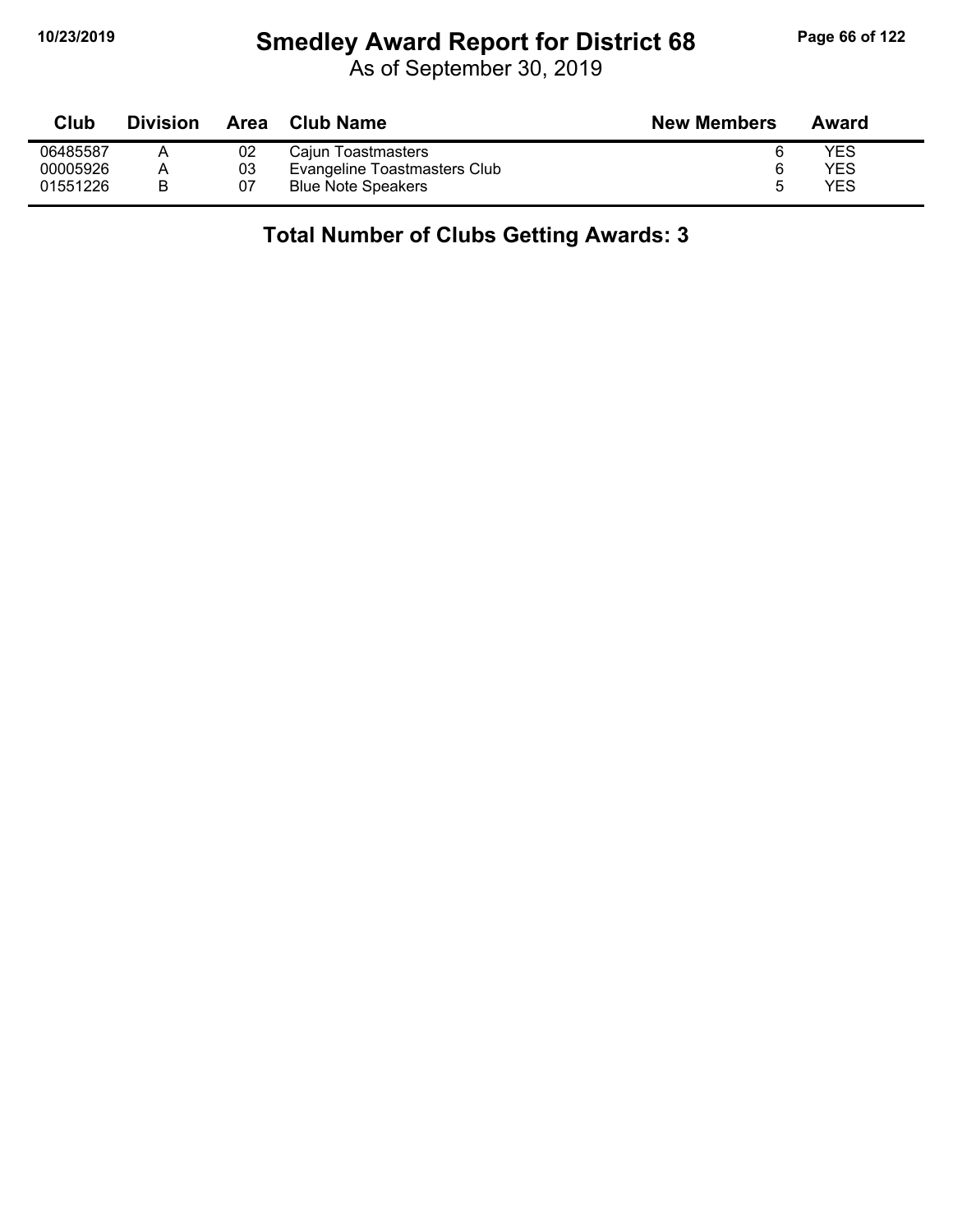#### **10/23/2019 Smedley Award Report for District 69 Page 67 of 122**

As of September 30, 2019

| Club     | <b>Division</b> | Area | <b>Club Name</b>                        | <b>New Members</b> | Award      |
|----------|-----------------|------|-----------------------------------------|--------------------|------------|
| 01426875 | M               | 03   | Narangba Valley                         | 5                  | YES        |
| 00006524 | W               | 31   | Roma And District Toastmasters Club     | 5                  | <b>YES</b> |
| 00001764 | B               | 15   | Alpha - Endeavour Club                  | 5                  | <b>YES</b> |
| 00001659 | W               | 01   | <b>Stanthorpe Toastmasters Club</b>     | 5                  | <b>YES</b> |
| 04948990 | P               | 38   | <b>BSP Toastmasters Club</b>            | 6                  | <b>YES</b> |
| 03822605 | С               | 04   | Keppel Bay Toastmasters Club            | 5                  | YES        |
| 01503591 | P               | 41   | Kingstons Corporate Toastmasters Club   |                    | <b>YES</b> |
| 04154832 | S               | 35   | <b>SCU Gold Coast Toastmasters Club</b> | 5                  | YES        |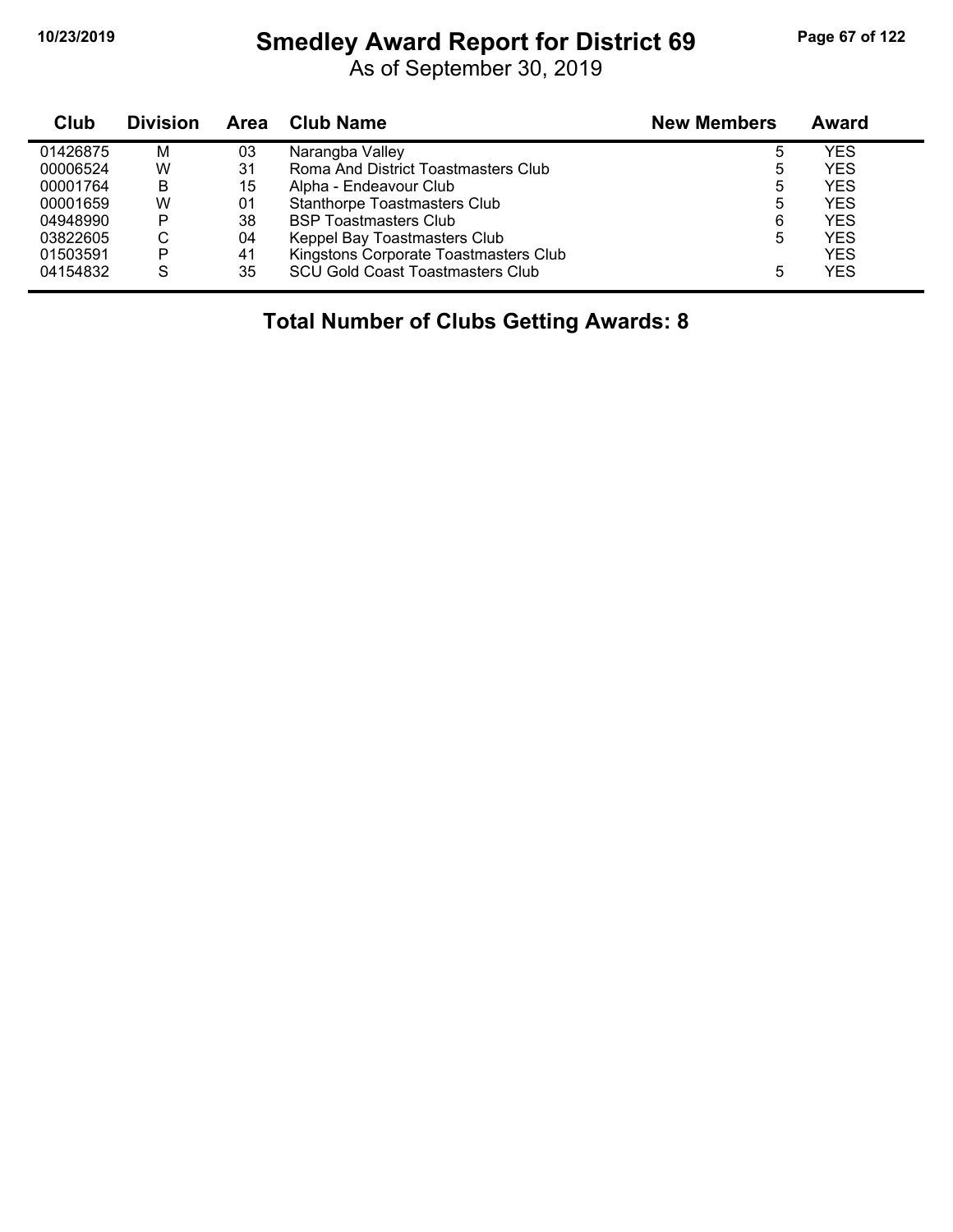#### **10/23/2019 Smedley Award Report for District 70 Page 68 of 122**

As of September 30, 2019

| Club     | <b>Division</b> | <b>Area</b> | <b>Club Name</b>                   | <b>New Members</b> | Award      |
|----------|-----------------|-------------|------------------------------------|--------------------|------------|
| 03323461 | B               | 16          | <b>Bridge Street Toastmasters</b>  |                    | YES        |
| 07307746 | B               | 15          | 300 K-Masters Club                 | 36                 | <b>YES</b> |
| 01537422 |                 | 24          | <b>Skyline Speakers</b>            | 6                  | <b>YES</b> |
| 02412019 | B               | 39          | Toastmasters On the Bay            | 5                  | <b>YES</b> |
| 05563026 | M               | 41          | <b>CPA ACT Toastmasters</b>        | 5                  | <b>YES</b> |
| 00003440 | С               | 01          | <b>Professional Speakers Club</b>  | 6                  | <b>YES</b> |
| 00753888 | P               | 20          | Revesby Toastmasters Club          | 5                  | <b>YES</b> |
| 01080474 | С               | 29          | Women In Finance Toastmasters Club |                    | <b>YES</b> |
| 00665889 | В               | 16          | The Corporate Toastmasters Club    | 10                 | <b>YES</b> |
| 01285866 | B               | 15          | Lendlease                          |                    | <b>YES</b> |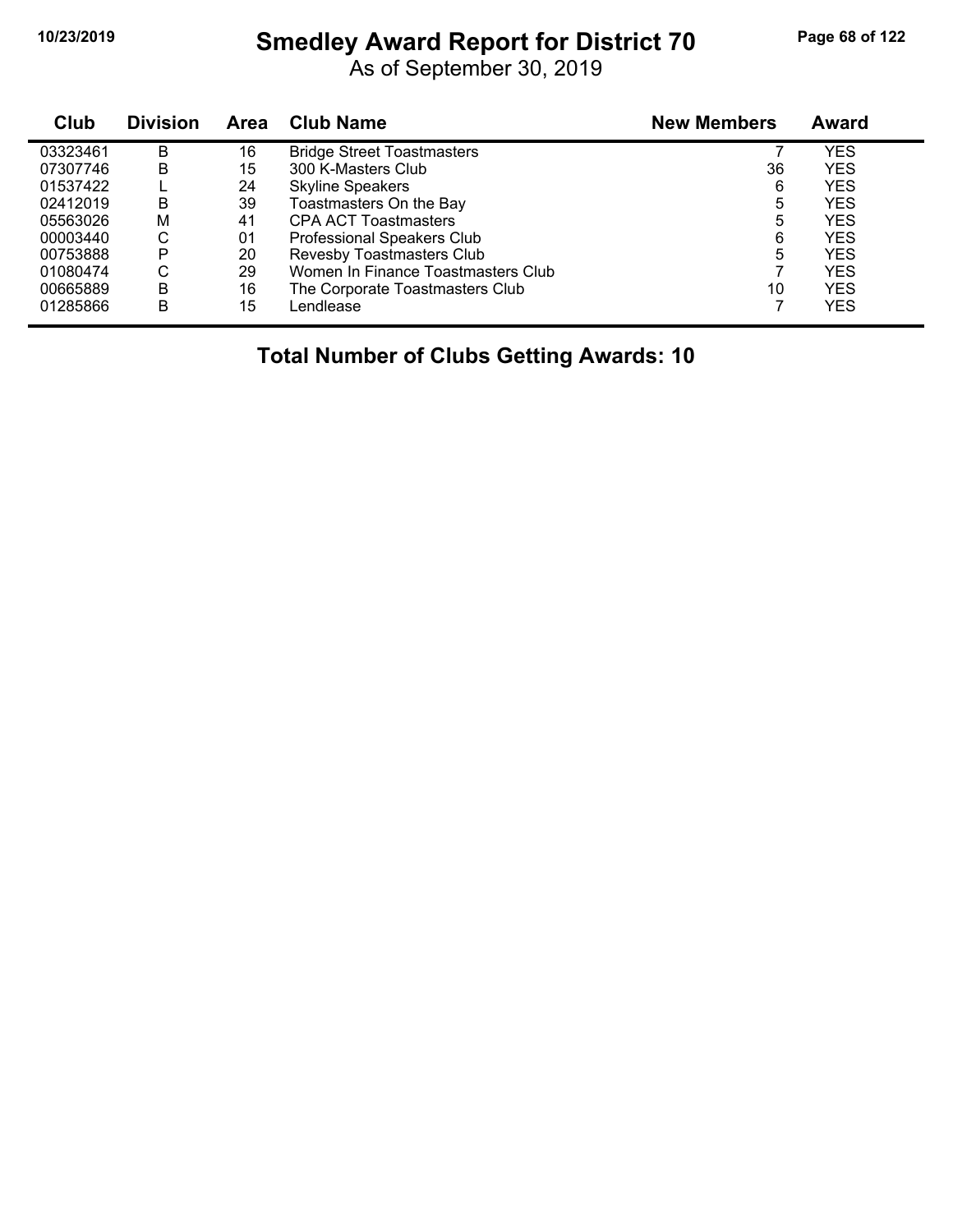#### **10/23/2019 Smedley Award Report for District 71 Page 69 of 122**

As of September 30, 2019

| Club     | <b>Division</b> | Area | <b>Club Name</b>                      | <b>New Members</b> | Award      |  |
|----------|-----------------|------|---------------------------------------|--------------------|------------|--|
| 01706871 | N               | 31   | <b>Warrington Toastmasters</b>        | 6                  | YES        |  |
| 01227757 | N               | 48   | <b>Advanced Orators</b>               |                    | YES        |  |
| 00003669 | D               | 28   | Naas Club                             | 5                  | YES        |  |
| 00007574 | S               | 60   | <b>Glasgow Toastmasters</b>           | 8                  | YES        |  |
| 01366695 | N               | 48   | <b>Didsbury Speakers</b>              |                    | <b>YES</b> |  |
| 04181227 | н               | 20   | North Herts Speakers                  |                    | <b>YES</b> |  |
| 02325184 | S               | 30   | <b>Haymarket Toastmasters</b>         | 5                  | YES        |  |
| 06973786 | N               | 31   | <b>Liverpool City Toastmasters</b>    |                    | YES        |  |
| 06932915 | Е               | 39   | <b>Birmingham New Street Speakers</b> |                    | YES        |  |
| 02603613 | G               | 41   | <b>CharisMedIc Communicators</b>      | 5                  | YES        |  |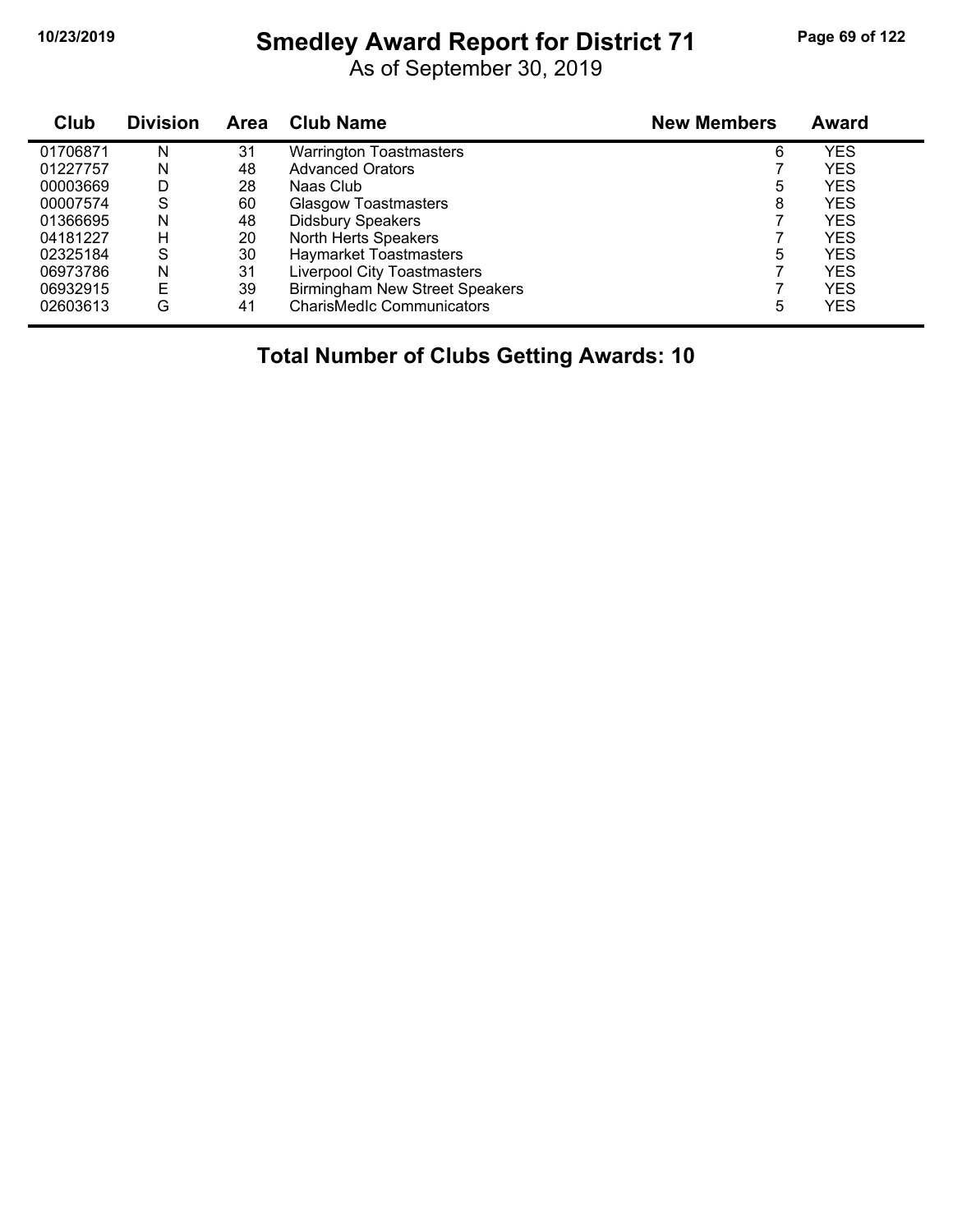# **10/23/2019 Smedley Award Report for District 72 Page 70 of 122**

As of September 30, 2019

| Club     | <b>Division</b> | Area | <b>Club Name</b>          | <b>New Members</b> | Award |
|----------|-----------------|------|---------------------------|--------------------|-------|
| 00006961 | -               |      | Sunbelt Speakers Club     |                    | YES   |
| 00002890 |                 | 04   | Dunedin Toastmasters Club |                    | YES   |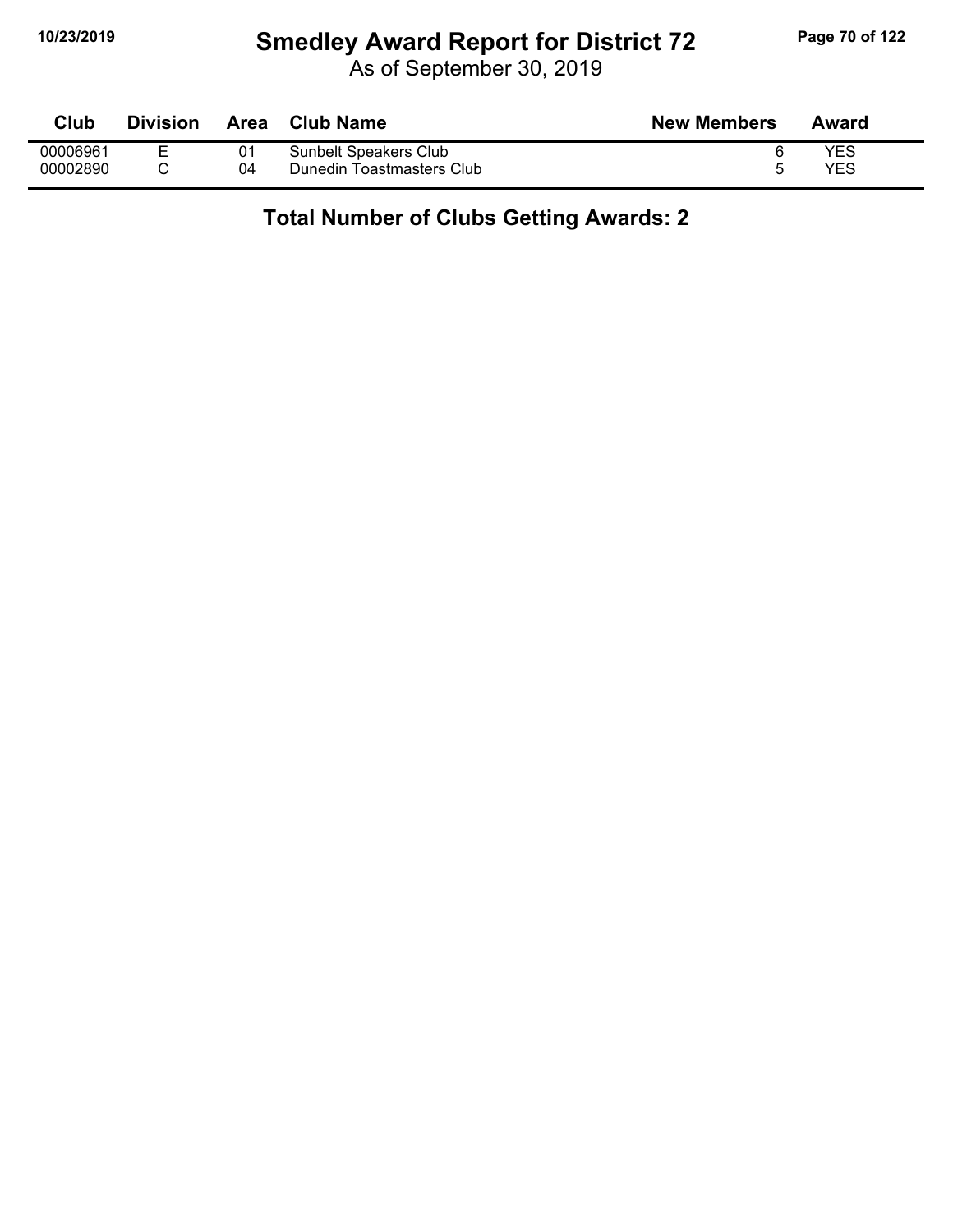#### **10/23/2019 Smedley Award Report for District 73 Page 71 of 122**

As of September 30, 2019

| Club     | <b>Division</b> | <b>Area</b> | Club Name                                  | <b>New Members</b> | Award |
|----------|-----------------|-------------|--------------------------------------------|--------------------|-------|
| 00606920 | в               | 01          | <b>Berwick Club</b>                        | 6                  | YES   |
| 00008099 | в               | 02          | Kingston Communicators Club                | 5                  | YES   |
| 00006890 | R               | 36          | Rowville Toastmasters                      | 5                  | YES   |
| 00005389 | S               | 39          | <b>Talking Point At Docklands</b>          | 5                  | YES   |
| 03234594 | R               | 37          | Scientific Communicators Toastmasters Club | 5                  | YES   |
| 07117129 |                 | 49          | Flinders Lane Flyers Toastmasters Club     | 5                  | YES   |
| 05158193 | м               | 22          | <b>Fitzroy Toastmasters Club</b>           | 5                  | YES   |
| 04234336 |                 | 49          | Servianites Toastmasters Club              | 16                 | YES   |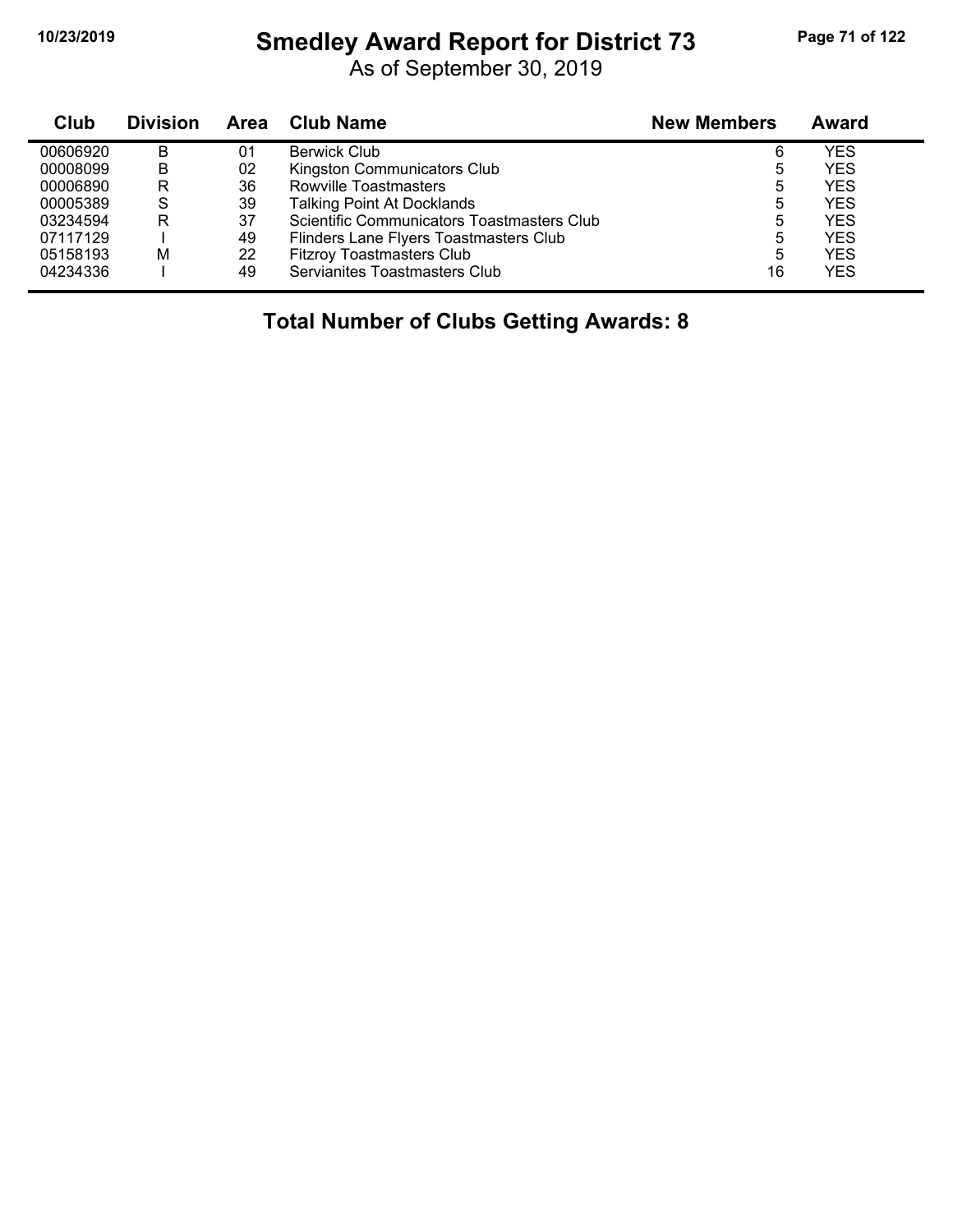#### **10/23/2019 Smedley Award Report for District 74 Page 72 of 122**

As of September 30, 2019

| Club     | <b>Division</b> | Area | <b>Club Name</b>                           | <b>New Members</b> | <b>Award</b> |
|----------|-----------------|------|--------------------------------------------|--------------------|--------------|
| 06780499 | Ζ               | 03   | <b>Evolving Ladies Toastmasters Club</b>   | 5                  | YES          |
| 07205986 | S               | 03   | My Academy Multichoice                     | 5                  | <b>YES</b>   |
| 05258010 | A               | 05   | <b>Vodacom Midrand Toastmasters Club</b>   | 6                  | <b>YES</b>   |
| 03414400 |                 | 04   | Modderfontein Breakfast Club               | 6                  | <b>YES</b>   |
| 03748205 | R               | 02   | Sanlam Toastmasters                        | 13                 | <b>YES</b>   |
| 07444327 |                 | 06   | <b>Blue Voices</b>                         |                    | YES          |
| 07485470 | Z               | 02   | L'Amour Toastmasters                       | 5                  | YES          |
| 00006940 | S               | 04   | <b>Rainbow Nation Toastmasters Club</b>    | 5                  | <b>YES</b>   |
| 00009131 | R               | 02   | Pep Talkers Toastmasters Club              | 5                  | <b>YES</b>   |
| 00004688 |                 | 04   | Executive Club                             | 8                  | <b>YES</b>   |
| 00004718 | H               | 04   | Sandton Toastmasters Club                  |                    | YES          |
| 00003642 | A               | 04   | President Club                             |                    | YES          |
| 00003008 | Н               | 02   | 4th Dimension Club                         | 5                  | <b>YES</b>   |
| 00009652 | P               | 01   | Umhlanga Club                              | 5                  | YES          |
| 01523926 | A               | 01   | <b>Central Centurion Toastmasters Club</b> | 6                  | <b>YES</b>   |
| 00008809 | H               | 01   | <b>Blantyre Club</b>                       | 5                  | <b>YES</b>   |
| 00008699 |                 | 01   | Gaborone Club                              | 8                  | YES          |
| 00907573 |                 | 01   | Maputo Toastmasters Club                   | 6                  | <b>YES</b>   |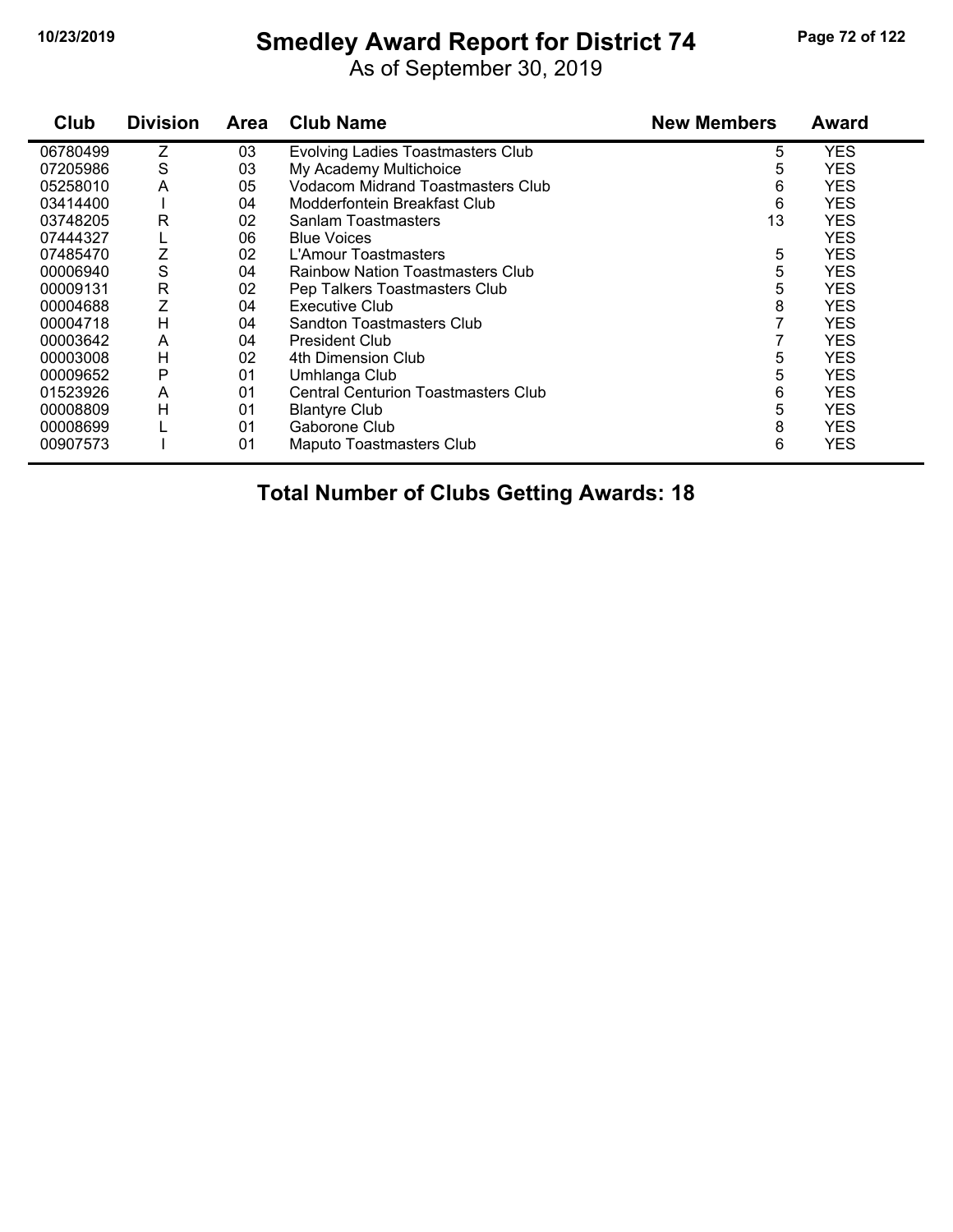### **10/23/2019 Smedley Award Report for District 75 Page 73 of 122**

As of September 30, 2019

| Club     | <b>Division</b> | <b>Area</b> | <b>Club Name</b>                      | <b>New Members</b> | Award      |
|----------|-----------------|-------------|---------------------------------------|--------------------|------------|
| 00004494 |                 | 52          | Cagayan De Oro Toastmasters Club      |                    | YES        |
| 00002100 | С               | 23          | Taipan Club                           |                    | <b>YES</b> |
| 00009398 | B               | 11          | Achievers Toastmasters Club           | 6                  | <b>YES</b> |
| 00007447 | С               | 23          | Cebu South Toastmasters Club          | 5                  | YES        |
| 03357121 | κ               | 77          | Dasmarinas City Toastmasters Club     | 5                  | YES        |
| 06943590 | А               | 04          | Eclaro Toastmasters Club              | 8                  | <b>YES</b> |
| 04786873 | H               | 72          | <b>Alabang Community Toastmasters</b> | 5                  | YES        |
| 05359072 | G               | 63          | City of Angeles Toastmasters Club     |                    | YES        |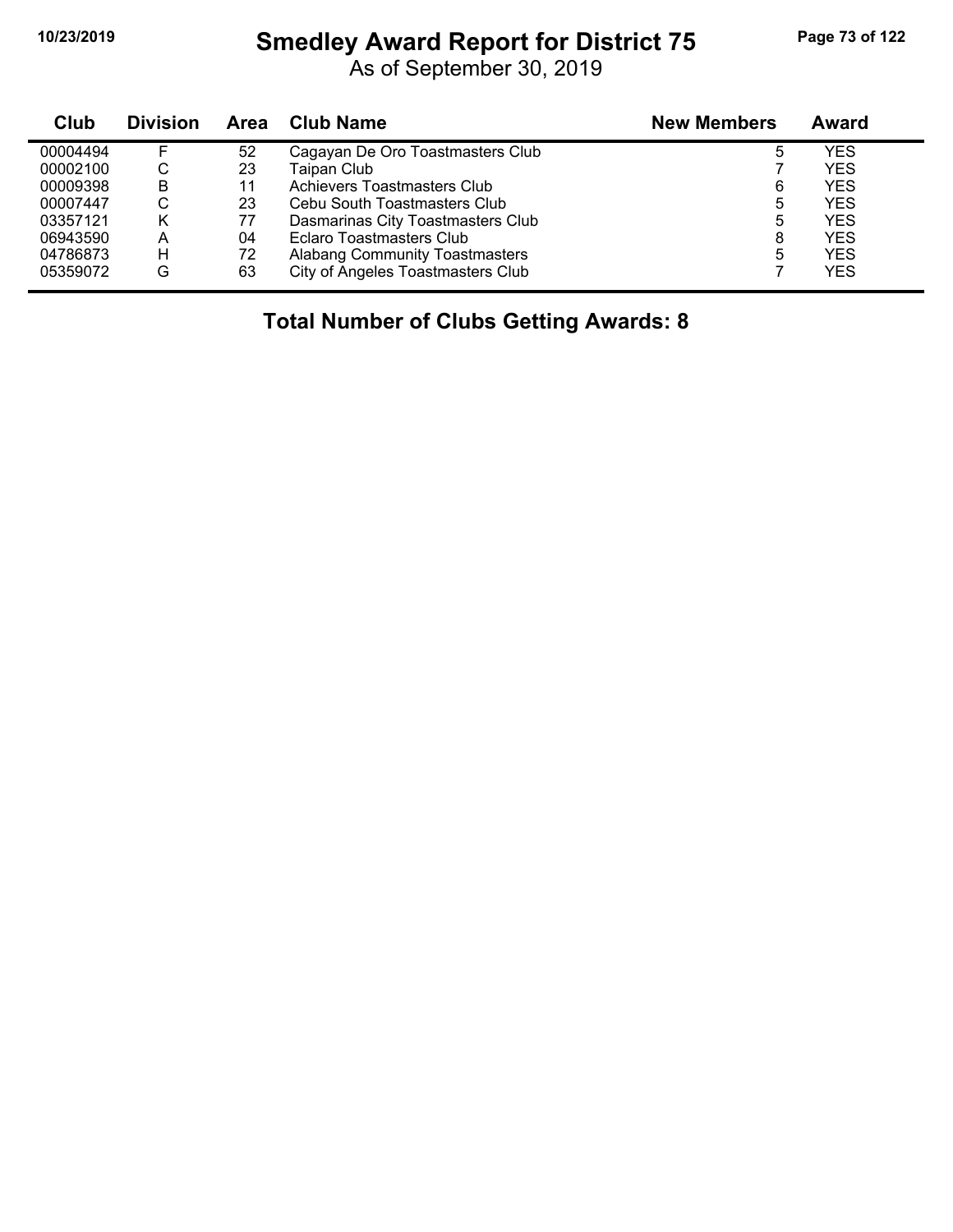# **10/23/2019 Smedley Award Report for District 76 Page 74 of 122**

As of September 30, 2019

| Club     | <b>Division</b> | Area | <b>Club Name</b>             | <b>New Members</b> | Award |  |
|----------|-----------------|------|------------------------------|--------------------|-------|--|
| 00853120 |                 | 26   | Kagurazaka Toastmasters Club |                    | YES   |  |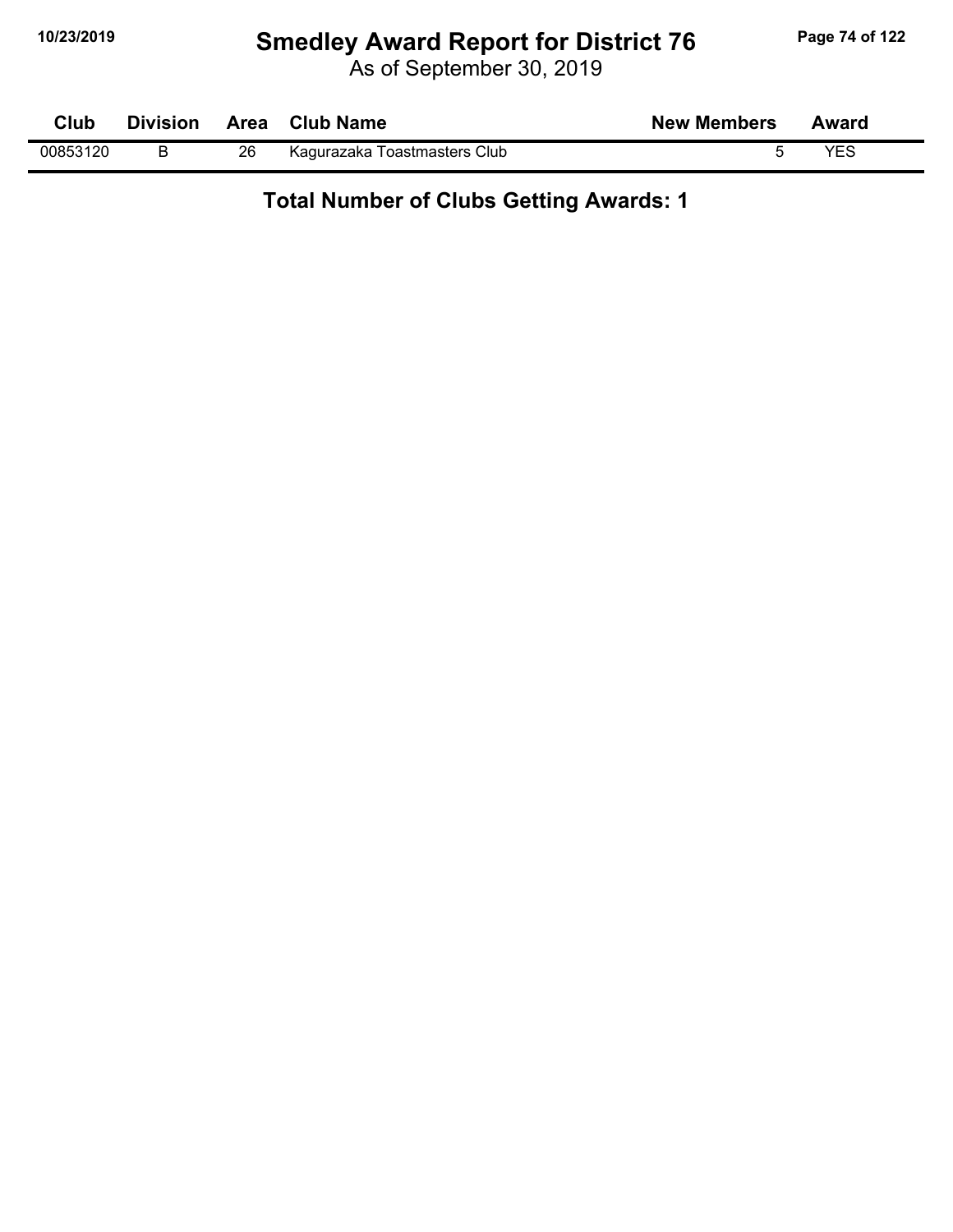## **10/23/2019 Smedley Award Report for District 77 Page 75 of 122**

As of September 30, 2019

| Club     | <b>Division</b> | Area | Club Name                   | <b>New Members</b> | Award      |
|----------|-----------------|------|-----------------------------|--------------------|------------|
| 00651363 |                 | 23   | VA Voices Toastmasters Club |                    | <b>YES</b> |
| 07174831 |                 | 63   | <b>Foley Toastmasters</b>   | ∽                  | <b>YES</b> |
| 01502181 |                 | -51  | Navy Sounders               | ∽                  | <b>YES</b> |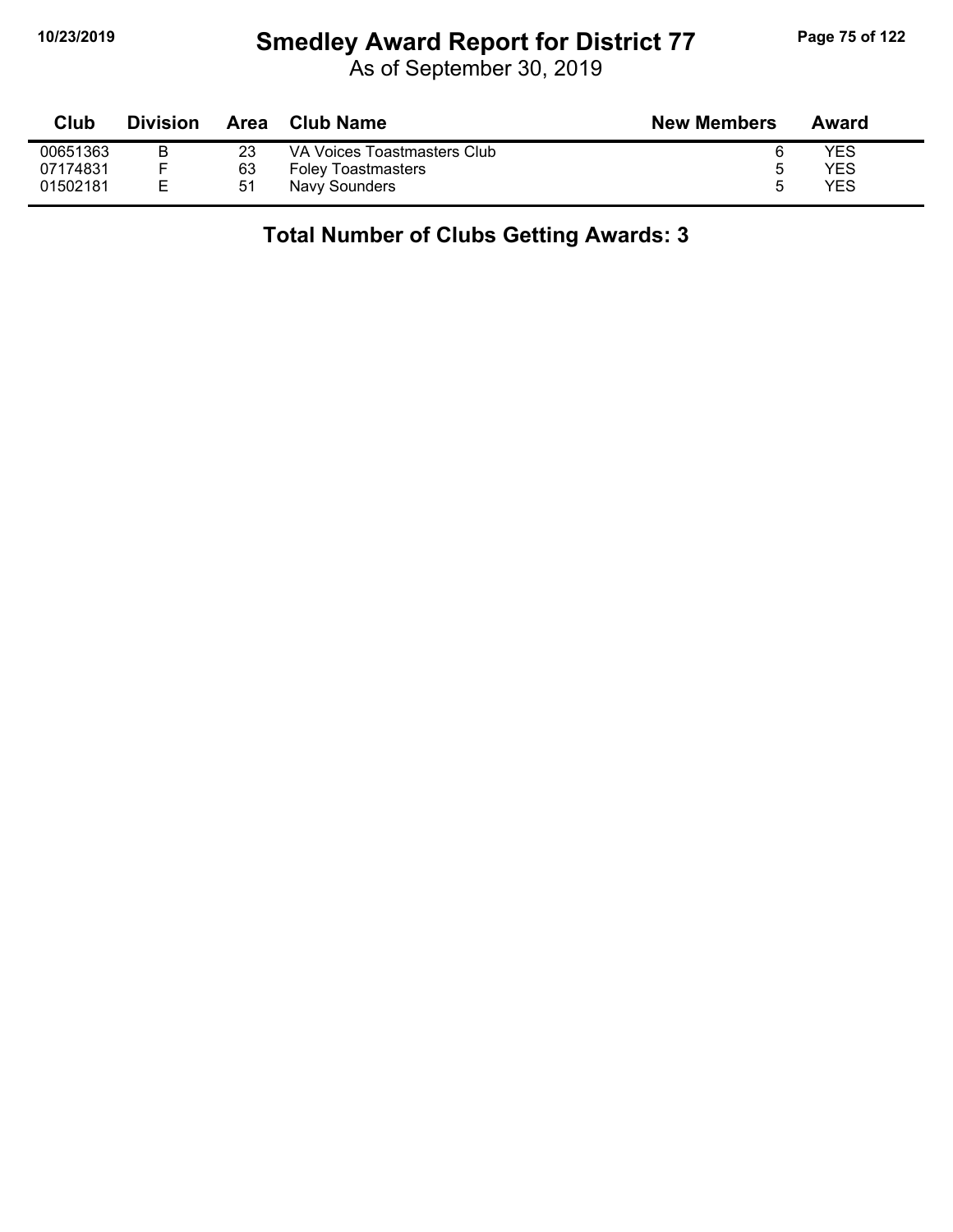# **10/23/2019 Smedley Award Report for District 78 Page 76 of 122**

As of September 30, 2019

| Club     | <b>Division</b> | Area | <b>Club Name</b>                      | <b>New Members</b> | Award |  |
|----------|-----------------|------|---------------------------------------|--------------------|-------|--|
| 00002807 |                 |      | <b>Great Plains Toastmasters Club</b> |                    | VES   |  |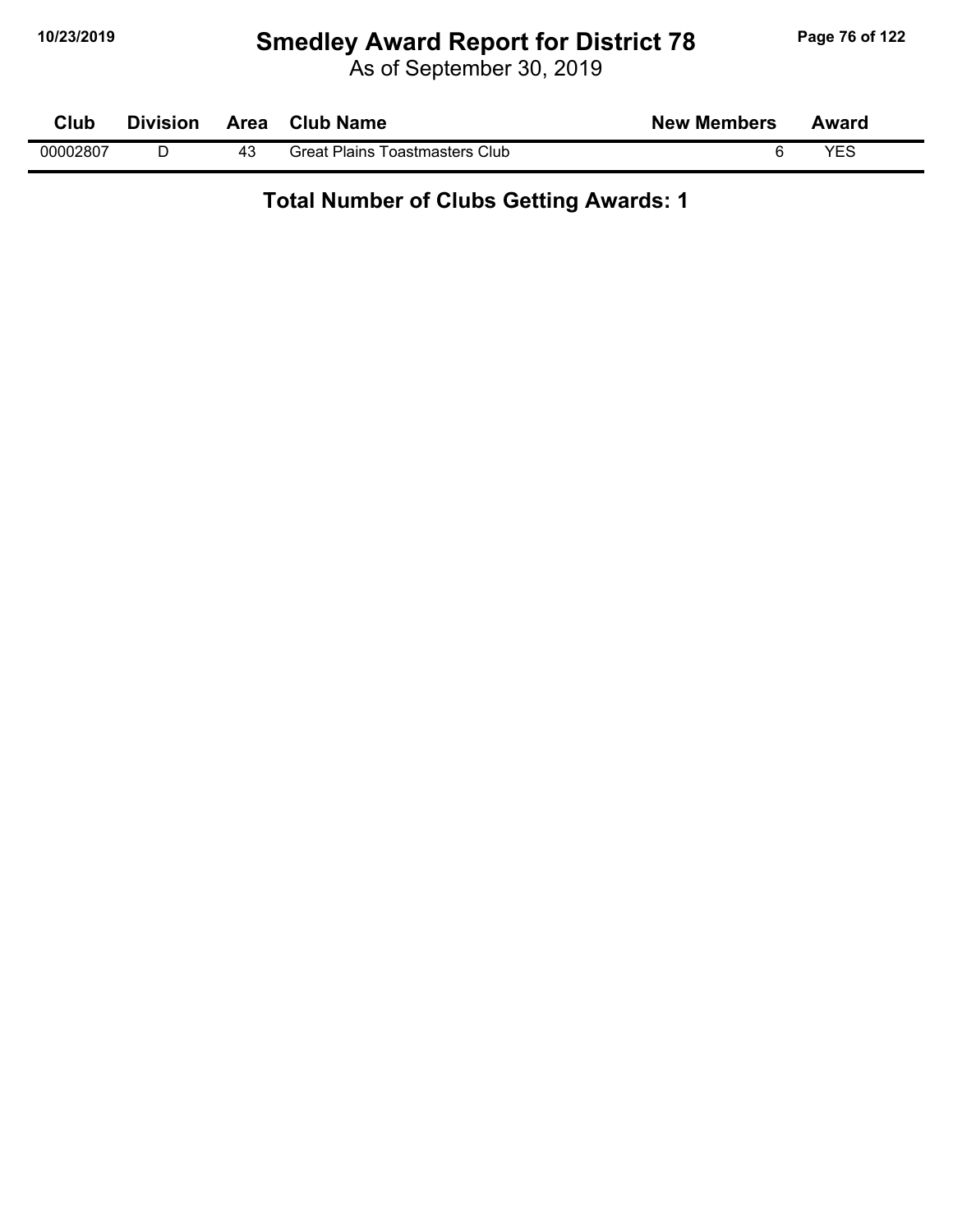#### **10/23/2019 Smedley Award Report for District 79 Page 77 of 122**

As of September 30, 2019

| Club     | <b>Division</b> | Area            | <b>Club Name</b>                            | <b>New Members</b> | Award      |
|----------|-----------------|-----------------|---------------------------------------------|--------------------|------------|
| 00009462 | $\overline{B}$  | $\overline{38}$ | <b>Desert Diamonds Toastmasters Club</b>    | 5                  | <b>YES</b> |
| 00008258 | J               | 32              | <b>Oasis Toastmasters Club</b>              | 5                  | <b>YES</b> |
| 00006059 | B               | 22              | Mabuhay Toastmasters Club                   | 5                  | <b>YES</b> |
| 01331393 | F               | 31              | Wood Al Hejailan Toastmasters Club          | 5                  | <b>YES</b> |
| 01267758 | Q               | 73              | Asharqia Chamber Toastmasters               | 8                  | <b>YES</b> |
| 01597596 | $\mathsf{R}$    | 19              | Yallah Banat Ariyadh Toastmasters Club      | 13                 | <b>YES</b> |
| 01427793 | G               | 08              | La'aLe'e Toastmasters                       | 5                  | <b>YES</b> |
| 07468427 | J               | 32              | <b>Telugu Toastmasters Club</b>             | 5                  | <b>YES</b> |
| 03337827 | F               | 61              | Harmony Toastmasters Club                   | 5                  | <b>YES</b> |
| 02412906 | F               | 25              | <b>URDU Toastmasters Club</b>               | 5                  | <b>YES</b> |
| 02427355 | S               | 48              | <b>Qatif Toastmasters Club</b>              | 5                  | <b>YES</b> |
| 05056012 | E               | 64              | Somow TMC                                   | $\overline{7}$     | <b>YES</b> |
| 02523088 | G               | 45              | <b>Cateus Toastmasters</b>                  | 8                  | <b>YES</b> |
| 03610576 | ${\sf N}$       | 66              | Riyadh Malayalam Toastmasters Club          | 5                  | <b>YES</b> |
| 07175313 | $\mathsf C$     | 59              | <b>Buraidah's English TMC</b>               | 6                  | <b>YES</b> |
| 05430717 | $\mathsf R$     | 35              | Alsafwah Toastmasters Club                  | 7                  | <b>YES</b> |
| 07192042 | G               | 72              | <b>FADAN</b>                                | 5                  | <b>YES</b> |
| 07074442 | C               | 59              | Ar Rass Chamber Toastmasters Club           | 5                  | <b>YES</b> |
| 07030499 | G               | 08              | <b>REHAB Toastmasters Club</b>              | 9                  | <b>YES</b> |
| 06485525 | Q               | 73              | Dammam Technology College Toastmasters Club | 5                  | <b>YES</b> |
| 06721954 | Q               | 71              | Danat Advanced                              | 8                  | <b>YES</b> |
| 05333075 | G               | 72              | Al Mashael                                  | 6                  | <b>YES</b> |
| 05648505 | $\mathsf{C}$    | 68              | Unayzah Toastmasters Arabic Club            | 6                  | <b>YES</b> |
| 04757688 | F               | 26              | <b>SLFE Toastmasters Club</b>               |                    | <b>YES</b> |
| 04770634 | M               | 50              | Drillorators Toastmasters Club              | 11                 | <b>YES</b> |
| 04343115 | F               | 61              | Algosaibi Toastmasters Club                 | 5                  | <b>YES</b> |
| 06566586 | J               | 70              | <b>IECEP KSA-ERC</b>                        | 5                  | <b>YES</b> |
| 06591380 | A               | 02              | Lanka Toastmasters Club                     | 5                  | <b>YES</b> |
| 01536532 | $\mathsf{R}$    | 36              | The Gold Toastmasters Club (arabic / Men)   | 6                  | <b>YES</b> |
| 01871524 | F               | 60              | PHOENIX MASA TOASTMASTERS CLUB              | 5                  | <b>YES</b> |
| 01534963 | J               | 70              | <b>Gulf Alliance Toastmasters Club</b>      | 5                  | <b>YES</b> |
| 06646487 | B               | 07              | Aspiring Leaders Toastmasters Club          | 10                 | <b>YES</b> |
| 03201345 | N               | 66              | Riyadh Tamil Toastmasters Club              | 9                  | <b>YES</b> |
| 07013378 | F               | 26              | Perlas Ng Silangan Toastmasters             | 5                  | <b>YES</b> |
| 06993779 | $\mathsf{C}$    | 68              | Almudarebat Toastmasters Club               | 9                  | <b>YES</b> |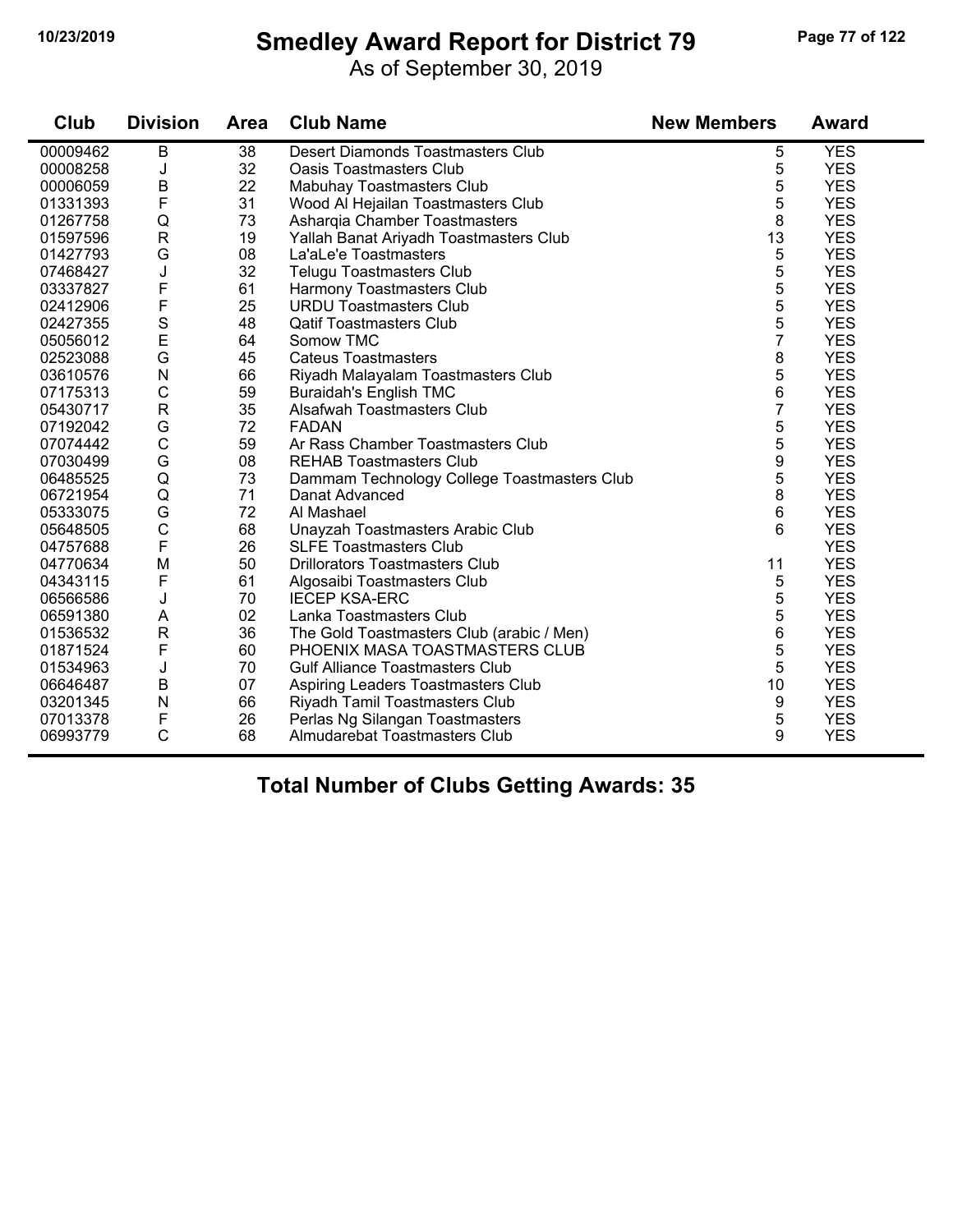# **10/23/2019 Smedley Award Report for District 80 Page 78 of 122**

As of September 30, 2019

| Club     | <b>Division</b> | Area | <b>Club Name</b>                            | <b>New Members</b> | Award      |
|----------|-----------------|------|---------------------------------------------|--------------------|------------|
| 01489034 | U               | 03   | <b>Flagmasters</b>                          | 5                  | <b>YES</b> |
| 01205182 | Ε               | 03   | Filcom@Cairnhill Toastmasters Club          | 5                  | <b>YES</b> |
| 06786442 | G               | 02   | Micron Singapore Toastmasters               |                    | <b>YES</b> |
| 06857774 | В               | 06   | <b>UOB Toastmasters (Singapore)</b>         | 8                  | <b>YES</b> |
| 02818322 | A               | 03   | <b>WATG</b>                                 | 6                  | <b>YES</b> |
| 05922405 |                 | 02   | Cheran Toastmasters Club                    | 5                  | <b>YES</b> |
| 04069638 | V               | 05   | Yuhua Mandarin Toastmasters Club            | 9                  | <b>YES</b> |
| 01346644 |                 | 03   | LISHA Tamil Toastmasters Club               | 5                  | <b>YES</b> |
| 00006551 | В               | 06   | Leng Kee Advanced Toastmasters Club         | 8                  | <b>YES</b> |
| 00008816 | D               | 01   | Money Mastery (Singapore) Toastmasters Club | 9                  | <b>YES</b> |
| 00585485 | U               | 06   | <b>ITMA Toastmasters Club</b>               | 8                  | <b>YES</b> |
| 00008176 | G               | 01   | <b>Tampines West Toastmasters Club</b>      | 5                  | <b>YES</b> |
| 00005891 | Β               | 01   | West Coast Toastmasters Club                | 5                  | <b>YES</b> |
| 00005193 |                 | 04   | Ang Mo Kio C.C. Mandarin Toastmasters Club  | 8                  | <b>YES</b> |
| 00000357 | U               | 04   | Toastmasters Club Of Singapore              | 17                 | <b>YES</b> |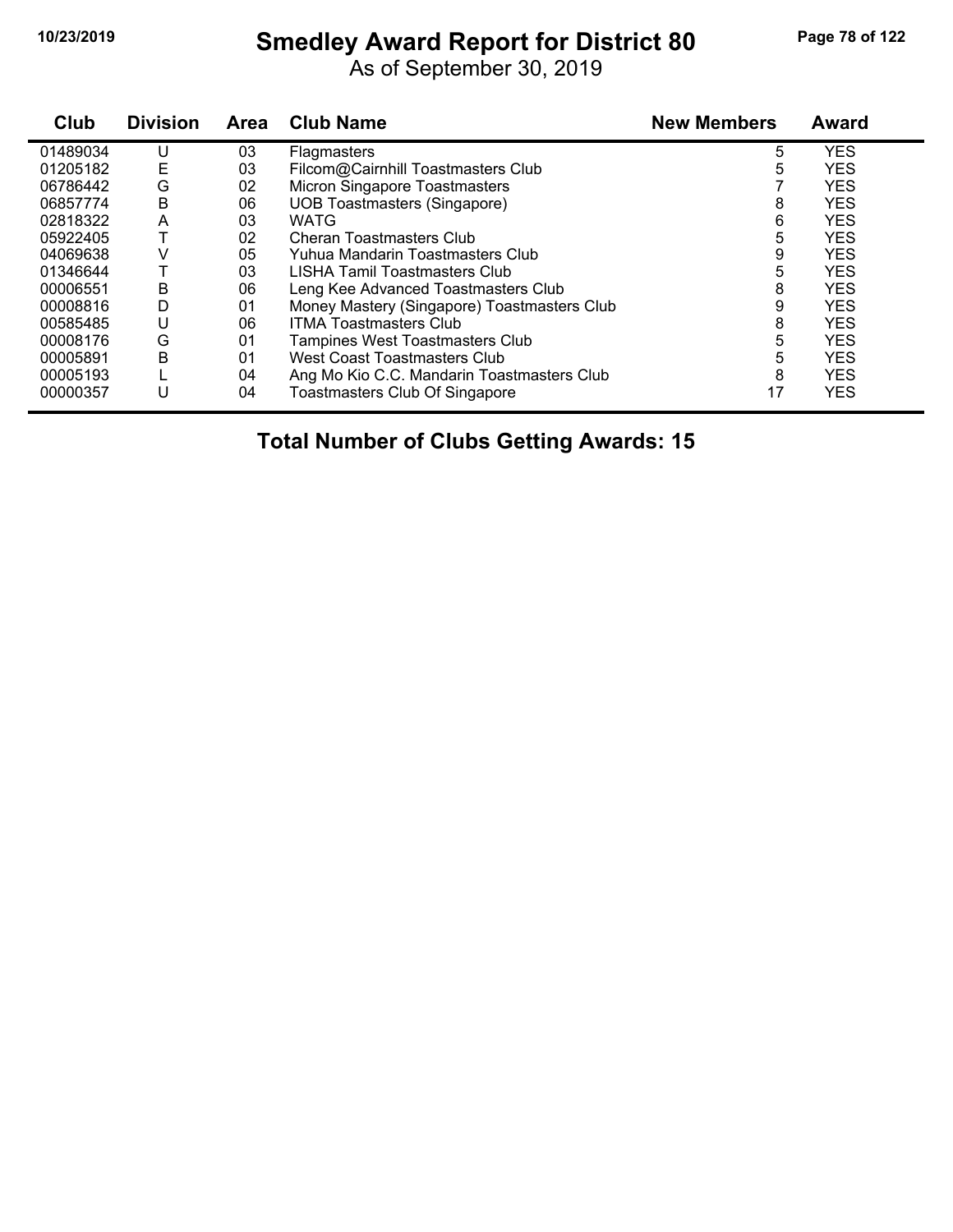# **10/23/2019 Smedley Award Report for District 81 Page 79 of 122**

As of September 30, 2019

| Club     | <b>Division</b> | <b>Area</b> | <b>Club Name</b>                            | <b>New Members</b> | <b>Award</b> |
|----------|-----------------|-------------|---------------------------------------------|--------------------|--------------|
| 00002687 | F               | 41          | Georgetown Toastmasters Club                | 6                  | <b>YES</b>   |
| 00006013 | В               | 13          | Trailblazers Toastmasters Club              | 5                  | <b>YES</b>   |
| 00864763 | B               | 12          | <b>CIPS Communicators Toastmasters Club</b> | 5                  | <b>YES</b>   |
| 00830360 | D               | 22          | Amaryllis Toastmasters Club                 | 5                  | <b>YES</b>   |
| 00008260 | B               | 10          | Dynamic Speakers Club                       | 5                  | <b>YES</b>   |
| 01331585 |                 | 41          | <b>MACORP Toastmasters Club</b>             | 5                  | <b>YES</b>   |
| 00750046 | A               | 02          | Concordia Toastmasters Club                 | 5                  | <b>YES</b>   |
| 00008750 | С               | 20          | NIC Toastmasters Club                       | 5                  | <b>YES</b>   |
| 00691079 | Ε               | 31          | Soualiga Corporate Toastmasters Club        | 6                  | <b>YES</b>   |
| 01279661 | G               | 43          | Puerto Rico Toastmasters Club               |                    | <b>YES</b>   |
| 02724253 | Ε               | 33          | Antigua Toastmasters Club                   | 5                  | <b>YES</b>   |
| 06786550 | G               | 44          | San Juan Toastmasters                       | 6                  | <b>YES</b>   |
| 04363999 | F               | 38          | Inspired Speakers Toastmasters Club         | 5                  | <b>YES</b>   |
| 05432641 | G               | 44          | Limitless Blue Ocean Toastmasters           | 5                  | <b>YES</b>   |
| 01165761 | F               | 35          | Spice Isle Toastmasters Club                | 5                  | <b>YES</b>   |
| 02185054 | G               | 44          | <b>Momentum Toastmasters</b>                | 5                  | <b>YES</b>   |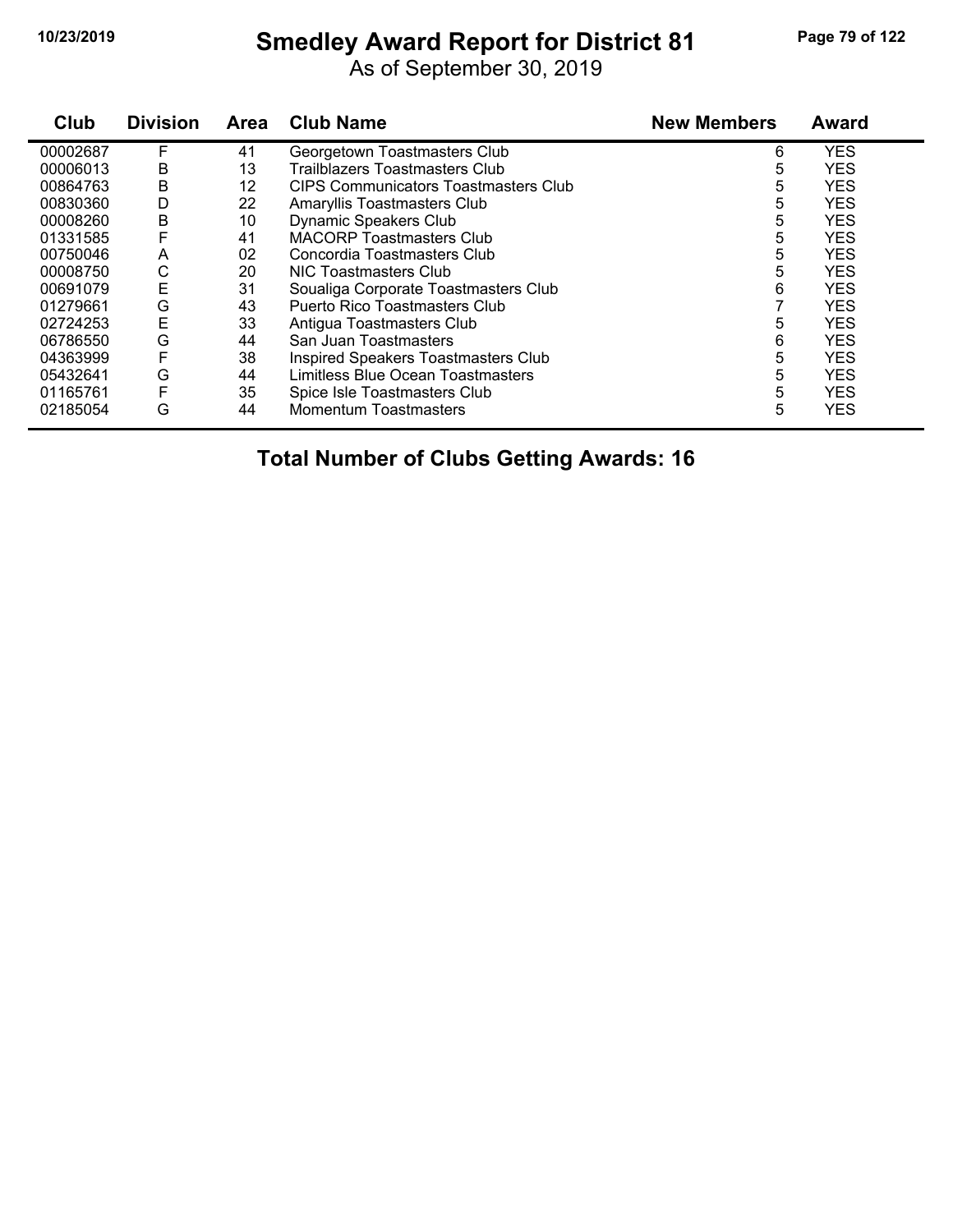### **10/23/2019 Smedley Award Report for District 82 Page 80 of 122**

As of September 30, 2019

| Club     | <b>Division</b> | <b>Area</b> | <b>Club Name</b>                                   | <b>New Members</b> | <b>Award</b> |
|----------|-----------------|-------------|----------------------------------------------------|--------------------|--------------|
| 02321352 | C               | 02          | Aitken Spence Toastmasters                         | 8                  | <b>YES</b>   |
| 02302941 | F               | 02          | Expolanka Toastmasters Club                        | 5                  | <b>YES</b>   |
| 02148163 | L               | 05          | <b>Coimbatore Toastmasters Club</b>                | 6                  | <b>YES</b>   |
| 03598897 | $\mathsf C$     | 01          | <b>Awakening Toastmasters</b>                      | 5                  | <b>YES</b>   |
| 07397566 | G               | 04          | <b>Vestas Toastmasters</b>                         | 6                  | <b>YES</b>   |
| 07423799 | G               | 02          | Hexaware Chennai Toastmasters                      | 5                  | <b>YES</b>   |
| 04703328 | E               | 02          | <b>CEB Toastmasters Club</b>                       | 8                  | <b>YES</b>   |
| 04628720 | J               | 04          | Voice of Colombo Toastmasters Club                 | 5                  | <b>YES</b>   |
| 07271071 | N               | 02          | The Eloquent Nerds @ Latentview                    | 5                  | <b>YES</b>   |
| 01861319 | M               | 02          | Moratuwa Toastmasters                              | 5                  | <b>YES</b>   |
| 02549382 | H               | 04          | Anuradhapura Toastmasters Club                     | 5                  | <b>YES</b>   |
| 01553096 | F               | 03          | <b>Siyane Toastmasters</b>                         | 8                  | <b>YES</b>   |
| 06650357 | F               | 05          | Dowels Toastmasters Club                           | 6                  | <b>YES</b>   |
| 06604478 | H               | 06          | Ja-Ela Toastmasters Club                           | 8                  | <b>YES</b>   |
| 06602877 | F               | 04          | Kegalle Toastmasters Club                          | 5                  | <b>YES</b>   |
| 06596709 | $\circ$         | 03          | DTCC Chennai Toastmasters Club                     | 5                  | <b>YES</b>   |
| 00698816 | E               | 02          | <b>ICASL Toastmasters Club</b>                     | 5                  | <b>YES</b>   |
| 07054417 | $\sf B$         | 05          | Ambattur Achievers Toastmasters Club               | 5                  | <b>YES</b>   |
| 07218442 | J               | 04          | <b>NIBM Toastmasters Club</b>                      | 8                  | <b>YES</b>   |
| 07219404 | $\sf B$         | 02          | <b>Emerging Leaders Toastmasters Club</b>          | 5                  | <b>YES</b>   |
| 07392229 | M               | 03          | Startup Colombo Toastmasters Club                  | 5                  | <b>YES</b>   |
| 05366018 | B               | 03          | <b>Towering Speakers</b>                           | 5                  | <b>YES</b>   |
| 05580417 | B               | 05          | Majestic Chennai Toastmasters                      | 5                  | <b>YES</b>   |
| 05505274 | E               | 04          | Horana Toastmasters Club                           | 13                 | <b>YES</b>   |
| 05511091 | L               | 04          | SIT Toastmaster Club - 1                           | 5                  | <b>YES</b>   |
| 05511707 | L               | 04          | SIT Toastmaster Club - 2                           | 8                  | <b>YES</b>   |
| 05668176 | N               | 05          | BNY Mellon Technology Chennai Toastmasters Clu     | 6                  | <b>YES</b>   |
| 04309638 |                 | 03          | <b>Rising Pillars Toastmasters Club</b>            | 5                  | <b>YES</b>   |
| 04304054 | H               | 03          | Lunuwila Toastmasters Club                         | 5                  | <b>YES</b>   |
| 04631334 | Е               | 02          | <b>CBA Toastmasters Club</b>                       | 8                  | <b>YES</b>   |
| 05270893 | J               | 03          | <b>PLC Toastmasters Club</b>                       | 5                  | <b>YES</b>   |
| 05275304 | C               | 03          | <b>GET Colombo Toastmasters Club</b>               | 7                  | <b>YES</b>   |
| 06805981 | $\mathbf{I}$    | 01          | Mphasis Chennai Toastmasters Club                  | 6                  | <b>YES</b>   |
| 06824968 | $\mathsf O$     | 06          | Ford Mustang Toastmasters Club                     | 5                  | <b>YES</b>   |
| 07156385 | A               | 03          | MillenniumIT ESP Toastmasters                      | 5                  | <b>YES</b>   |
| 05663570 | M               | 03          | Sysco Labs SL Toastmasters                         | 5                  | <b>YES</b>   |
| 06765726 | L               | 02          | COLOSSUS TOASTMASTERS NIT TRICHY                   | 7                  | <b>YES</b>   |
| 05726507 | D               | 02          | Ericsson Toastmasters Club                         | 5                  | <b>YES</b>   |
| 05747141 | G               | 02          | <b>TCS Maitree SYNDICATE Toastmasters</b>          | 5                  | <b>YES</b>   |
| 06646561 | $\circ$         | 02          | Speak To Lead Toastmasters Club                    | 5                  | <b>YES</b>   |
| 06488853 | J               | 04          | <b>Cargills Bank Toastmasters</b>                  | 8                  | <b>YES</b>   |
| 06592577 | F               | 03          | Kadawatha Toastmasters Club                        | 5                  | <b>YES</b>   |
| 06545042 |                 | 02          | <b>Chennai Champions Toastmasters</b>              | 5                  | <b>YES</b>   |
| 02677376 | Κ               | 05          | <b>Brisa VIT</b>                                   | 5                  | <b>YES</b>   |
| 02677403 | Κ               | 04          | Clima VIT                                          | 5                  | <b>YES</b>   |
| 02560653 | D               | 05          | TCS Maitree Champions Toastmasters Club            | 6                  | <b>YES</b>   |
| 02568195 | J               | 02          | <b>Fusion Toastmasters Club</b>                    | 17                 | <b>YES</b>   |
| 03613674 | O               | 04          | Hubbell Burndy India Toastmasters Club             | 6                  | <b>YES</b>   |
| 03060904 | G               | 02          | Alpha Betans Syntel Toastmasters Club              | 5                  | <b>YES</b>   |
| 02909519 | D               | 03          | McDermott Toastmasters Chennai                     | $\overline{7}$     | <b>YES</b>   |
| 04901601 | L               | 02          | TOASTMASTERS INTERNATIONAL - NIT TRICHY            | 6                  | <b>YES</b>   |
| 04903005 | Α               | 02          | CMA SRI LANKA TOASTMASTERS CLUB                    | 5                  | <b>YES</b>   |
| 03958454 | F               | 02          | Amana Bank Toastmasters Club                       | 5                  | <b>YES</b>   |
| 05938312 | N               | 04          | Lennox India Toastmasters Club                     | 5                  | <b>YES</b>   |
| 06943622 | D               | 05          | Chennai Phoenix Toastmasters                       | 5                  | <b>YES</b>   |
| 06938059 |                 | 05          | Sri Eshwar Toastmasters Club                       | 8                  | <b>YES</b>   |
| 06899839 |                 | 04          | Panimalar Institute of Technology Toastmasters Clu | 5                  | <b>YES</b>   |
| 06886051 | J               | 01          | WSO <sub>2</sub>                                   | $\overline{7}$     | <b>YES</b>   |
| 02441171 | D               | 03          | Chennai Communicators Club                         | 9                  | <b>YES</b>   |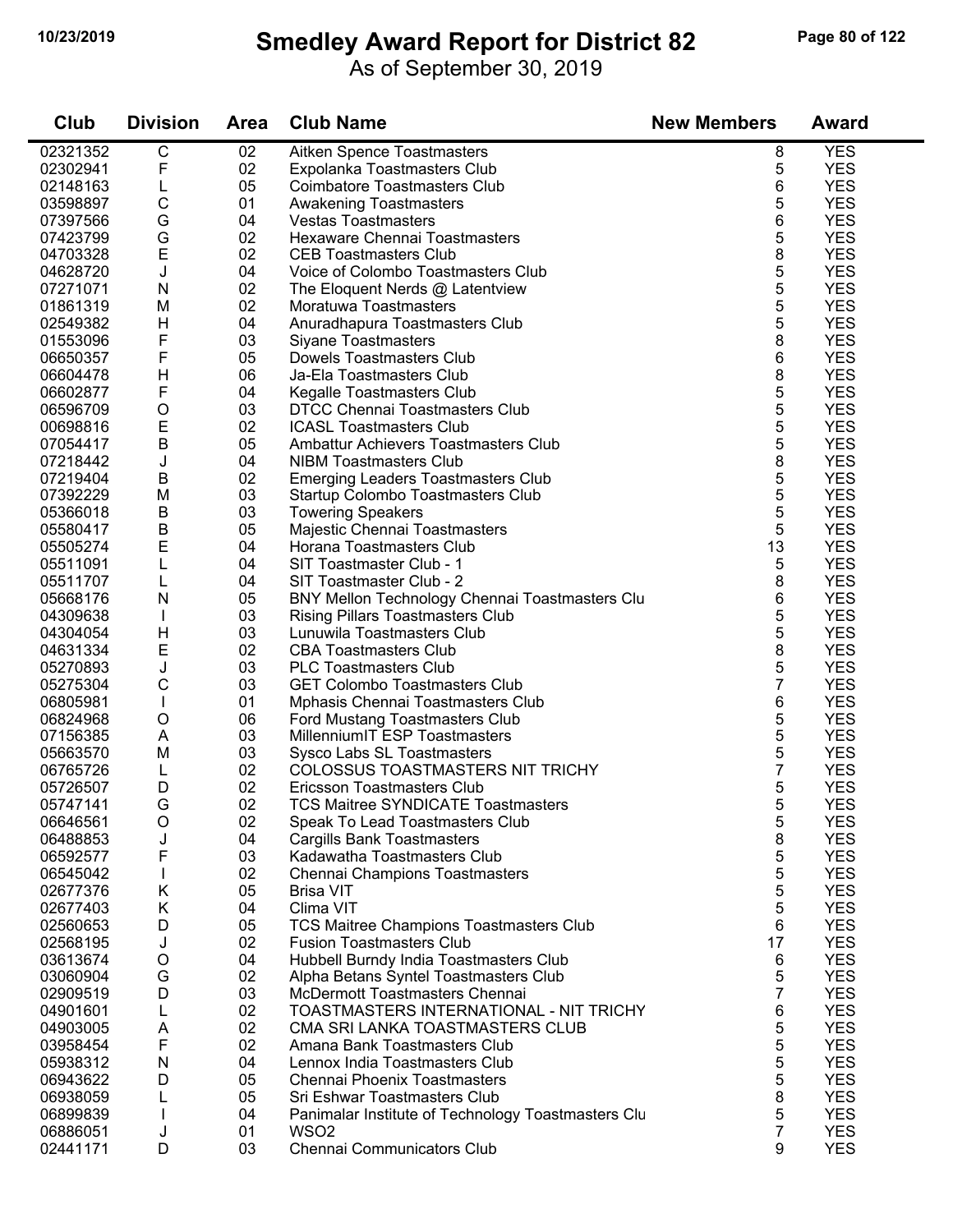# **10/23/2019 Smedley Award Report for District 82 Page 81 of 122**

As of September 30, 2019

| Club     | <b>Division</b> | <b>Area</b> | <b>Club Name</b>                             | <b>New Members</b> | <b>Award</b> |
|----------|-----------------|-------------|----------------------------------------------|--------------------|--------------|
| 03075300 | L               | 05          | <b>Coromandel Toastmasters Club</b>          | 6                  | <b>YES</b>   |
| 03203858 | H               | 02          | Nestle Lanka TMC                             |                    | <b>YES</b>   |
| 03414509 | A               | 02          | Lions Toastmasters Club                      | 5                  | <b>YES</b>   |
| 04198323 | K               | 04          | <b>Nuvens VIT</b>                            | 5                  | <b>YES</b>   |
| 03835845 | $\mathsf{C}$    | 01          | Informatics Institute of Technology          | 5                  | <b>YES</b>   |
| 04091394 | A               | 03          | Ceylinco Life Toastmasters Club              | 5                  | <b>YES</b>   |
| 03815299 | L               | 04          | Madurai Toastmasters Club                    | 5                  | <b>YES</b>   |
| 07471485 | $\mathsf{C}$    | 01          | Dehiwala Toastmasters Club                   | 6                  | <b>YES</b>   |
| 07466745 | F               | 03          | Kaduwela Toastmasters Club                   | 5                  | <b>YES</b>   |
| 07016200 | $\mathbf C$     | 02          | EY Toastmasters Club                         | 6                  | <b>YES</b>   |
| 02009282 | $\circ$         | 02          | Chennai Speakers Forum                       | 7                  | <b>YES</b>   |
| 01504631 | J               | 01          | Hayleys Toastmasters Club                    |                    | <b>YES</b>   |
| 02188218 | T               | 03          | <b>L&amp;T ECC Toastmasters Club</b>         | 5                  | <b>YES</b>   |
| 02221629 | G               | 03          | <b>TCS Insurance Toastmasters Club</b>       | 5                  | <b>YES</b>   |
| 01355969 | E               | 01          | <b>AATSL Toastmasters Club</b>               | $\overline{7}$     | <b>YES</b>   |
| 01357117 | F               | 04          | HILL CAPITAL TOASTMASTERS                    | 5                  | <b>YES</b>   |
| 01481554 | F               | 03          | <b>Oasis Toastmasters</b>                    | 8                  | <b>YES</b>   |
| 01816653 | M               | 04          | <b>RR Donnelley</b>                          |                    | <b>YES</b>   |
| 01888017 | $\mathsf{C}$    | 02          | Singer Sri Lanka Toastmasters Club           | 5                  | <b>YES</b>   |
| 01888115 | M               | 04          | Bank of Ceylon Toastmasters Club             | 6                  | <b>YES</b>   |
| 01600825 | $\mathsf{C}$    | 03          | Hemas Toastmasters Club                      | 8                  | <b>YES</b>   |
| 00918669 | F               | 01          | <b>Bcis Toastmasters Club</b>                | 5                  | <b>YES</b>   |
| 00918672 | M               | 01          | Ralph Toastmasters Club                      | 8                  | <b>YES</b>   |
| 01195101 | M               | 04          | <b>SLT Toastmasters</b>                      | 5                  | <b>YES</b>   |
| 01195211 | A               | 01          | <b>DFCC Toastmasters</b>                     | 5                  | <b>YES</b>   |
| 00665905 | N               | 01          | Chennai Toastmasters Club                    | 5                  | <b>YES</b>   |
| 01050359 | $\mathsf B$     | 04          | Chennai Wordsmiths Toastmasters Club         | $\overline{7}$     | <b>YES</b>   |
| 01338612 | G               | 04          | PayPal Chennai Toastmasters Club             | 8                  | <b>YES</b>   |
| 00777976 | $\overline{H}$  | 02          | <b>FTZ Toastmasters Club</b>                 | 5                  | <b>YES</b>   |
| 00822324 | F               | 05          | Kandy Toastmasters Club                      | 5                  | <b>YES</b>   |
| 01317290 | J               | 01          | <b>APIIT Toastmasters</b>                    | 5                  | <b>YES</b>   |
| 00968050 | Κ               | 01          | DXC Chennai Chapter Toastmasters             | 5                  | <b>YES</b>   |
| 01016391 | C               | 04          | <b>Braybrooke Toastmasters Club</b>          | 5                  | <b>YES</b>   |
| 01055854 | H               | 03          | Wayamba Toastmasters                         | 8                  | <b>YES</b>   |
| 00614737 | M               | 05          | <b>IESL Toastmasters Club</b>                | 8                  | <b>YES</b>   |
| 00861227 | E               | 05          | CIMA Sri Lanka Toastmasters Club             | 5                  | <b>YES</b>   |
| 00642857 | J               | 01          | <b>HNB Toastmasters Club</b>                 | 9                  | <b>YES</b>   |
| 00649172 | J               | 04          | Serendib Toastmasters Club                   | 5                  | <b>YES</b>   |
| 01363550 | $\mathsf B$     | 02          | <b>Madras Toastmasters Club</b>              | $\overline{7}$     | <b>YES</b>   |
| 01122025 | A               | 04          | Panadura Toastmasters                        | 5                  | <b>YES</b>   |
| 01128480 | K               | 03          | <b>Medley Toastmasters Club</b>              | 9                  | <b>YES</b>   |
| 00002773 | $\mathsf{C}$    | 02          | Sampath Bank Toastmasters Club               | 5                  | <b>YES</b>   |
| 01391757 | A               | 01          | Dialog Toastmasters Club                     | 6                  | <b>YES</b>   |
| 01373947 | G               | 01          | <b>TCS Maitree Chennai Toastmasters Club</b> | 9                  | <b>YES</b>   |
| 00007639 | н               | 06          | SriLankan Airlines Toastmasters Club         | 5                  | <b>YES</b>   |
|          |                 |             |                                              |                    |              |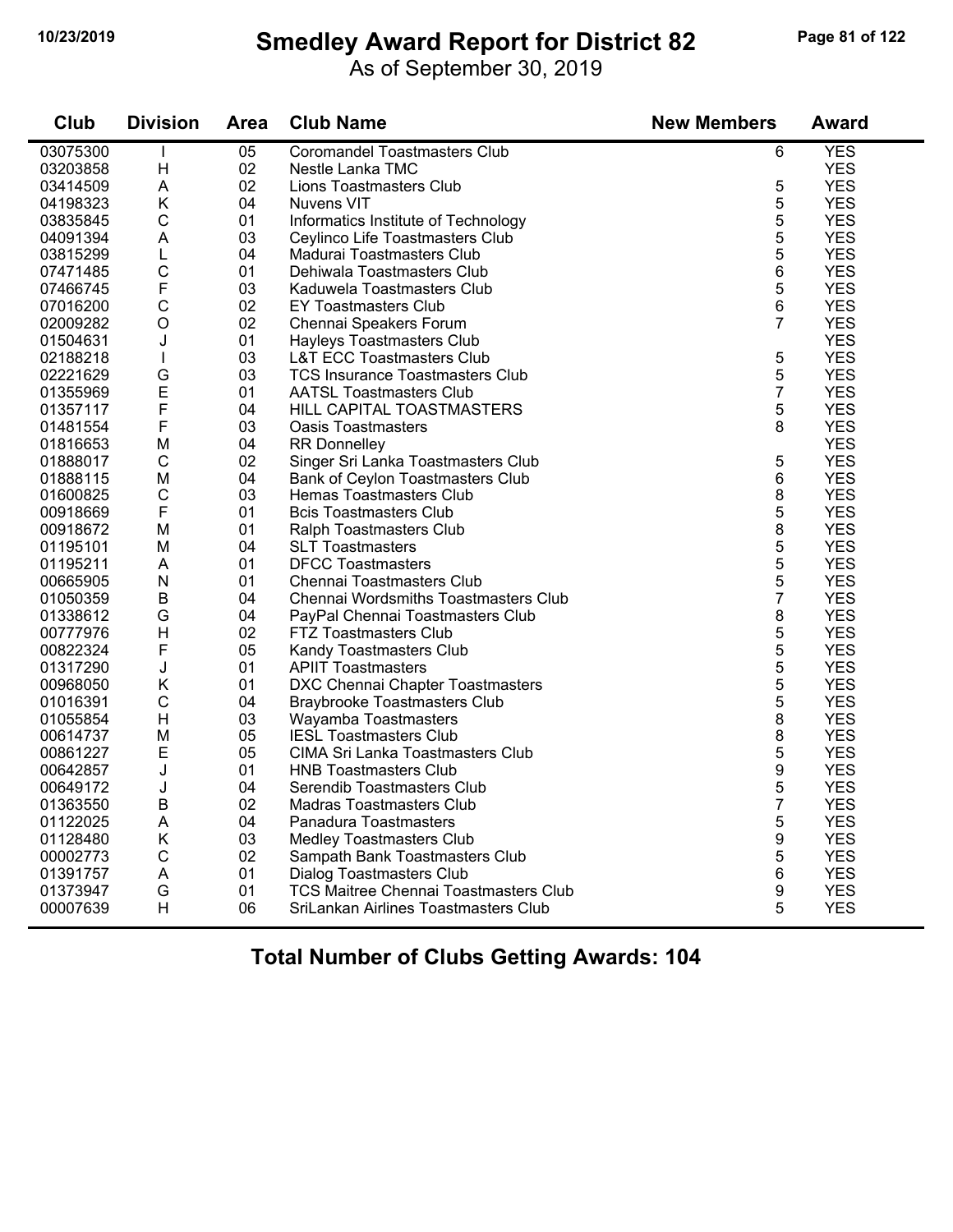# **10/23/2019 Smedley Award Report for District 83 Page 82 of 122**

As of September 30, 2019

| Club     | <b>Division</b> | <b>Area</b> | <b>Club Name</b>                    | <b>New Members</b> | <b>Award</b> |
|----------|-----------------|-------------|-------------------------------------|--------------------|--------------|
| 00006847 | F               | 63          | Art Of Speaking                     | 6                  | YES          |
| 00001103 | С               | 32          | Somerville Toastmasters             | 5                  | YES          |
| 01036046 | D               | 44          | Raritan Toastmasters                | 5                  | YES          |
| 00660313 | H               | 83          | Speak and Lead Toastmasters Club    | 5                  | YES          |
| 00006445 | G               | 74          | Union City Club                     | 8                  | YES          |
| 01345063 | н               | 82          | <b>Washington Park Toastmasters</b> | 5                  | YES          |
| 03972683 | D               | 44          | Dialogue Party Toastmasters Club    | 5                  | YES          |
| 04413795 | A               | 13          | Toastmasters of Wyndham             |                    | <b>YES</b>   |
| 05869336 | н               | 81          | University Heights Toastmasters     | 5                  | YES          |
| 00927494 |                 | 93          | Germinators Toastmasters Club       | 5                  | YES          |
| 07247326 | F               | 65          | Sayreville Toastmasters Club        | 5                  | <b>YES</b>   |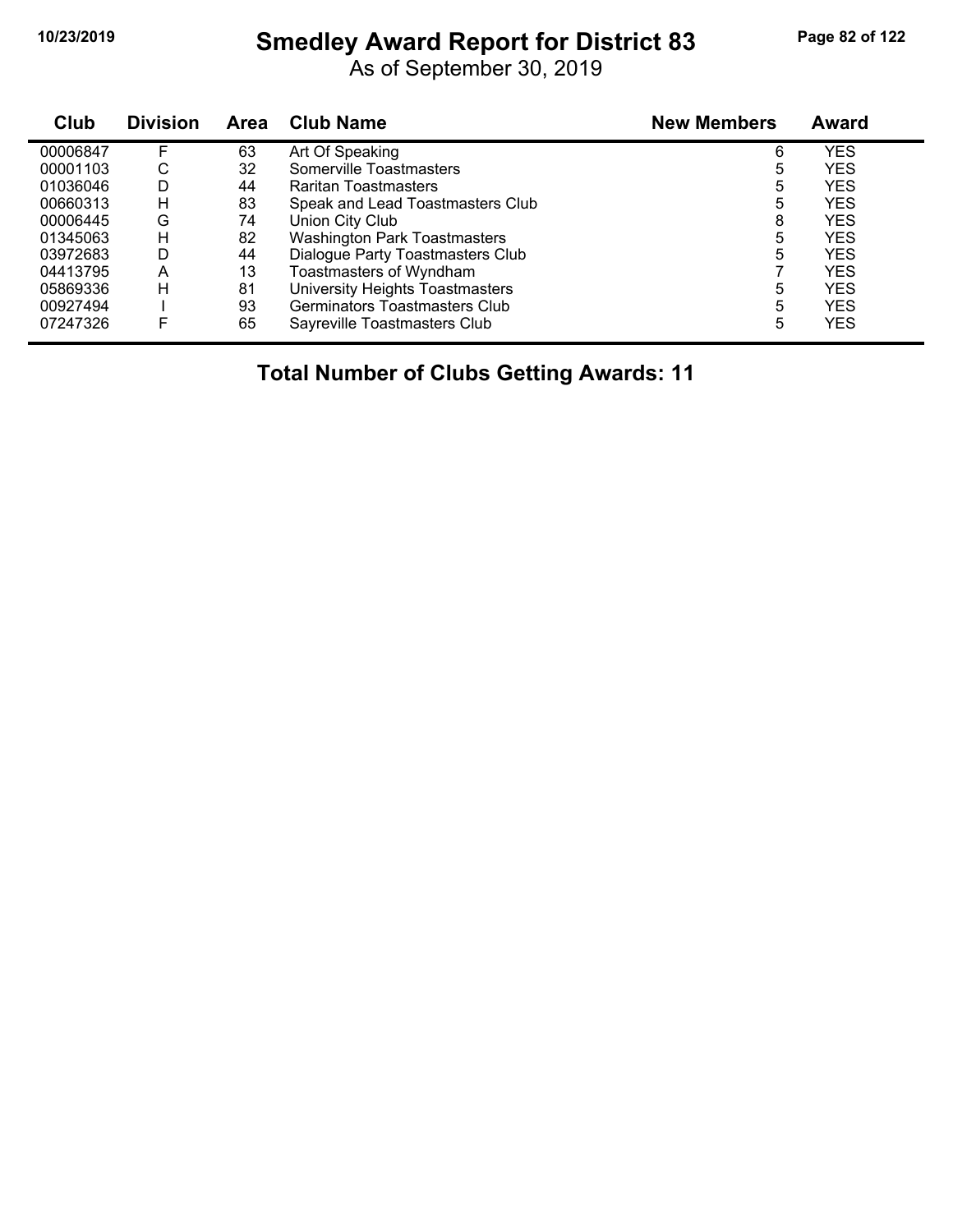# **10/23/2019 Smedley Award Report for District 84 Page 83 of 122**

As of September 30, 2019

| Club     | <b>Division</b> | Area | <b>Club Name</b>                     | <b>New Members</b> | <b>Award</b> |
|----------|-----------------|------|--------------------------------------|--------------------|--------------|
| 01475643 | E               | 52   | <b>Wyndham Easy Speakers</b>         | 6                  | <b>YES</b>   |
| 01948459 | G               | 74   | <b>Clermont Toastmasters</b>         | 5                  | <b>YES</b>   |
| 06796889 | B               | 21   | ACTS2Speak                           |                    | <b>YES</b>   |
| 04290786 | G               | 73   | Downtown Ocala Toastmasters          | 5                  | <b>YES</b>   |
| 06938954 | G               | 73   | Early Bird Ocala                     | 5                  | <b>YES</b>   |
| 02525706 | F               | 61   | Florida Blue Toastmasters Club       | 8                  | <b>YES</b>   |
| 03117640 | D               | 42   | Weekend Toastmasters                 | 6                  | <b>YES</b>   |
| 00902585 | F               | 61   | Deerwood Toastmasters Club           | ⇁                  | <b>YES</b>   |
| 00002104 | Ε               | 55   | Winter Haven Toastmasters Club 2104  | 5                  | <b>YES</b>   |
| 00004051 | Ε               | 54   | <b>Plant City Toastmasters</b>       | 6                  | <b>YES</b>   |
| 01307620 | E               | 54   | <b>Sensational Saturday Speakers</b> | 5                  | <b>YES</b>   |
| 00003019 | G               | 70   | Gainesville Toastmasters             | 6                  | <b>YES</b>   |
| 00003674 | D               | 45   | Winter Park Toastmasters Club        | 6                  | <b>YES</b>   |
| 00009269 | В               | 22   | <b>Toast-Stars Club</b>              | 6                  | <b>YES</b>   |
| 00003179 | D               | 42   | Oviedo Toastmasters                  | 5                  | <b>YES</b>   |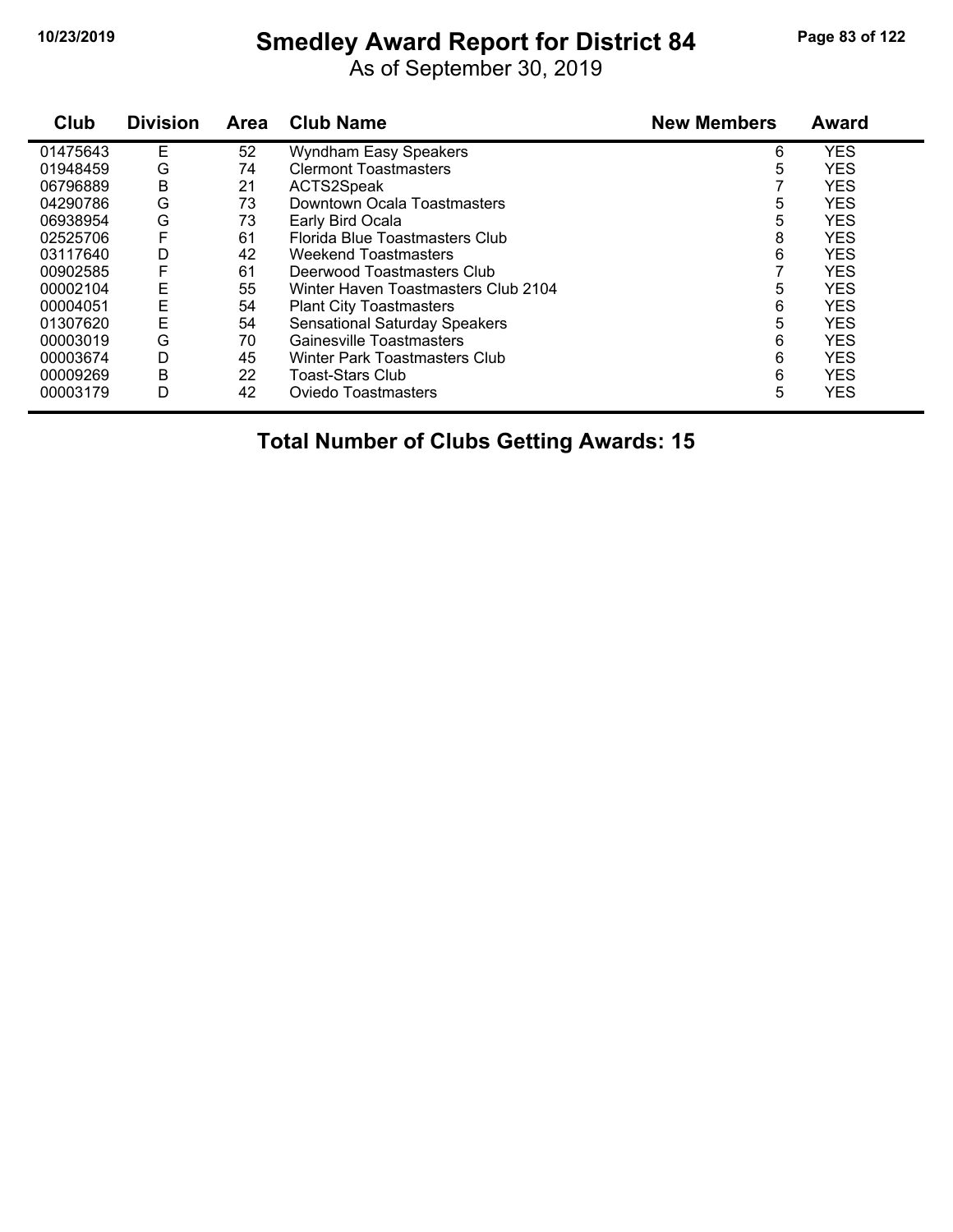# **10/23/2019 Smedley Award Report for District 85 Page 84 of 122**

As of September 30, 2019

| Club     | <b>Division</b>  | <b>Area</b> | <b>Club Name</b>                              | <b>New Members</b> | <b>Award</b> |
|----------|------------------|-------------|-----------------------------------------------|--------------------|--------------|
| 01336086 | Z                | 05          | ZJU Toastmasters Club                         | 6                  | <b>YES</b>   |
| 00696722 | U                | 03          | Shanghai Xujiahui Toastmasters Club           | 5                  | <b>YES</b>   |
| 01213743 | N                | 04          | SGS Shanghai Toastmasters Club                | 5                  | <b>YES</b>   |
| 01527423 | Υ                | 03          | Wenzhou Friends Toastmaster Club              | 5                  | <b>YES</b>   |
| 03452114 | U                | 05          | Kunshan Fun (+) Toastmasters Club             | 8                  | <b>YES</b>   |
| 07026431 | T                | 02          | A.A.C.T.P. HeFei Toastmasters Club            | 5                  | <b>YES</b>   |
| 07458832 | $\mathbf S$      | 02          | Suzhou RISE Toastmasters Club                 | 6                  | <b>YES</b>   |
| 07477878 | T                | 01          | Meten Talk TMC                                | 14                 | <b>YES</b>   |
| 07497240 | U                | 05          | Nantong ASAP Toastmasters Club                | 6                  | <b>YES</b>   |
| 01936409 | Q                | 01          | Shanghai Hewlett-Packard Toastmasters         | 5                  | <b>YES</b>   |
| 02708270 | $\mathsf{R}$     | 04          | Dow Magic Toastmasters Club                   | 5                  | <b>YES</b>   |
| 02752857 | X                | 01          | Inception Toastmasters Club                   | 6                  | <b>YES</b>   |
| 02913247 | $\mathsf O$      | 02          | Maersk Lanxing TMC                            | 7                  | <b>YES</b>   |
| 03646256 | Τ                | 02          | Nanjing First Mandarin Toastmasters Club      | 9                  | <b>YES</b>   |
| 04899503 | R                | 03          | AMD-iLead-TMC                                 | 8                  | <b>YES</b>   |
| 05094750 | N                | 04          | Fung Academy Toastmasters Club - Shanghai     | 5                  | <b>YES</b>   |
| 05453419 | $\mathbf S$      | 04          | Changzhou Bilingual Toastmasters Club         | 6                  | <b>YES</b>   |
| 05346829 | Υ                | 01          | Ningbo XMA Toastmasters Club                  | 8                  | <b>YES</b>   |
| 06594839 | Z                | 02          | <b>Top Bilingual Toastmasters Club</b>        | 5                  | <b>YES</b>   |
| 06723065 | T                | 05          | Nanjing TTT Toastmasters Club                 | 6                  | <b>YES</b>   |
| 05316020 | $\mathbf S$      | 04          | Changzhou No.1 Toastmasters Club              | 6                  | <b>YES</b>   |
| 05315986 | $\circ$          | 02          | Shanghai Miracle Persuasive Speakers TMC      | 9                  | <b>YES</b>   |
| 07074227 | T                | 01          | <b>HT Toastmasters Club</b>                   | 10                 | <b>YES</b>   |
| 06703429 | L                | 02          | Changeway Bilingual TMC                       | 6                  | <b>YES</b>   |
| 06588791 | $\mathbf S$      | 02          | Dance & Drama Toastmasters Club               | 5                  | <b>YES</b>   |
| 01490991 | Q                | 02          | Smart Speakers Shanghai                       | 5                  | <b>YES</b>   |
| 06826724 | $\boldsymbol{Z}$ | 03          | A.A.C.T.P Hangzhou Jingying Toastmasters Club | 6                  | <b>YES</b>   |
| 07391143 | $\mathbf S$      | 01          | <b>AACTP Suzhou Toastmasters</b>              | 6                  | <b>YES</b>   |
| 07235326 | U                | 01          | DADA Shanghai Toastmasters Club               | 6                  | <b>YES</b>   |
| 07410811 | $\mathsf{R}$     | 01          | Be Being Better Toastmasters Club             | 5                  | <b>YES</b>   |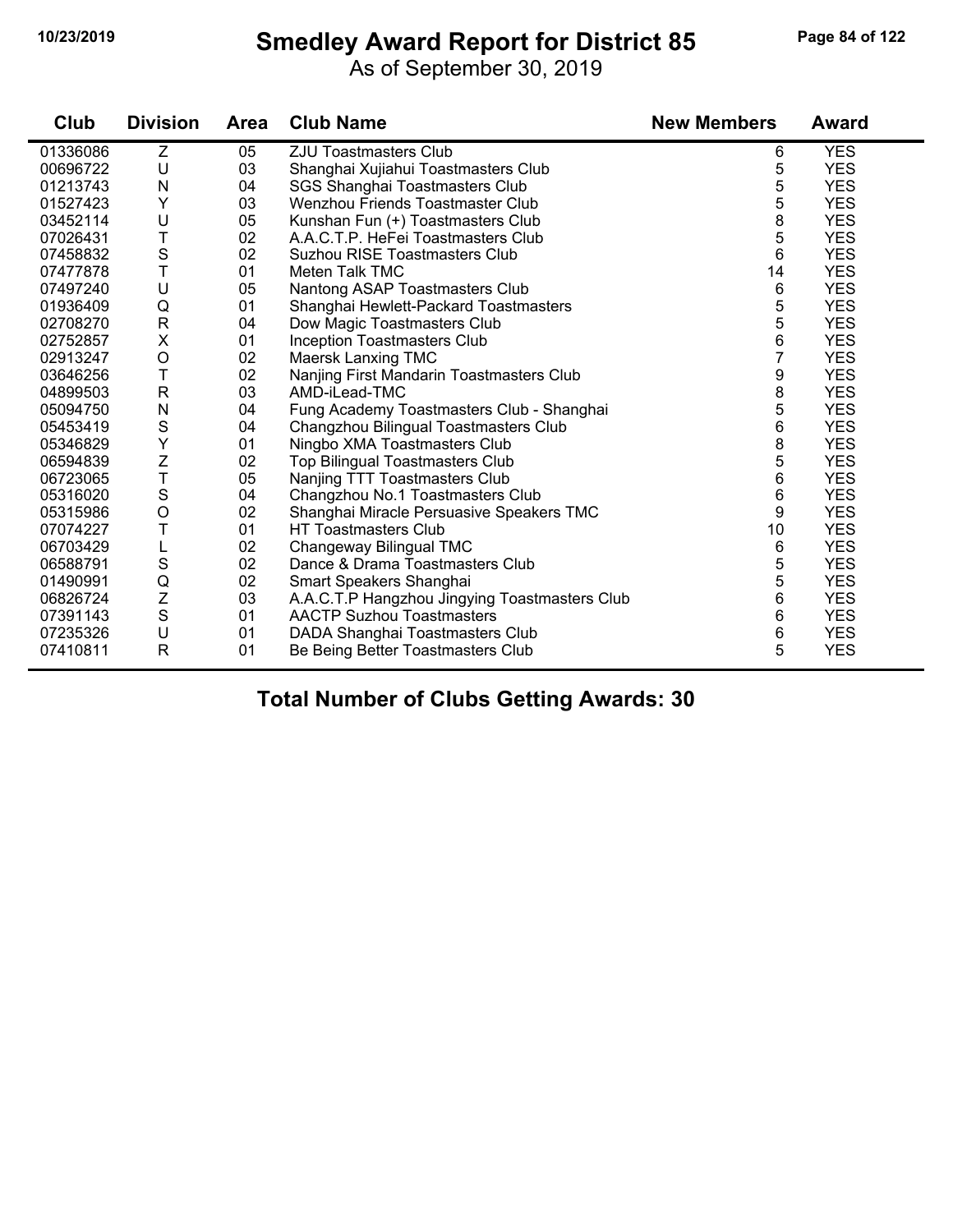# **10/23/2019 Smedley Award Report for District 86 Page 85 of 122**

As of September 30, 2019

| Club     | <b>Division</b> | Area | <b>Club Name</b>                              | <b>New Members</b> | <b>Award</b> |  |
|----------|-----------------|------|-----------------------------------------------|--------------------|--------------|--|
| 02531837 | в               | 34   | <b>Brampton Alpha Toastmasters</b>            | 5                  | YES          |  |
| 05829917 |                 | 14   | Knowledge First Financial                     | 8                  | <b>YES</b>   |  |
| 04353901 | D               | 82   | Mississauga Sales & Marketing Toastmasters    | 6                  | <b>YES</b>   |  |
| 02015480 | Α               | 24   | Momentum Toastmasters                         | 5                  | <b>YES</b>   |  |
| 01244822 | W               | 63   | University of Waterloo Toastmasters           | 8                  | <b>YES</b>   |  |
| 00002432 | W               | 63   | Kitchener-Waterloo Toastmasters               | 6                  | YES          |  |
| 00007913 | W               | 62   | Waterloo Silver Tongue Club                   | 5                  | YES          |  |
| 00005456 | С               | 44   | <b>Confidently Speaking Toastmasters Club</b> | 6                  | YES          |  |
| 00005961 | в               | 31   | <b>Hershaw Toastmasters Club</b>              | 5                  | YES          |  |
| 00008517 | G               | 23   | Thornhill Club                                | 5                  | YES          |  |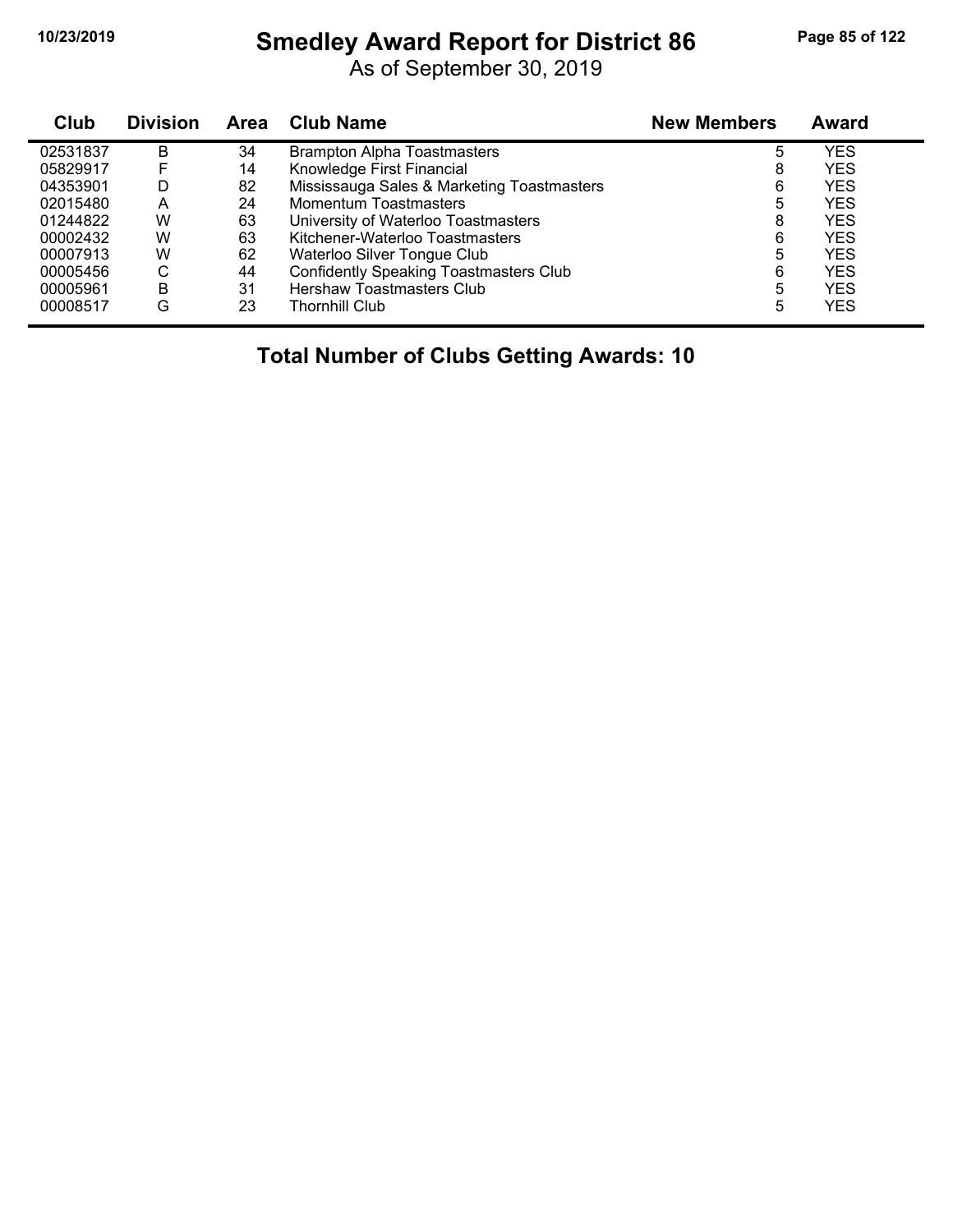# **10/23/2019 Smedley Award Report for District 87 Page 86 of 122**

As of September 30, 2019

| Club     | <b>Division</b> | <b>Area</b> | <b>Club Name</b>                            | <b>New Members</b> | <b>Award</b> |
|----------|-----------------|-------------|---------------------------------------------|--------------------|--------------|
| 00003949 | D               | 01          | <b>TCS Toastmasters Club</b>                |                    | YES          |
| 00004067 |                 | 01          | Jakarta Toastmasters Club                   |                    | YES          |
| 01337773 | G               | 01          | Eagle Toastmasters Club                     | 5                  | YES          |
| 00763429 |                 | 02          | British Toastmasters Club Jakarta - BTMC    | 6                  | YES          |
| 01840115 | М               | 03          | Binjai Platinum                             | 12                 | YES          |
| 02387265 | J               | 03          | Pertamina Toastmasters Club                 | 5                  | YES          |
| 03332121 | κ               | 02          | Le Meridien Kota Kinabalu Toastmasters Club | 5                  | YES          |
| 05790633 |                 | 01          | Berlian Toastmasters Club                   | 8                  | YES          |
| 00708110 | D               | 01          | <b>Connections Toastmasters Club</b>        |                    | YES          |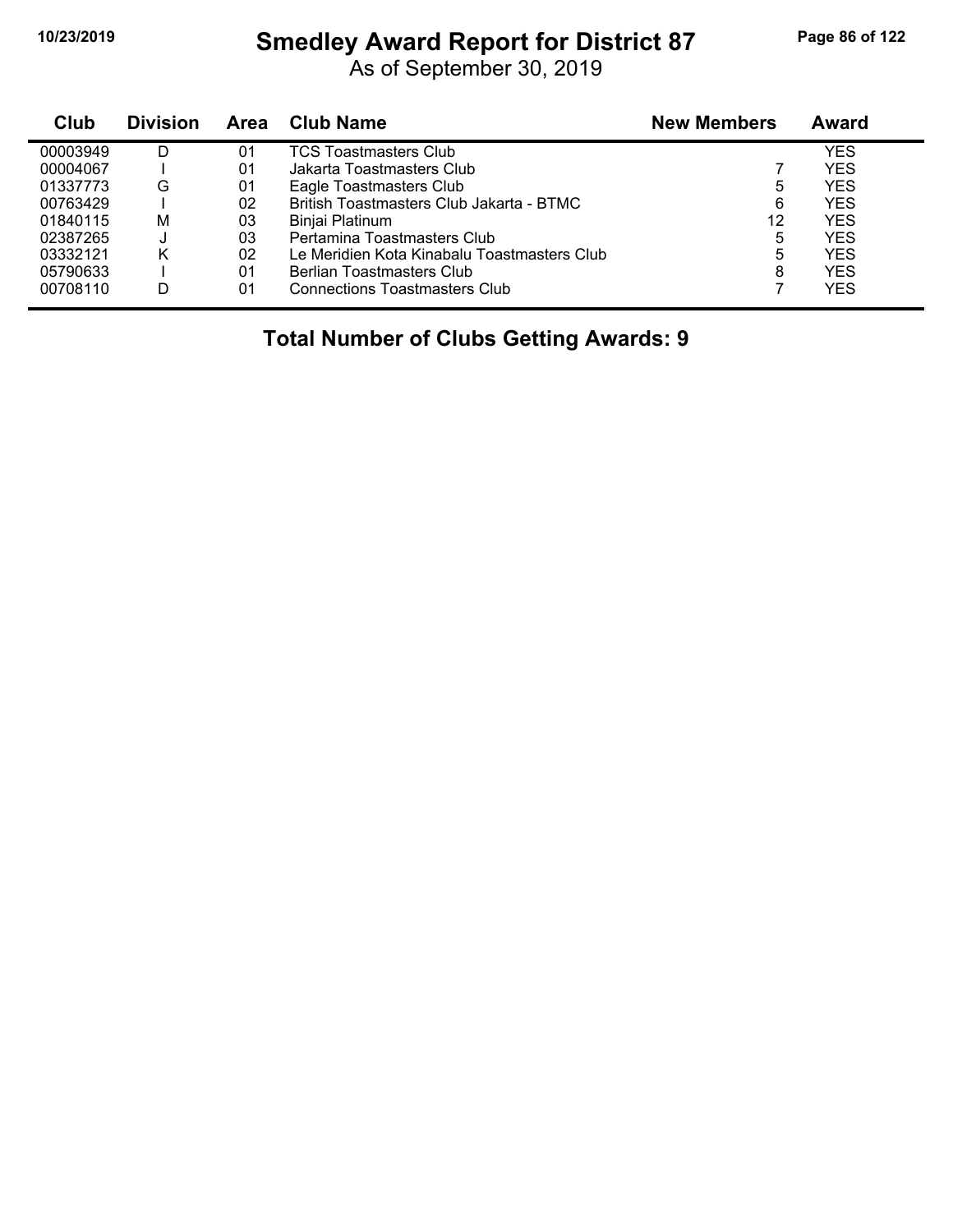# **10/23/2019 Smedley Award Report for District 88 Page 87 of 122**

As of September 30, 2019

| Club     | <b>Division</b> | <b>Area</b> | <b>Club Name</b>                              | <b>New Members</b> | <b>Award</b> |
|----------|-----------------|-------------|-----------------------------------------------|--------------------|--------------|
| 07184324 | H               | 02          | Ericsson Xi'An TM Club                        | 11                 | <b>YES</b>   |
| 07245550 | B               | 03          | Debate Toastmasters Club                      | 5                  | <b>YES</b>   |
| 06954223 | Κ               | 03          | Dalian MBA Toastmasters Club                  | 7                  | <b>YES</b>   |
| 06046137 | H               | 02          | A.A.C.T.P Xi'an Toastmasters Club             | 7                  | <b>YES</b>   |
| 05785478 | B               | 02          | Yizhan A.A.C.T.P. Toastmasters                | 8                  | <b>YES</b>   |
| 05630645 | E               | 02          | Shenyang Advanced Toastmasters Club           | 5                  | <b>YES</b>   |
| 04345761 | D               | 02          | Symbio Beijing Toastmasters Club              | 6                  | <b>YES</b>   |
| 04679646 | H               | 01          | Xi'an Hi-Tech Toastmasters Club               | 6                  | <b>YES</b>   |
| 06815804 | B               | 04          | Life Partner Toastmasters Club                | 9                  | <b>YES</b>   |
| 07089875 | H               | 03          | Muxin Entrepreneur Toastmasters Club          | 5                  | <b>YES</b>   |
| 05678789 | D               | 04          | <b>Startups Toastmasters Club</b>             | 5                  | <b>YES</b>   |
| 06736167 | F               | 03          | Dream <sup>3</sup> Trainers TMC               | 10                 | <b>YES</b>   |
| 06736799 | E               | 01          | Dushu Miao                                    | 11                 | <b>YES</b>   |
| 06765823 | A               | 04          | The Bookworm Beijing Toastmasters Club        | 6                  | <b>YES</b>   |
| 06647865 | J               | 01          | Voice of Heart Mandarin Toastmasters Club     | 5                  | <b>YES</b>   |
| 06493160 | D               | 04          | Mind Keys Bilingual Toastmasters Club         | 8                  | <b>YES</b>   |
| 04144284 | D               | 03          | Thomson Reuters Toastmasters @ Beijing        | 10                 | <b>YES</b>   |
| 02015467 | A               | 04          | Hutong Bilingual Toastmasters Club            | 6                  | <b>YES</b>   |
| 07506015 | G               | 02          | Growth Mindset Bilingual QD Toastmasters Club | 5                  | <b>YES</b>   |
| 07494578 |                 | 02          | <b>Qilu Mandarin Toastmasters Club</b>        | 7                  | <b>YES</b>   |
| 05934768 |                 | 04          | <b>HJ Toastmasters Club</b>                   | 7                  | <b>YES</b>   |
| 02575355 |                 | 02          | Beijing Bilingual Toastmasters Club           | 5                  | <b>YES</b>   |
| 01180356 | B               | 04          | A1 Toastmasters Club                          | 7                  | <b>YES</b>   |
| 00992893 |                 | 03          | <b>Beijing Advanced Speakers</b>              | 5                  | <b>YES</b>   |
| 00982055 | C               | 03          | Moto Talky Talkie                             | 6                  | <b>YES</b>   |
| 01267291 | B               | 02          | I.C.E.                                        | 11                 | <b>YES</b>   |
| 01121637 | Κ               | 03          | Dalian Number One Toastmasters Club           | 5                  | <b>YES</b>   |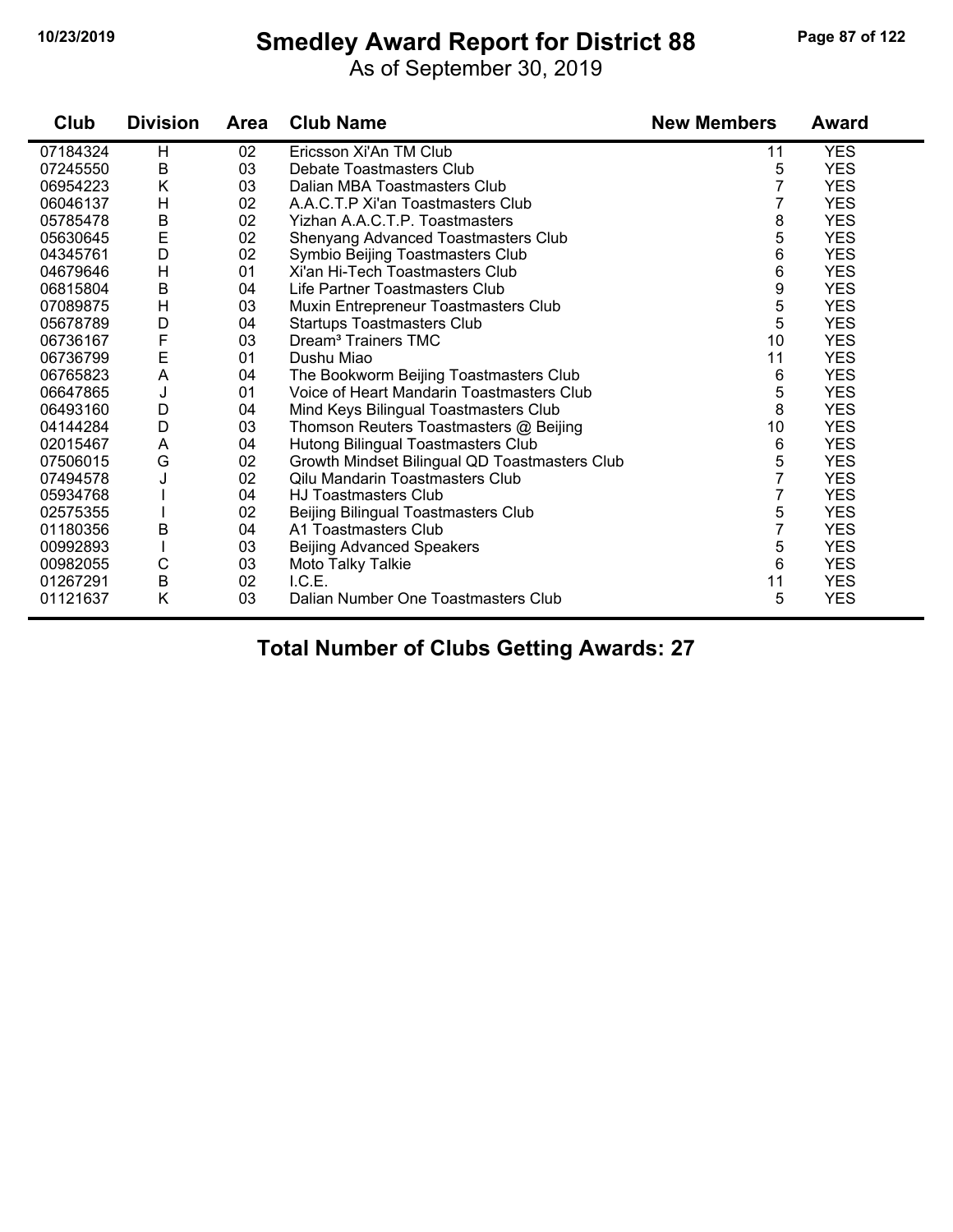#### **10/23/2019 Smedley Award Report for District 89 Page 88 of 122**

As of September 30, 2019

| Club     | <b>Division</b> | <b>Area</b> | <b>Club Name</b>                              | <b>New Members</b> | <b>Award</b> |
|----------|-----------------|-------------|-----------------------------------------------|--------------------|--------------|
| 00003704 | O               | 01          | <b>Wayfoong Toastmasters Club</b>             | 5                  | <b>YES</b>   |
| 00001364 | G               | 02          | Hong Kong Toastmasters Club                   | 9                  | <b>YES</b>   |
| 01407059 | М               | 01          | <b>Xiamen Toastmasters</b>                    |                    | <b>YES</b>   |
| 01406987 |                 | 04          | Hong Kong MBA Toastmasters Club               | 6                  | <b>YES</b>   |
| 00931493 | G               | 03          | <b>Professional and Graduates</b>             | 6                  | <b>YES</b>   |
| 01472867 | М               | 03          | Dell Toastmasters International Club (Xiamen) | 5                  | <b>YES</b>   |
| 05954047 | М               | 01          | DT Toastmasters Club                          | 5                  | <b>YES</b>   |
| 05951578 | W               | 03          | Jinjiang Medical Toastmasters Club            | 5                  | <b>YES</b>   |
| 04206559 | н               | 02          | <b>GIA Toastmasters Club</b>                  |                    | <b>YES</b>   |
| 06591428 |                 | 03          | <b>ACME Toastmasters Club</b>                 |                    | <b>YES</b>   |
| 06427312 | R               | 03          | Yangjiang Toastmasters Club                   | 5                  | <b>YES</b>   |
| 06731381 | R               | 01          | Haikou Toastmasters Club                      | 5                  | <b>YES</b>   |
| 04602595 | М               | 02          | Xiamen Enjoy Reading and Sharing Advanced     | 6                  | <b>YES</b>   |
| 05473228 | W               | 02          | <b>Dreamworld Toastmasters</b>                | 5                  | <b>YES</b>   |
| 06918233 | М               | 03          | <b>iSpeak Toastmasters</b>                    | 5                  | <b>YES</b>   |
| 03848588 | G               | 03          | Macau Cantonese Toastmasters Club             | 6                  | <b>YES</b>   |
| 04708101 | O               | 01          | Fung Academy Toastmasters Club Hong Kong      | 6                  | <b>YES</b>   |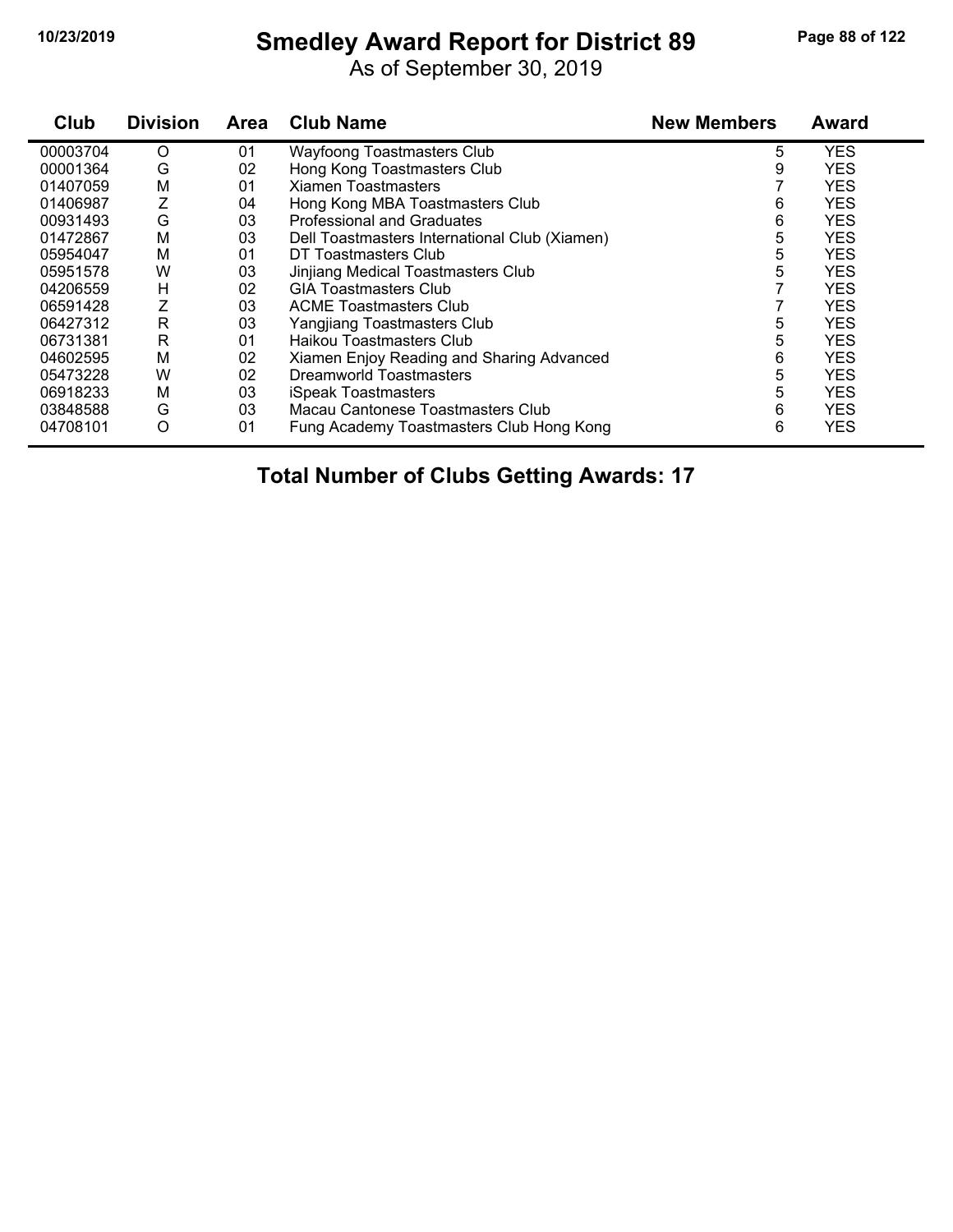# **10/23/2019 Smedley Award Report for District 90 Page 89 of 122**

As of September 30, 2019

| Club     | <b>Division</b> | Area | <b>Club Name</b>                  | <b>New Members</b> | Award |
|----------|-----------------|------|-----------------------------------|--------------------|-------|
| 04342363 | W               | 26   | Sydney Water                      | 6                  | YES   |
| 07520296 | W               | 11   | <b>Penrith CBD Toastmasters</b>   | 6                  | YES   |
| 06921738 | н               | 34   | Vodafone Australia Toastmasters   | 6                  | YES   |
| 01552371 |                 | 24   | Erina Toastmasters                | 5                  | YES   |
| 00003186 | Е               | 21   | Gosford City Club                 | 5                  | YES   |
| 00005069 | M               | 02   | Western Lectern                   | 5                  | YES   |
| 00007681 | W               | 13   | Western Gourmet Toastmasters Club | 5                  | YES   |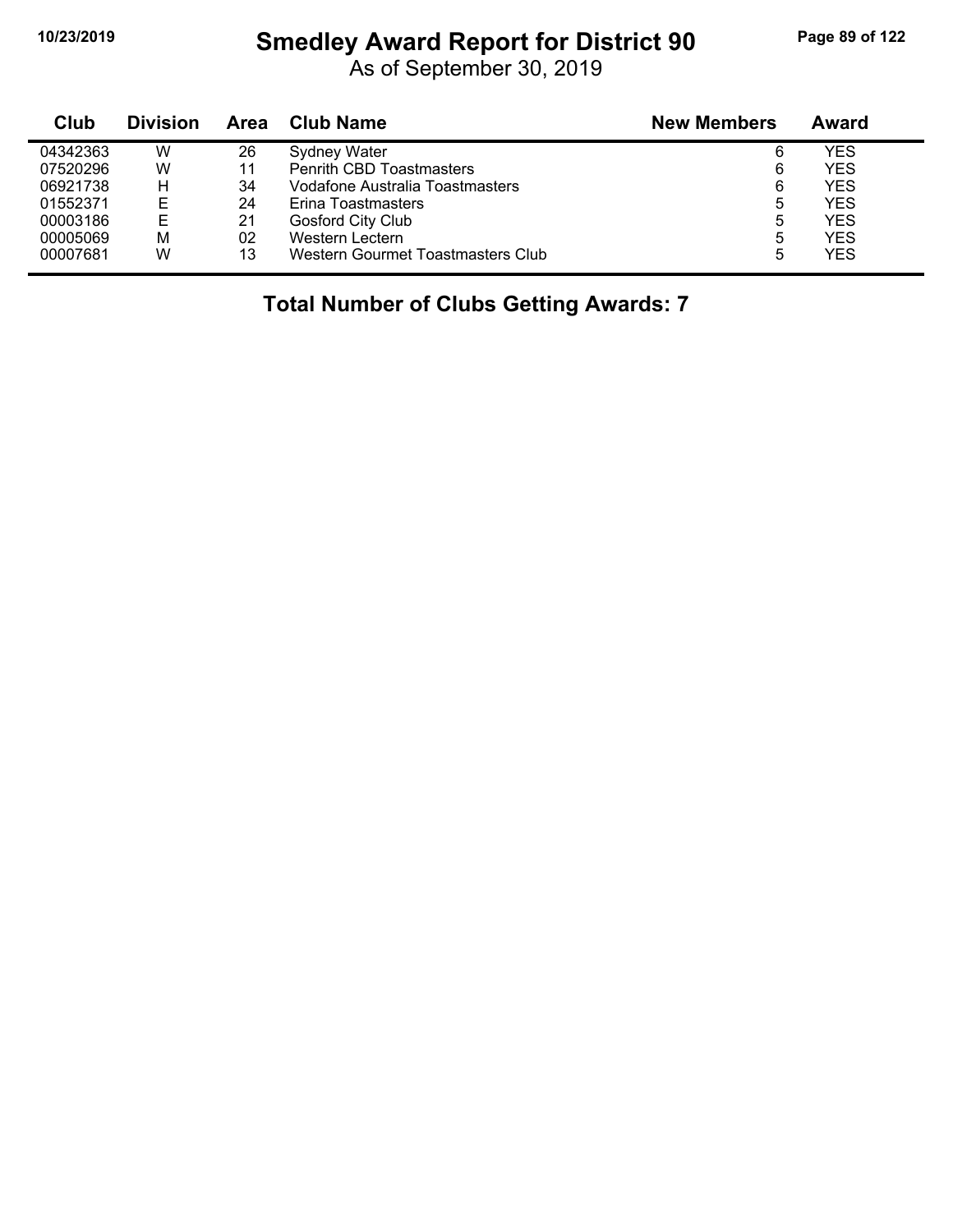# **10/23/2019 Smedley Award Report for District 91 Page 90 of 122**

As of September 30, 2019

| Club     | <b>Division</b> | <b>Area</b> | <b>Club Name</b>                            | <b>New Members</b> | <b>Award</b> |
|----------|-----------------|-------------|---------------------------------------------|--------------------|--------------|
| 00007749 |                 | 61          | Harrovian Speakers Toastmasters             | 8                  | <b>YES</b>   |
| 00005461 | J               | 21          | Maidenhead Speakers Club                    | 9                  | <b>YES</b>   |
| 00004824 |                 | 09          | London Business School Public Speaking Club | 5                  | <b>YES</b>   |
| 01376237 | Κ               | 58          | 1st London Toastmasters                     | 6                  | <b>YES</b>   |
| 00002731 | B               | 29          | <b>Riverside Communicators</b>              | 5                  | <b>YES</b>   |
| 00002965 | A               | 46          | Newbury Speakers Club                       | 6                  | <b>YES</b>   |
| 01519329 | $\mathsf C$     | 05          | <b>Covent Garden Speakers</b>               | 5                  | <b>YES</b>   |
| 01811645 | Κ               | 03          | London Public Speakers                      | 10                 | <b>YES</b>   |
| 01279299 | A               | 01          | Hamwic Speakers                             | 5                  | <b>YES</b>   |
| 01348895 | Α               | 46          | Microsoft Speakers Club                     | 5                  | <b>YES</b>   |
| 00674907 | B               | 08          | London Cardinals Club                       | 5                  | <b>YES</b>   |
| 00961893 | Α               | 14          | <b>Camberley Speakers</b>                   | 9                  | <b>YES</b>   |
| 00778270 | Κ               | 13          | Canary Wharf Communicators Club             | 10                 | <b>YES</b>   |
| 01045890 | J               | 07          | <b>Oxford Orators Club</b>                  | 8                  | <b>YES</b>   |
| 01249064 | A               | 62          | Armada Speakers                             | 6                  | <b>YES</b>   |
| 00002027 | Κ               | 58          | City of London Toastmasters Club            | 6                  | <b>YES</b>   |
| 05987771 | Κ               | 03          | <b>Central London Toastmasters</b>          | 5                  | <b>YES</b>   |
| 02277701 | B               | 52          | Kings Speakers                              | 5                  | <b>YES</b>   |
| 04169140 | C               | 05          | <b>City Limits Speakers</b>                 | 5                  | <b>YES</b>   |
| 04138266 | B               | 08          | London Victorians                           | 8                  | <b>YES</b>   |
| 05513601 | H               | 15          | <b>Clapham Connectors</b>                   | 8                  | <b>YES</b>   |
| 05812194 | A               | 62          | <b>Bristol Central Speakers</b>             | 5                  | <b>YES</b>   |
| 06113540 | Κ               | 12          | <b>Barking Toastmasters</b>                 | 5                  | <b>YES</b>   |
| 03808273 | Κ               | 58          | <b>PMI UK Toastmasters Club</b>             | 5                  | <b>YES</b>   |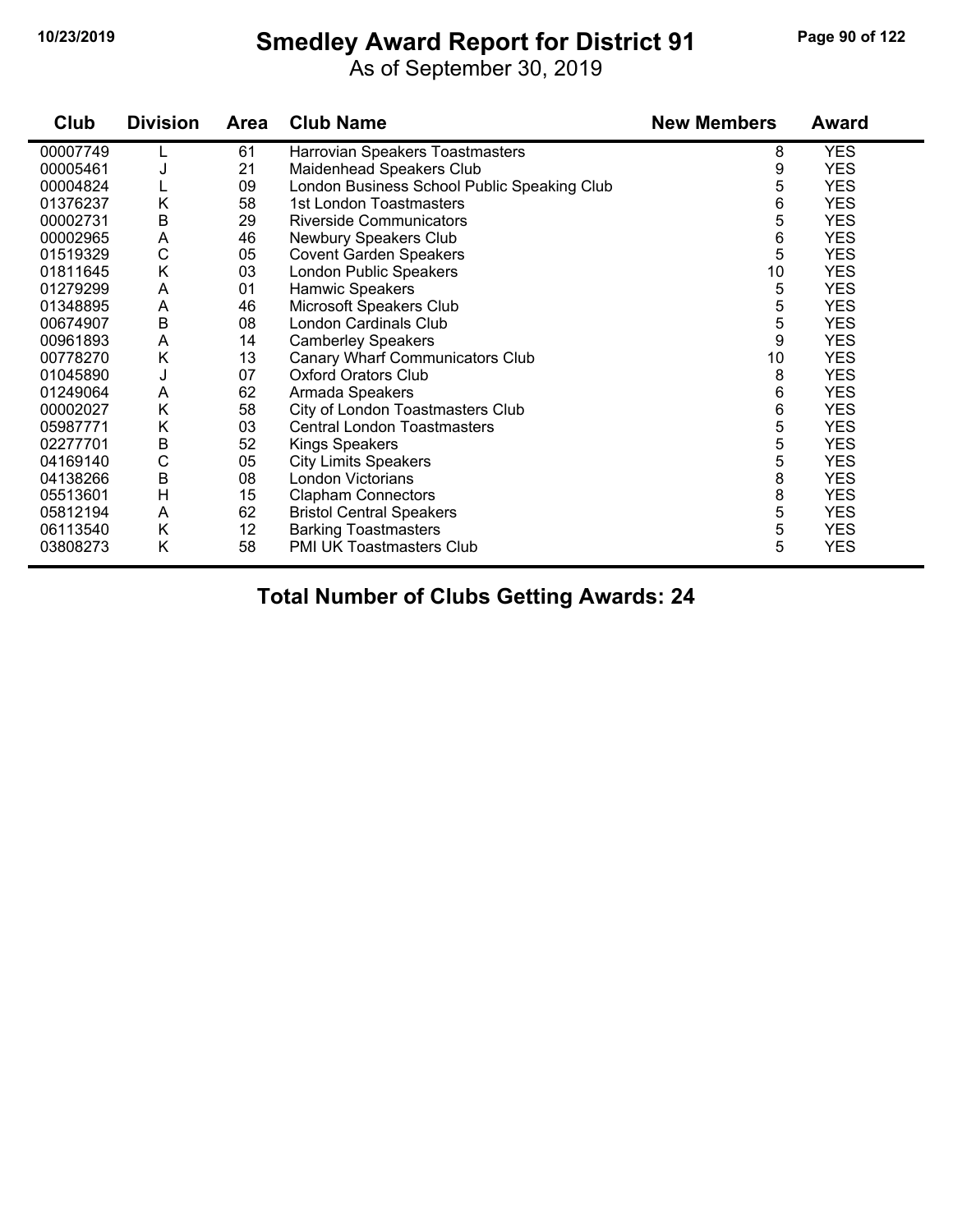### **10/23/2019 Smedley Award Report for District 92 Page 91 of 122**

As of September 30, 2019

| Club     | <b>Division</b> | Area | <b>Club Name</b>                                | <b>New Members</b> | Award      |
|----------|-----------------|------|-------------------------------------------------|--------------------|------------|
| 02490841 | D               | 03   | Unilever ETS Toastmasters Club                  | 5                  | <b>YES</b> |
| 03283460 |                 | 01   | <b>Wipro BEATS</b>                              | 10                 | <b>YES</b> |
| 07342519 |                 | 01   | <b>HP Hurricanes</b>                            | 6                  | <b>YES</b> |
| 07575734 | F               | 04   | <b>Agnesian Toastmasters</b>                    | 5                  | <b>YES</b> |
| 04410336 | E               | 03   | <b>Dhwani Toastmasters</b>                      | 5                  | <b>YES</b> |
| 04703229 | D               | 03   | <b>PSN Toastmasters Club</b>                    | 15                 | <b>YES</b> |
| 07235902 | D               | 02   | Airbus India Toastmasters Club                  | 8                  | <b>YES</b> |
| 04731608 | Κ               | 01   | <b>JPMC Bangalore Toastmasters</b>              | 60                 | <b>YES</b> |
| 06097063 | Κ               | 04   | <b>Anchor Orators</b>                           | 5                  | <b>YES</b> |
| 06975394 | L               | 01   | Toastmasters of HP                              | 5                  | <b>YES</b> |
| 07502654 | E               | 04   | <b>Transcend Toastmasters</b>                   | 11                 | <b>YES</b> |
| 07470530 | M               | 03   | <b>Smartshift Toastmasters</b>                  | 8                  | <b>YES</b> |
| 05893220 | H               | 02   | <b>UST Global Kochi Toastmasters</b>            | 5                  | <b>YES</b> |
| 02669933 | J               | 03   | <b>Ascent Toastmasters Club</b>                 | 5                  | <b>YES</b> |
| 02818428 | F               | 04   | Milagres Toastmasters, Mangalore                | 5                  | <b>YES</b> |
| 03900632 | F               | 01   | Manipal-Udupi Toastmasters Club                 | 5                  | <b>YES</b> |
| 04833954 | A               | 03   | <b>Tavant Bangalore Toastmasters Club</b>       | 6                  | <b>YES</b> |
| 07357358 | С               | 01   | <b>Cisco Communication Club</b>                 | 5                  | <b>YES</b> |
| 06870155 | N               | 04   | <b>TCS Maitree - ITPL Toastmasters Club</b>     | 5                  | <b>YES</b> |
| 06513267 | C               | 02   | Samsung Bangalore Toastmasters Club             | 6                  | <b>YES</b> |
| 01535535 | Κ               | 02   | <b>Schneider Electric Toastmasters Club</b>     | 9                  | <b>YES</b> |
| 01434790 | ${\sf N}$       | 01   | TCS Maitree - Bangalore Toastmasters Club       | 6                  | <b>YES</b> |
| 01207477 | H               | 01   | <b>EKM Toastmasters</b>                         | 5                  | <b>YES</b> |
| 00948587 | N               | 03   | <b>JFWTC Toastmasters Club</b>                  | 5                  | <b>YES</b> |
| 06435784 | L               | 04   | Apotex Toastmasters Club                        | 5                  | <b>YES</b> |
| 06488867 | Κ               | 03   | PayPal Toastmasters Club                        | 5                  | <b>YES</b> |
| 06511234 | Κ               | 01   | Toastmasters Amrita Bengaluru                   | 5                  | <b>YES</b> |
| 06612344 | H               | 04   | Baker Hughes Kochi Toastmasters                 | 5                  | <b>YES</b> |
| 06664090 | O               | 03   | Zinnov Toastmasters Club                        | 5                  | <b>YES</b> |
| 05840831 | Κ               | 01   | Juniper India                                   | 5                  | <b>YES</b> |
| 06427472 | E               | 03   | Lead India Speakers Club                        | 7                  | <b>YES</b> |
| 07079765 | Ν               | 01   | Standard Chartered - Bangalore BTP Toastmasters | 5                  | <b>YES</b> |
| 06843977 | F               | 01   | <b>MAHE Toastmasters Club</b>                   | 19                 | <b>YES</b> |
| 06849298 | J               | 01   | <b>BT Speaking Minds</b>                        | 5                  | <b>YES</b> |
| 05856861 | O               | 02   | <b>MCC Toastmasters Club</b>                    | 17                 | <b>YES</b> |
| 06110289 | F               | 02   | <b>NITK Toastmasters Club</b>                   | 5                  | <b>YES</b> |
| 05843852 |                 | 03   | <b>HSR Toastmasters Club</b>                    | 7                  | <b>YES</b> |
| 05729476 | J               | 02   | Shell We Talk                                   | 6                  | <b>YES</b> |
| 05409237 | Н               | 04   | <b>Spicy Toastmasters</b>                       | 5                  | <b>YES</b> |
| 04754691 | J               | 02   | Morgan Stanley Bengaluru Orators                | 5                  | <b>YES</b> |
| 04716011 |                 | 03   | TechMahindra Bangalore Toastmasters Club        | 5                  | <b>YES</b> |
| 04716149 | D               | 03   | <b>AIG Toastmasters Club</b>                    | 5                  | <b>YES</b> |
| 05185978 |                 | 04   | Electronics City Toastmasters Club              | $\overline{7}$     | <b>YES</b> |
| 05186089 | Κ               | 02   | [24] 7 Inspired Orators                         | 5                  | <b>YES</b> |
| 04785827 | B               | 03   | FMRI EGL - Movers & Speakers Toastmasters Clut  | 5                  | <b>YES</b> |
| 04393223 | Κ               | 03   | Sarjapura Road Toastmasters Club                | 5                  | <b>YES</b> |
| 04304110 | L               | 04   | Siemens Bangalore Toastmasters Club             | 5                  | <b>YES</b> |
| 04412996 | Κ               | 02   | Cisco Xpressions                                | 5                  | <b>YES</b> |
| 03793772 | M               | 01   | <b>Utthishta Toastmasters</b>                   | 8                  | <b>YES</b> |
| 03803102 | L               | 01   | <b>RESONANCE</b>                                | 6                  | <b>YES</b> |
| 04184180 | L               | 04   | Deshpande Educational Trust Toastmasters Club   | 5                  | <b>YES</b> |
| 04194984 | M               | 01   | Mindtree Bangalore Toastmasters Club            | 5                  | <b>YES</b> |
| 03602666 |                 | 03   | Yokogawa India Toastmasters Club                | 6                  | <b>YES</b> |
| 03572259 | B               | 02   | <b>First Aureate</b>                            | 5                  | <b>YES</b> |
| 03078424 | С               | 02   | Toastmasters Indiranagar Pride                  | 6                  | <b>YES</b> |
| 02379914 | L               | 03   | <b>Beechi Toastmasters Club</b>                 | 5                  | <b>YES</b> |
| 02389985 | G               | 01   | <b>Trivandrum Toastmasters</b>                  | 5                  | <b>YES</b> |
| 02188958 | A               | 03   | Koramangala Toastmasters Club                   | 5                  | <b>YES</b> |
| 02177847 | B               | 02   | Thomson Reuters Toastmasters Club Bangalore     | 5                  | <b>YES</b> |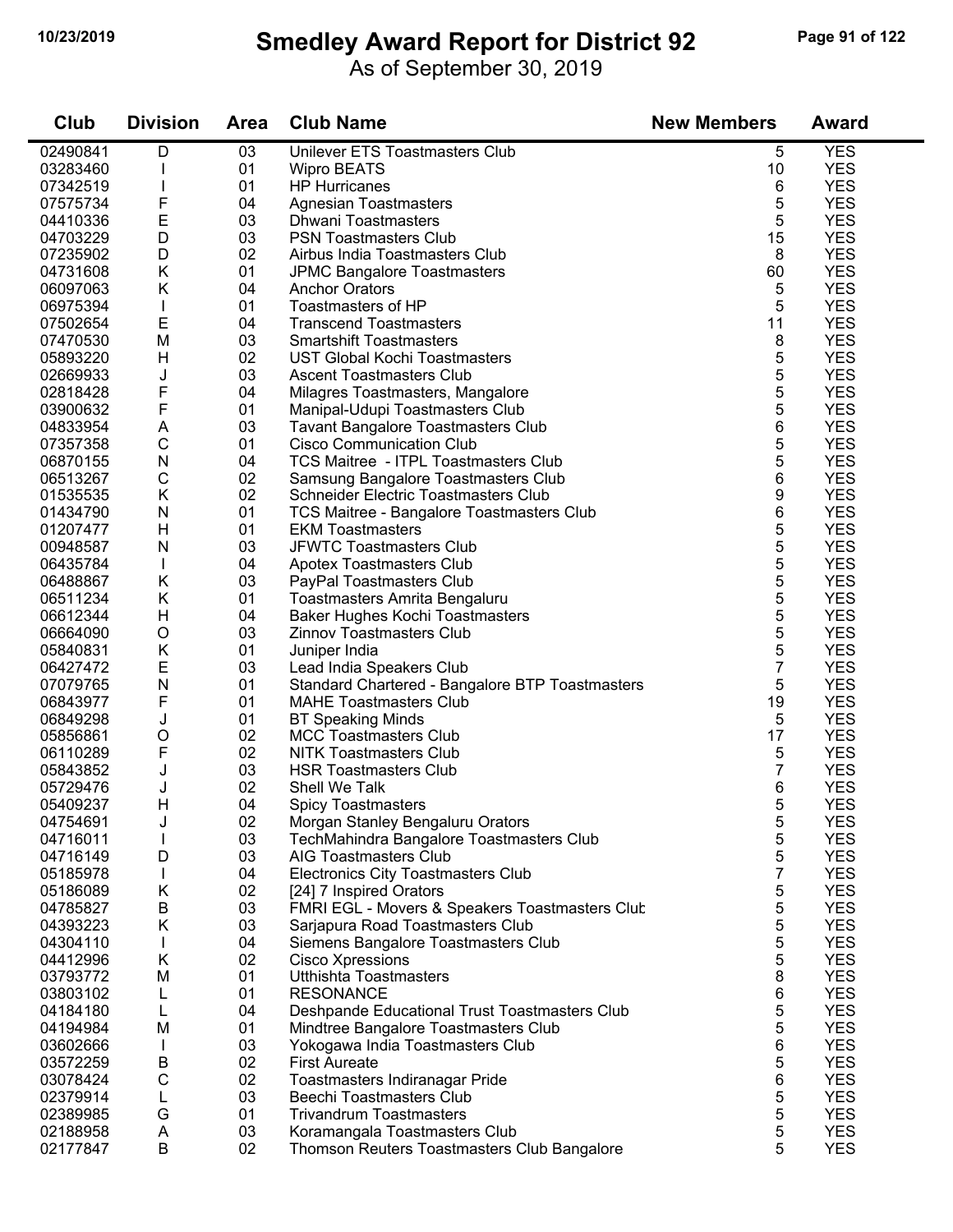### **10/23/2019 Smedley Award Report for District 92 Page 92 of 122**

As of September 30, 2019

| <b>Club</b> | <b>Division</b> | <b>Area</b> | <b>Club Name</b>                             | <b>New Members</b> | <b>Award</b> |
|-------------|-----------------|-------------|----------------------------------------------|--------------------|--------------|
| 07523372    |                 | 01          | <b>Wipro Cohorts</b>                         | 5                  | <b>YES</b>   |
| 07460211    | Е               | 01          | <b>WeSpeak Toastmasters Club</b>             | 6                  | <b>YES</b>   |
| 06925924    | $\mathsf{C}$    | 04          | <b>Eikonic Toastmasters</b>                  | 5                  | <b>YES</b>   |
| 06920786    |                 | 03          | Merck SBS Toastmasters Club                  | 5                  | <b>YES</b>   |
| 05915386    | $\mathsf{P}$    | 02          | <b>Enterprising Toastmasters of Palakkad</b> | 5                  | <b>YES</b>   |
| 05044336    | G               | 02          | The Quilon Toastmasters                      | 5                  | <b>YES</b>   |
| 05947684    | N               | 04          | <b>Chevy Orators</b>                         | 6                  | <b>YES</b>   |
| 04885652    | D               | 04          | Qonverse                                     | 5                  | <b>YES</b>   |
| 03984104    | P               | 01          | <b>Calicut Toastmasters</b>                  | 5                  | <b>YES</b>   |
| 03958529    | N               | 02          | SAP SpeakToLead Toastmasters Club            | 5                  | <b>YES</b>   |
| 04053211    | B               | 04          | <b>Walk The Talk</b>                         | 5                  | <b>YES</b>   |
| 02518988    | L               | 02          | Wordly-Wise Toastmasters                     | 5                  | <b>YES</b>   |
| 02995796    | D               | 01          | <b>Netapp Toastmasters Club</b>              | 5                  | <b>YES</b>   |
| 03903550    | P               | 03          | <b>Smartcity Toastmasters</b>                | 5                  | <b>YES</b>   |
| 03859695    | E               | 01          | <b>IBC Titans Toastmasters Club</b>          | 8                  | <b>YES</b>   |
| 02870184    | L               | 03          | <b>Talkmagic Toastmasters Club</b>           | 5                  | <b>YES</b>   |
| 00001766    | L               | 04          | Daffodils Toastmasters Club                  | 5                  | <b>YES</b>   |
| 00000547    | M               | 03          | Deejays Toastmasters                         | 6                  | <b>YES</b>   |
| 01254322    | $\sf B$         | 03          | Speech Weavers                               | 5                  | <b>YES</b>   |
| 00585650    | F               | 03          | Mangalore Club                               | 5                  | <b>YES</b>   |
| 00009713    | L               | 02          | <b>Sunshine Toastmasters Club</b>            | 5                  | <b>YES</b>   |
| 01077961    | E               | 01          | <b>ORA*TORS CLUB</b>                         | 10                 | <b>YES</b>   |
| 00691074    | Н               | 01          | Kochi Club                                   | 5                  | <b>YES</b>   |
| 01449300    | M               | 02          | <b>Mysore Toastmasters</b>                   | 6                  | <b>YES</b>   |
| 01418339    | G               | 03          | Assisi Toastmasters                          | 5                  | <b>YES</b>   |
| 01600545    | F               | 04          | <b>INSPIRON Toastmasters Club</b>            | 5                  | <b>YES</b>   |
| 01522721    | H               | 04          | Kerala Toastmasters                          | 5                  | <b>YES</b>   |
| 01548643    | D               | 02          | Express2Lead Toastmasters Club               | 7                  | <b>YES</b>   |
| 01134620    | N               | 03          | Capgemini Toastmasters Club                  | 5                  | <b>YES</b>   |
| 00863230    | B               | 01          | IBM Synergy Toastmasters Club                | 5                  | <b>YES</b>   |
| 01389390    | E               | 04          | <b>IIMB Orators Club</b>                     | 5                  | <b>YES</b>   |
| 01401641    | F               | 03          | Infosys Toastmasters, Mangalore SEZ          | 6                  | <b>YES</b>   |
| 01376605    | $\mathsf{P}$    | 03          | <b>Travancore Toastmasters Club</b>          | 5                  | <b>YES</b>   |
| 01364680    | N               | 02          | Caterpillar Bangalore RMZ Toastmasters Club  | 9                  | <b>YES</b>   |
| 00009206    | L               | 04          | <b>BANGALORE TOASTMASTERS CLUB</b>           | 6                  | <b>YES</b>   |
| 00009496    | $\mathsf{C}$    | 01          | LA Nineteen Twenty-Four Club                 | 18                 | <b>YES</b>   |
| 00009639    | M               | 03          | <b>Mecon Communication Club</b>              | 6                  | <b>YES</b>   |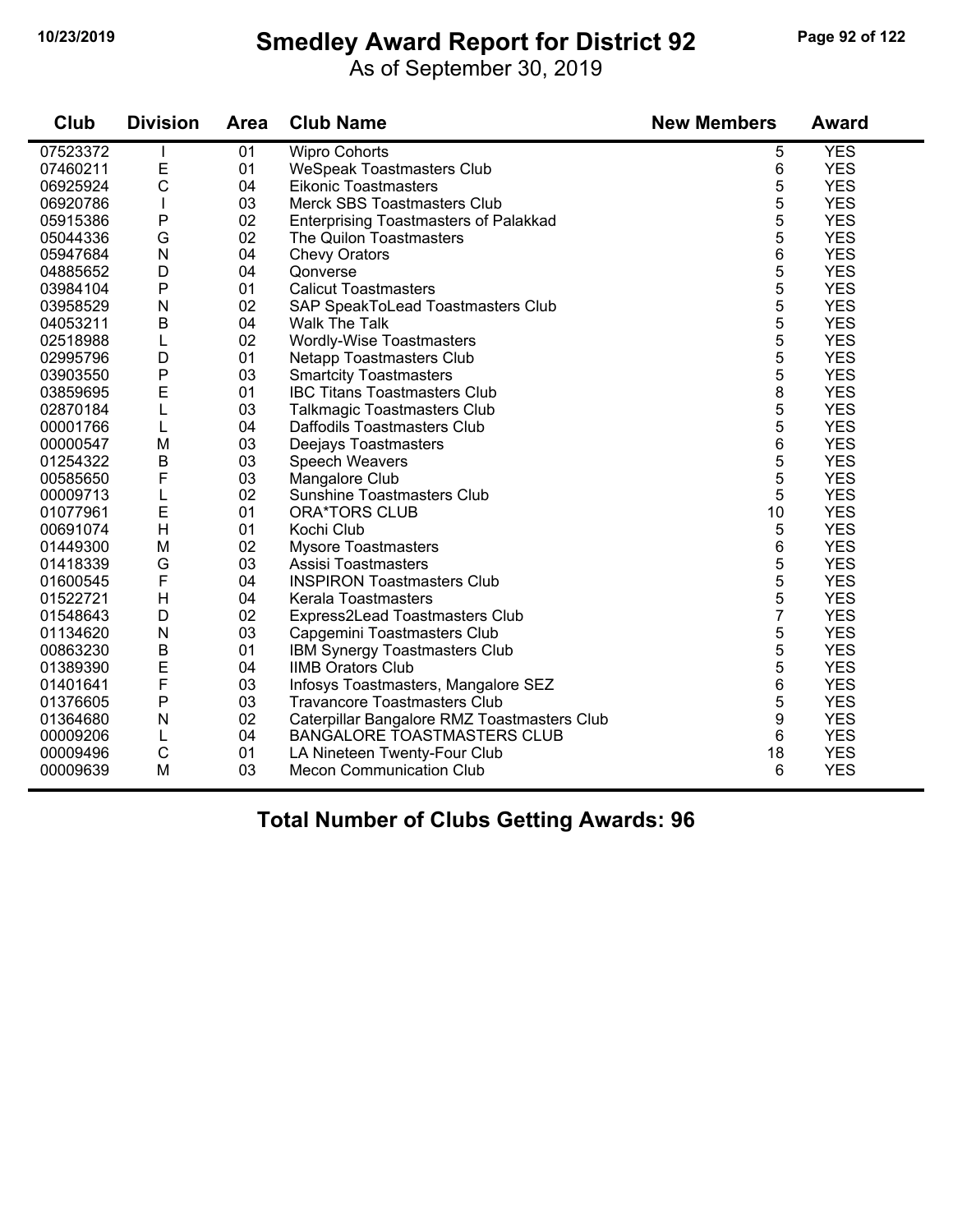# **10/23/2019 Smedley Award Report for District 93 Page 93 of 122**

As of September 30, 2019

| Club     | <b>Division</b> | Area | <b>Club Name</b>                    | <b>New Members</b> | Award      |
|----------|-----------------|------|-------------------------------------|--------------------|------------|
| 00000758 | А               | 10   | Seoul Toastmasters Club             |                    | <b>YES</b> |
| 01789566 | В               | 34   | Gyodae Toastmasters                 | 5                  | <b>YES</b> |
| 00679824 | A               | 20   | Sinchon Toastmasters Club           | 5                  | <b>YES</b> |
| 05087298 |                 | 40   | Pangyo Toastmasters                 | 5                  | <b>YES</b> |
| 02335264 | А               | 12   | Itaewon Toastmasters Club           | 6                  | <b>YES</b> |
| 03281377 | В               | 34   | <b>Gangnam Morning Toastmasters</b> | 6                  | <b>YES</b> |
| 05681624 | B               | 30   | <b>Buddy Toastmasters</b>           | 5                  | <b>YES</b> |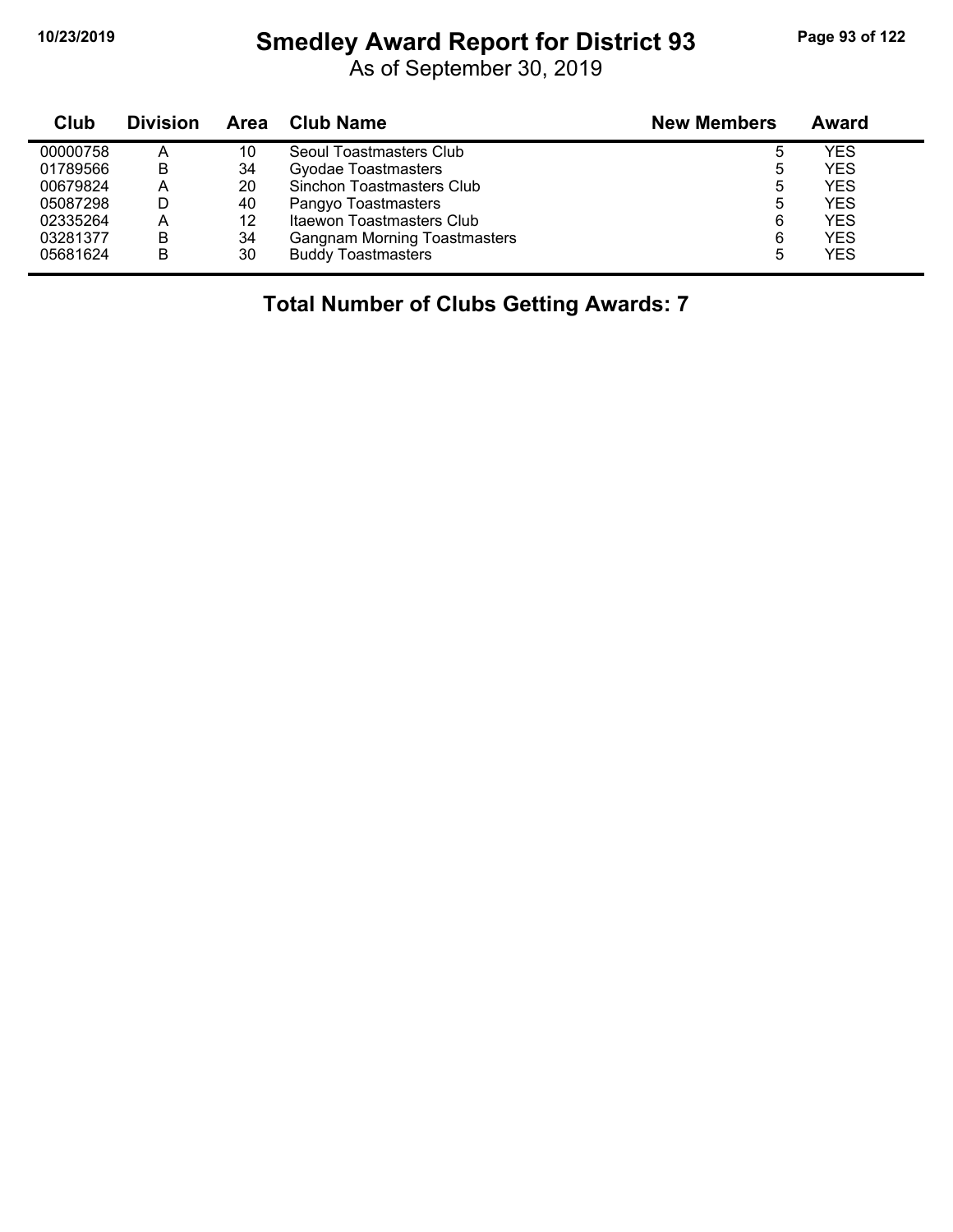# **10/23/2019 Smedley Award Report for District 94 Page 94 of 122**

As of September 30, 2019

| <b>Club</b> | <b>Division</b> | <b>Area</b> | <b>Club Name</b>                                | <b>New Members</b> | <b>Award</b> |
|-------------|-----------------|-------------|-------------------------------------------------|--------------------|--------------|
| 05660035    | Е               | 14          | <b>GEMSTONES Toastmasters Club</b>              | 6                  | <b>YES</b>   |
| 05607361    | F               | 23          | <b>Sterling Toastmasters Club</b>               | 5                  | <b>YES</b>   |
| 05495364    | A               | 25          | Academie                                        | 5                  | <b>YES</b>   |
| 05580648    | $\mathsf C$     | 07          | ISPP Excellence Toastmasters Club               | 5                  | <b>YES</b>   |
| 05546327    | A               | 02          | San Pedro Toastmasters Club                     | 5                  | <b>YES</b>   |
| 04323560    | H               | 22          | Performance Toastmasters Club De Lome           | 5                  | <b>YES</b>   |
| 04460439    | $\mathsf C$     | 36          | <b>DGI Ouaga Lumiere</b>                        | 5                  | <b>YES</b>   |
| 04788058    | A               | 02          | Abidjan Ocean Toastmasters Club                 | 9                  | <b>YES</b>   |
| 04687239    | B               | 21          | <b>EVEREST</b>                                  | 8                  | <b>YES</b>   |
| 07156855    | $\mathsf C$     | 29          | <b>OUAGA YELEEN</b>                             | 5                  | <b>YES</b>   |
| 06773641    | G               | 31          | <b>Stanbic Heights Toastmasters</b>             | 5                  | <b>YES</b>   |
| 06613234    | $\mathsf{C}$    | 36          | Ouaga Elite                                     | 5                  | <b>YES</b>   |
| 06536576    | E               | 13          | <b>TOPAZ</b>                                    | 5                  | <b>YES</b>   |
| 03268833    | $\sf B$         | 06          | <b>GALAXIE</b>                                  | 5                  | <b>YES</b>   |
| 03584204    | C               | 29          | <b>IAM LIGHT</b>                                | 6                  | <b>YES</b>   |
| 03562509    | $\mathsf C$     | 36          | Maestria TM Club Avance                         | 5                  | <b>YES</b>   |
|             | F               | 28          | Sea Shell Toastmasters                          |                    | <b>YES</b>   |
| 03796969    |                 |             |                                                 | 5                  |              |
| 05107095    | B               | 27          | Yaounde Toastmasters Club                       | 6                  | <b>YES</b>   |
| 04049482    | E               | 30          | <b>Emerald Toastmasters</b>                     | 11                 | <b>YES</b>   |
| 02909877    | A               | 20          | Eburnea                                         | 5                  | <b>YES</b>   |
| 02951914    | H               | 34          | Noblesse Toastmasters Club De Lome              | 5                  | <b>YES</b>   |
| 02983245    | B               | 04          | <b>Houeze Toastmasters Club</b>                 | 5                  | <b>YES</b>   |
| 03643551    | A               | 20          | <b>Star Toastmasters Club</b>                   | 5                  | <b>YES</b>   |
| 03912651    | B               | 05          | Prestige                                        | 5                  | <b>YES</b>   |
| 03687091    | $\mathsf{C}$    | 08          | Cristal                                         | 6                  | <b>YES</b>   |
| 01168454    | D               | 10          | <b>Bamako ELITE</b>                             | 6                  | <b>YES</b>   |
| 00670876    | $\mathsf{C}$    | 07          | <b>Ouaga Forum Toastmasters Club</b>            | 7                  | <b>YES</b>   |
| 01523659    | F               | 19          | <b>Merit Toastmasters</b>                       | 5                  | <b>YES</b>   |
| 01276575    | E               | 13          | Unity Toastmasters Club                         | 5                  | <b>YES</b>   |
| 00806093    | $\mathsf B$     | 05          | Eloquentia Toastmasters Club                    | 6                  | <b>YES</b>   |
| 01332574    | H               | 22          | Excellence                                      | 6                  | <b>YES</b>   |
| 00001583    | A               | 01          | Agora Toastmasters Club D'Abidjan               | 5                  | <b>YES</b>   |
| 01364716    | H               | 32          | Kekeli Toastmasters Club                        | 5                  | <b>YES</b>   |
| 00005196    | A               | 02          | Logos Toastmasters Club                         | 13                 | <b>YES</b>   |
| 01417499    | F               | 17          | DA Toastmasters                                 | 7                  | <b>YES</b>   |
| 06703608    | B               | 27          | <b>Toli Toastmasters Club</b>                   | 6                  | <b>YES</b>   |
| 07370987    | $\mathsf{C}$    | 07          | <b>Ouaga Eveil Toastmasters Club</b>            | 5                  | <b>YES</b>   |
| 07418252    | A               | 02          | Akwaba Abidjan SUD                              | 6                  | <b>YES</b>   |
| 07420582    | G               | 33          | Tema Flourish Toastmasters                      | 5                  | <b>YES</b>   |
| 07425656    | Е               | 30          | Abuja City                                      | 5                  | <b>YES</b>   |
| 02860859    | F               | 18          | Seaside                                         | 6                  | <b>YES</b>   |
| 06068857    | F               | 28          | <b>Business School Netherlands Toastmasters</b> | 5                  | <b>YES</b>   |
| 05944475    | H               | 32          | Clinique Biasa Toastmasters Club                | 5                  | <b>YES</b>   |
| 04911252    | B               | 21          | <b>EXCELLENCIA</b>                              | 5                  | <b>YES</b>   |
| 07453599    | A               | 25          | Orange Guinee                                   | 5                  | <b>YES</b>   |
| 06955781    | H               | 22          | Leader Toastmasters Club De Tsevie              | 5                  | <b>YES</b>   |
| 06992567    | E               | 13          | Hatlab Toastmasters Club                        | 5                  | <b>YES</b>   |
| 04553130    | A               | 25          | <b>Tinkisso Prestige</b>                        | 7                  | <b>YES</b>   |
| 03281755    | F               | 23          |                                                 | 5                  | <b>YES</b>   |
|             |                 |             | Oil City Speakers Club                          |                    |              |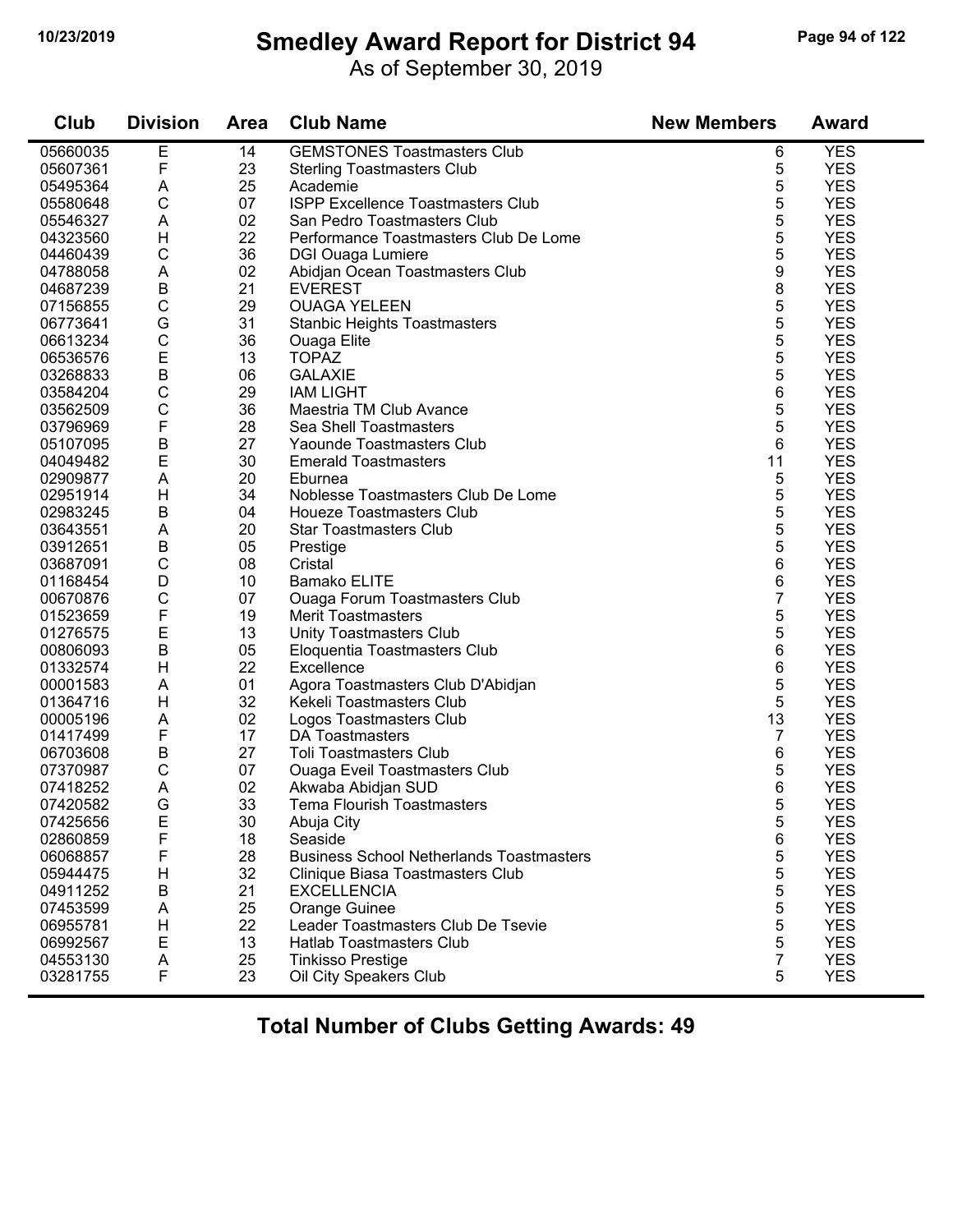# **10/23/2019 Smedley Award Report for District 95 Page 95 of 122**

As of September 30, 2019

| Club     | <b>Division</b> | Area | <b>Club Name</b>            | <b>New Members</b> | <b>Award</b> |
|----------|-----------------|------|-----------------------------|--------------------|--------------|
| 00004700 | B               | 02   | Stockholm Toastmaster Club  | 12                 | <b>YES</b>   |
| 00005571 | С               | 05   | Hannover Speakers Club      | 8                  | <b>YES</b>   |
| 00641931 | A               | 02   | HanseRedner Club            | 9                  | <b>YES</b>   |
| 00001063 | С               | 01   | Mercury Toastmasters Berlin | 5                  | <b>YES</b>   |
| 01320303 | Α               | 04   | Bochum Toastmasters e.V.    | 12                 | <b>YES</b>   |
| 01009133 | Α               | 06   | Redefluss Bonn              |                    | <b>YES</b>   |
| 00009754 | A               | 05   | Cologne Toastmasters        | 18                 | <b>YES</b>   |
| 01539207 | A               | 01   | <b>Bremer Sprechstunde</b>  | 6                  | <b>YES</b>   |
| 00680945 | A               | 04   | Duesseldorfer Toastmasters  | 15                 | <b>YES</b>   |
| 02560410 | G               | 04   | Aarhus Toastmasters         | 10                 | <b>YES</b>   |
| 03548558 | E               | 03   | Speakers' Loft              | 5                  | <b>YES</b>   |
| 06786547 | G               | 03   | Frederiksberg Toastmasters  | 6                  | <b>YES</b>   |
| 04725099 | С               | 05   | <b>BS Speaks</b>            | 5                  | <b>YES</b>   |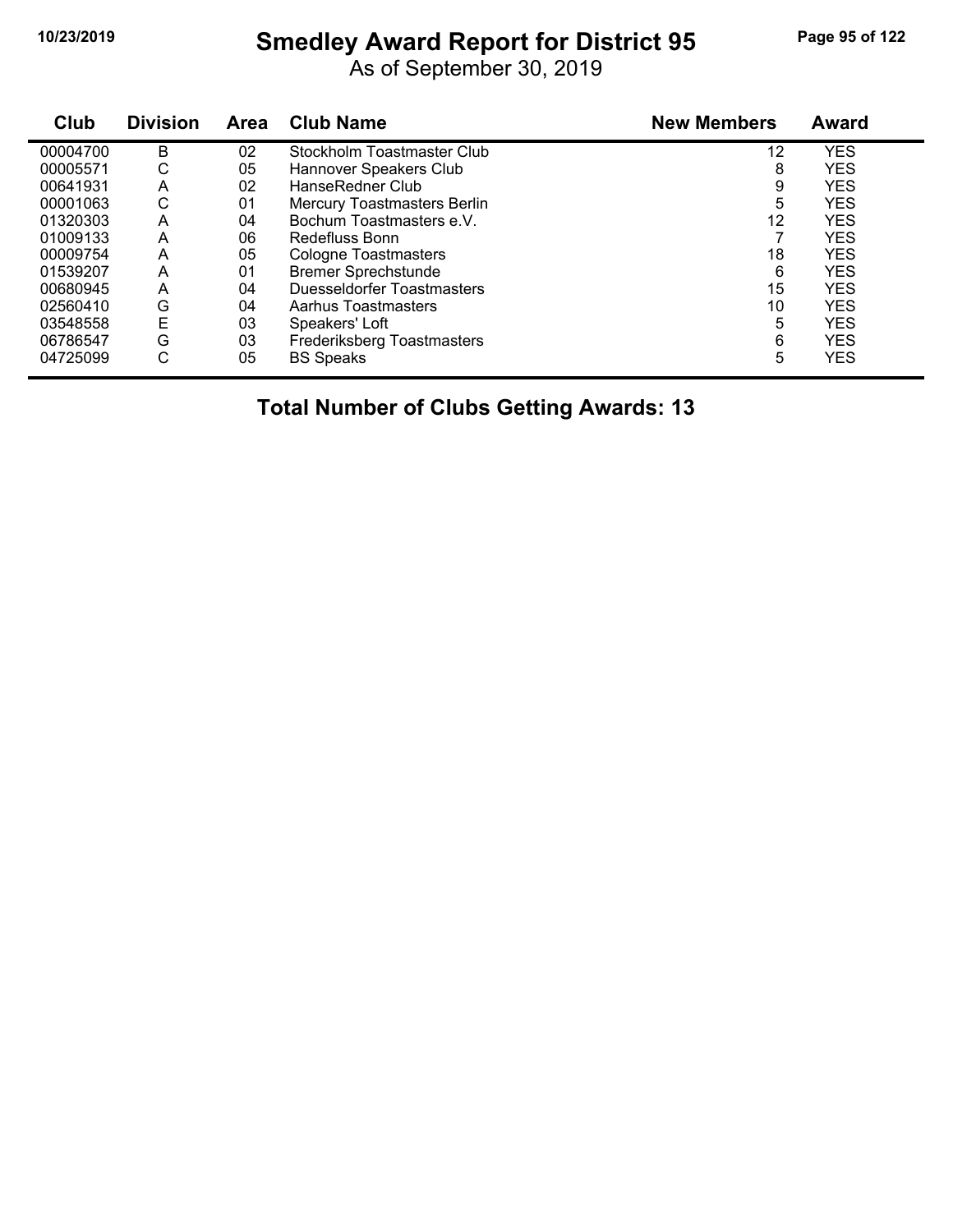# **10/23/2019 Smedley Award Report for District 96 Page 96 of 122**

As of September 30, 2019

| Club     | <b>Division</b> | Area | Club Name                           | <b>New Members</b> | Award |
|----------|-----------------|------|-------------------------------------|--------------------|-------|
| 00002149 | N               | 70   | Vancore Toastmasters                |                    | YES   |
| 00002046 |                 | 45   | Nechako Toastmasters                | b                  | YES   |
| 00004812 | В               | 20   | Marpole Community Toastmasters Club |                    | YES.  |
| 07438215 | S               | 25   | <b>PNI Toastmasters</b>             | b                  | YES   |
| 01481452 | N               | 71   | <b>Fluor Vancouver Speakers</b>     |                    | YES   |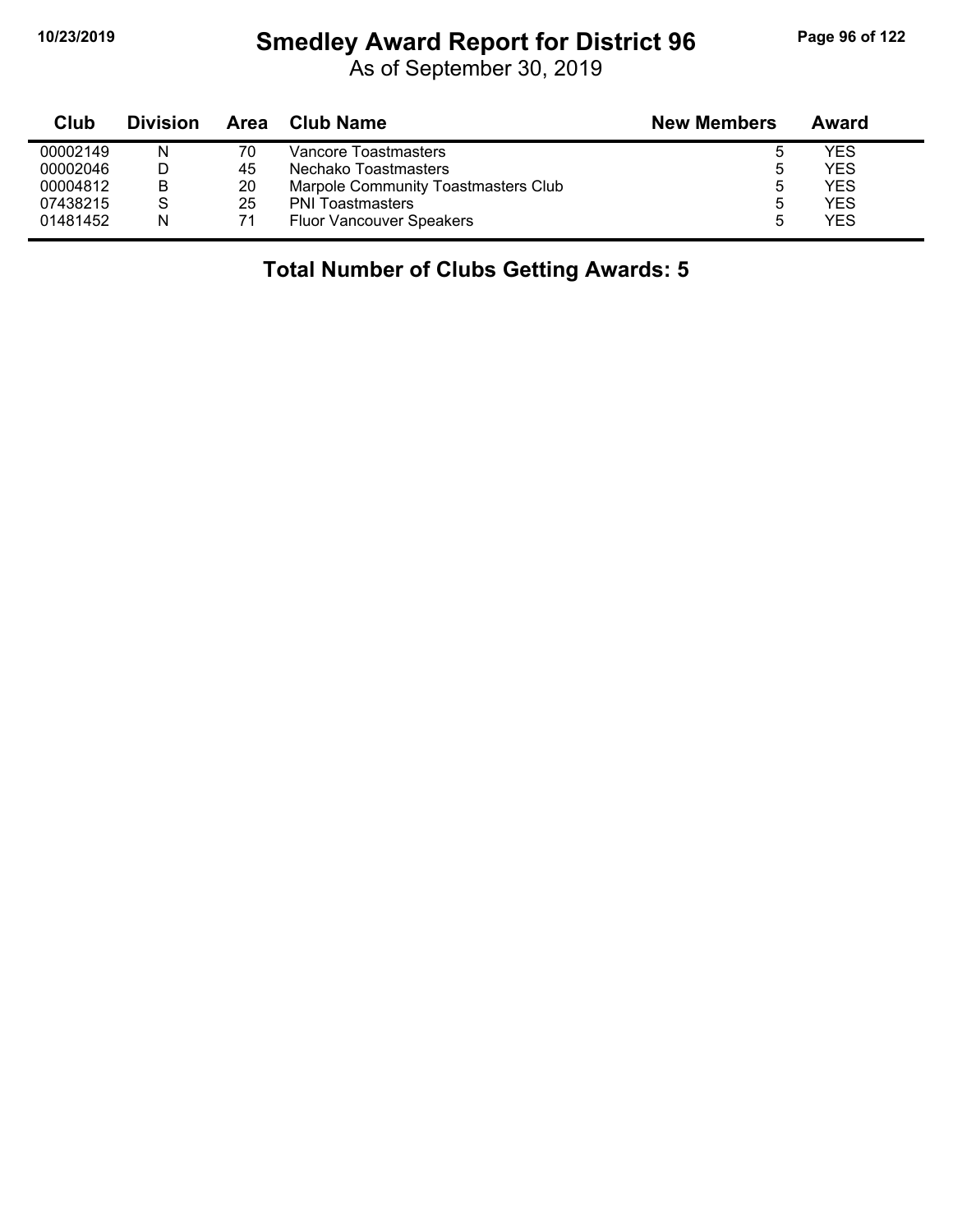# **10/23/2019 Smedley Award Report for District 97 Page 97 of 122**

As of September 30, 2019

| Club     | <b>Division</b> | Area | <b>Club Name</b>                 | <b>New Members</b> | Award      |
|----------|-----------------|------|----------------------------------|--------------------|------------|
| 04943786 | C               | 02   | <b>Empower Toastmasters</b>      | 6                  | <b>YES</b> |
| 00002092 | A               | 01   | <b>Capitol Toastmasters Club</b> |                    | <b>YES</b> |
| 00002010 | B               | 03   | Bangkok Club                     |                    | <b>YES</b> |
| 00943943 | B               | 02   | The First Thai Toastmasters Club | 5                  | <b>YES</b> |
| 00925535 | B               | 03   | Chiang Mai Toastmasters Club     | 6                  | <b>YES</b> |
| 01665430 |                 | 02   | Hanoi Speakers                   | 5                  | <b>YES</b> |
| 01513681 |                 | 01   | Saigon Toastmasters Club         | 5                  | <b>YES</b> |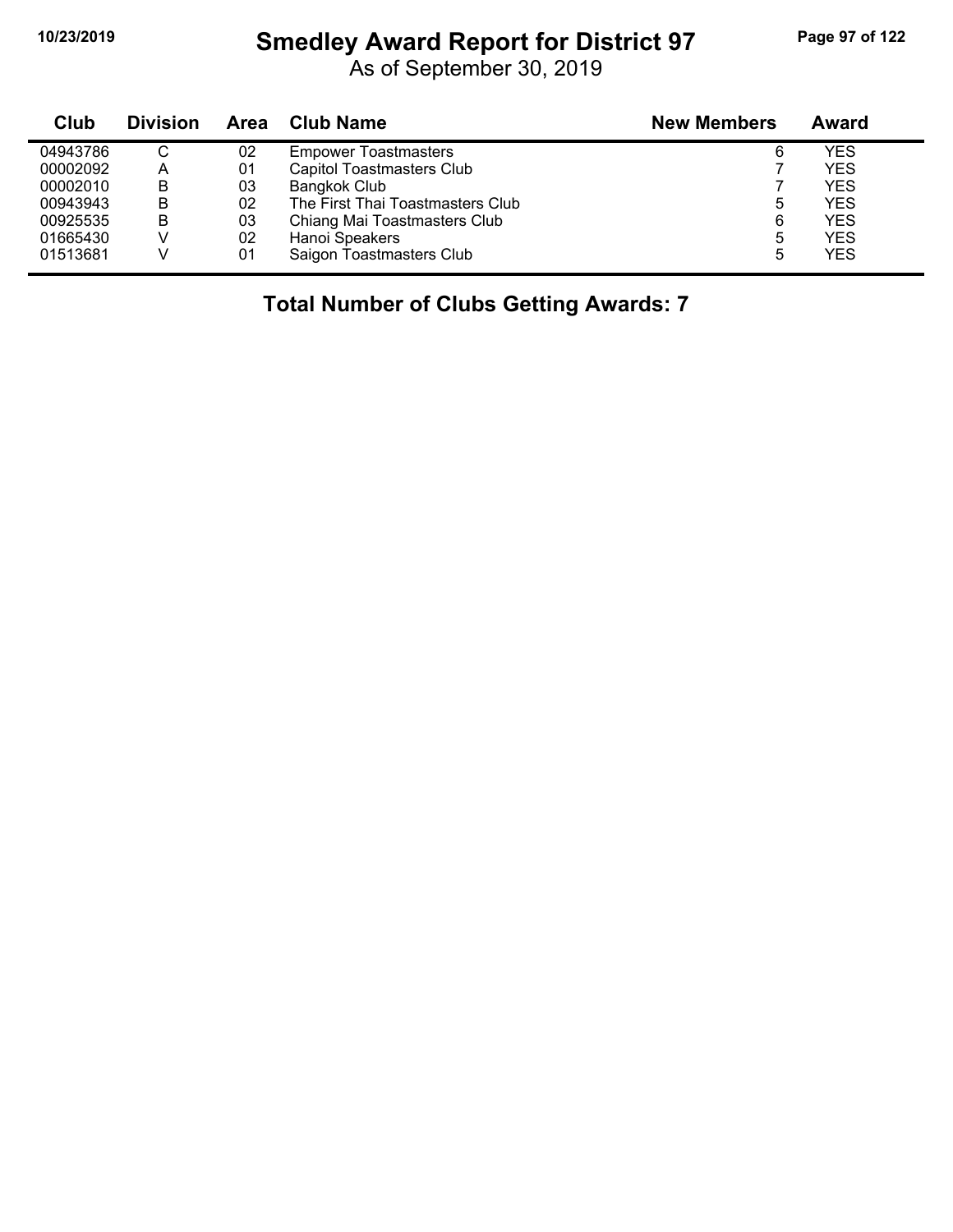### **10/23/2019 Smedley Award Report for District 98 Page 98 of 122**

As of September 30, 2019

| Club     | <b>Division</b> | <b>Area</b> | <b>Club Name</b>                                 | <b>New Members</b> | <b>Award</b> |
|----------|-----------------|-------------|--------------------------------------------------|--------------------|--------------|
| 01447379 | B               | 03          | Mahindra Toastmasters Club                       | 8                  | <b>YES</b>   |
| 01543586 | D               | 05          | Toastmasters Club of Pune South East             | 9                  | <b>YES</b>   |
| 01534609 | ${\sf P}$       | 02          | <b>Toastmasters Club of Pune-West</b>            | $\overline{7}$     | <b>YES</b>   |
| 01534632 | G               | 02          | TCS Maitree Synergy Park Toastmasters Club       | 7                  | <b>YES</b>   |
| 01246728 | M               | 01          | <b>Mulund Toastmasters Club</b>                  | 9                  | <b>YES</b>   |
| 00991226 | F               | 01          | Vision Toastmasters (community Club)             | 5                  | <b>YES</b>   |
| 00993448 | В               | 06          | Mumbai Toastmasters                              | 14                 | <b>YES</b>   |
| 01036431 | F               | 04          | Deloitte Hyderabad Toastmasters Club             | 5                  | <b>YES</b>   |
| 01141787 | Ρ               | 01          | <b>Toastmasters Club of Pune</b>                 | 5                  | <b>YES</b>   |
| 01135184 | B               | 01          | <b>Bombay Toastmasters</b>                       | 6                  | <b>YES</b>   |
| 01114159 | D               | 01          | Eaton Toastmasters Club                          | 5                  | <b>YES</b>   |
| 00616631 | B               | 02          | <b>TCS Maitree Toastmasters Club</b>             | 10                 | <b>YES</b>   |
| 04764536 | В               | 03          | <b>JPMC Malad Toastmasters</b>                   | 72                 | <b>YES</b>   |
| 04764579 | B               | 01          | <b>JPMC Powai Toastmasters</b>                   | 64                 | <b>YES</b>   |
| 05163301 | P               | 05          | Deccan Toastmasters Club                         | 5                  | <b>YES</b>   |
| 04421153 | $\mathsf C$     | 04          | <b>Toastmasters Club of Pune North West</b>      | 9                  | <b>YES</b>   |
| 05742286 | G               | 04          | Provakta Toastmasters Club of IIM Raipur         | 34                 | <b>YES</b>   |
| 05748839 | M               | 03          | <b>SIMSR Toastmasters Club</b>                   | 8                  | <b>YES</b>   |
| 05757009 | H               | 05          | Toastmasters @ IIM Nagpur                        | 39                 | <b>YES</b>   |
| 05762025 | H               | 04          | <b>IMT Nagpur Toastmasters Club</b>              | 30                 | <b>YES</b>   |
| 05506714 | $\mathsf C$     | 03          | <b>Baner Toastmasters Club</b>                   | 6                  | <b>YES</b>   |
| 07030730 | $\mathsf C$     | 04          | <b>Wakad Toastmasters Club</b>                   | 9                  | <b>YES</b>   |
| 07065798 | $\sf B$         | 05          | Sobo Toastmasters                                | 5                  | <b>YES</b>   |
| 05297378 | $\mathsf C$     | 01          | <b>Barclays Pune 2 Toastmasters</b>              | 5                  | <b>YES</b>   |
| 04731654 | H               | 03          | JPMC Hyderabad Toastmasters                      | 76                 | <b>YES</b>   |
| 06642875 | O               | 01          | Toastmasters Club of Pune South                  | 5                  | <b>YES</b>   |
| 06786470 | В               | 04          | Chatterati Toastmasters Club                     | 10                 | <b>YES</b>   |
| 06716037 | $\circ$         | 02          | Aurangabad Toastmasters                          | 7                  | <b>YES</b>   |
| 03492833 | E               | 05          | <b>Waltair Toastmasters Club</b>                 | 6                  | <b>YES</b>   |
| 03349716 | B               | 02          | Powai Toastmasters Club                          | 6                  | <b>YES</b>   |
| 03214306 | M               | 04          | International Centre GOA (ICG) Toastmasters Club | 5                  | <b>YES</b>   |
| 03217489 | B               | 03          | <b>DADAR Toastmasters Club</b>                   | 7                  | <b>YES</b>   |
| 03220784 | A               | 01          | TCS BE@T Gandhinagar                             | 6                  | <b>YES</b>   |
| 02254770 | G               | 04          | Toastmasters at Novartis Hyderabad               | 5                  | <b>YES</b>   |
| 07441712 | M               | 05          | Siemens Goa Toastmasters Club                    | 5                  | <b>YES</b>   |
| 06974223 | $\mathsf{P}$    | 02          | Sinhgad Toastmasters Club                        | 8                  | <b>YES</b>   |
| 02571105 | O               | 03          | Opulent Toastmasters Club Of Pune Camp           | 10                 | <b>YES</b>   |
| 01937401 | Е               | 02          | Golden Falcon Toastmasters Club                  | 5                  | <b>YES</b>   |
| 02854357 | B               | 02          | Eminent Toastmasters Club                        | 10                 | <b>YES</b>   |
| 05094604 | D               | 01          | Citi eXpressions Toastmasters Club               | 6                  | <b>YES</b>   |
| 06931486 | A               | 01          | Heritage City Toastmasters Club                  | 8                  | <b>YES</b>   |
| 06886272 | A               | 02          | Toastmasters Club of Baroda (TCB)                | 5                  | <b>YES</b>   |
| 06941712 | C               | 05          | <b>Toastmasters Club of Nashik</b>               | 5                  | <b>YES</b>   |
| 06097544 | Ρ               | 01          | <b>Toastmasters for Pune Entrepreneurs</b>       | 5                  | <b>YES</b>   |
| 02798803 | B               | 01          | <b>NITIE Toastmasters Club</b>                   |                    | <b>YES</b>   |
| 02587096 | Α               | 04          | Transcendence                                    | 5                  | <b>YES</b>   |
| 02694327 | Е               | 03          | Chaitanya Bharathi Institute of Technology       | 8                  | <b>YES</b>   |
| 02180628 | A               | 03          | Swami Vivekanand Toastmasters Club               | 7                  | <b>YES</b>   |
| 02380536 | M               | 02          | <b>Agnel Toastmasters Club</b>                   | 6                  | <b>YES</b>   |
| 04167410 | C               | 01          | <b>TCS Maitree Toastmasters Club Pune</b>        | 7                  | <b>YES</b>   |
| 07429657 | G               | 04          | Rungta Toastmasters Club                         | 5                  | <b>YES</b>   |
| 07434850 | P               | 04          | Atlas Copco Gecia Toastmasters Club              |                    | <b>YES</b>   |
| 07300474 | D               | 01          | Kharadi Toastmasters Club                        | 6                  | <b>YES</b>   |
| 07231185 | M               | 06          | Kharghar Toastmasters Club                       | 7                  | <b>YES</b>   |
| 07239392 | $\mathsf C$     | 03          | Aundh Toastmasters Club                          | 5                  | <b>YES</b>   |
| 07240051 | Α               | 03          | <b>Bhopal Toastmasters Club</b>                  | 13                 | <b>YES</b>   |
| 07244872 | J               | 02          | RIL JMD Speakers Toastmasters Club               |                    | <b>YES</b>   |
| 06662202 | G               | 03          | <b>TCS Maitree Adibatla Toastmasters Club</b>    | 6                  | <b>YES</b>   |
| 06691907 | D               | 04          | RISE Toastmasters Club, Magarpatta               | 5                  | <b>YES</b>   |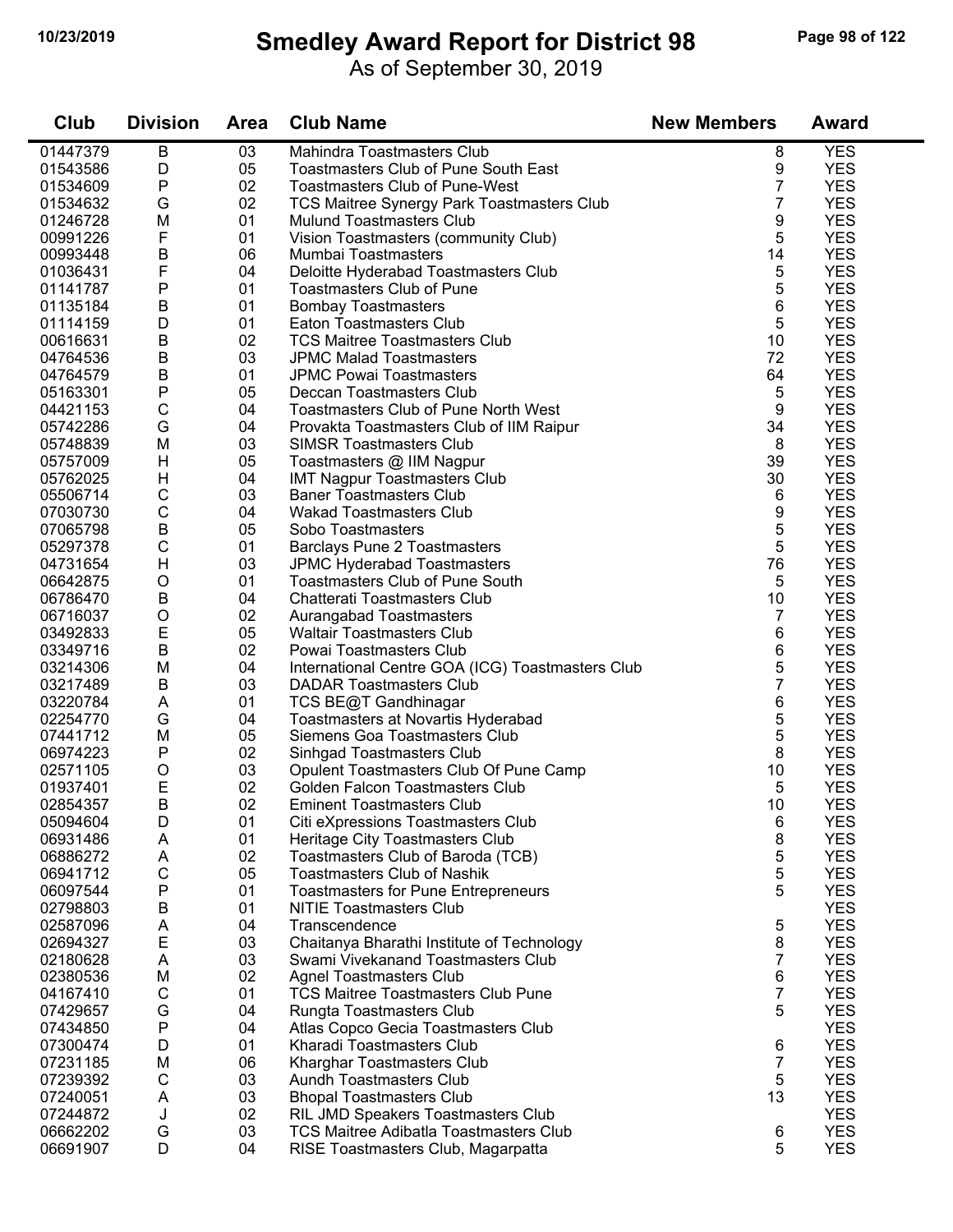# **10/23/2019 Smedley Award Report for District 98 Page 99 of 122**

As of September 30, 2019

| Club     | <b>Division</b> |    | Area Club Name                  | <b>New Members</b> | Award |  |
|----------|-----------------|----|---------------------------------|--------------------|-------|--|
| 07327561 |                 | 04 | Teradata Pune Toastmasters Club |                    | YES   |  |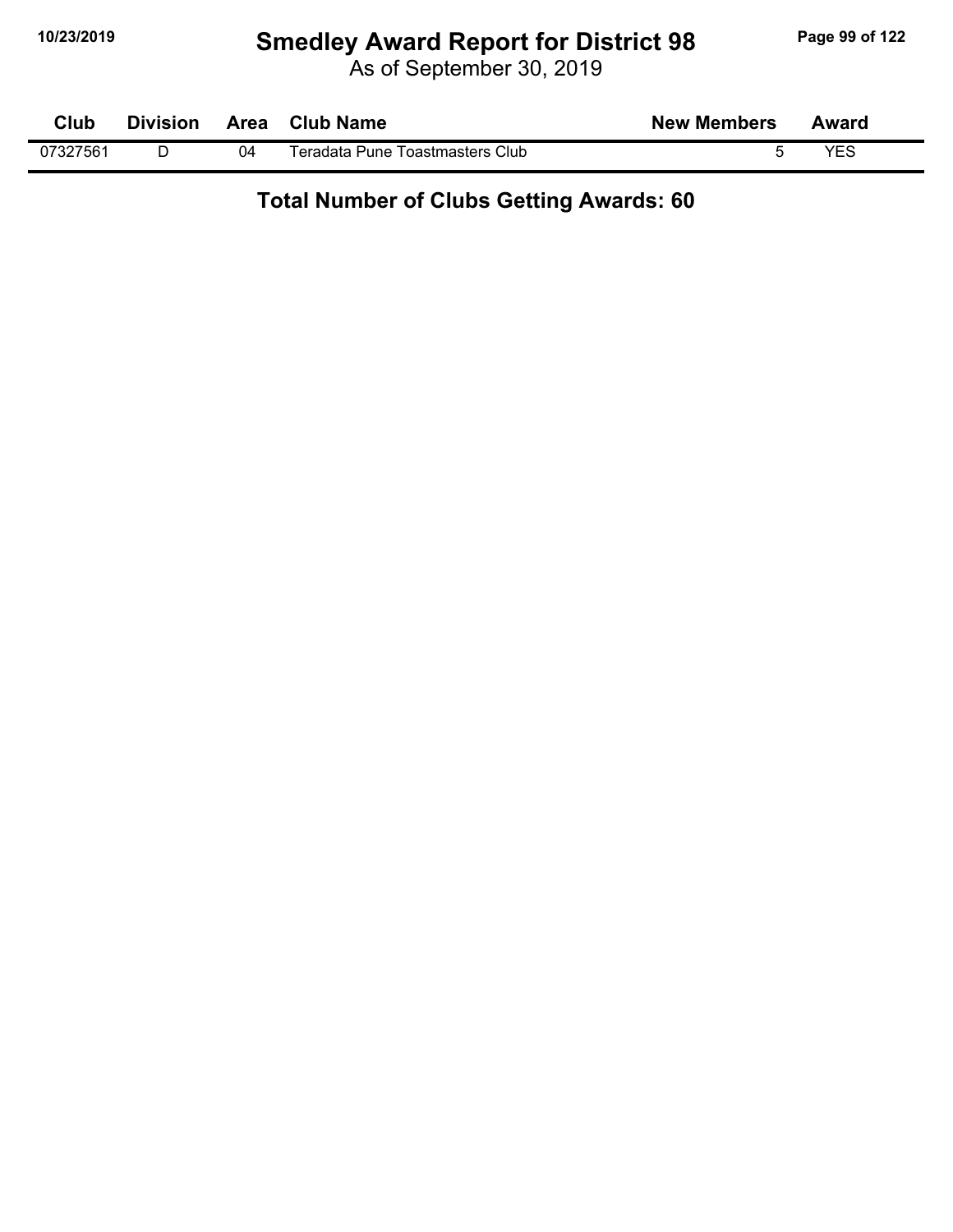# **10/23/2019 Smedley Award Report for District 99 Page 100 of 122**

As of September 30, 2019

| Club     | <b>Division</b> | Area | Club Name                      | <b>New Members</b> | Award |
|----------|-----------------|------|--------------------------------|--------------------|-------|
| 01294180 |                 | 16   | OEM Speech Wagon               |                    | YES   |
| 07201742 |                 | 10   | Toasterinos Toastmasters       | 10                 | YES   |
| 00009220 |                 | 15   | Wood Buffalo Toastmasters Club |                    | YES   |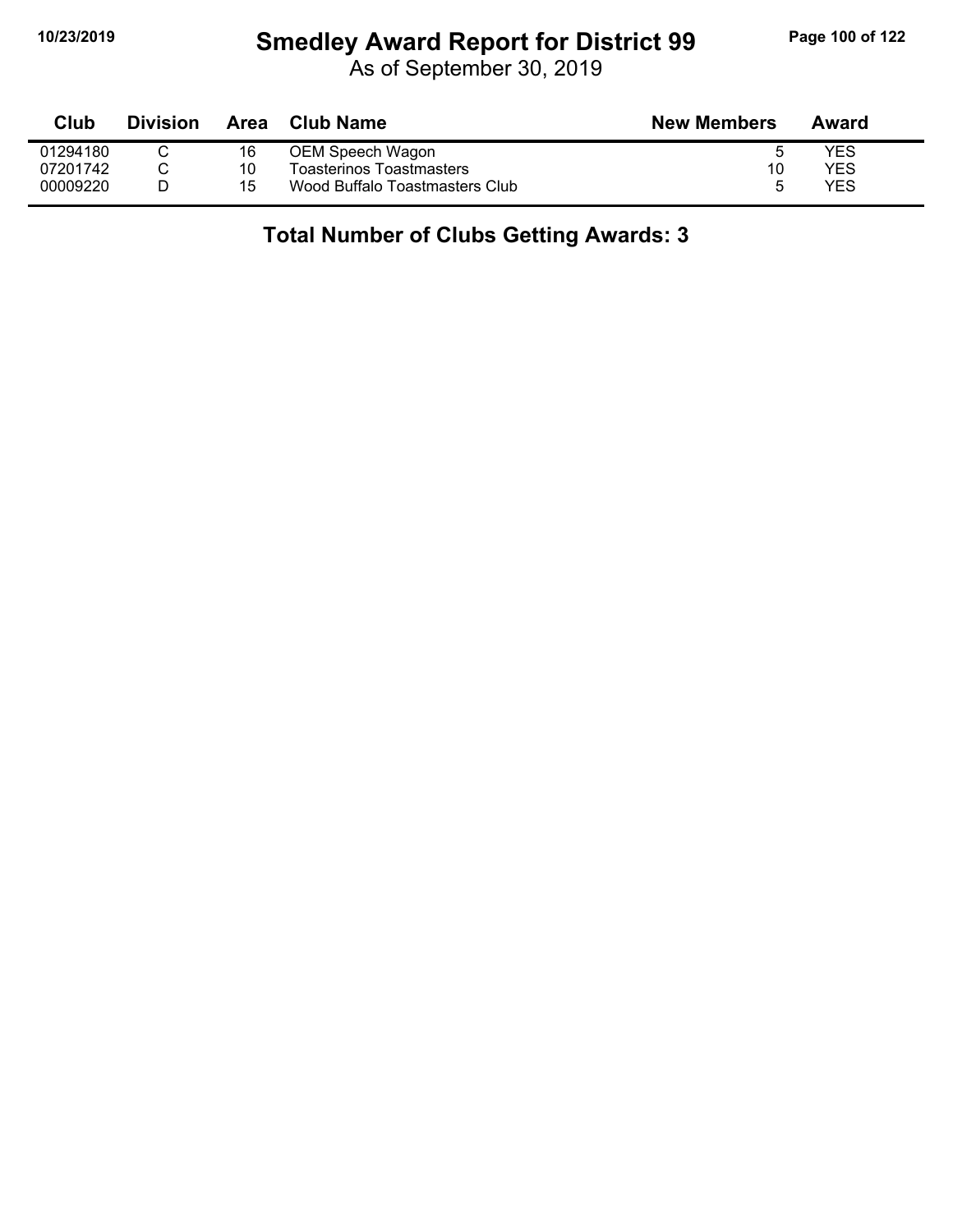## **10/23/2019 Smedley Award Report for District 100 Page 101 of 122**

As of September 30, 2019

| Club     | <b>Division</b> | Area | Club Name                               | <b>New Members</b> | Award |  |
|----------|-----------------|------|-----------------------------------------|--------------------|-------|--|
| 00009591 | P               | 02   | Yorba Linda Achievers Toastmasters Club |                    | YES   |  |
| 00002495 | P               | 01   | Knotts Speak Easy Toastmasters Club     |                    | YES   |  |
| 00001699 | R               | 01   | Speechcrafters Club                     |                    | YES   |  |
| 01010248 | А               | 03   | Caltech Toastmasters                    |                    | YES   |  |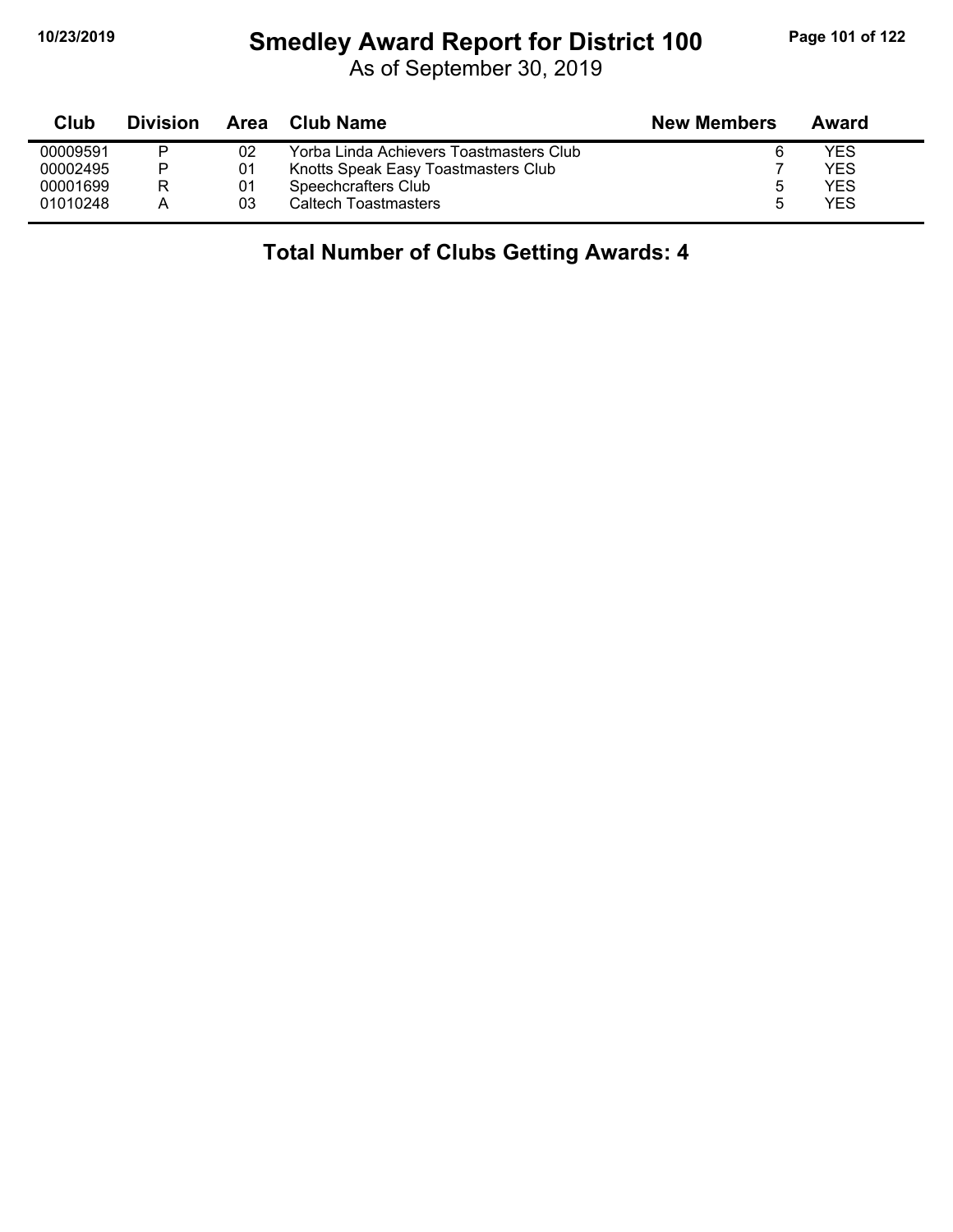# **10/23/2019 Smedley Award Report for District 101 Page 102 of 122**

As of September 30, 2019

| Club     | <b>Division</b> | Area | <b>Club Name</b>                             | <b>New Members</b> | Award      |
|----------|-----------------|------|----------------------------------------------|--------------------|------------|
| 00586504 | $\sim$<br>◡     | 05   | Intel Innovators                             | 8                  | YES        |
| 01490234 | D               | 03   | nSpeak                                       | 8                  | <b>YES</b> |
| 00007871 | G               | 02   | Intuitively Speaking Toastmasters Club       |                    | <b>YES</b> |
| 05785357 | G               | 01   | Mandarin-English Toastmasters, Mountain View | 6                  | <b>YES</b> |
| 03559296 | D               | 03   | <b>Study Group Toastmasters</b>              | 6                  | <b>YES</b> |
| 02410520 | С               | 03   | Silicon Valley Mandarin English Toastmasters |                    | <b>YES</b> |
| 07492878 | F               | 03   | <b>Bay Blitzers</b>                          | 6                  | <b>YES</b> |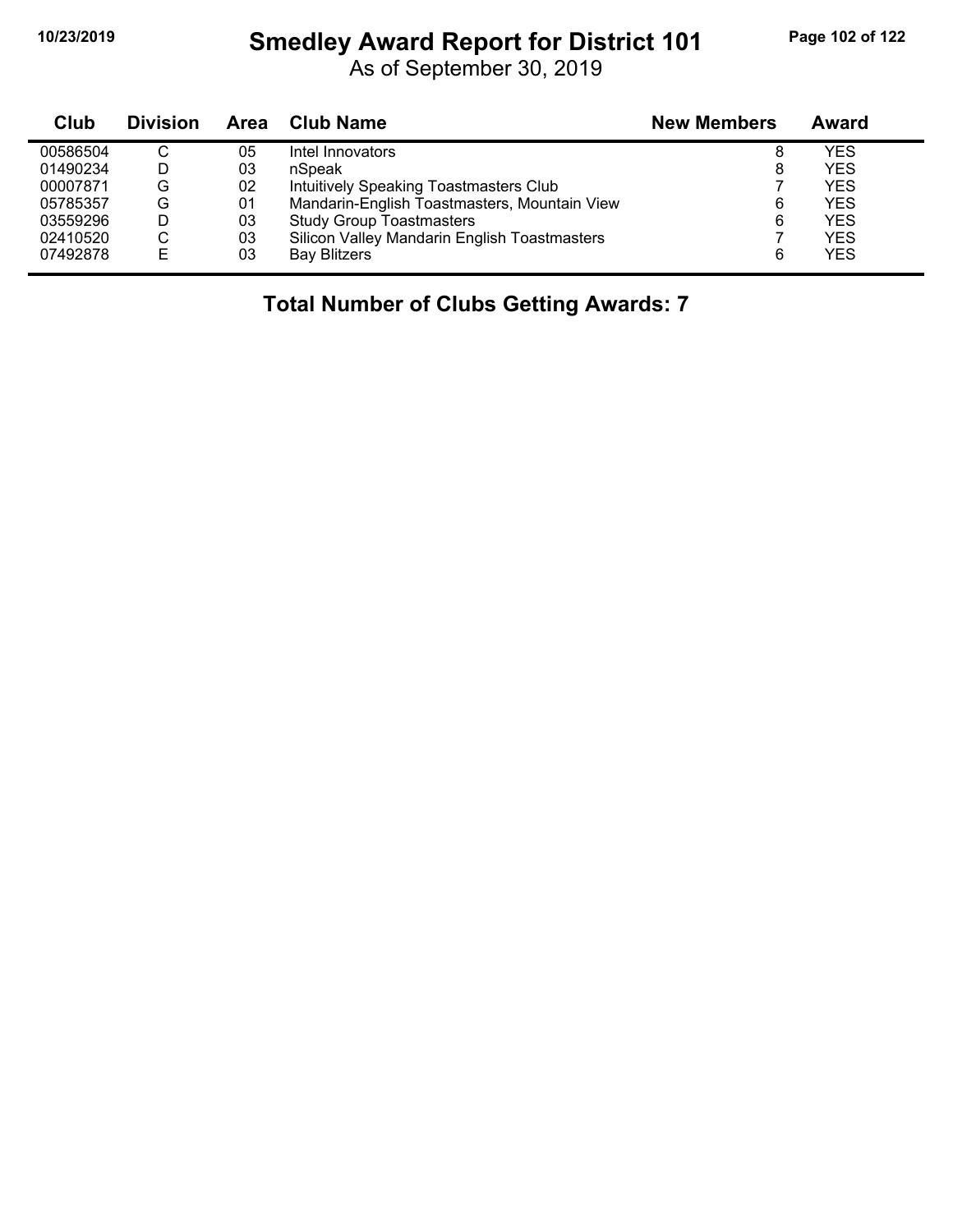# **10/23/2019 Smedley Award Report for District 102 Page 103 of 122**

As of September 30, 2019

| Club     | <b>Division</b> | <b>Area</b> | Club Name                                    | <b>New Members</b> | Award      |
|----------|-----------------|-------------|----------------------------------------------|--------------------|------------|
| 07511812 | в               | 02          | <b>Fusion Inspired Toastmasters Club</b>     | 8                  | YES        |
| 03944552 | D               | 03          | EcoWorld Toastmasters Club                   | 5                  | <b>YES</b> |
| 04555552 | M               | 04          | <b>Brilliant Bilingual Toastmasters Club</b> | 8                  | <b>YES</b> |
| 04329121 | G               | 02          | TechnipFMC NJ Toastmasters                   | 5                  | <b>YES</b> |
| 00009150 | B               | 05          | <b>Crystal Toastmasters Club</b>             | 6                  | <b>YES</b> |
| 00001538 | М               | 04          | Johor Bahru Mandarin Toastmasters Club       | 5                  | YES        |
| 01543102 | D               | 01          | Monash University Toastmasters Club          | 24                 | <b>YES</b> |
| 01052344 | В               | 02          | <b>KPMG Toastmasters Club</b>                | 10                 | YES        |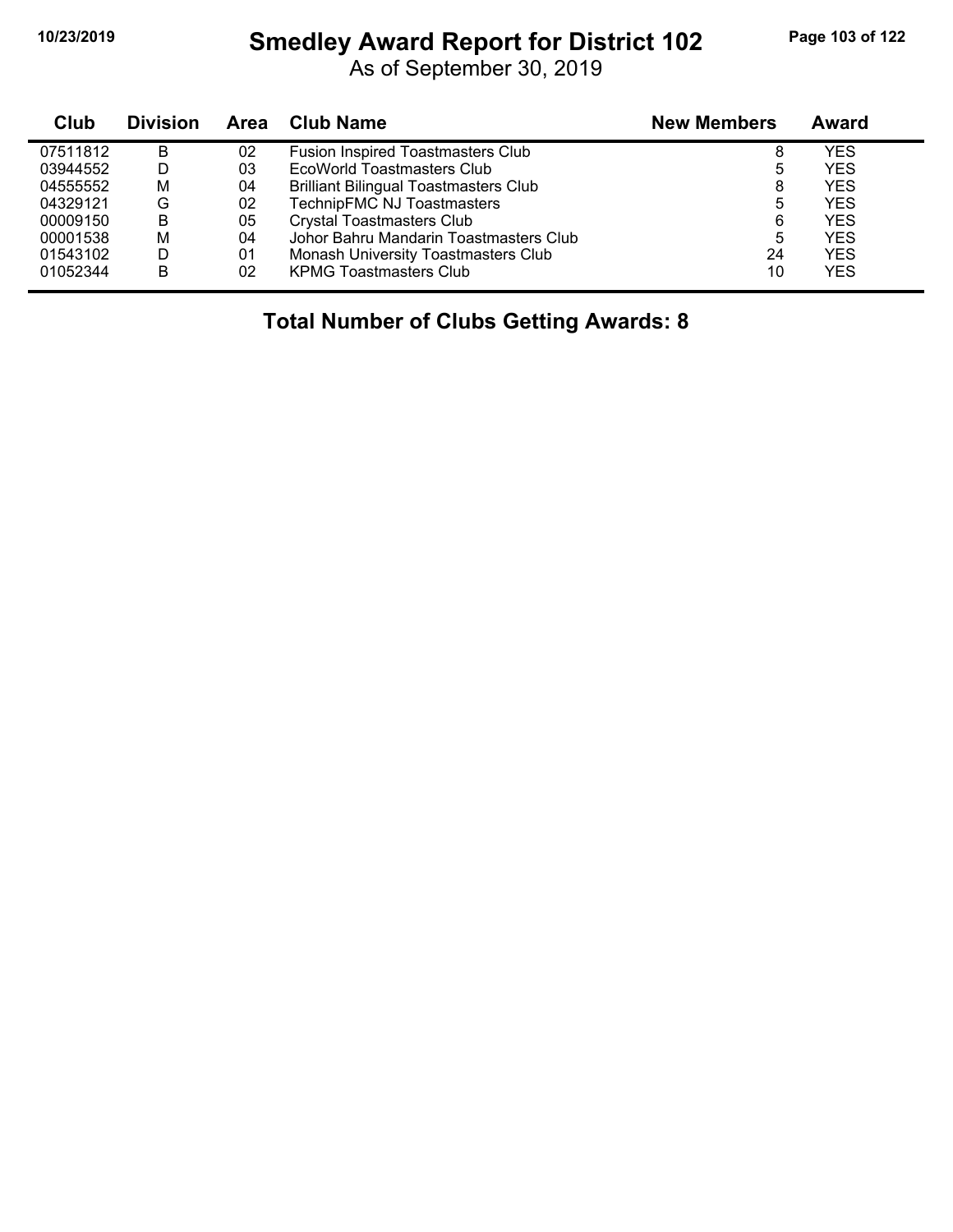# **10/23/2019 Smedley Award Report for District 104 Page 104 of 122**

As of September 30, 2019

| Club     | <b>Division</b> | <b>Area</b> | <b>Club Name</b>                          | <b>New Members</b> | Award      |
|----------|-----------------|-------------|-------------------------------------------|--------------------|------------|
| 01426276 | С               | 11          | <b>Effat University Toastmasters Club</b> | 12                 | <b>YES</b> |
| 05144296 |                 | 47          | Hayat Club                                | 5                  | <b>YES</b> |
| 05114161 |                 | 73          | Al-Wehda Toastmasters Club                |                    | <b>YES</b> |
| 05305878 | Κ               | 06          | Somoo Jeddah Club                         | 6                  | <b>YES</b> |
| 06063255 |                 | 73          | Benaa Toastmasters Club                   | 5                  | <b>YES</b> |
| 05985273 | С               | 27          | Eloquent Toastmasters Club of Jeddah      | 9                  | <b>YES</b> |
| 02215715 | Κ               | 35          | Jeddah Tamil Toastmasters Club            | 5                  | <b>YES</b> |
| 01571027 |                 | 46          | Umm Al-Qura                               | 5                  | <b>YES</b> |
| 05027275 |                 | 47          | <b>Taif Club Toastmasters</b>             |                    | <b>YES</b> |
| 07240310 |                 | 47          | Al Thagafe                                | 6                  | <b>YES</b> |
| 07335331 | С               | 27          | Taa and Meem Toastmasters Club            | 5                  | <b>YES</b> |
| 06804496 |                 | 47          | Alhadaf                                   | 6                  | <b>YES</b> |
| 07238655 |                 | 46          | Al-Roayah Club                            | 5                  | <b>YES</b> |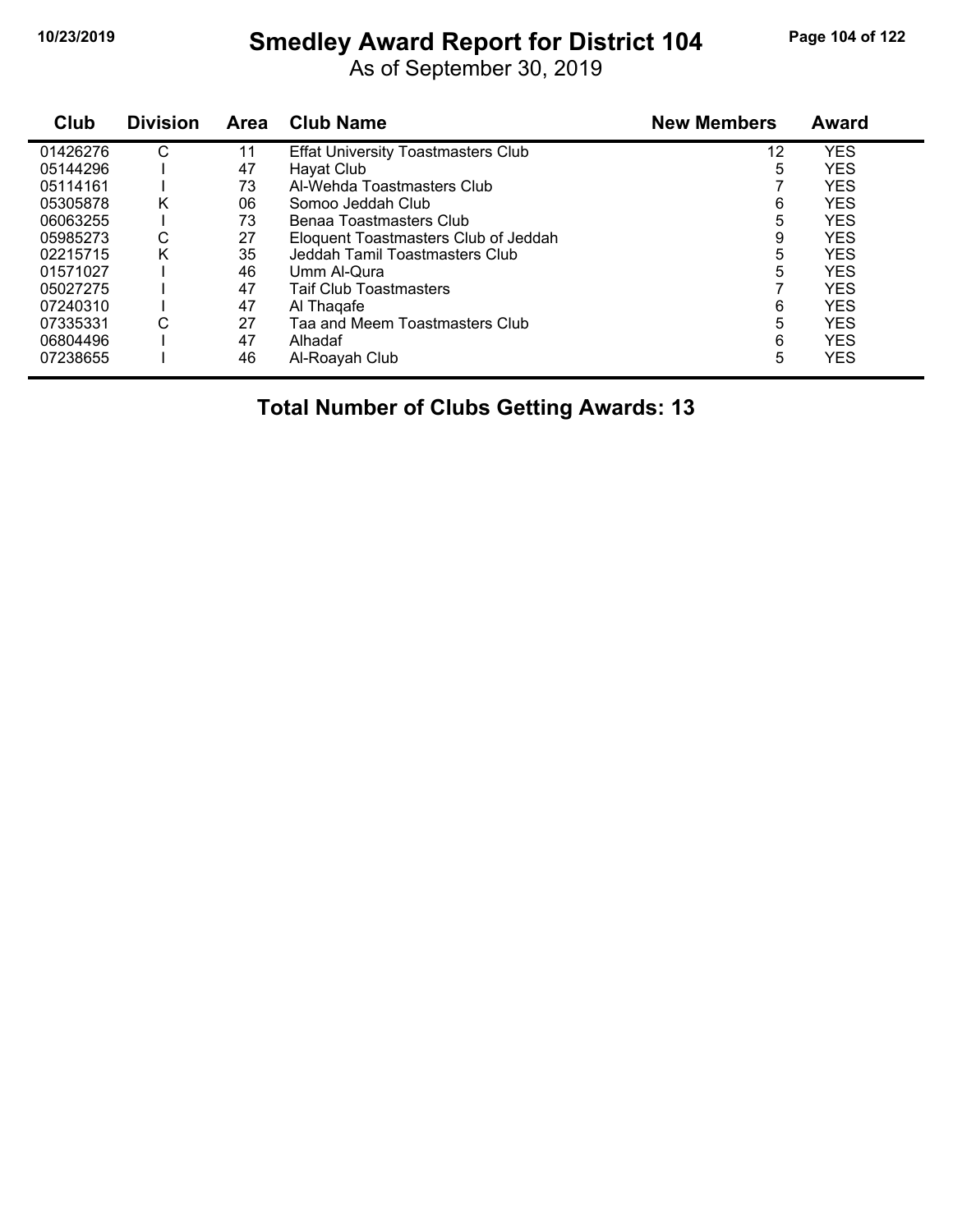### **10/23/2019 Smedley Award Report for District 105 Page 105 of 122**

As of September 30, 2019

| Club                 | <b>Division</b> | <b>Area</b> | <b>Club Name</b>                                               | <b>New Members</b> | Award                    |
|----------------------|-----------------|-------------|----------------------------------------------------------------|--------------------|--------------------------|
| 07364295             |                 | 31          | <b>Grand Hyper</b>                                             | 9                  | <b>YES</b>               |
| 06581474             | M               | 51          | Wise Minds @ ISG Toastmasters Club                             | 5                  | <b>YES</b>               |
| 06655446             | H               | 41          | Khalifa City Toastmasters                                      | 5                  | <b>YES</b>               |
| 00941340             | J               | 33          | <b>Oasis Achievers Club</b>                                    | 5                  | <b>YES</b>               |
| 01901915             | H               | 43          | <b>Mussafah Toastmasters</b>                                   | 5                  | <b>YES</b>               |
| 04677241             | $\mathsf C$     | 11          | <b>RMS Toastmasters</b>                                        | 5                  | <b>YES</b>               |
| 07259450             | E               | 16          | <b>Buraimi Toastmasters</b>                                    | 6                  | <b>YES</b>               |
| 03349286             | G               | 19          | Paradise Toastmasters Club                                     | 6                  | <b>YES</b>               |
| 03267382             | J               | 36          | <b>PSME UAE &amp; Associates</b>                               | 5                  | <b>YES</b>               |
| 05056625             | $\mathsf C$     | 10          | MALAYALAM TOASTMASTERS CLUB                                    | 5                  | <b>YES</b>               |
| 05056167             | M               | 51          | Speak & Lead Toastmasters                                      | 5                  | <b>YES</b>               |
| 04818768             | F               | 26          | <b>Capital Toastmasters Club</b>                               | 7                  | <b>YES</b>               |
| 04006300             | Β               | 21          | <b>McDermott Toastmasters Club</b>                             | 5                  | <b>YES</b>               |
| 02298659             | Κ               | 46          | <b>Scholars Toastmaster Club</b>                               | 6                  | <b>YES</b>               |
| 02254635             | J               | 36          | <b>TRISTAR Toastmasters Club</b>                               | 5                  | <b>YES</b>               |
| 02269072             | C               | 12          | Elite Toastmasters Club                                        | 5                  | <b>YES</b>               |
| 07489354             | $\mathbf{I}$    | 31          | <b>Newstart Toastmasters Club</b>                              | 5                  | <b>YES</b>               |
| 03589758             | J               | 36          | <b>Barsha Toastmasters Club</b>                                | 5                  | <b>YES</b>               |
| 03234183             |                 | 49          | <b>Blue Ocean Academy Toastmasters</b>                         | 5                  | <b>YES</b>               |
| 03204022             | L               | 24          | St. Mary's Toastmasters Club                                   | 5                  | <b>YES</b>               |
| 03134985             | $\mathbf{I}$    | 29          | Muhaisnah Toastmasters Club                                    | $\overline{7}$     | <b>YES</b>               |
| 03373303             | Κ               | 45          | <b>Pinnacle Toastmasters</b>                                   | 6                  | <b>YES</b>               |
| 03256429             | B               | 22          | <b>Apples Toastmasters Club</b>                                | 6                  | <b>YES</b>               |
| 03290091             | D               | 09          | <b>Orbit Toastmasters Club</b>                                 | 6                  | <b>YES</b>               |
| 05984189             | F               | 28          | JLT Dubai Toastmasters Club                                    | 6                  | <b>YES</b>               |
| 05965832             | F               | 25          | <b>CMA Dubai Toastmasters Club</b>                             | 5                  | <b>YES</b>               |
| 04951274             | G               | 54          | Seeb Toastmasters Club                                         | 5                  | <b>YES</b>               |
| 02741533             | J<br>F          | 37<br>25    | <b>Bowlers Toastmasters Club</b>                               | 5                  | <b>YES</b><br><b>YES</b> |
| 02527551<br>02532218 | J               | 34          | Wings of Magic<br><b>Business Excellence Toastmasters Club</b> | 5<br>5             | <b>YES</b>               |
| 01989858             | J               | 35          | <b>HSBC Corporate Toastmasters Club A</b>                      | 5                  | <b>YES</b>               |
| 05200305             | E               | 16          | Etgan Toastmasters Club                                        | 8                  | <b>YES</b>               |
| 05409350             | J               | 36          | <b>Voltas International Toastmasters Club</b>                  | 9                  | <b>YES</b>               |
| 05477632             | Κ               | 46          | Ajman Orators Toastmasters Club                                | 5                  | <b>YES</b>               |
| 05843862             | F               | 53          | Spice Toastmasters Club                                        | 6                  | <b>YES</b>               |
| 05739667             | H               | 40          | Kafa'at Toastmasters Club                                      | 6                  | <b>YES</b>               |
| 05739698             | G               | 54          | Muscat Malayalam Toastmasters Club (Oman)                      | 8                  | <b>YES</b>               |
| 05148134             | L               | 50          | Schlumberger Dubai Toastmasters                                | 6                  | <b>YES</b>               |
| 05277651             | С               | 11          | Mana TKS Toastmasters                                          | 6                  | <b>YES</b>               |
| 04657736             | B               | 23          | <b>DSO Toastmasters Club</b>                                   | 5                  | <b>YES</b>               |
| 04303877             | L               | 56          | Professionals Toastmasters Club                                | 5                  | <b>YES</b>               |
| 06645740             | Κ               | 47          | <b>Royals Toastmasters Club</b>                                | 5                  | <b>YES</b>               |
| 06695879             | С               | 10          | Ruwi Malayalam Toastmasters Club                               | 5                  | <b>YES</b>               |
| 06783279             | K               | 47          | Synergy Malayalam Toastmasters Club                            | 5                  | <b>YES</b>               |
| 06555885             |                 | 31          | Pioneers NMC Toastmasters Club                                 | 6                  | <b>YES</b>               |
| 06562921             | В               | 23          | <b>TAEGUS Toastmasters Club</b>                                | 5                  | <b>YES</b>               |
| 06119338             | H               | 39          | Nawah Toastmasters Club                                        | 10                 | <b>YES</b>               |
| 06462195             | B               | 21          | Dubai Oasis Toastmasters Club                                  | 5                  | <b>YES</b>               |
| 07194007             | Α               | 04          | Sunshine Club                                                  | 7                  | <b>YES</b>               |
| 07212928             | F               | 26          | <b>Cummins Toastmasters Club</b>                               |                    | <b>YES</b>               |
| 07104105             | G               | 54          | <b>Midas Toastmasters Club</b>                                 | 5                  | <b>YES</b>               |
| 07126039             | $\mathsf C$     | 10          | Sunrise Malayalam                                              | 8                  | <b>YES</b>               |
| 01436618             | A               | 01          | Pro-Toast Club                                                 | 5                  | <b>YES</b>               |
| 01353103             | G               | 17          | <b>ABC Toastmasters Club</b>                                   | 5                  | <b>YES</b>               |
| 01354047             | F               | 27          | Dubai Advanced Toastmasters Club                               | 5                  | <b>YES</b>               |
| 01347513             | F               | 25          | <b>ECC Toastmasters Club</b>                                   | 5                  | <b>YES</b>               |
| 01594550             |                 | 31          | AL NAHDA TOASTMASTERS CLUB                                     | 6                  | <b>YES</b>               |
| 00946137             | F               | 53          | Friends of Yoga Toastmasters Club                              | 6                  | <b>YES</b>               |
| 00919010             | J               | 35          | <b>Dunes Toastmasters Club</b>                                 | 5                  | <b>YES</b>               |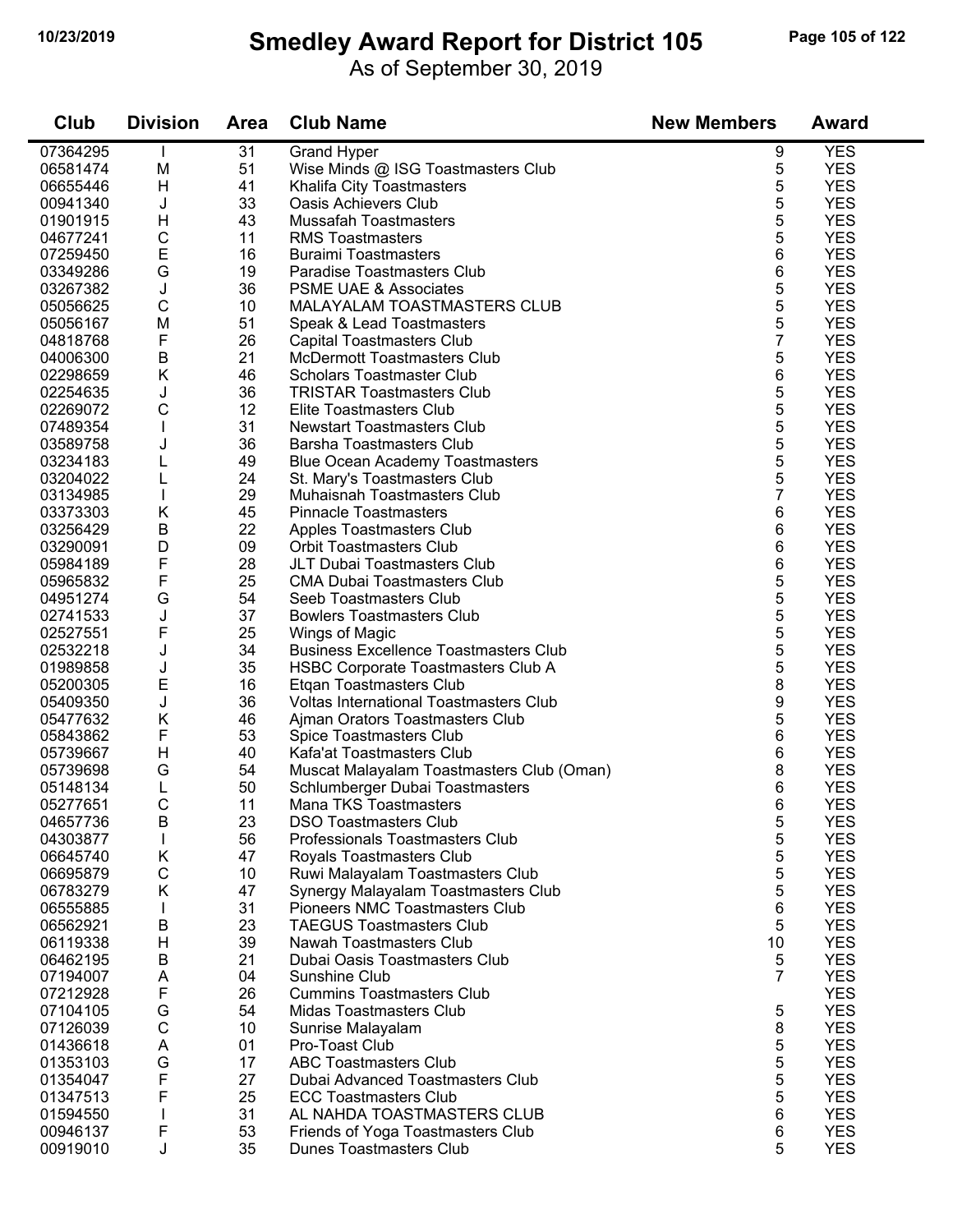### **10/23/2019 Smedley Award Report for District 105 Page 106 of 122**

As of September 30, 2019

| Club     | <b>Division</b> | <b>Area</b> | <b>Club Name</b>                                  | <b>New Members</b> | <b>Award</b> |
|----------|-----------------|-------------|---------------------------------------------------|--------------------|--------------|
| 00687361 | B               | 21          | <b>BURJ Toastmasters Club</b>                     | 6                  | <b>YES</b>   |
| 00687847 | Κ               | 47          | <b>FUJAIRAH TOASTMASTERS CLUB</b>                 | 10 <sup>°</sup>    | <b>YES</b>   |
| 00006392 | Κ               | 45          | Lagoon Club                                       | 5                  | <b>YES</b>   |
| 00004066 | H               | 41          | NMC Corporate Chapter Club                        | 5                  | <b>YES</b>   |
| 00747924 | H               | 39          | Achievers Toastmasters Club                       | 5                  | <b>YES</b>   |
| 00804519 |                 | 48          | TGIS Toastmasters Club, Dubai, UAE                | 5                  | <b>YES</b>   |
| 01055870 | J               | 35          | <b>SLP</b>                                        | 5                  | <b>YES</b>   |
| 01078342 | D               | 09          | Morison Muscat Toastmasters Club                  | 5                  | <b>YES</b>   |
| 01079197 | E               | 13          | New Thought and Inspiration (Khimji's) Toastmaste | 5                  | <b>YES</b>   |
| 00624236 | F               | 26          | Emirates Toastmasters Club                        | 5                  | <b>YES</b>   |
| 00606239 | Н               | 42          | Basharia Toastmasters Club                        | 11                 | <b>YES</b>   |
| 00640930 | A               | 01          | Speakers & Leaders                                | 5                  | <b>YES</b>   |
| 00635300 |                 | 48          | Gardens Toastmasters Club                         | 8                  | <b>YES</b>   |
| 01118594 | G               | 19          | Khimji Toastmasters                               | 5                  | <b>YES</b>   |
| 00889574 | F               | 27          | <b>ICAT Toastmasters Dubai</b>                    | 5                  | <b>YES</b>   |
| 00007492 | B               | 20          | Dubai Toastmasters Club                           | 5                  | <b>YES</b>   |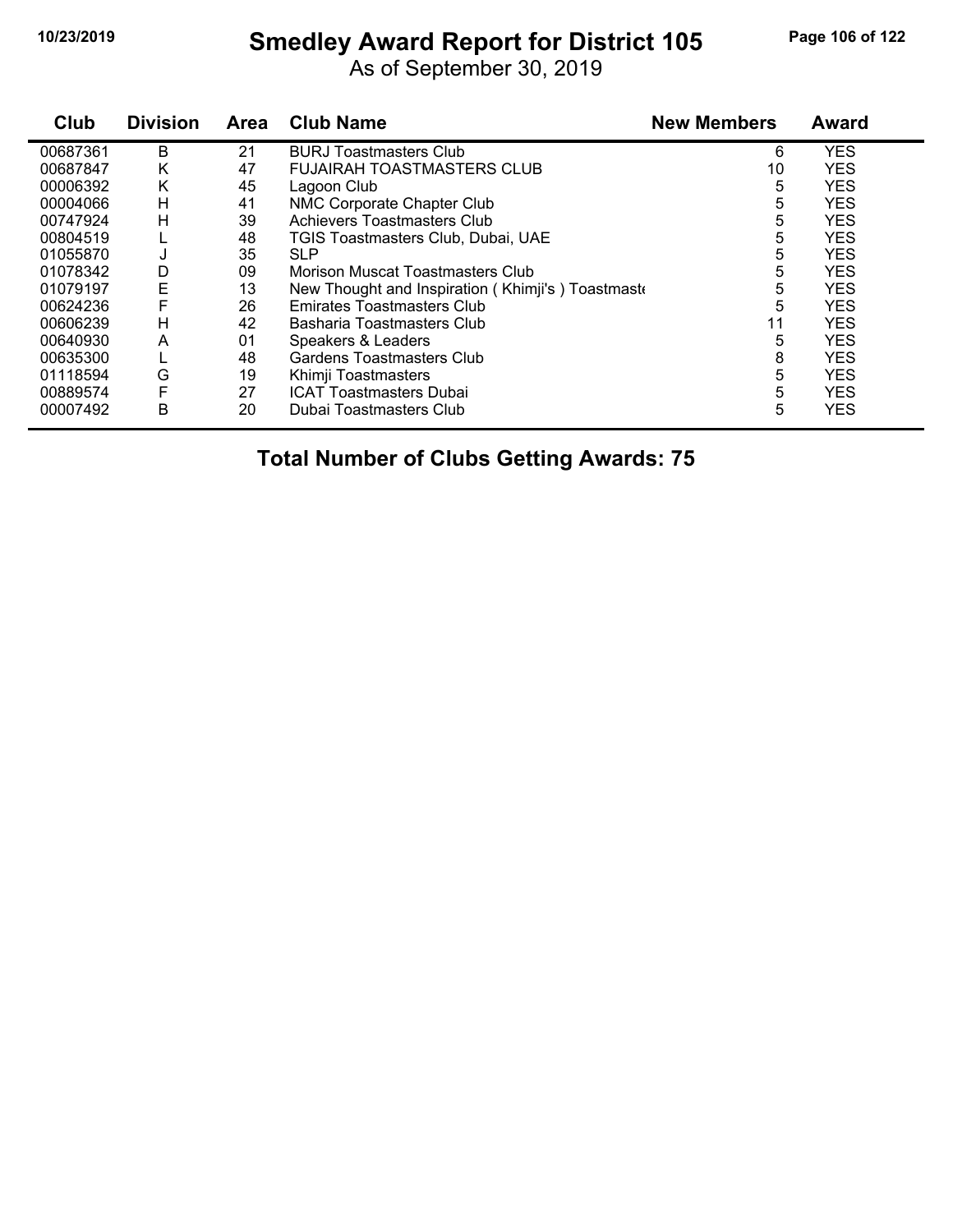# **10/23/2019 Smedley Award Report for District 106 Page 107 of 122**

As of September 30, 2019

| Club     | <b>Division</b> | Area | <b>Club Name</b>                  | <b>New Members</b> | Award |
|----------|-----------------|------|-----------------------------------|--------------------|-------|
| 05573652 |                 | 33   | The Hardhatter's Toastmaster Club |                    | YES   |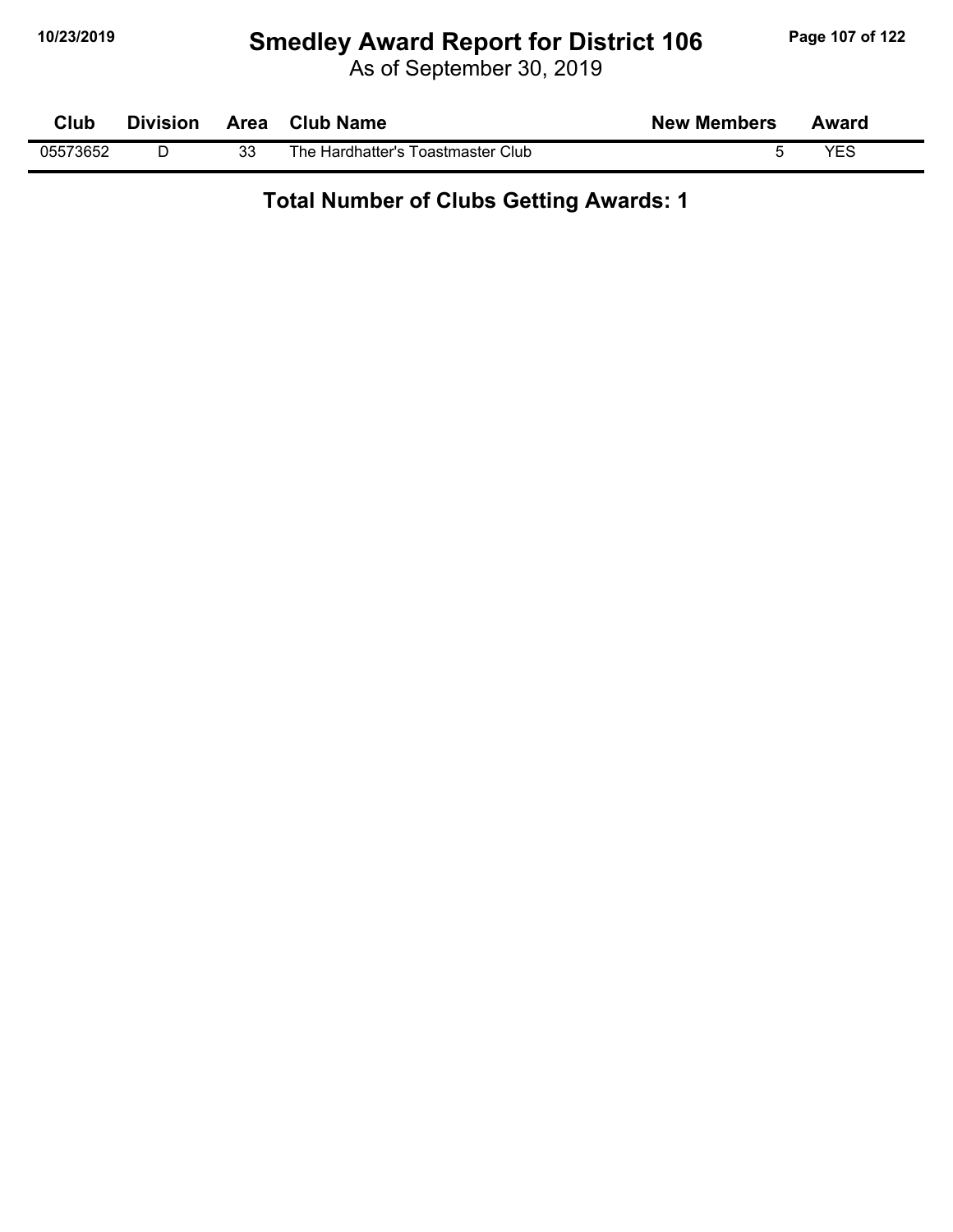# **10/23/2019 Smedley Award Report for District 107 Page 108 of 122**

As of September 30, 2019

| <b>Club</b> | <b>Division</b> | Area | Club Name                  | <b>New Members</b> | Award |
|-------------|-----------------|------|----------------------------|--------------------|-------|
| 03653173    |                 | 03   | Oeiras Toastmasters Club   | b                  | YES   |
| 03651925    |                 | 04   | 22@ Barcelona Toastmasters | b                  | YES   |
| 02339970    |                 | 01   | Toastmasters Sevilla       | 6                  | YES   |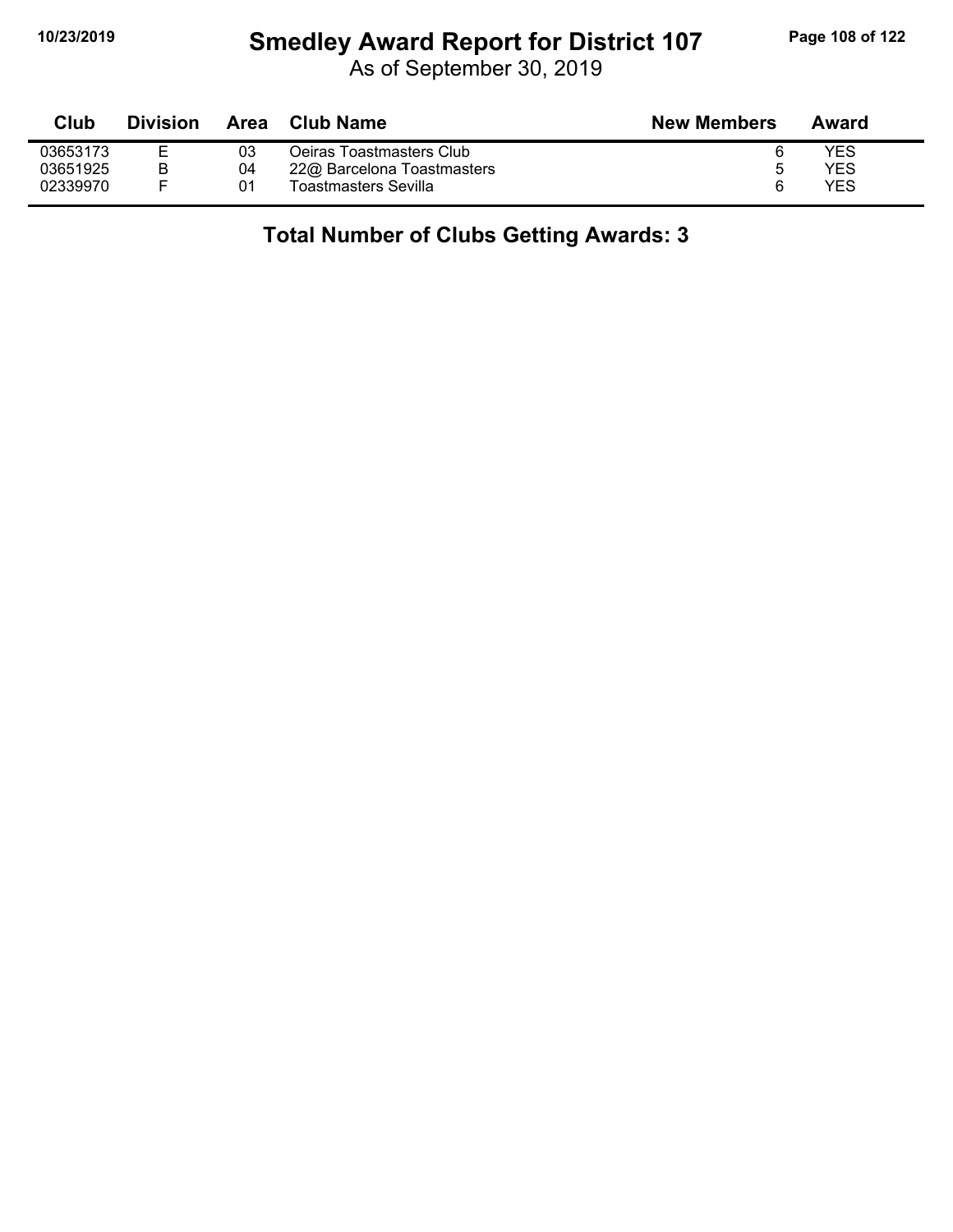# **10/23/2019 Smedley Award Report for District 108 Page 109 of 122**

As of September 30, 2019

| Club     | <b>Division</b> | <b>Area</b> | <b>Club Name</b>                    | <b>New Members</b> | <b>Award</b> |
|----------|-----------------|-------------|-------------------------------------|--------------------|--------------|
| 02490276 | A               | 05          | Lodz Toastmasters                   | 5                  | <b>YES</b>   |
| 07388659 | B               | 04          | U-Rock Toastmasters                 | 5                  | <b>YES</b>   |
| 01610052 | D               | 04          | Toastmasters Kraków                 | 5                  | <b>YES</b>   |
| 03033176 | D               | 04          | Toastmasters Inzynieria Slowa       | 6                  | <b>YES</b>   |
| 02909537 | D               | 05          | <b>WrocLove Speakers</b>            | 6                  | <b>YES</b>   |
| 04748043 | D               | 02          | <b>Biznes Toastmasters Wroclove</b> | 5                  | <b>YES</b>   |
| 06502170 | D               | 01          | Toastmasters IG Wodzislaw           | 5                  | <b>YES</b>   |
| 04315720 | С               | 02          | POZnaj Toastmasters                 |                    | <b>YES</b>   |
| 05343625 | B               | 03          | Stadin Sanasepät                    | 6                  | <b>YES</b>   |
| 01138065 | C               | 01          | <b>Toastmasters Poznan</b>          | 6                  | <b>YES</b>   |
| 01121119 | B               | 04          | First Toastmasters of Lithuania     | 5                  | <b>YES</b>   |
| 00001548 | A               | 01          | <b>Poland's First Toastmasters</b>  | 5                  | <b>YES</b>   |
| 01231724 | D               | 03          | Krakow Public Speaking Club         | 5                  | <b>YES</b>   |
| 00736935 | B               | 02          | Helsinki Toastmasters Club          | 5                  | <b>YES</b>   |
| 01174825 | A               | 03          | <b>Speaking Elephants</b>           | 8                  | <b>YES</b>   |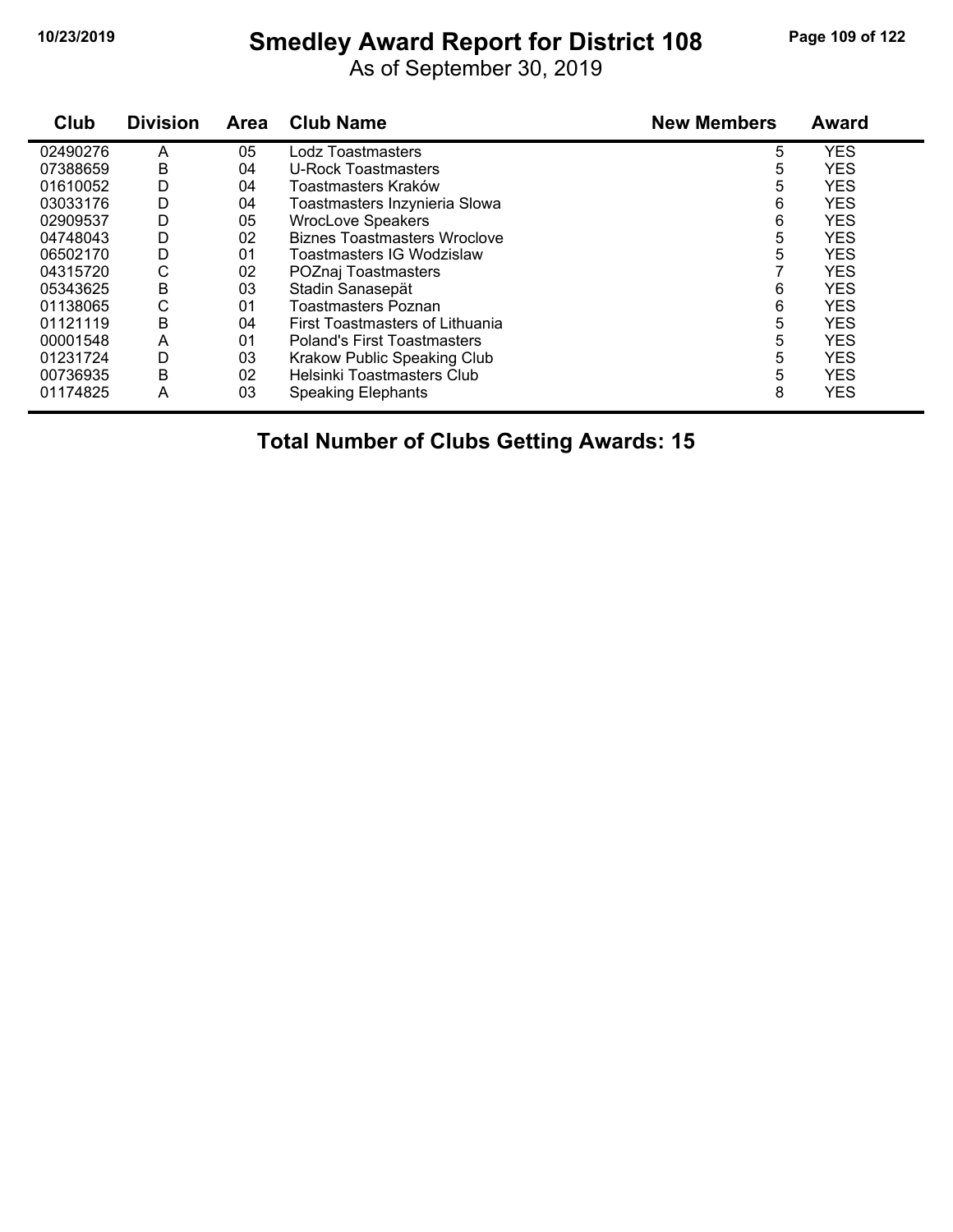#### **10/23/2019 Smedley Award Report for District 109 Page 110 of 122**

As of September 30, 2019

| Club     | <b>Division</b> | Area | <b>Club Name</b>                            | <b>New Members</b> | Award |
|----------|-----------------|------|---------------------------------------------|--------------------|-------|
| 00851701 | F               | 03   | Rhetorik Club Zürich                        |                    | YES   |
| 00009176 | А               | 02   | Milan-Easy Toastmasters Club                | ა                  | YES   |
| 00005048 | D               | 01   | International Geneva Toastmasters Club      | 8                  | YES   |
| 05702915 | F               | 02   | International Lunchtime Toastmasters - ILTM | 8                  | YES   |
| 04622630 |                 | 03   | Swiss Riviera Toastmasters                  | 6                  | YES   |
| 05141081 | А               | 06   | Erzelli Toasters                            | 5                  | YES   |
| 02257862 | А               | 01   | Toastmasters Torino                         | 5                  | YES   |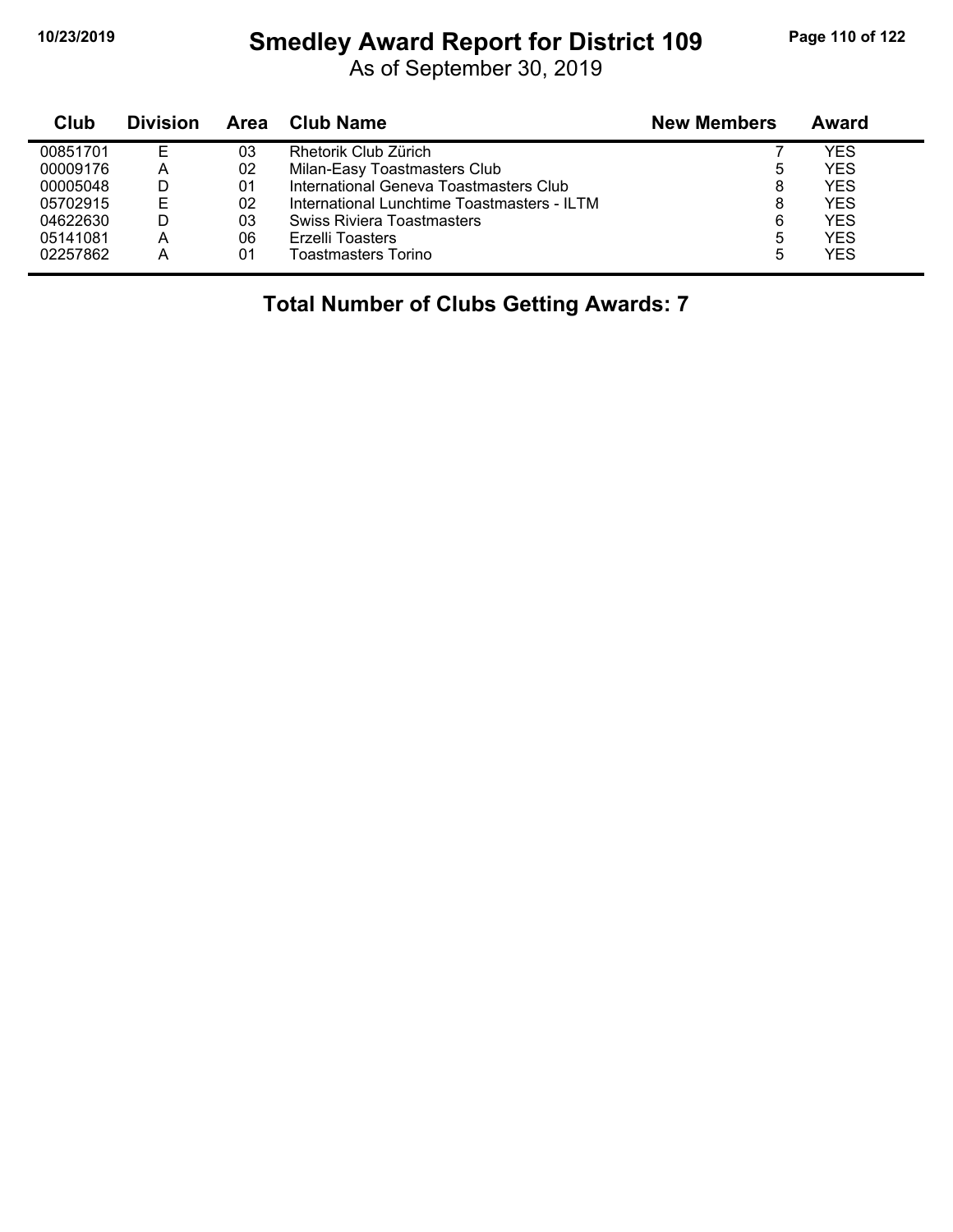# **10/23/2019 Smedley Award Report for District 110 Page 111 of 122**

As of September 30, 2019

| Club     | <b>Division</b> | Area | <b>Club Name</b>                                        | <b>New Members</b> | Award      |
|----------|-----------------|------|---------------------------------------------------------|--------------------|------------|
| 02178065 | D               | 01   | Toastmasters Bucuresti                                  | 8                  | <b>YES</b> |
| 02137369 | А               | 05   | <b>Budapest ExxonMobil Associates' Toastmasters Clu</b> | 5                  | <b>YES</b> |
| 02456486 | С               | 04   | <b>Prague Business Toastmasters</b>                     | 5                  | <b>YES</b> |
| 05940444 | B               | 02   | <b>FRIENDS TOASTMASTERS CLUB</b>                        | 6                  | <b>YES</b> |
| 07209933 | А               | 04   | evotalk Budapest                                        | 6                  | <b>YES</b> |
| 05666259 | Α               | 04   | <b>Budapest Business Branch</b>                         | 5                  | <b>YES</b> |
| 00007226 | B               | 02   | <b>CHAMBER Toastmasters Club</b>                        | 8                  | <b>YES</b> |
| 00004133 | A               | 02   | <b>Budapest Toastmasters</b>                            | 6                  | <b>YES</b> |
| 01799404 | B               | 04   | Slovenskí Toastmasters                                  | 9                  | <b>YES</b> |
| 03461223 | A               | 01   | PestBeszéd Toastmasters Klub                            | 6                  | <b>YES</b> |
| 04162284 | B               | 03   | Toastmasters Petržalka                                  | 6                  | <b>YES</b> |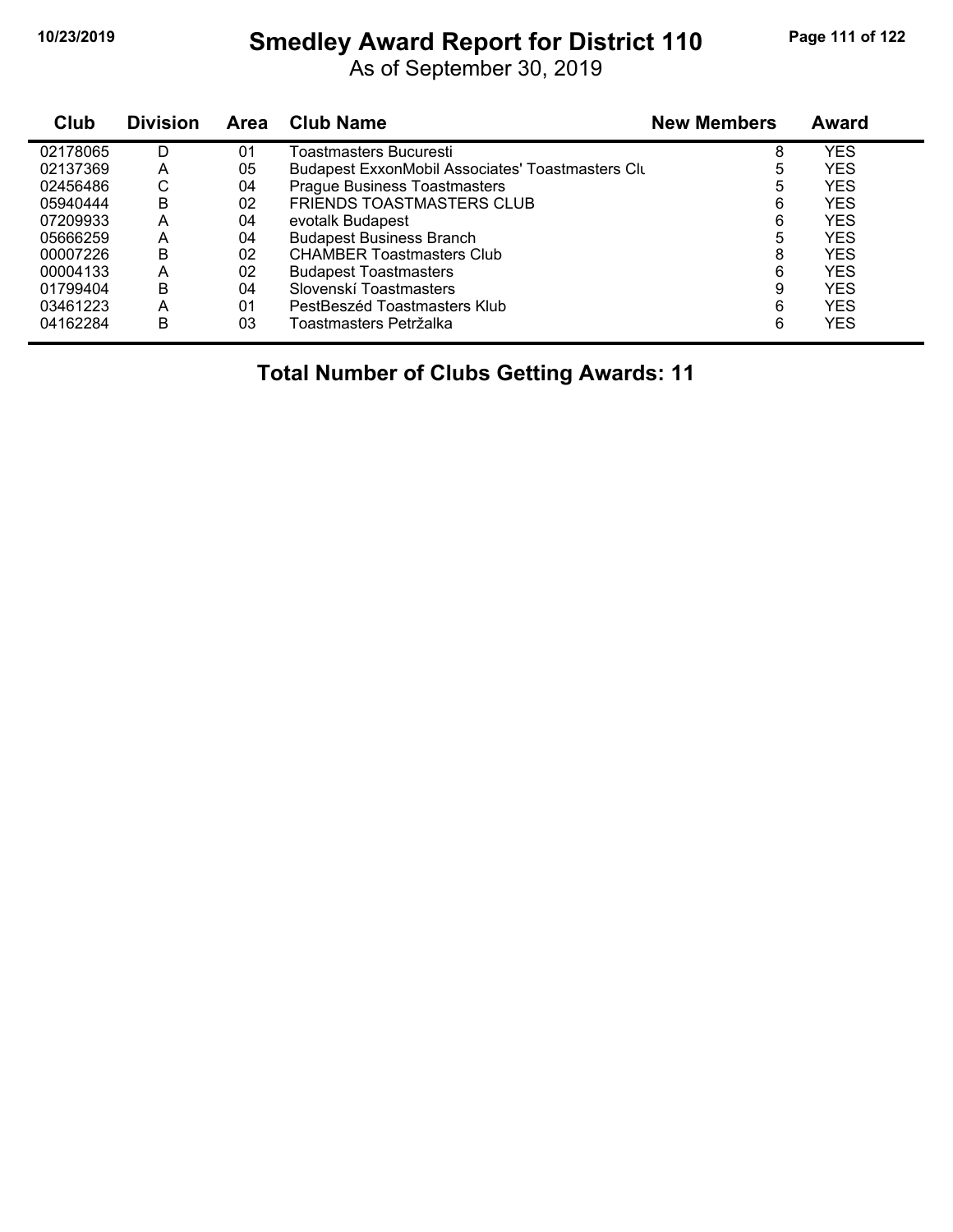# **10/23/2019 Smedley Award Report for District 111 Page 112 of 122**

As of September 30, 2019

| Club     | <b>Division</b> |    | Area Club Name                         | <b>New Members</b> | Award      |  |
|----------|-----------------|----|----------------------------------------|--------------------|------------|--|
| 05313265 | B               | 01 | Wild Talkers English Toastmasters Club | 6                  | YES        |  |
| 04398319 | B               | 07 | Rio Toastmasters                       |                    | <b>YES</b> |  |
| 05445456 | В               | 08 | Brasilia TM - Alumni UnB               | 9                  | <b>YES</b> |  |
| 07039995 | B               | 04 | Open POA Toastmasters                  | 5                  | <b>YES</b> |  |
| 04158459 | B               | 06 | <b>Shell Rio Toastmasters</b>          | 5                  | <b>YES</b> |  |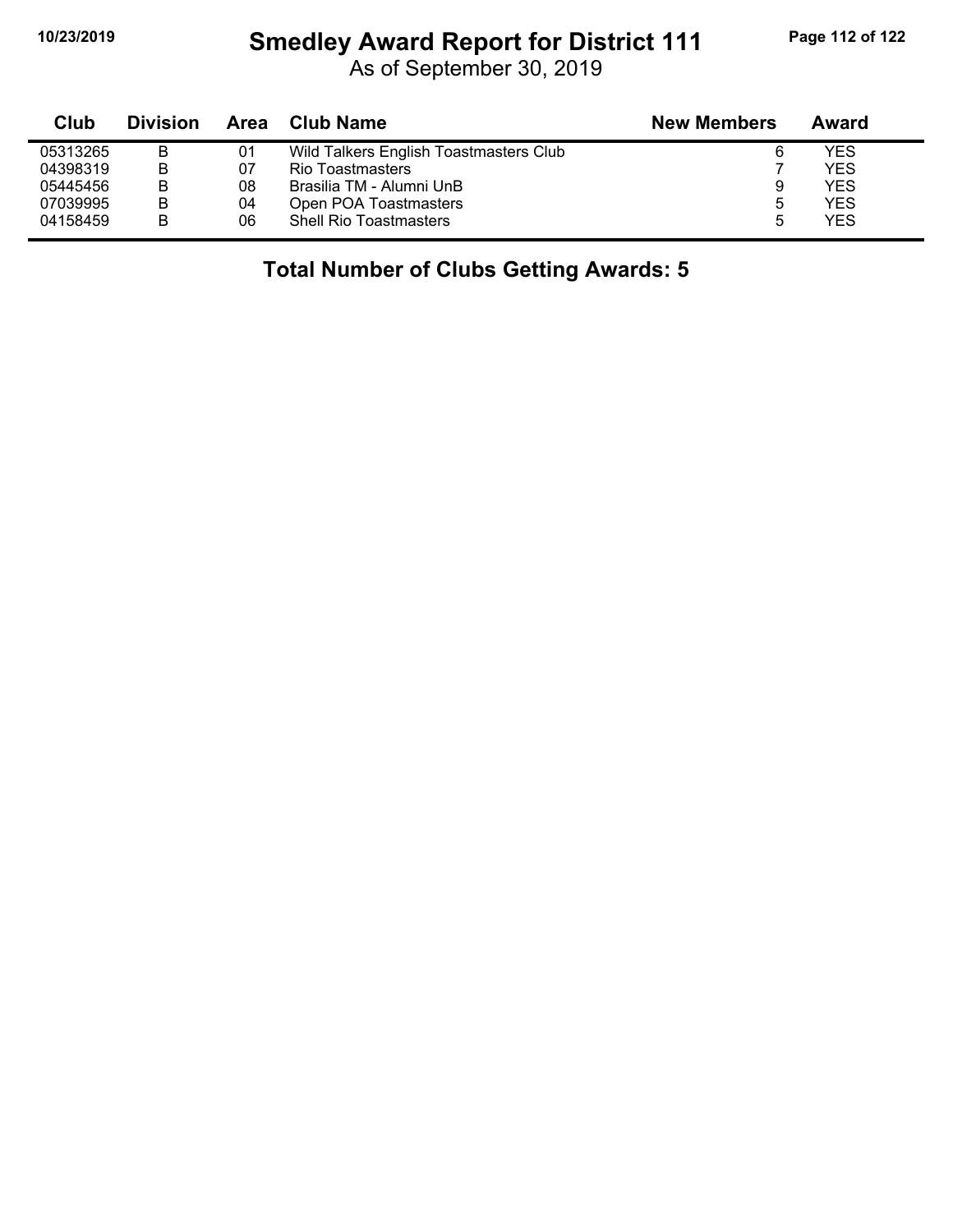# **10/23/2019 Smedley Award Report for District 112 Page 113 of 122**

As of September 30, 2019

| Club     | <b>Division</b> | <b>Area</b> | <b>Club Name</b>              | <b>New Members</b> | Award      |  |
|----------|-----------------|-------------|-------------------------------|--------------------|------------|--|
| 04714198 |                 | 04          | <b>MCBC Toastmasters</b>      | 6                  | YES        |  |
| 00004338 | P               | 05          | First Impressions Club        | 5                  | YES        |  |
| 00001893 | P               | 04          | <b>Hamilton Club</b>          | 5                  | YES        |  |
| 00755321 | N               | 03          | <b>Talking Heads Club</b>     | 6                  | YES        |  |
| 00593865 | M               | 03          | Speechcraft Club              | 12                 | YES        |  |
| 01458145 | N               | 04          | <b>Biztalk Toastmasters</b>   | 8                  | YES        |  |
| 00007453 | M               | 02          | <b>Toast Of Broadway Club</b> | 5                  | YES        |  |
| 00003089 | Q               | 04          | Tauranga Toastmasters Club    | 5                  | <b>YES</b> |  |
| 00006197 | М               | 01          | Mt. Albert Club               | 8                  | YES        |  |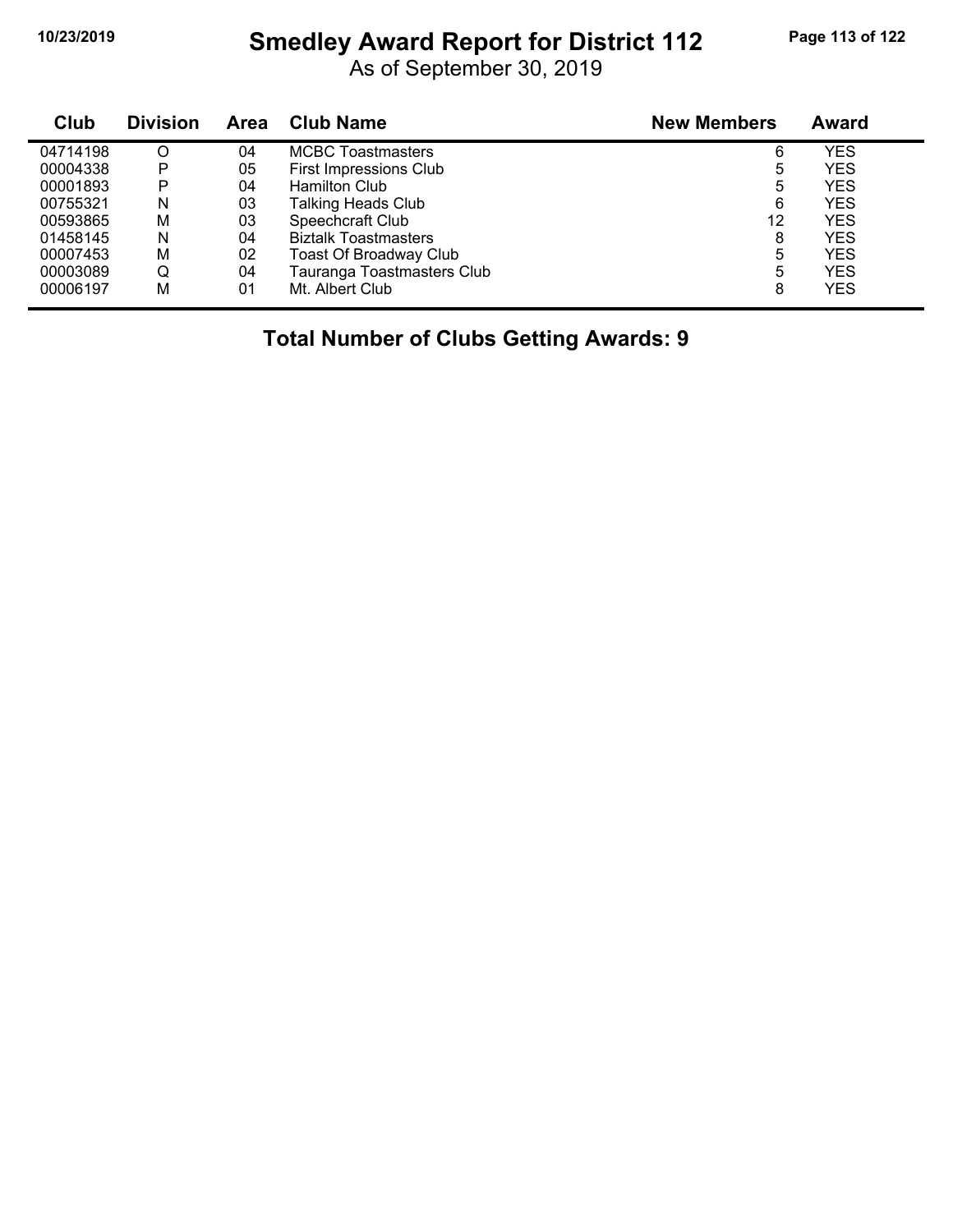# **10/23/2019 Smedley Award Report for District 113 Page 114 of 122**

As of September 30, 2019

| Club     | <b>Division</b> | <b>Area</b> | <b>Club Name</b>                 | <b>New Members</b> | Award      |
|----------|-----------------|-------------|----------------------------------|--------------------|------------|
| 00006106 | С               | 01          | <b>Club Toastmaster Potosino</b> | 6                  | <b>YES</b> |
| 00008037 | E               | 02          | Chihuahua Toastmasters Club      | 5                  | YES        |
| 00004783 | A               | 02          | Cultural Ensenada Club           | 5                  | YES        |
| 00004463 | F               | 03          | Pioneros de la Laguna Club       | 5                  | YES        |
| 01064276 | F               | 02          | Pioneros del Guadiana E. M. D.   | 5                  | <b>YES</b> |
| 00004076 | D               | 01          | Matamoros Toastmasters Club      | 5                  | YES        |
| 06716024 | E               | 05          | Canaco Chihuahua                 | 5                  | YES        |
| 07016666 | E               | 03          | Grupo Prosesa                    | 5                  | <b>YES</b> |
| 07021570 | С               | 01          | Coparmex San Luis                | 6                  | YES        |
| 06098014 | E               | 02          | Sonora                           | 6                  | YES        |
| 00703541 | E               | 02          | Ingenio Club                     | 5                  | <b>YES</b> |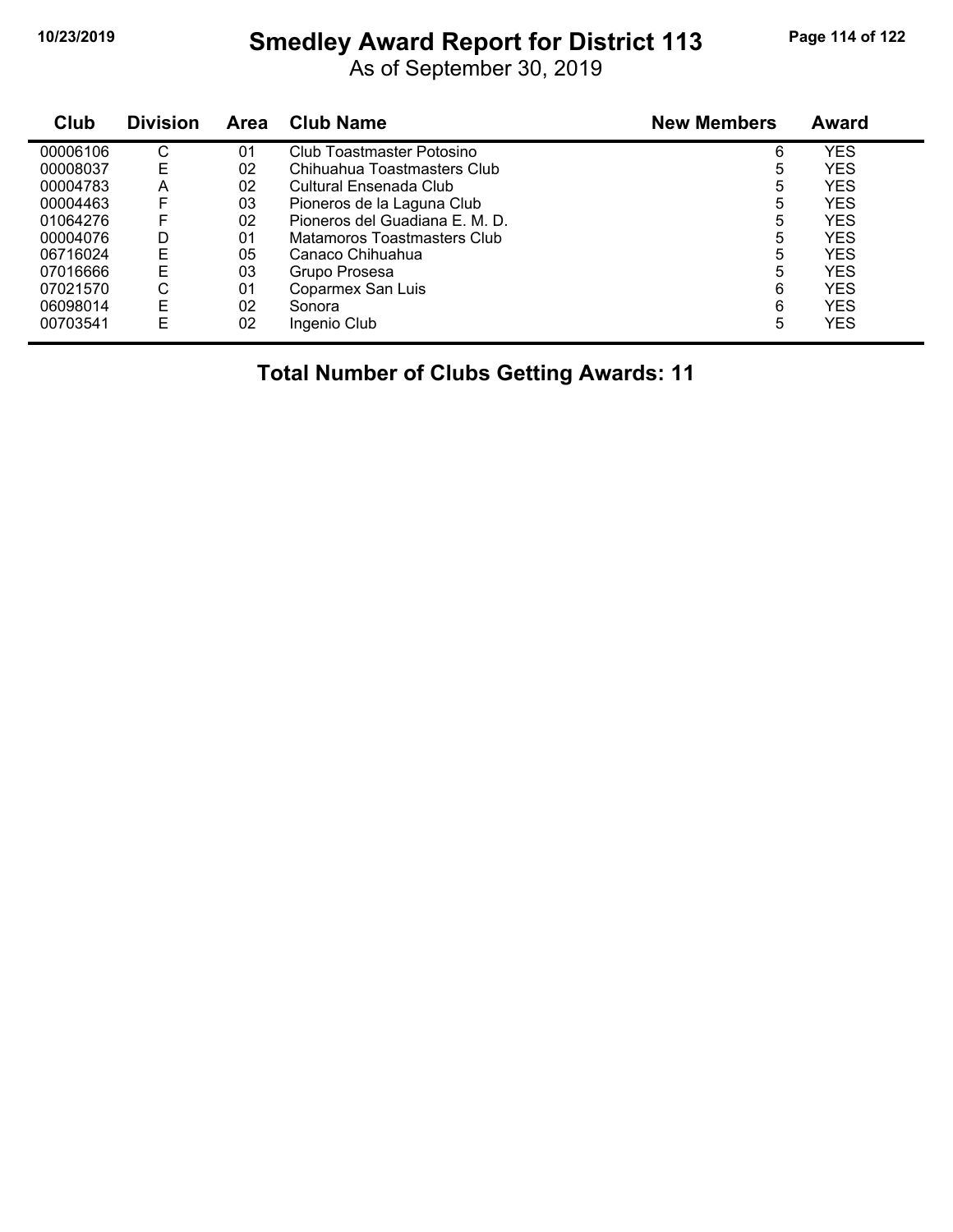# **10/23/2019 Smedley Award Report for District 114 Page 115 of 122**

As of September 30, 2019

| Club     | <b>Division</b> | Area | Club Name                             | <b>New Members</b> | <b>Award</b> |
|----------|-----------------|------|---------------------------------------|--------------------|--------------|
| 00689391 | Α               | 03   | <b>Smart Speak Toastmasters Club</b>  | 5                  | YES          |
| 01197334 | В               | 06   | Nairobi Toastmasters                  |                    | <b>YES</b>   |
| 03875767 | E               | 13   | Kampala Toastmasters Club             |                    | <b>YES</b>   |
| 05954085 | С               | 08   | <b>Eldoret Toastmasters</b>           | 5                  | <b>YES</b>   |
| 06633885 | E               | 14   | <b>Bukoto Toastmasters</b>            | 8                  | <b>YES</b>   |
| 06639074 | A               | 02   | Rafiki Toastmasters                   |                    | <b>YES</b>   |
| 07047065 | С               | 08   | NBA Toastmasters Club                 | 5                  | <b>YES</b>   |
| 07064465 | B               | 05   | Mombasa Road Toastmasters Club (MRTC) |                    | <b>YES</b>   |
| 07154422 | E               | 14   | Muyenga Toastmasters Club             | 6                  | <b>YES</b>   |
| 01202269 | B               | 04   | <b>SEMA</b>                           | 6                  | <b>YES</b>   |
| 01767737 | D               | 12   | Jupiter                               |                    | <b>YES</b>   |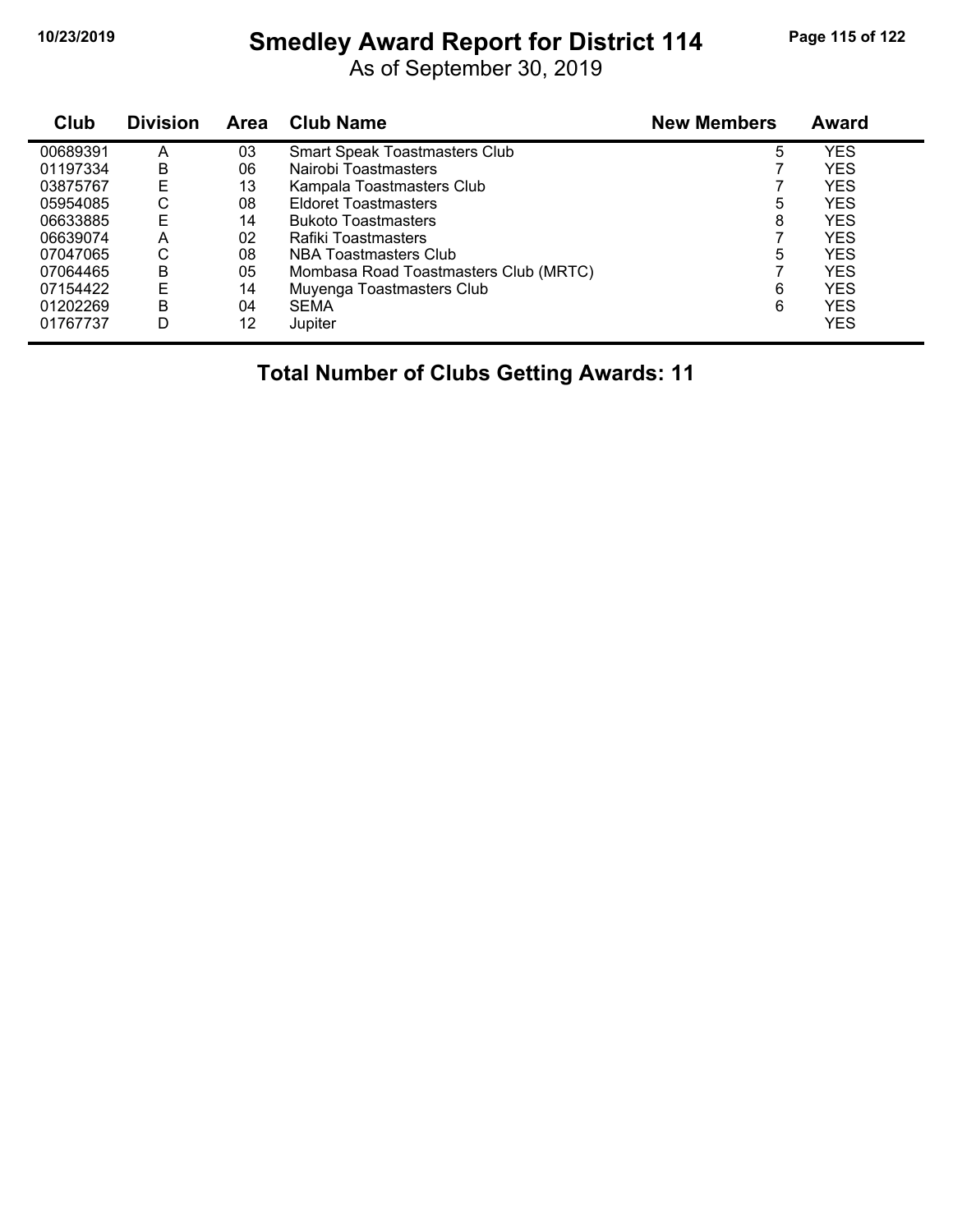# **10/23/2019 Smedley Award Report for District 115 Page 116 of 122**

As of September 30, 2019

| Club     | <b>Division</b> | Area | Club Name               | <b>New Members</b> | Award |
|----------|-----------------|------|-------------------------|--------------------|-------|
| 01281610 | в               | 04   | Henderson Toastmasters  |                    | YES   |
| 05488398 |                 | 04   | <b>Pro Toastmasters</b> |                    | YES   |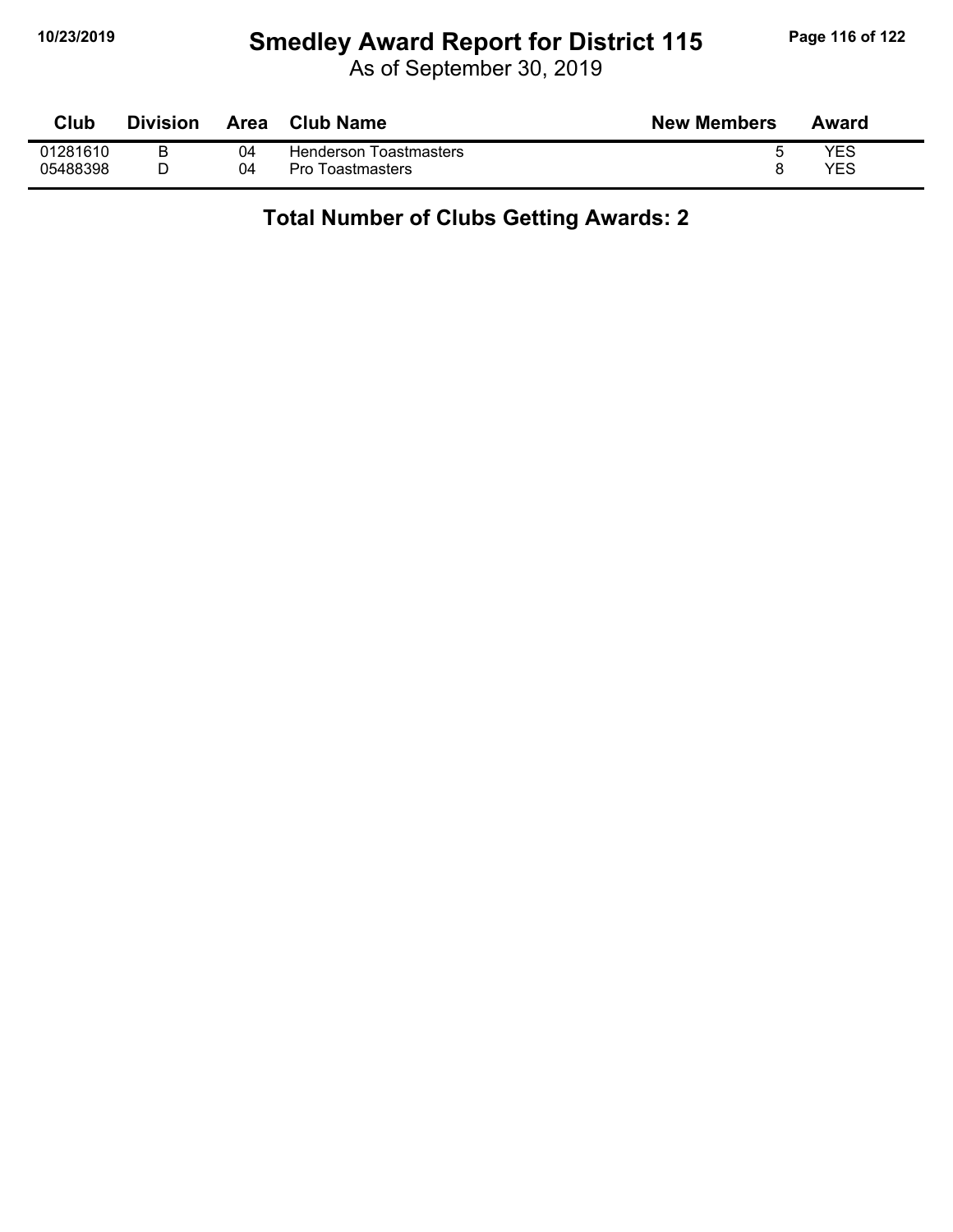#### **10/23/2019 Smedley Award Report for District 116 Page 117 of 122**

| Club     | <b>Division</b> | Area | <b>Club Name</b>                              | <b>New Members</b> | <b>Award</b> |
|----------|-----------------|------|-----------------------------------------------|--------------------|--------------|
| 04320684 | A               | 01   | ELITE TOASTMASTERS CLUB                       | 7                  | <b>YES</b>   |
| 04442837 | B               | 06   | <b>Phoenix International Toastmasters</b>     | 5                  | <b>YES</b>   |
| 07162987 | D               | 14   | <b>Spark Toastmasters Club</b>                | 5                  | <b>YES</b>   |
| 07128178 | A               | 02   | North Star Toastmasters Club                  | 5                  | <b>YES</b>   |
| 05271119 | $\mathsf B$     | 18   | <b>FCC Vanitha Toastmasters</b>               | 10                 | <b>YES</b>   |
| 07065452 | D               | 13   | <b>Commercial Bank Toastmasters Club</b>      | 7                  | <b>YES</b>   |
| 07077627 | A               | 16   | Landmark Qatar Toastmasters Club              | 5                  | <b>YES</b>   |
| 06488017 | $\mathsf B$     | 19   | Aurora Toastmasters Club                      | 5                  | <b>YES</b>   |
| 06470657 | A               | 16   | <b>Voltas Qatar Toastmasters Club</b>         | 5                  | <b>YES</b>   |
| 02685568 | D               | 14   | <b>Excel Toastmasters Club</b>                | 5                  | <b>YES</b>   |
| 02771902 | $\sf B$         | 05   | <b>BC Toastmasters Club</b>                   | 5                  | <b>YES</b>   |
| 06982032 | $\sf B$         | 04   | <b>HSE Toastmasters Club</b>                  | 6                  | <b>YES</b>   |
| 02046498 | $\mathsf C$     | 11   | <b>Smedley Toastmasters Club</b>              | 6                  | <b>YES</b>   |
| 03592094 | B               | 05   | Qatar Malayalam Toastmasters Club             | 7                  | <b>YES</b>   |
| 03457349 | A               | 03   | <b>PSME Qatar Toastmasters Club</b>           | 5                  | <b>YES</b>   |
| 00004549 | $\mathsf C$     | 09   | <b>Talking Matters Toastmasters Club</b>      | 5                  | <b>YES</b>   |
| 00727851 | $\sf B$         | 07   | <b>Indian Club Toastmasters</b>               | 5                  | <b>YES</b>   |
| 01334658 | $\overline{B}$  | 06   | <b>ICC-Eves Toastmasters Club</b>             | 6                  | <b>YES</b>   |
| 00744769 | D               | 14   | <b>Professional Toastmasters Club</b>         | 5                  | <b>YES</b>   |
| 00007847 | D               | 12   | Filcom International Toastmasters Club        | 5                  | <b>YES</b>   |
| 00007850 | A               | 02   | Al Khor Toastmasters Club                     | 5                  | <b>YES</b>   |
| 00007148 | A               | 01   | Doha Toastmasters Club                        | 9                  | <b>YES</b>   |
| 00002910 | D               | 13   | <b>Qatar Toastmasters Club</b>                | 9                  | <b>YES</b>   |
| 03015147 | $\mathsf{C}$    | 08   | <b>Wakra Toastmasters Club</b>                | 5                  | <b>YES</b>   |
| 05001703 | A               | 02   | <b>ABHA Ladies Toastmasters Club</b>          | 5                  | <b>YES</b>   |
| 05069623 | D               | 22   | <b>Mindtune Waves Toastmasters</b>            | 5                  | <b>YES</b>   |
| 02087647 | $\mathsf C$     | 08   | <b>EF Toastmasters Club</b>                   | 5                  | <b>YES</b>   |
| 07515388 | C               | 20   | <b>SEA Toastmasters</b>                       | 5                  | <b>YES</b>   |
| 01571590 | D               | 15   | <b>KEF Toastmasters</b>                       | 5                  | <b>YES</b>   |
| 01498197 | A               | 01   | <b>Oryx Communicators Club</b>                | 5                  | <b>YES</b>   |
| 06077861 | C               | 20   | <b>Qatar University Toastmasters (arabic)</b> | $\overline{7}$     | <b>YES</b>   |
| 06016430 | B               | 19   | <b>Zeal Toastmasters Club</b>                 | 5                  | <b>YES</b>   |
| 04212732 | A               | 17   | <b>Qatar Tamil Toastmasters Club</b>          | 5                  | <b>YES</b>   |
| 07415777 | A               | 17   | Doha Bank Toastmasters Club                   |                    | <b>YES</b>   |
| 07408209 | D               | 22   | Mindtune Waves Malayalam Toastmasters Club    | 5                  | <b>YES</b>   |
| 07300999 | $\overline{B}$  | 04   | KARNATAKA TOASTMASTERS CLUB                   | 5                  | <b>YES</b>   |
| 01349612 | A               | 03   | <b>Galfar Toastmasters</b>                    | 5                  | <b>YES</b>   |
| 06823214 | $\mathsf C$     | 10   | Mirqab Minds Toastmasters Club                | 5                  | <b>YES</b>   |
| 07230214 | D               | 21   | Parsons Doha Toastmasters Club                | 5                  | <b>YES</b>   |
| 07400504 | $\sf B$         | 19   | <b>Goodwill Toastmasters</b>                  | 5                  | <b>YES</b>   |
| 05499096 | B               | 06   | <b>Bhavans Toastmasters</b>                   | 5                  | <b>YES</b>   |
|          |                 |      |                                               |                    |              |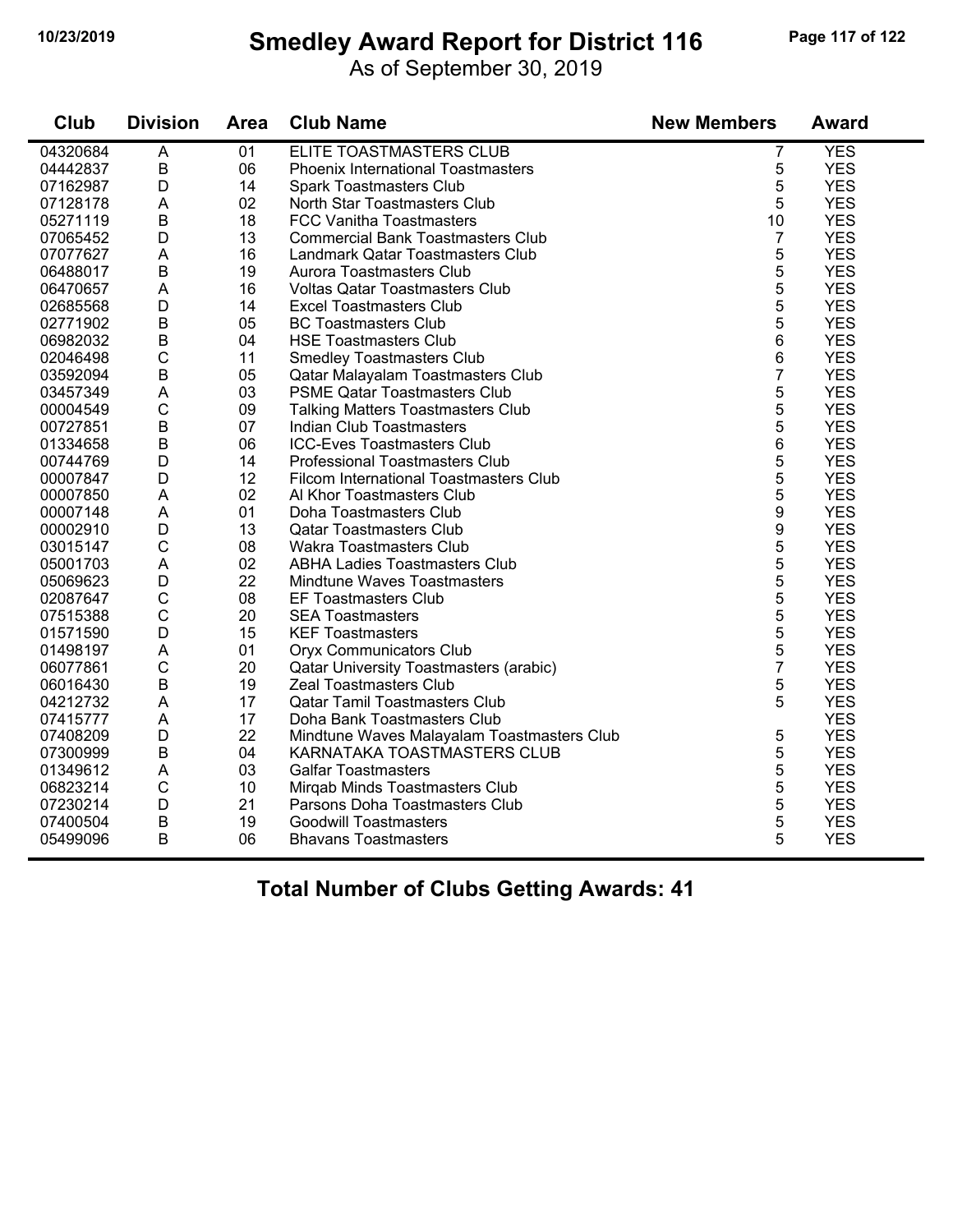# **10/23/2019 Smedley Award Report for District 118 Page 118 of 122**

As of September 30, 2019

| Club     | <b>Division</b> | Area | <b>Club Name</b>                                | <b>New Members</b> | <b>Award</b> |
|----------|-----------------|------|-------------------------------------------------|--------------------|--------------|
| 07100082 | A               | 01   | <b>Ecool Toastmasters Club</b>                  | 7                  | <b>YES</b>   |
| 07160902 | $\sf P$         | 01   | <b>UESTC Toastmasters Club</b>                  | 6                  | <b>YES</b>   |
| 06751521 | G               | 03   | Guangzhou Elite Philobiblic Speakers            | 5                  | <b>YES</b>   |
| 06571915 | T               | 01   | Economy and Career Toastmasters Club            | 6                  | <b>YES</b>   |
| 06117065 | D               | 04   | MediaTek Toastmasters Club                      | 5                  | <b>YES</b>   |
| 06715348 | $\sf P$         | 04   | <b>SCU Toastmasters Club</b>                    | 8                  | <b>YES</b>   |
| 04729100 | D               | 01   | Century Excellence Toastmasters Club            | 7                  | <b>YES</b>   |
| 07255714 | D               | 03   | Xinsheng                                        | 6                  | <b>YES</b>   |
| 06952186 | D               | 02   | Lohas Toastmasters Club                         | 6                  | <b>YES</b>   |
| 02332597 | $\mathbf{I}$    | 04   | Eloquence Of the Elites Toastmasters Club       | 8                  | <b>YES</b>   |
| 02163967 | Q               | 01   | Ubisoft Chengdu Toastmasters Club               | 5                  | <b>YES</b>   |
| 02212191 | N               | 01   | Guangdong Young Civil Servants Toastmasters Clu | 6                  | <b>YES</b>   |
| 05028659 | T               | 03   | Learn and Grow Toastmasters Club                | 5                  | <b>YES</b>   |
| 04916142 | Q               | 01   | Chengdu Jinying Trainers' Toastmasters Club     | 6                  | <b>YES</b>   |
| 00622722 | T               | 01   | Shenzhen Mandarin Toastmasters Club             | 17                 | <b>YES</b>   |
| 00007718 | $\mathsf{N}$    | 02   | Guangzhou Toastmasters Club                     | 6                  | <b>YES</b>   |
| 00002721 | G               | 01   | Guangzhou Elite Toastmasters Club               | 5                  | <b>YES</b>   |
| 01373522 |                 | 02   | Chang Yan Mandarin Toastmasters Club            | 5                  | <b>YES</b>   |
| 00982065 | $\mathbf S$     | 01   | <b>SHIP Toastmasters Club</b>                   | $\overline{7}$     | <b>YES</b>   |
| 01226799 | G               | 03   | <b>GZ HSDC Toastmasters Club</b>                | 5                  | <b>YES</b>   |
| 00992873 | E               | 03   | <b>GZ Galaxy Toastmasters Club</b>              | 5                  | <b>YES</b>   |
| 01274471 | A               | 05   | Shenzhen Sunshine Toastmasters Club             | $\overline{7}$     | <b>YES</b>   |
| 01540850 | E               | 01   | Guangzhou Bilingual Toastmasters Club           | 8                  | <b>YES</b>   |
| 03745998 | Q               | 02   | ANZ Chengdu Toastmasters Club                   | 5                  | <b>YES</b>   |
| 03825443 | D               | 04   | <b>Better TM</b>                                | 9                  | <b>YES</b>   |
| 03363648 | D               | 02   | <b>S-Mart Toastmasters Club</b>                 | 8                  | <b>YES</b>   |
| 01942099 | E               | 02   | <b>SC Magic Toastmasters Club</b>               | 6                  | <b>YES</b>   |
| 03648504 | A               | 01   | Happy Family 1                                  | 5                  | <b>YES</b>   |
| 05954043 | $\mathbf S$     | 04   | <b>AACTP Dongguan Toastmasters Club</b>         | 6                  | <b>YES</b>   |
| 05950184 | M               | 03   | <b>Mountain City</b>                            | $\overline{7}$     | <b>YES</b>   |
| 06937319 | $\sf Q$         | 02   | Happy Toastmasters Club                         | 7                  | <b>YES</b>   |
| 06644902 | M               | 04   | <b>University Union Toastmasters</b>            | 9                  | <b>YES</b>   |
| 06632988 | $\mathbf{I}$    | 01   | Wonderful Life Toastmasters Club                | 5                  | <b>YES</b>   |
| 06774605 | M               | 03   | Yousheng Chinese Toastmasters                   | 5                  | <b>YES</b>   |
| 05447302 | $\mathbf S$     | 04   | Dongguan English Toastmasters Club              | 6                  | <b>YES</b>   |
| 06824781 | A               | 04   | Nanning Toastmaster Club                        | 11                 | <b>YES</b>   |
| 07194037 | D               | 01   | <b>DMZ Toastmaster Club</b>                     | 9                  | <b>YES</b>   |
| 04360842 | $\mathsf{P}$    | 01   | The First Mover Chinese Toastmasters Club       | 8                  | <b>YES</b>   |
| 04549820 | Q               | 03   | <b>Hallo Toastmasters Club</b>                  | 5                  | <b>YES</b>   |
| 05391513 | D               | 02   | Leader Toastmaster Club                         | 10                 | <b>YES</b>   |
| 05650645 | Q               | 01   | AACTP Chengdu Toastmasters Club                 | 9                  | <b>YES</b>   |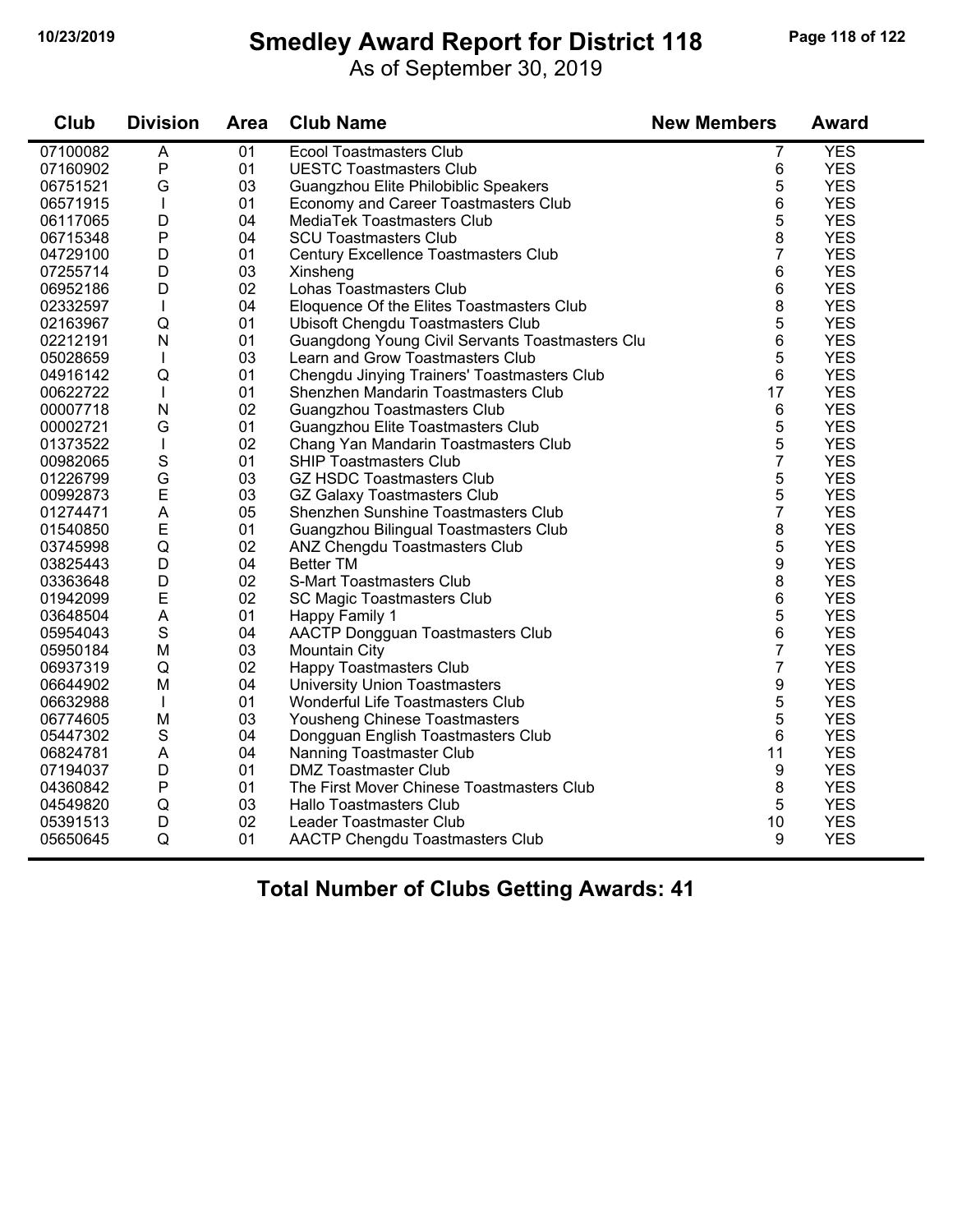#### **10/23/2019 Smedley Award Report for District 122 Page 119 of 122**

As of September 30, 2019

| Club     | <b>Division</b> | Area | <b>Club Name</b>                 | <b>New Members</b> | Award |
|----------|-----------------|------|----------------------------------|--------------------|-------|
| 01214038 |                 | 03   | Lahore Toastmasters Club         |                    | YES   |
| 00798316 | В               | 02   | <b>Express Toastmasters Club</b> | b                  | YES   |
| 00001417 | B               | 01   | Karachi Toastmasters Club        | 15                 | YES   |
| 01576863 | А               | 05   | <b>ICMAP Toastmasters Club</b>   | 5                  | YES   |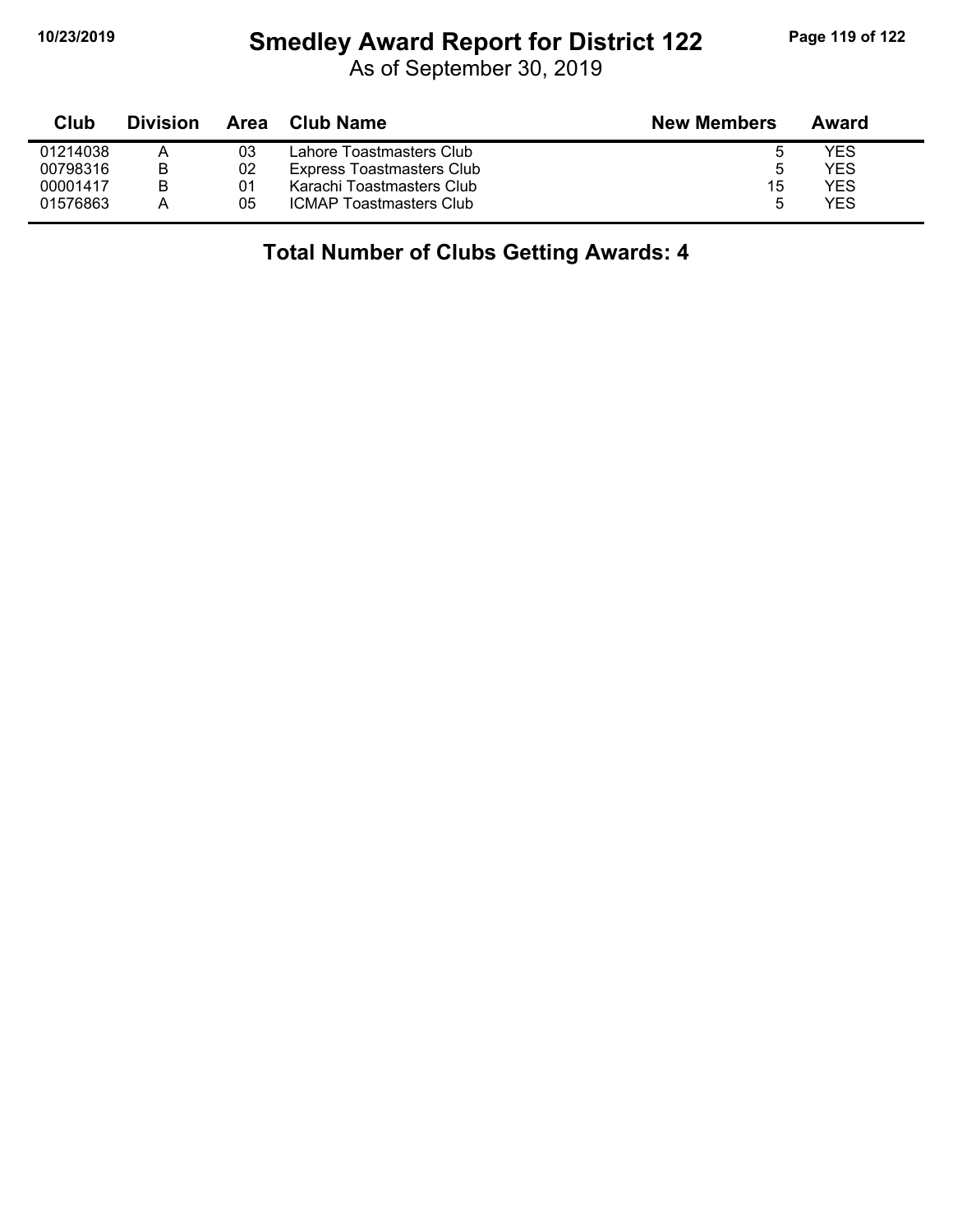#### **10/23/2019 Smedley Award Report for District F Page 120 of 122**

As of September 30, 2019

| Club     | <b>Division</b> | Area | <b>Club Name</b>                           | <b>New Members</b> | Award      |
|----------|-----------------|------|--------------------------------------------|--------------------|------------|
| 00909560 | D               | 04   | The Contrarians Toastmasters Club - Irvine | 8                  | YES        |
| 00002592 |                 | 05   | Ingram Microphones                         | 5                  | <b>YES</b> |
| 00007097 |                 | 02   | Irvine Toastmasters Club                   | 6                  | <b>YES</b> |
| 00005410 | В               | 03   | <b>Experian Club</b>                       | 5                  | YES        |
| 01331496 | G               | 01   | <b>Shark Masters</b>                       | 5                  | <b>YES</b> |
| 05359460 | G               | 03   | Wine On Wednesday (Wow)                    | 5                  | <b>YES</b> |
| 05588745 | D               | 02   | <b>Blizzard Toastmasters</b>               | 6                  | <b>YES</b> |
| 05037723 |                 | 04   | The Back Talkers                           | 6                  | <b>YES</b> |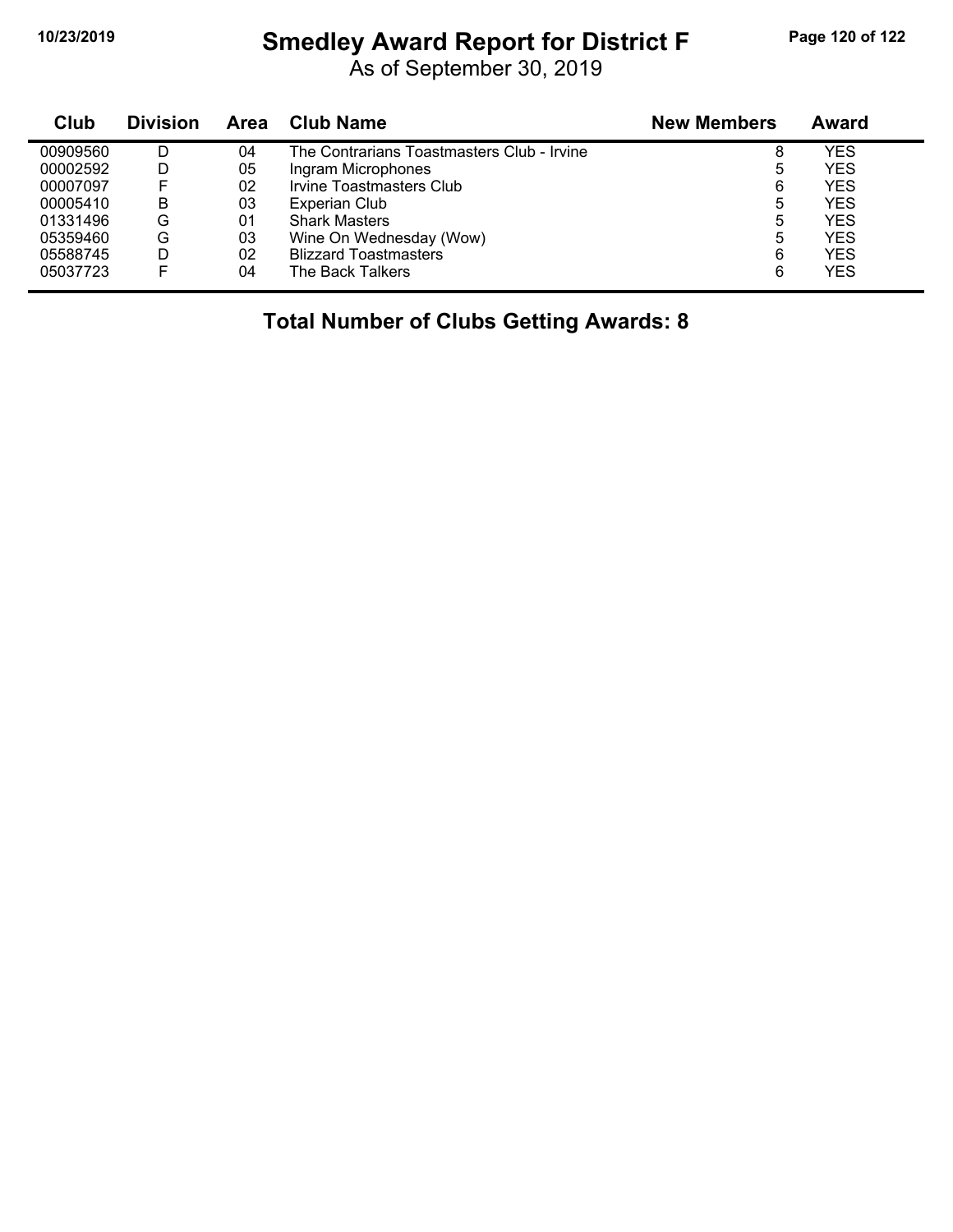# **10/23/2019 Smedley Award Report for District U Page 121 of 122**

As of September 30, 2019

| Club     | <b>Division</b> | Area | <b>Club Name</b>                                | <b>New Members</b> | <b>Award</b> |
|----------|-----------------|------|-------------------------------------------------|--------------------|--------------|
| 02548956 |                 | 11   | Istanbul Türkçe Toastmasters                    |                    | YES          |
| 02645756 |                 | 11   | Aurora Toastmasters Club                        | 6                  | <b>YES</b>   |
| 05562537 | O               | 01   | <b>Buddies</b>                                  | 5                  | <b>YES</b>   |
| 04406016 |                 | 08   | Bogotá - DESTINO EXCELENCIA                     | 10                 | <b>YES</b>   |
| 04802015 |                 | 13   | <b>Great Mongols</b>                            | 6                  | <b>YES</b>   |
| 01338915 |                 | 13   | Astana Toastmasters Club                        | 5                  | <b>YES</b>   |
| 00002558 |                 | 11   | Port Louis Toastmasters Club                    | 5                  | <b>YES</b>   |
| 00008319 |                 | 08   | Phoenix Toastmasters International Club of Peru | 5                  | YES          |
| 05947343 | Ω               | 01   | AT&T LDP Future Voices                          | 23                 | <b>YES</b>   |
| 05965423 |                 | 08   | Sabre MVD Confident Speakers                    | 8                  | YES          |